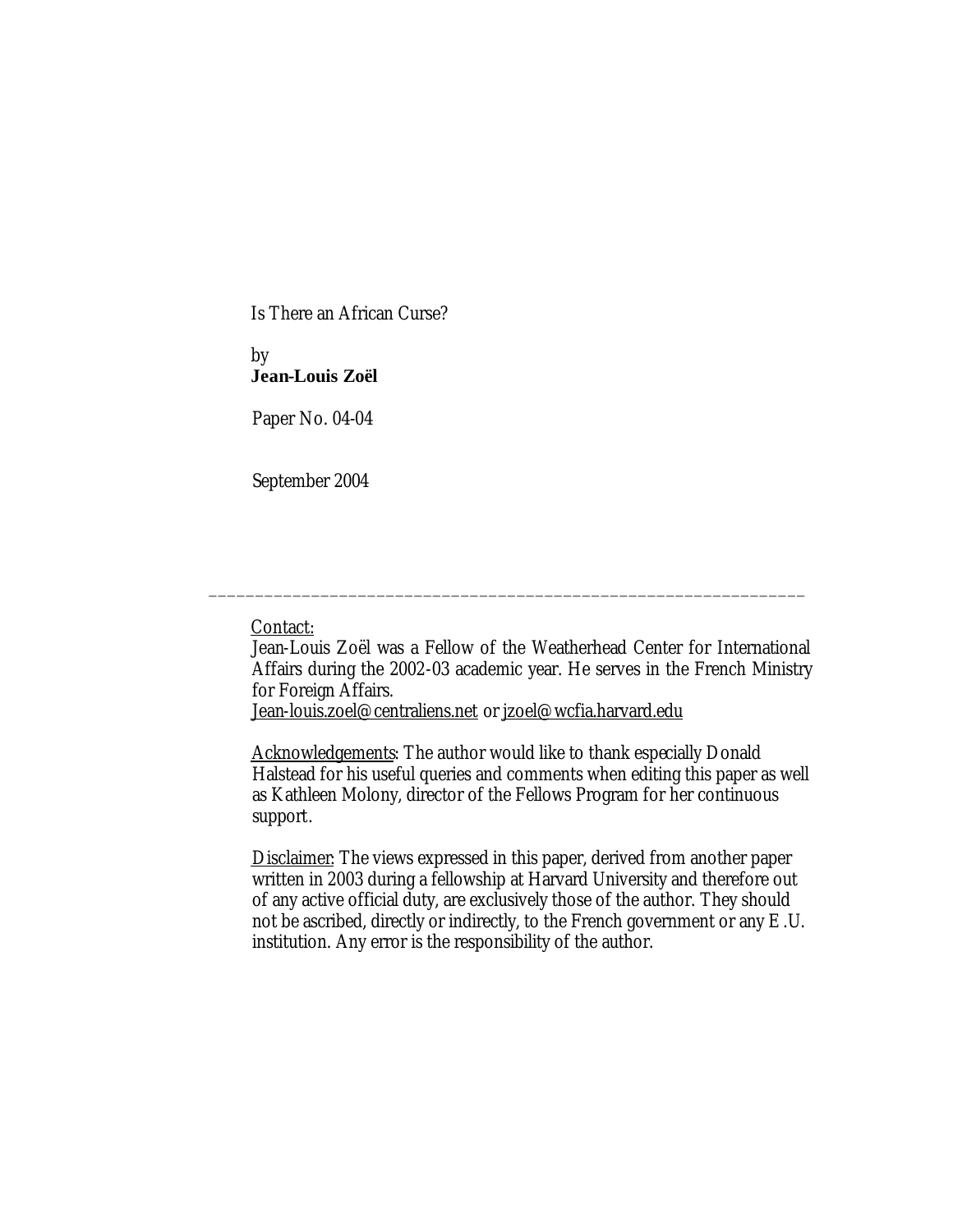Published by the Weatherhead Center for International Affairs, Harvard University. Copyright by the author.

The author bears sole responsibility for this paper. The views expressed here are those of the author and do not necessarily represent the views of the WCFIA or Harvard University.

**Publications Chair, Weatherhead Center for International Affairs** Robert Paarlberg

**Director of Publications, Weatherhead Center for International Affairs** Amanda Pearson

**Submission procedures:** Weatherhead Center affiliates are encouraged to submit papers to the Working Paper Series. Manuscripts are assessed on the basis of their scholarly qualities —the extent of original research, the rigor of the analysis, the significance of the conclusions—as well as their relevance to contemporary issues in international affairs. Manuscripts should range between 25 and 80 double-spaced pages and must include an abstract of no more than 150 words. We request that each paper be submitted in both electronic format and a hard copy. The electronic format should be on a disk in a standard word processing application (WordPerfect or Microsoft Word preferred) or as an email attachment.

Please submit hard copies and disks to Amanda Pearson, Box #10, Weatherhead Center for International Affairs, Harvard University, 1033 Massachusetts Avenue, Cambridge, MA 02138, and address all email attachments to apearson@wcfia.harvard.edu.

**Orders**: Working Papers are available for \$7.00 each, plus \$1.00 for shipping and handling, from the Publications Office, 1033 Massachusetts Avenue, Cambridge, MA 02138.

> **WEATHERHEAD CENTER FOR INTERNATIONAL AFFAIRS HARVARD UNIVERSITY 1033 MASSACHUSETTS AVENUE CAMBRIDGE, MA 02138 TEL: 617-495-4420 FAX: 617-495-8292 www.wcfia.harvard.edu**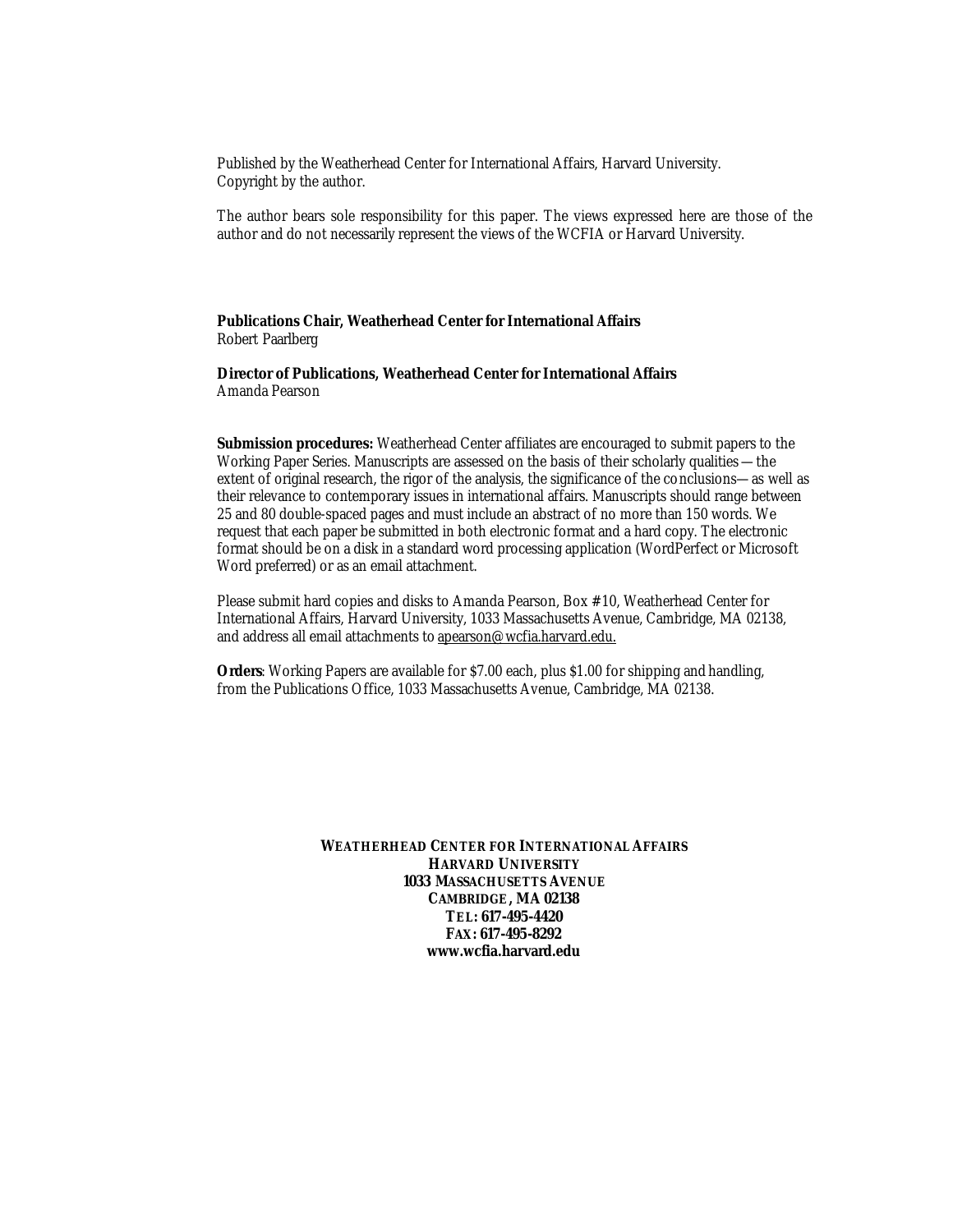## **ABSTRACT**

Africa is a puzzle to economists. Why is it so unsuccessful in partaking of development? In short, is there an African curse? This paper argues the answer is 'no'.

Africa's dismal economic performance is neither due to colonization nor to a different effect of the usual variables impacting on growth. It presents a rare combination of exogenous handicaps: poor soils, infectious diseases, small economies, landlockedness, declining rainfall, hasty independence, high dependency ratios, terms of trade losses. Dysfunctional governance is however the main factor, due to an exceptionally harmful post-independence history. This generated not only growth traps but a pervasive lack of trust too, including of Africans in themselves, a sort of ethical trap. Still, there are flames of hope and more Africans want a deeper change. They might prevail if democracy gives them a voice and a chance.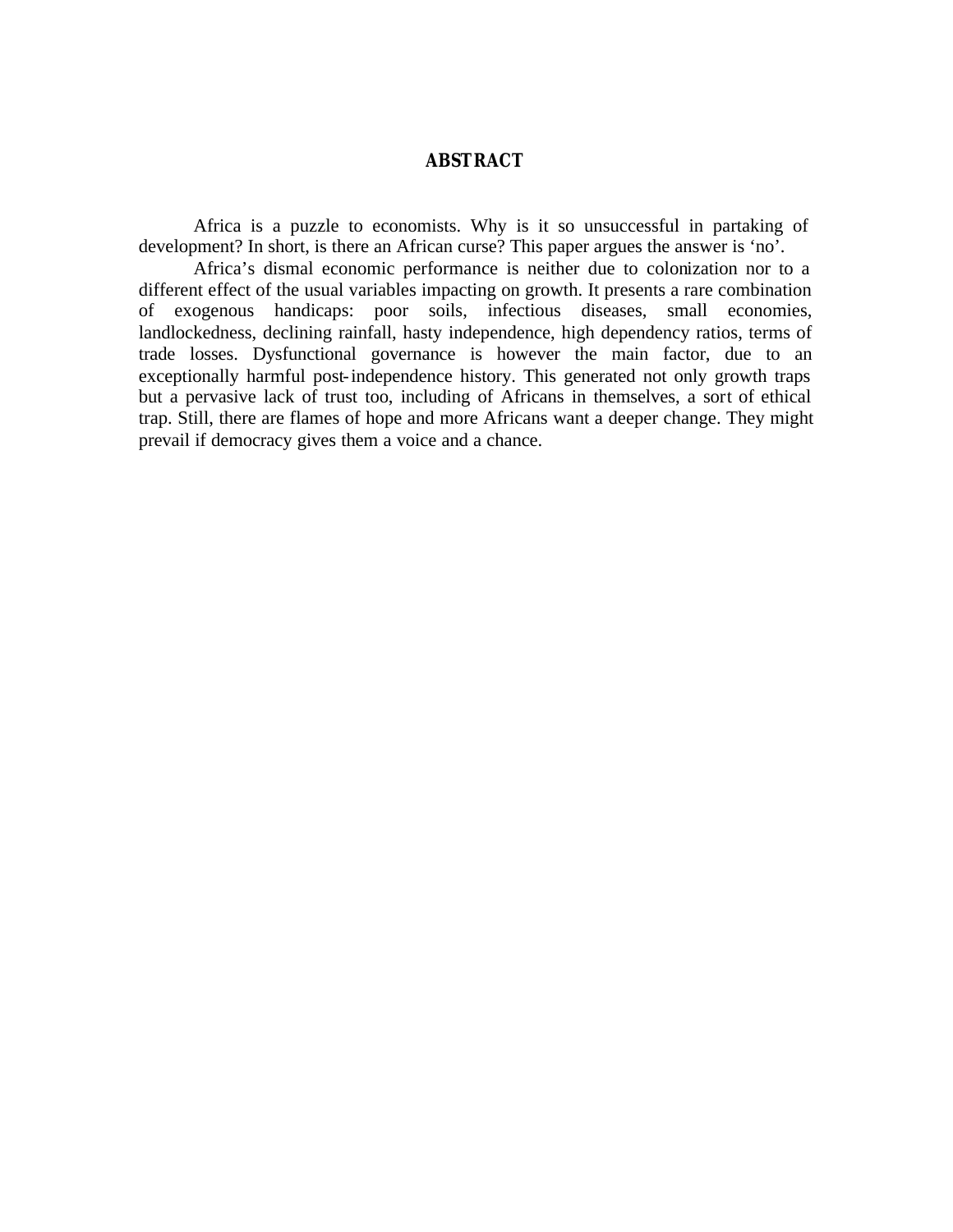## **INTRODUCTION**

'Wars, drought, famine, pestilence, locusts, cattle plague. Why so many calamities, in succession? Why?' wondered already in the late nineteenth century François Coillard,<sup>1</sup> a French Protestant missionary in Buloziland, the floodplain of Zambezi in modern Western Zambia.

It does not require cynicism to remark that the general picture and the daunting puzzle have not changed very much. However, in between, over slightly more than a century, Africa experienced almost total colonization. It ended in the 1950s and the early 1960s giving birth to freshly independent new states, of which 48 are currently in sub-Saharan Africa, (*hereafter referred to as Africa if not otherwise mentioned*).

Colonization brought about an historically unprecedented explosion of the African population from 90 million in 1870 to 621 million in 1990 $^2$  as well as, notwithstanding that challenge, the single bright period of African economic history so far in terms both of income per capita (cf. Exhibit 1) until the mid 1970s and of human development such as life expectancy and literacy.

Nevertheless, even during that period, Africa had been lagging behind the "Rise of the West". And presently, while more than 70% of Africans have no personal memories of colonization, demographic pressures are still huge by any standard and it is the poorest region of the world. Africa hosts 11.2% of the world population but represents only 2.5% of the world's GDP. More alarmingly, the trend is worsening.

From the mid-1970s onwards Africa seems to be going economically in reverse in absolute terms. Incomes per capita are now lower than at the end of the 1960s at the beginning of the post-independence period. Not only is this starting to erode the breakthroughs in health and educational attainments, but Africa is also hosting 40% of

 $\frac{1}{1}$ <sup>1</sup> Cited by John Illife (1996) from Coillard's book 'On The Threshold of Central Africa'. Antoine Coillard advised sincerely King Lewanika, with whom he was on friendly terms, to accept the British protectorate although what the Lozis got first was only a treaty with the Royal Chartered British South Africa Company of Cecil Rhodes.

 $2$  This statistic stands for the continent as a whole (Maddison, 2001). For this period no reliable estimate is available for sub-Saharan Africa.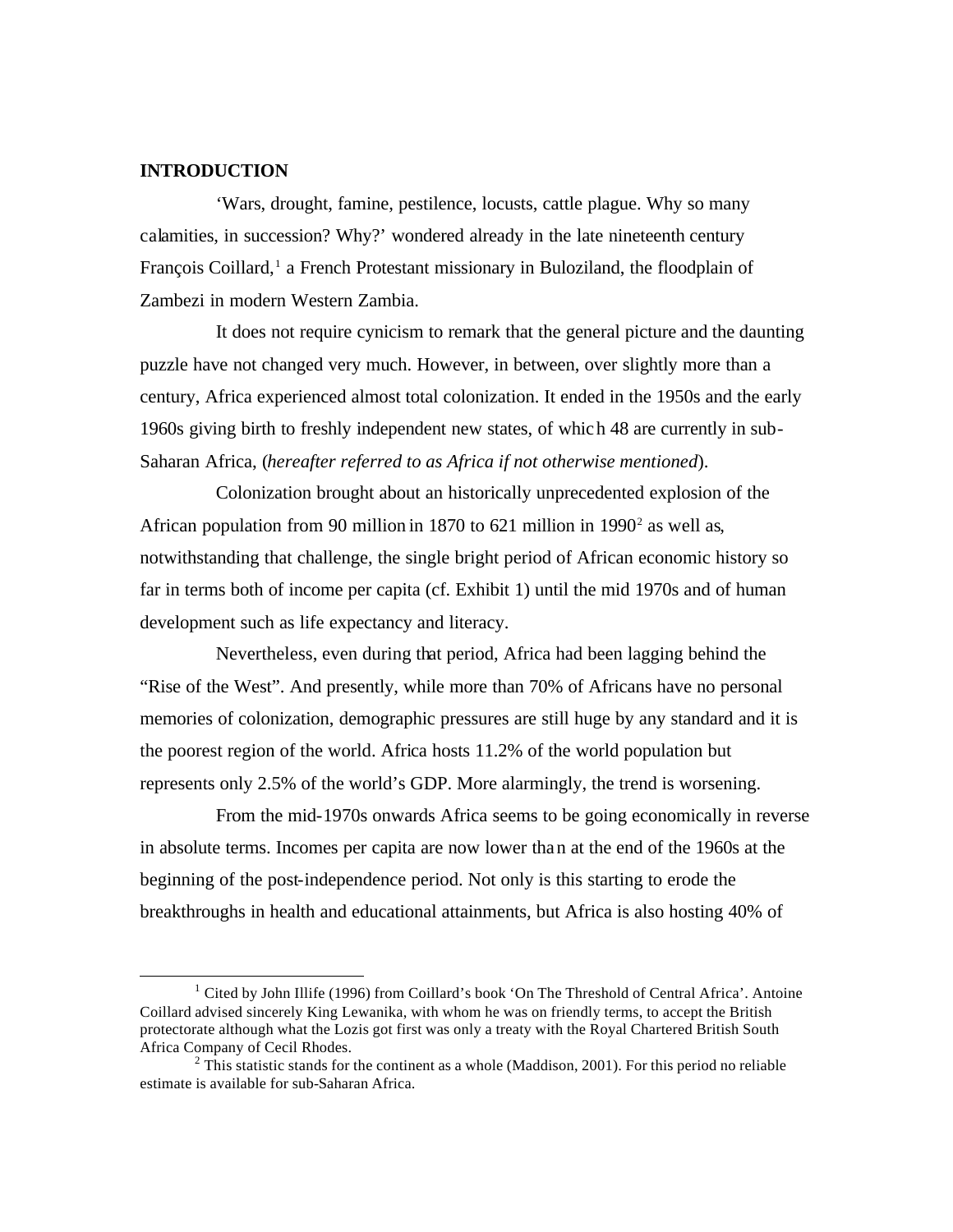the world's armed conflicts with about one-third of its states are involved in them. <sup>3</sup> Together, these conflicts where ethnicity reportedly is a major factor, added to apparently more frequent natural disasters and droughts plus AIDS and emerging (or re-emerging) infectious diseases, take a huge, sinister toll in deaths, refugees, mutilations, deprivations and victimization, just as when Coillard was writing.

Some interrogations arise naturally or even maliciously. Is Africa reconnecting with its somber past, its former determinisms and its old demons? Is tribalism, and even cannibalism,<sup>4</sup> back after a short interlude of peace and prosperity under European rule? Some scholars have even explicitly referred to 'return to the heart of darkness' as a plausible scenario for most of Africa after pondering the ongoing processes in Sierra Leone and Liberia (Bayart, 1999).

There seems indeed to be something wrong with this region. Why is Africa so much at pains to partake of development and globalization?

Africa appears to have always been on 'the dark side of the force': enslavers, colonizers, globalizers. Jared Diamond (1997) in his famous 'Guns, Germs and Steel' makes us dream of 'Rhino-mounted Bantu shock troops (that) could have overthrown the Roman Empire', had biogeographical endowments (in domesticable native plant and animal species) been different. But 'it never happened'.

In the research about the fits and starts of economic power, Africa is quite a puzzle in itself, not only to economists and academics, but to diplomats and aid practitioners too. Diamond (1997) argues however that in the distant past Africa had the advantages of an 'enormous early start'. Africa was not only the homeland of human evolution but of three of the nine first independent centers of cultivated food production in the world: the Sahel zone, tropical Western Africa and Ethiopia (there were none in Europe). Despite less productive endowments in plants and few domesticable animal species, John Illife (1996) conjectures too that until 'climatic change created desert

<sup>&</sup>lt;sup>3</sup> Source: Project Ploughshares for year 2000

<sup>&</sup>lt;sup>4</sup> This is not pure fiction. Some 'systematic' cases on civilian victims, implicating members of the MLC, a rebel militia, have been reported in 2002 by human rights organizations and the UN force in Ituri province in Eastern Congo (RDC).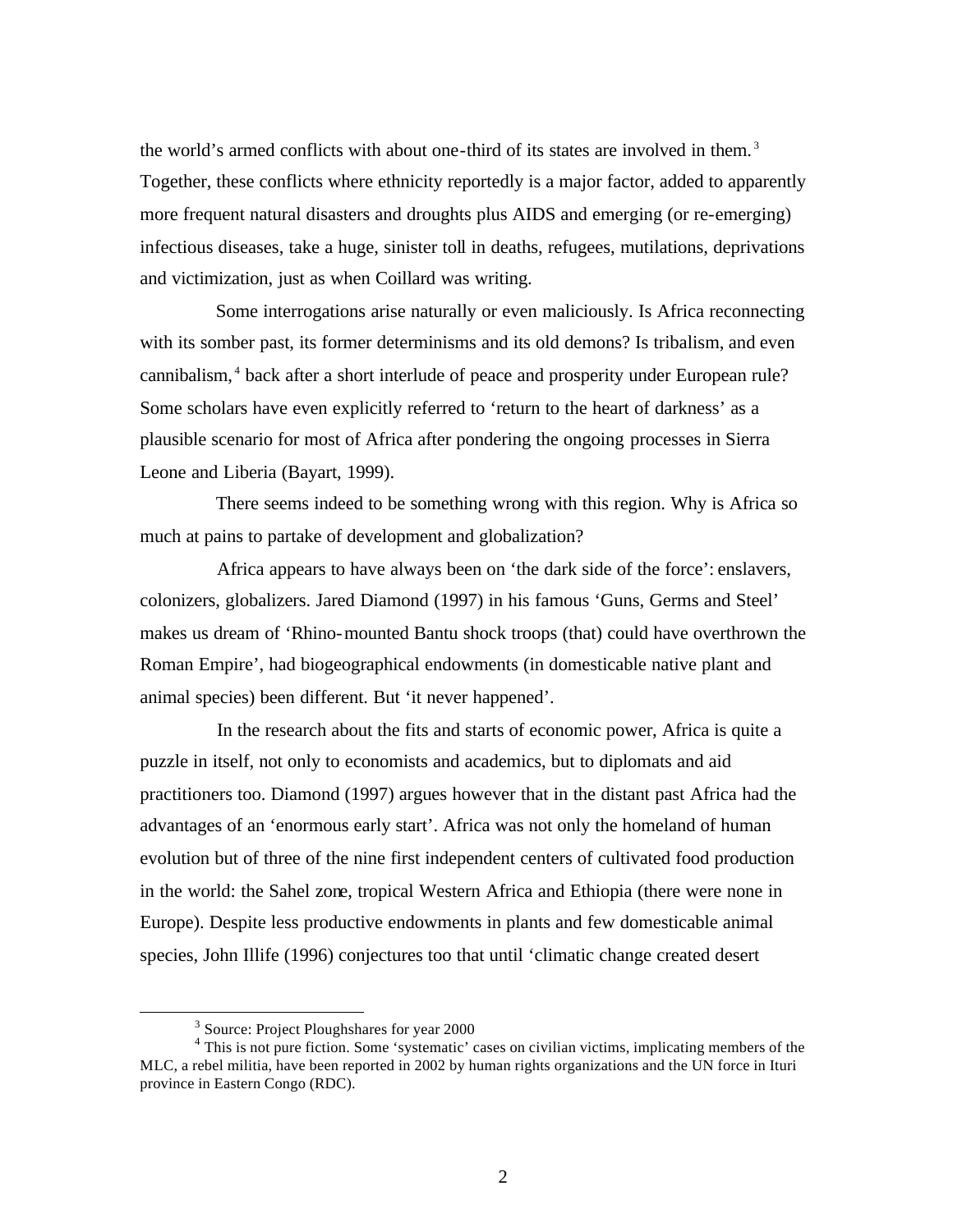conditions in the Sahara during the third millennium BC, Africa held an equal place within the Old World'.

This conveys the general question: Is there an African curse? Is there an African destiny due to an idiosyncratic geography or culture which precludes Africa from experiencing development, peace, good governance and democracy? In another respect, a more inspiring and energizing view, though literally in the long term only, can be derived from this extract of a speech reportedly made by William Pitt (Prime Minister of Britain)<sup>5</sup> in 1792:

*'It has been alleged that Africa labors under a natural incapacity for civilization… Allow of this principle as applied to Africa, and I should be glad to know why it might not also have applied to ancient and civilized Britain. Why might not some Roman Senator have predicted with equal boldness – "There is a people never destined to be free, a people depressed by the hand of nature below the level of the human species, and created to form a supply of slaves for the rest of the world?". Sir, we were once as obscure among the nations of the earth, as debased in our morals, as savage in our manners, as degraded in our understandings as these unhappy Africans are at present.'*

The comparison between Britain and Africa implies several temporal perspectives. Perhaps a Roman senator taking interest in such a remote country might have (wrongly but not illogically) predicted Britons 'ever to be slaves' at best, but he certainly would have foretold an irretrievable disaster in the 'improbable' case of the cessation of Roman presence. That indeed took place at the beginning of the fifth century A.D. Due to the departure of the Roman legions, state government collapsed with a catastrophic impact on the economy probably gradually reduced to subsistence level. Nevertheless in 1792, when W. Pitt was delivering that speech, Britain was already the second richest country in the world (by GDP per capita $<sup>6</sup>$ ) and on the eve of the first</sup>

<sup>5</sup> From his preface to the 1990 World Classics edition of '*Heart of Darkness'*, where Professor Cedric Watts refers to an address given by Stanley in 1892 in which the latter quoted approvingly this extract of a speech made by William Pitt (Prime Minister of Britain).

 $<sup>6</sup>$  (Maddison, 2001 (appendix B)) Netherlands was still first by that standard in the late eighteenth</sup> century.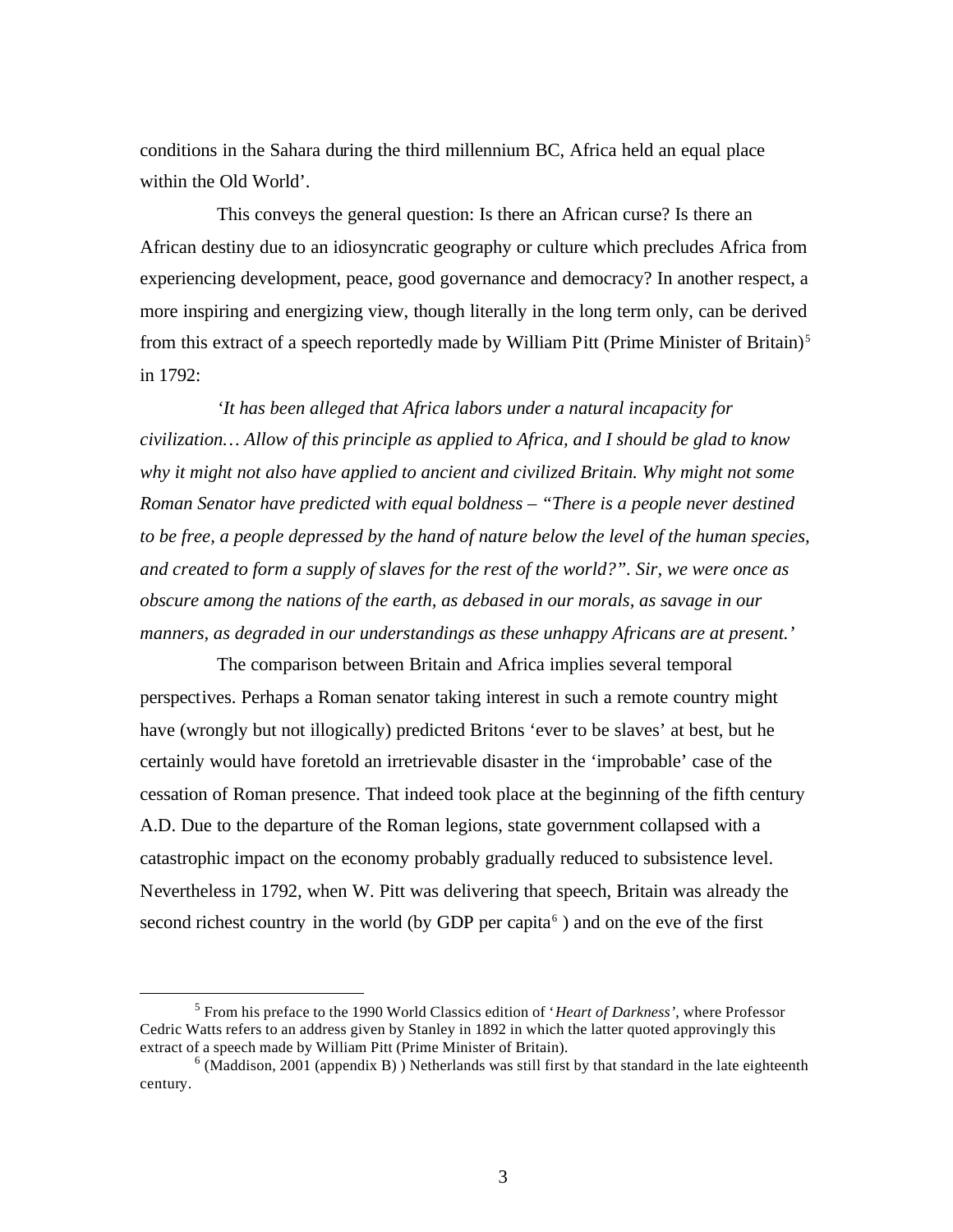genuine Industrial Revolution. It brought the country to near hegemony, in every dimension, in the nineteenth century.

Between these extreme views of the Roman senator weighing the impact of the end of his colonization and of William Pitt pondering over the eventual success of a former Roman colony, this paper tries to make some inroads into several questions pertaining to Africa.

It establishes that notwithstanding its huge diversity, Africa's dismal performance and dysfunctional governance bear testimony to a pervasive development disorder,<sup>7</sup> in economic, social, cultural and political terms. Reviewing the various possible reasons for that, the main point will be that nearly everything that can play a role is wrong or worse in Africa, but that there is nothing such as a distinctive African curse. Obstacles loom large but there is no geographical or cultural destiny.

## **DOES AFRICA EXIST?**

 $\overline{a}$ 

These remarks and questions obviously presuppose that Africa is a grouping of sufficient coherence to conduct analyses and pass judgments. For studies on Europe or Latin America, nobody needs to be reminded, as a waiver of responsibility, that they are diverse, with different languages, standards of living, ethnic groupings, religions, cultures, with distinct climates, soils of various fertility and so on, and that nevertheless there may be some value in conducting investigations at such a large geographical scale. Sub-Saharan Africa is no exception to this rule. Its 48 states are like a statistical sample of a wider reality or 'population'. There are outliers such as South Africa, its white tribe and its enormous share of Africa's GDP (40%), or Nigeria which alone comprises nearly 20% of the Africans. But there is use for parameters describing central tendencies notwithstanding the underlying diversity.

Examples abound indeed of the latter. Altogether 1500 languages are spoken in Africa (i.e. one quarter of the world's languages) and human genetic diversity is at its highest: 'No other continent approaches that' (Diamond, 1997). Before colonization

<sup>&</sup>lt;sup>7</sup> 'Pervasive development disorder' happens to be also used in psychiatry to refer to some form of autism. At no degree is there hereby an implied metaphor between Africa's problems and autism.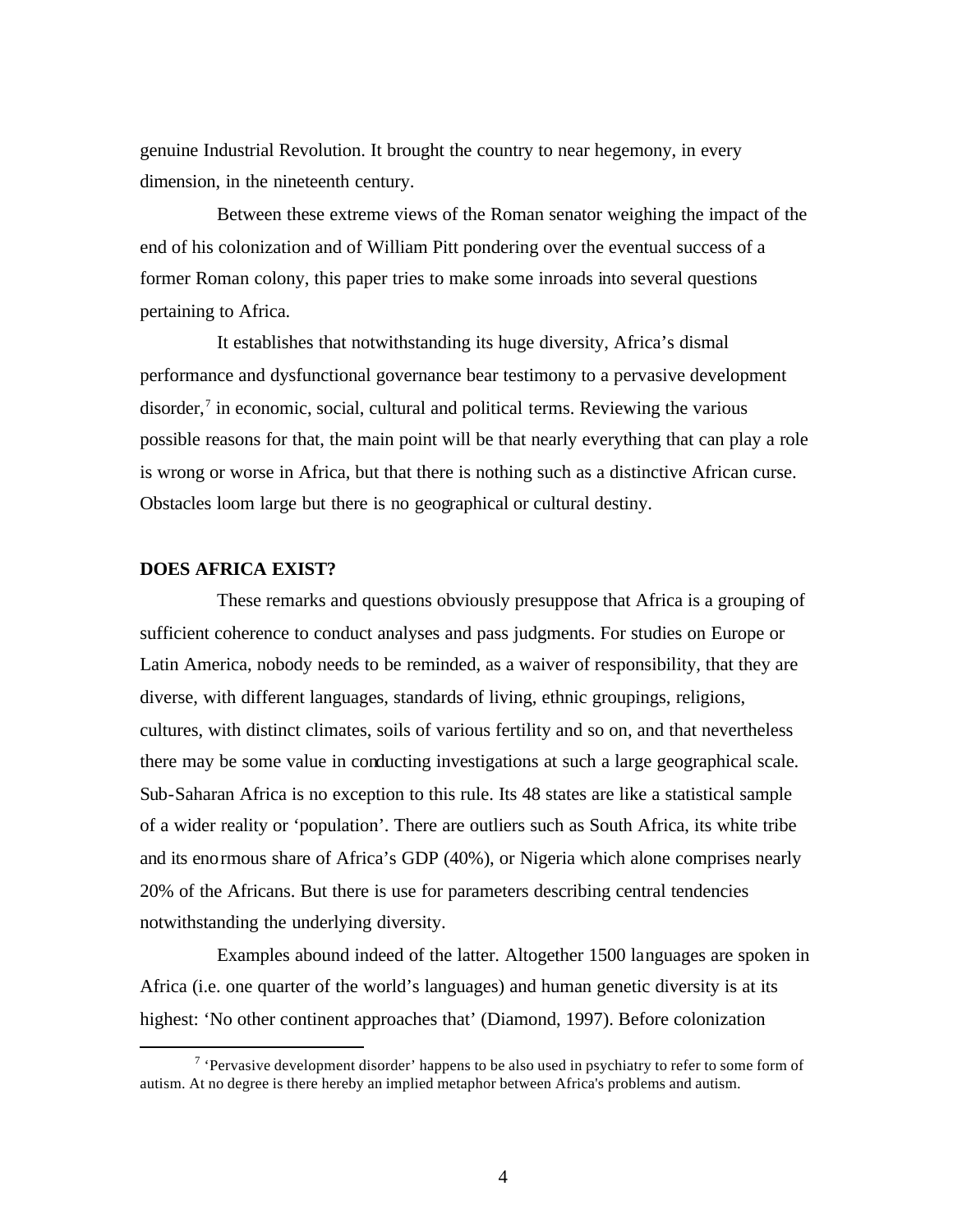Africa displayed a widely heterogeneous range of 'political systems', including decentralized acephalous ones (the Nuer, the Igbo), 'state-level' polities (Ethiopia, the caliphate of Sokoto in Northern Nigeria, the Asante kingdom in present Ghana), autonomous pioneering villages (*kafus*) with a 'big man' in the western savanna as well as chiefdoms of various scopes and degrees of central power. African art is fragmented and there is no common universalist religion. There are probably several thousands of ethnic groups at even a large level of aggregation. 'Africanization', had it not already a very special meaning, could be a kind of superlative to Balkanization.

Sub-Saharan Africa may however be considered as a whole. 'It is a reality of long time span ('*longue durée*') in the sense French historian Fernand Braudel (1987) gave to civilizations', asserts J.F. Bayart (1989). There is geographical proximity and historical, relative but growing, community of destiny. Some of the most cited dominant characteristics, as Africa stood when colonization began, are: an oral culture, the deep layer of the lineage system, a customary tenure of land, an extensive and itinerant agriculture, the importance of cattle as the chief form of (non-human) wealth and of pastoral values wherever cattle could survive (non tse-tse zones). The long process of 'colonization' of most of present Central and Southern Africa by the Bantu-speaking peoples over centuries is also a 'thread tying' much of the African history (J Illife, 1996). And first of all 'Africa exists in the eyes of Africans' as argues J.F. Bayart (1989).

For sub-Saharan Africa (formerly 'Black Africa'), the 'grouping' problem stems from its 'image' as constructed at the time of colonization by missionaries and administrators with the crucial assistance of their locally recruited intermediaries. Much enriched in field descriptions but hardly changed in its wider impact on society by the first Africanists, it is charged with having conveyed the same kind of romanticized but debilitating vision of an immobile immature 'native' Africa as Orientalism is suspected of having given of the Arab world. Consequently it is suspected of having been instrumental in legitimizing and extending colonization. So there is still a high sensitivity to tentative generalizations if not made by an African.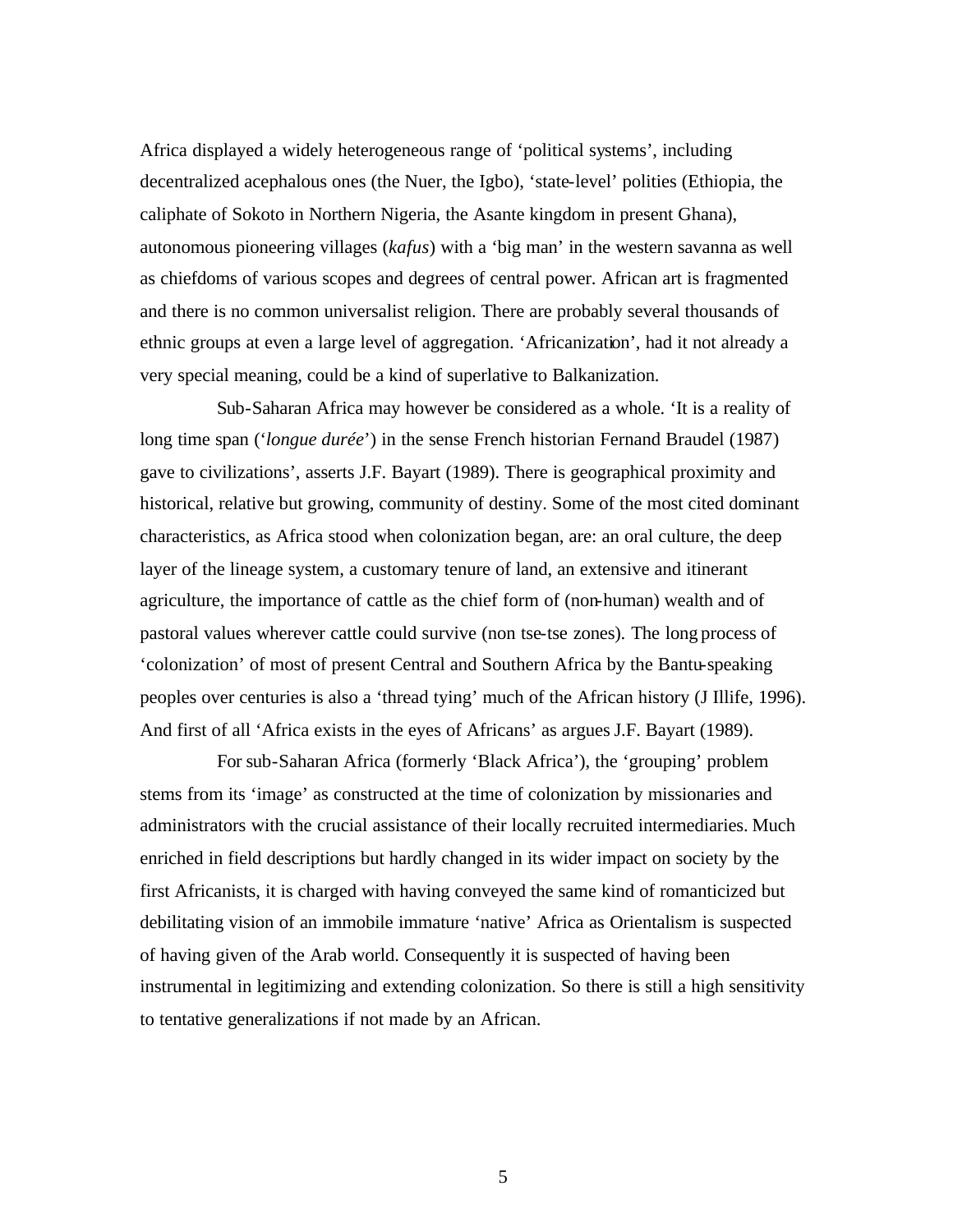Suspicions may be recycled with the episodical news coverage granted to Africa by the mainstream media. Africa is not the focus of spontaneous day-to-day attention; this is not too surprising since, without the Republic of South Africa, this region 'weighs' hardly 1.5% of the world GDP. The exceptions to this lack of attention are genuine excesses in violence or in distress, which hardly helps to improve its reputation or the quest for sophistication and nuances.

## **AFRICA'S DISMAL PERFORMANCE**

Though sub-Saharan Africa's average income per capita in 2000 stood at \$480 at current exchange rates, which is slightly higher than South Asia (\$440) the poorest of all other regions, it definitely has the doubtful privilege of filling the bottom place (Table 1).

## **Economic Backwardness**

 $\overline{a}$ 

First it is customary to exclude South Africa which, with only 6.5% of the population, stands for 40% of the region's GDP. The South African specificitydominates such statistics. <sup>8</sup> Without South Africa, the average personal income amounts to \$320, the lowest of all regions. Second, when adjusted in purchasing power parity terms, which controls for the higher prices in Africa than in other 'developing' regions, and even allowing for South Africa to be included, per capita income averages \$1,690, one-third less than in South Asia. But Africa's predicament goes deeper than income. It includes as well deprivation of basic capabilities such as access to safe water, sanitation, primary health, and education. Income inequality (Table 1) is as high as Latin America and with such disheartening average incomes, it is not surprising that Africa is the region with the largest share of people living below \$1 a day.  $9$ 

 $8$  South Africa's income per capita is at around \$3,000 just at the threshold of the 'upper middle income countries', an average, but still a poor mix, between an African economy and an affluent one in a highly unequal society (Gini coefficient at about 60 %)

 $9\overline{$  Although rightly much criticized for being too crude, this 'one dollar a day' threshold for assessing global progress is much more sophisticated than it seems. Briefly it is the median of the lowest and most typical and reliable national poverty lines after adjusting for purchasing power parity. And one dollar a day means exactly \$1.08 at PPP adjusted 1993 prices ('equivalent' to the first definition at \$1 at PPP adjusted 1985 prices).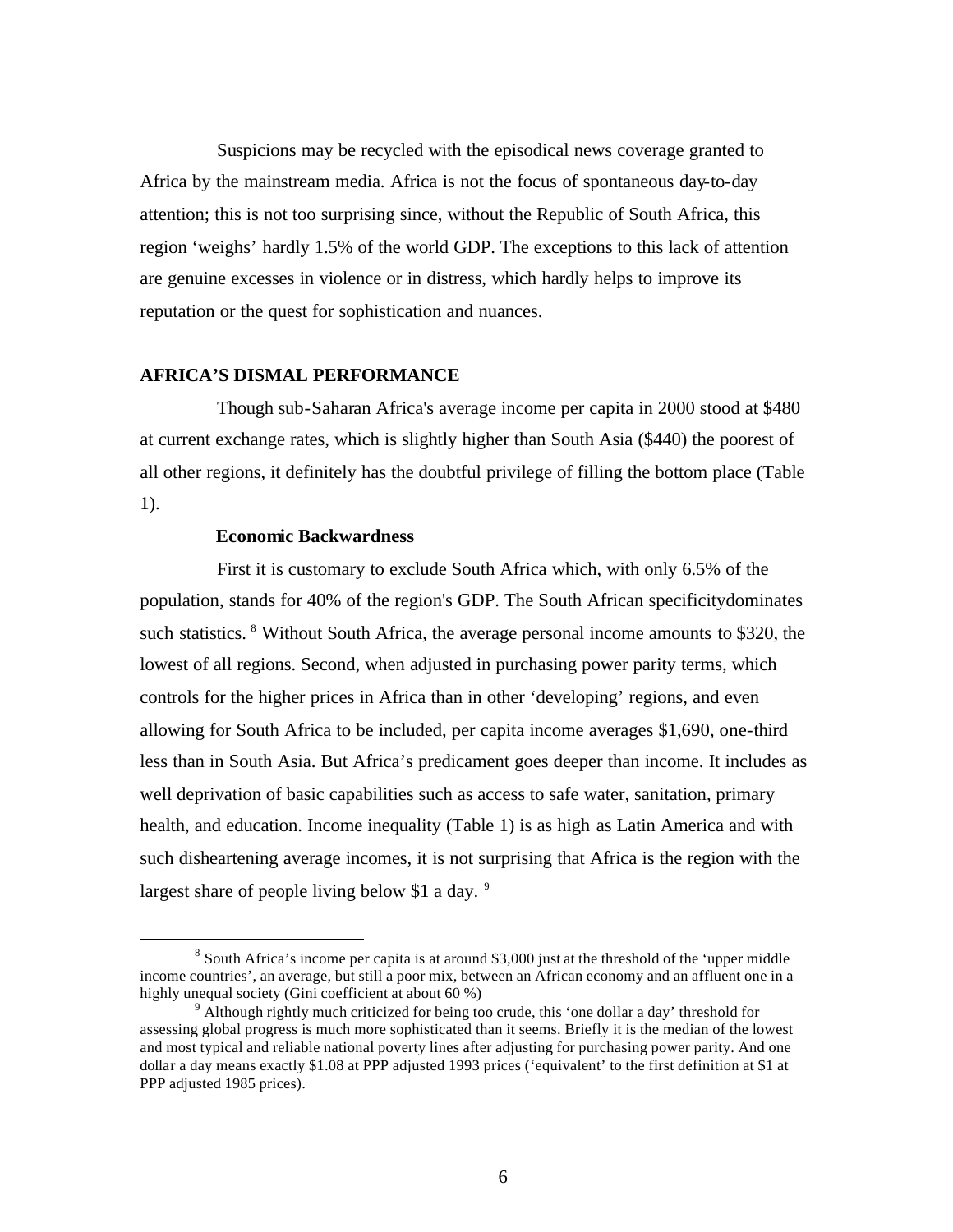| Table 1 Selected comparative indicators for world regions $^{10}$ |  |
|-------------------------------------------------------------------|--|
|-------------------------------------------------------------------|--|

| <b>Indicator</b>                                                       | Sub-Saharan<br>Africa | <b>South Asia</b> | <b>East Asia</b> | <b>Latin America</b> |
|------------------------------------------------------------------------|-----------------------|-------------------|------------------|----------------------|
| <b>Income</b>                                                          |                       |                   |                  |                      |
| People with less than PPP \$1 per day (million)                        | 300                   | 490               | 46               | 77                   |
| Proportion of \$1a day poor in population $(\%)$                       | 46                    | 36                | 3                | 15                   |
| Income (GNI) per capita in current $\$$ <sup>11</sup>                  | 320                   | 440               | 850              | 3720                 |
| PPP-adjusted income (GDP) per capita $(\$)$                            | 1690                  | 2404              | 4290             | 7234                 |
| <b>Human Development</b>                                               |                       |                   |                  |                      |
| Human Development Index (0 to 1)                                       | 0.471                 | 0.570             | 0.726            | 0.767                |
| Life expectancy at birth                                               | 49                    | 63                | 69               | 70                   |
| Education enrollment ratio (%)                                         | 42                    | 53                | 71               | 53                   |
| Adult AIDS prevalence (%) (2002)                                       | 8.8                   | $0.6^{\circ}$     | 0.1              | 0.6                  |
| Inequality Gini index $(\%)$ (1995) <sup>12</sup> (100 to 0)           | 51                    | 32                | 38               | 49                   |
| Demography                                                             |                       |                   |                  |                      |
| Population (million)                                                   | 659                   | 1 3 5 4           | 1 805            | 516                  |
| Population growth 2000-2015 (%)                                        | 2.4                   | 1.5               | 0.8              | 1.3                  |
| Dependency ratio <sup>13</sup> $(\% )$                                 | 89.1                  | 66.2              | 50.6             | 58.7                 |
| Urban population (%)                                                   | 33.9                  | 29.4              | 37.7             | 75.4                 |
| <b>Institutions</b>                                                    |                       |                   |                  |                      |
| Policy/Institutional Assessment (1998) (1 to 6)                        | 3.0                   | 3.6               | 3.2              | 3.7                  |
| Political Rights/Civil Liberties (1999) (7 to 1) <sup>14</sup>         | 3.6                   | 2.8               | 3.3              | 3.4                  |
| Corruption Perception Index (1998) (1 to 10)                           | 3.6                   | 2.8               | 3.3              | 3.4                  |
| <b>Infrastructure and Investment</b>                                   |                       |                   |                  |                      |
| Phone mainlines per 1000 people (1997)                                 | 16                    | 18                | 50               | 110                  |
| % of primary commodities in exports (goods)                            | 57                    | 40                | 13               | 51                   |
| Savings to GDP $(\%)$ (1997) <sup>11</sup>                             | 16.6                  | 20                | 37.5             | 24                   |
| Capital flight/Private Wealth (1990) $(\%)$ <sup>11</sup>              | 39                    | 3                 | 6                | 10                   |
| Private capital stock per worker (1990) $(\text{$\mathfrak{D}$})^{11}$ | 1069                  | 2425              | 9711             | 17424                |
| <b>External financial flows</b>                                        |                       |                   |                  |                      |
| Net foreign direct investment in % of GDP                              | 2.1                   | 0.5               | 2.8              | 3.9                  |
| Debt service to exports (goods+services) (%)                           | 15.3                  | 10.5              | 10.8             | 38.7                 |
| Official Development Aid as % of GDP                                   | 6.2                   | 0.6               | 0.3              | 0.2                  |

There are some exceptions to this general pattern of abysmally low income per capita but more in the number of countries than in the proportion of the population. South

 $\overline{a}$ <sup>10</sup> Sources: World Development Indicators 2002 (World Bank), Human Development Report 2002 (UNDP), World Bank (2000). The year is 2000 if not otherwise mentioned.

 $11$  For sub-Saharan Africa, this figure does not include South Africa.

 $12$  Estimated comparable Gini coefficient for Africa in terms of income and not of consumption.

<sup>&</sup>lt;sup>13</sup> Dependency ratio is the number of dependents relative to the working age population.

<sup>&</sup>lt;sup>14</sup> For the policy/institutional and the corruption assessments, higher numbers reflect better scores whereas for the political rights and civil liberties the reverse is true (lowest number is worst score).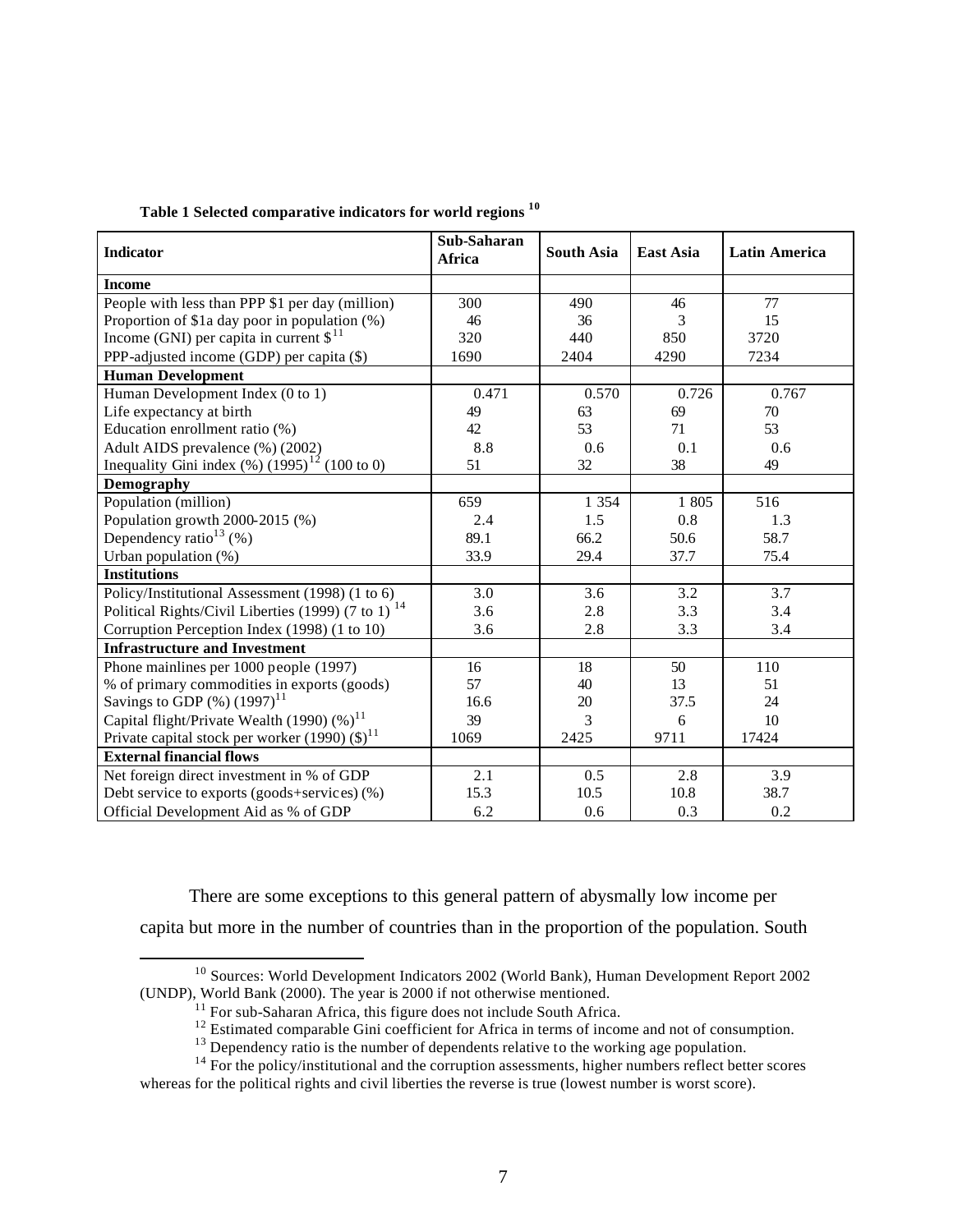Africa (\$3,020 of GNI per capita in 2000 dollars) has been mentioned. A few other countries among the 48 states of sub-Saharan Africa are in the 'middle-income'<sup>15</sup> category of economies. A first group of states is made of three islands: Seychelles (\$7,310) with a high tourist income for a small population, the more well-known Mauritius (\$3,800) in the Indian Ocean, and Cape Verde (\$1,330) in the Atlantic.

The second group is at the southern tip of the continent, in the immediate vicinity and orbit of South Africa: Botswana (\$3,300), Namibia (\$2,050) and Swaziland  $($1,290)$ . The third group is limited to two oil-exporting countries, Gabon<sup>16</sup>  $($3,180)$  and Equatorial Guinea (\$1,170) on the west equatorial coast. Finally comes Djibouti (\$840) on the Red Sea coast with the financial impact of a strong French military presence. These 10 states combine to form only 7.9% of the population but nearly half (47.9%) of the GDP of sub-Saharan Africa. So 92.1% of the African population, i.e. 607 million people in 2000, lives in economies well around the 'central tendency' of low income (\$270 for them). These 38 countries have a combined GDP of about \$163 bn (2000), very close to the economic size of Denmark (population of 5.3 million) or Hong-Kong (population of 6.8 million). The average GDP of this kind of country is \$4 bn, something like a city of 120,000 people in an affluent country. The average population of such countries is only 16 million people.

Africa has not always been the poorest region. In the 1950s and the 1960s African countries enjoyed a level of development superior to East and South Asia (Figure 1), where average income per capita was twice lower. Africa did grow fast enough to keep its advantage till the beginning of the 1970s. Since then (up to 1997) East Asia experienced an extraordinarily rapid growth whereas Africa went into reverse. East Asia's average GDP per capita is now 75% higher, a remarkable reversal of fortune and a denial to all the economists who thought Asia was doomed to stagnation and were betting

<sup>&</sup>lt;sup>15</sup> The World Bank divides economies according to their GDP or GNI per capita. Low income is for \$755 or less; middle income is dissociated between lower middle income from \$756 to \$2,995 and upper middle income from \$2,996 to \$9,266.

 $16$  Being in the middle income category is no guarantee of genuine development. Botswana and Mauritius are examples of sustained high growth and rising human development. But Gabon, for example, whose oil reserves and production are now declining, has low human development indexes in health and education relatively to its level of income, very close to those of other African countries.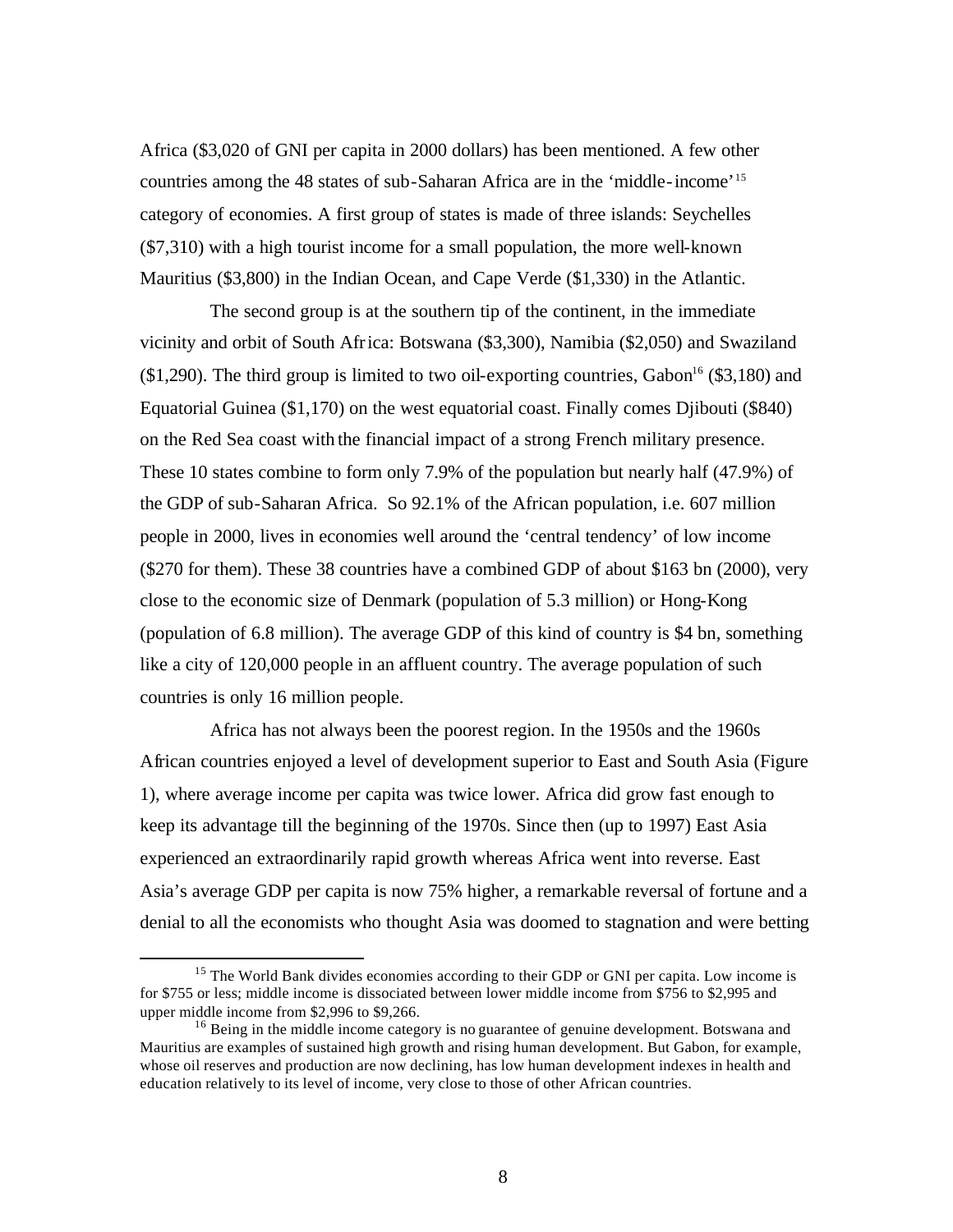on Africa's future. South Asia itself initiated a sustained growth in the 1980s and has now overtaken Africa (South Africa<sup>17</sup> excluded).

Putting aside the dynamism of Asian economies, the absolute decline of Africa is baffling. Income per capita has declined almost 1% yearly since the mid 1970s; it is hardly comforting that the rate of retrogression decelerated in the 1990s to 0.3%. In 2000, about 94% of Africans lived in states (42 of 48) where income per capita was inferior to some peak in the past, usually before 1980. The picture is barely less gloomy when using PPP-adjusted income per capita. Only nine countries were at their highest in 2000 and the 'receding' states, by that criterion, included 86% of the Africans.



**Figure 1 GDP per capita in constant 1995 \$ Source: World Development Indicators 2002**

 $17$  Figure 1 series for Africa does include South Africa which explains why South Asia appears to be still behind.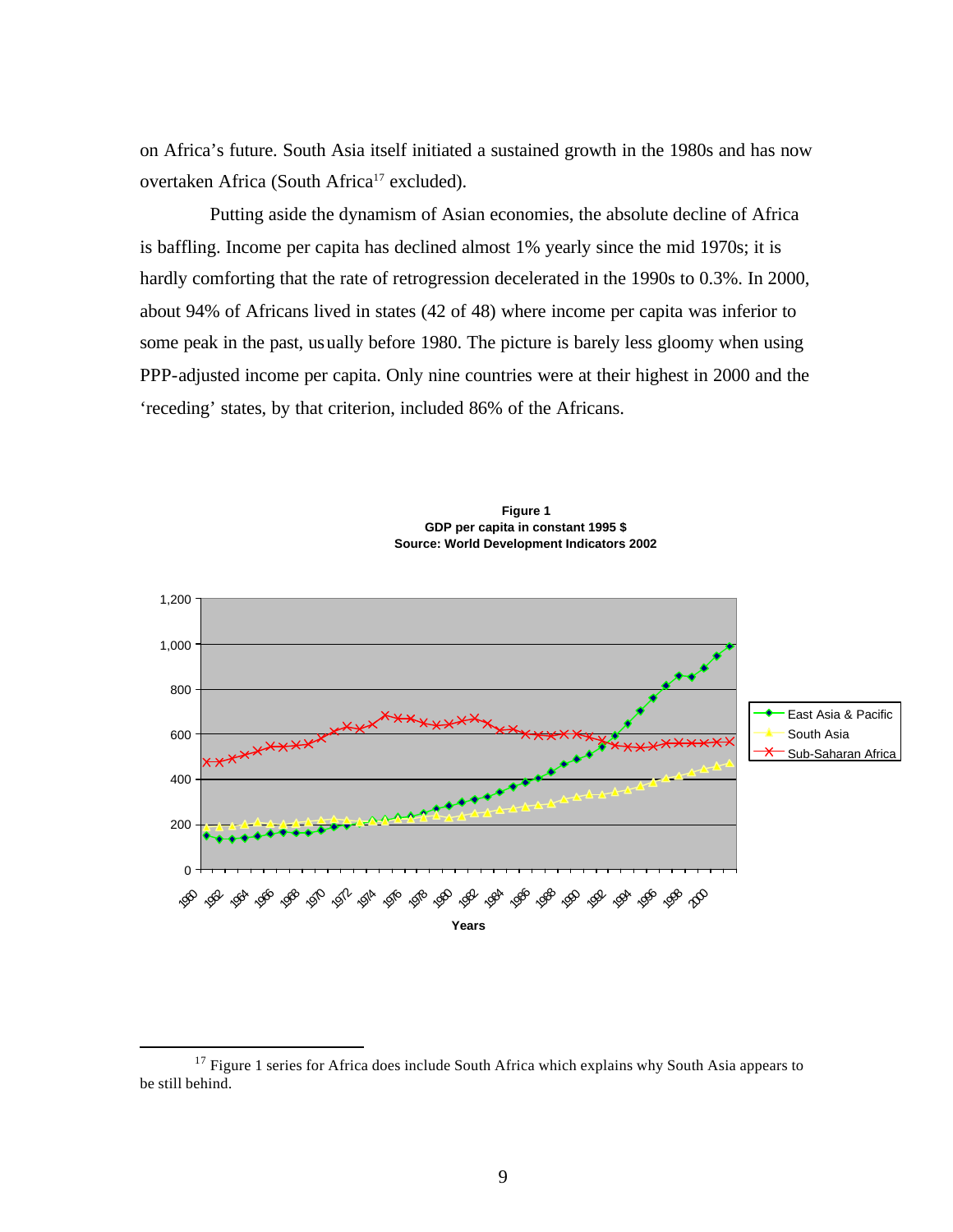Hence it is hardly surprising that Africa is not only the region with the highest proportion of extreme poverty (one-dollar-a-day) but also the only one where the absolute number of poor people is rising. This trend in income and growth is also witnessed in trade. Africa's share of the world's exports is currently at 1.3%, only one-third of its level in 1970. The World Bank (2000) estimated that the erosion of this share of world trade (at current prices) represents a 'staggering annual income loss of \$68 bn or 21% of regional GDP'. Worsened terms of trade were another source of loss for many of theses countries too. The cumulative losses between 1970 and 1997 represent almost 120% of their GDP for the non-oil exporting countries, a 'massive drain of resources'.

#### **Human Underdevelopment**

 $\overline{a}$ 

With most economies battling a retreat in terms of income per capita, the social gains of post-independence are being eroded. Life expectancy at birth, which stood at 40 years in 1960, culminated at 50 in the early 1990s and was back at 46 in 2001. This is of course compounded by the AIDS epidemic. Africa is the worst affected region with 29.4 million adults and children living with HIV/AIDS, 70% of the world's cases and an adult prevalence rate of 8.8%. In four southern African countries, HIV seroprevalence is more than 30%: Botswana, Lesotho, Swaziland and Zimbabwe. Health services feel the triple pressure of contracted budgets, rapidly increasing demands and attrition of staff through illness. The minimum cost for antiretroviral drugs of \$300 per year per patient, is the typical level of income per capita in Africa, placing them out of reach of both the average patient and the health system.

The worst of the epidemic will be felt in the next decade and beyond. AIDS is decimating the active workforce<sup>18</sup> since it is linked, as documented, to sexual activity and monetary potency. For still quite some time, this will worsen already extremely high dependency ratios (Table 1). The social fabric of many societies will also have to handle the cohorts of AIDS orphans: 11 million currently without at least one parent. For some of them, what comes next is the even more formidable impact and the 'mass

<sup>&</sup>lt;sup>18</sup> A visit in 1999 by the author of a just privatized sugar refinery in Southern Malawi failed to show any concern by the new managers about overstaffing. The natural rate of attrition due to AIDS deaths between the initial assessment for tendering and the real date of acquisition had nearly solved the problem.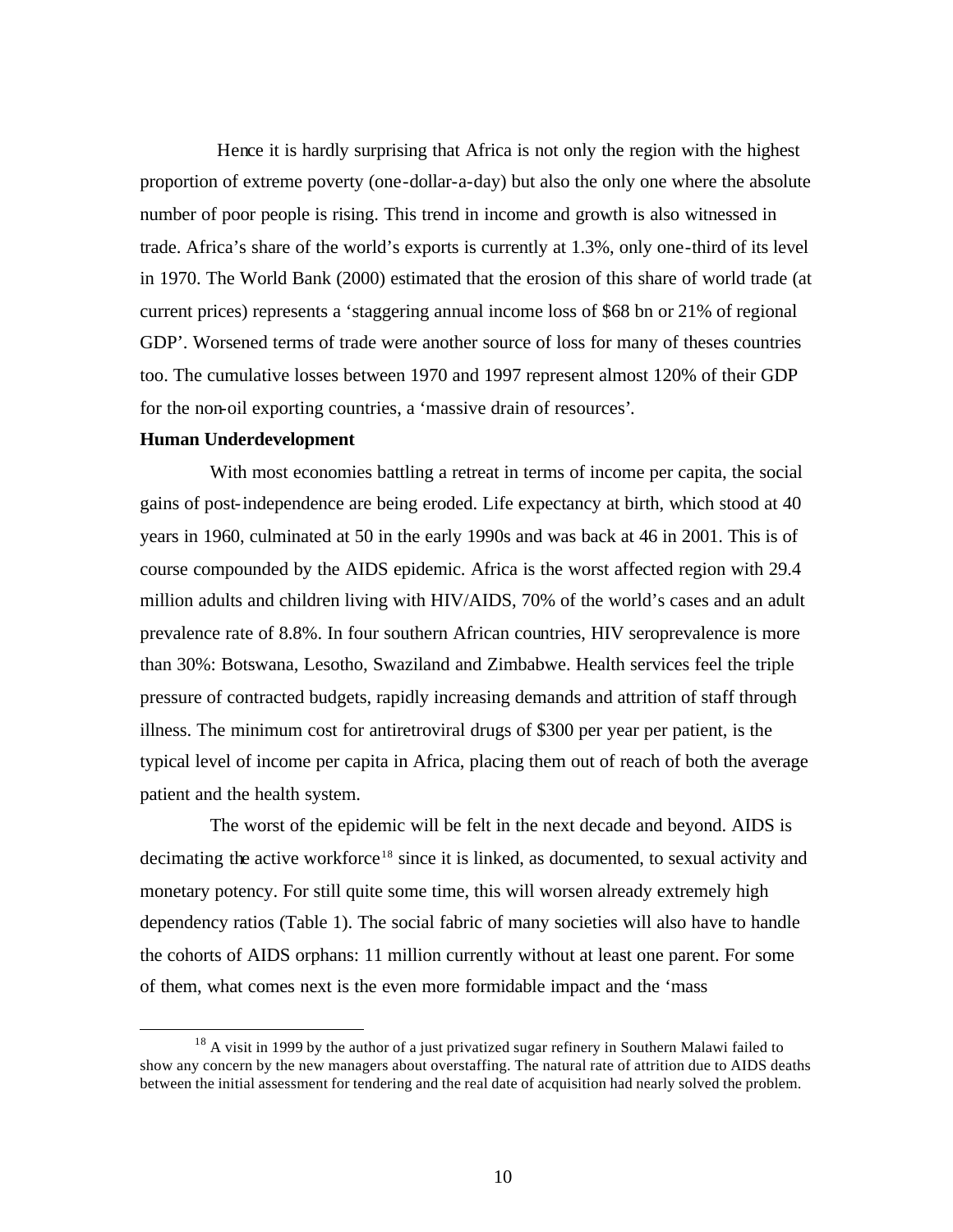psychological problems'<sup>19</sup> of the homeless 'street kids,'<sup>20</sup> who 'congregate at traffic lights (…) begging, selling, sniffing glue and pilfering'<sup>19</sup> in many African capitals. An estimate of 100,000 homeless children is advanced for Zambia, a country of 10 million people where adult seroprevalence reaches 21%. The loss of staff due to AIDS also considerably affects the education system. A study by Markus Haacker (2002) for the IMF has shown that for the nine southern African countries, the proportion of the prospective teachers who need to be trained to replace AIDS victims will rise from the already high average level of 45% in 2000 to 67% in 2010, even after allowing for the decline of pupils due to AIDS.

But AIDS is not the only source of decline in health and education scores. Malaria death rates seem to have been rising since the mid 1970s although this is due in part to the growing resistance of the parasite to common drugs. Child immunization rates against leading diseases have also been falling and are now below 50%. Primary school enrollment has dropped since the 1980s in many countries although the trend was temporarily reversed in the 1990s in a few of them.

The pressure due to the school age population growth is a major factor, but the enormous post-independence schooling achievements took place in a more demanding context. The new challenge is that growth has stopped and budgets have shrunk. However some members of the new generation of heads of state who came to power in the 1980s and 1990s either by virtue of the first multiparty elections (Muluzi in Malawi) or by force (Museveni in Uganda) recognized the deep aspiration and the need for schooling. They promised free universal primary education and abolished fees against the advice of multilateral institutions, and enrollment rates soared for a time. But the downward tendency continues for most African states, notwithstanding the substantial differentiation of school and health systems across countries in their type of organization, often borrowed from the colonizer. Twelve African countries, most of them in southern Africa,

<sup>19</sup> 'Forty million orphans' *The Economist*, 30 November 2002.

<sup>&</sup>lt;sup>20</sup> Not all street kids are AIDS orphans and fortunately not all AIDS orphans do become homeless but there is a strong linkage in the increase of both phenomena.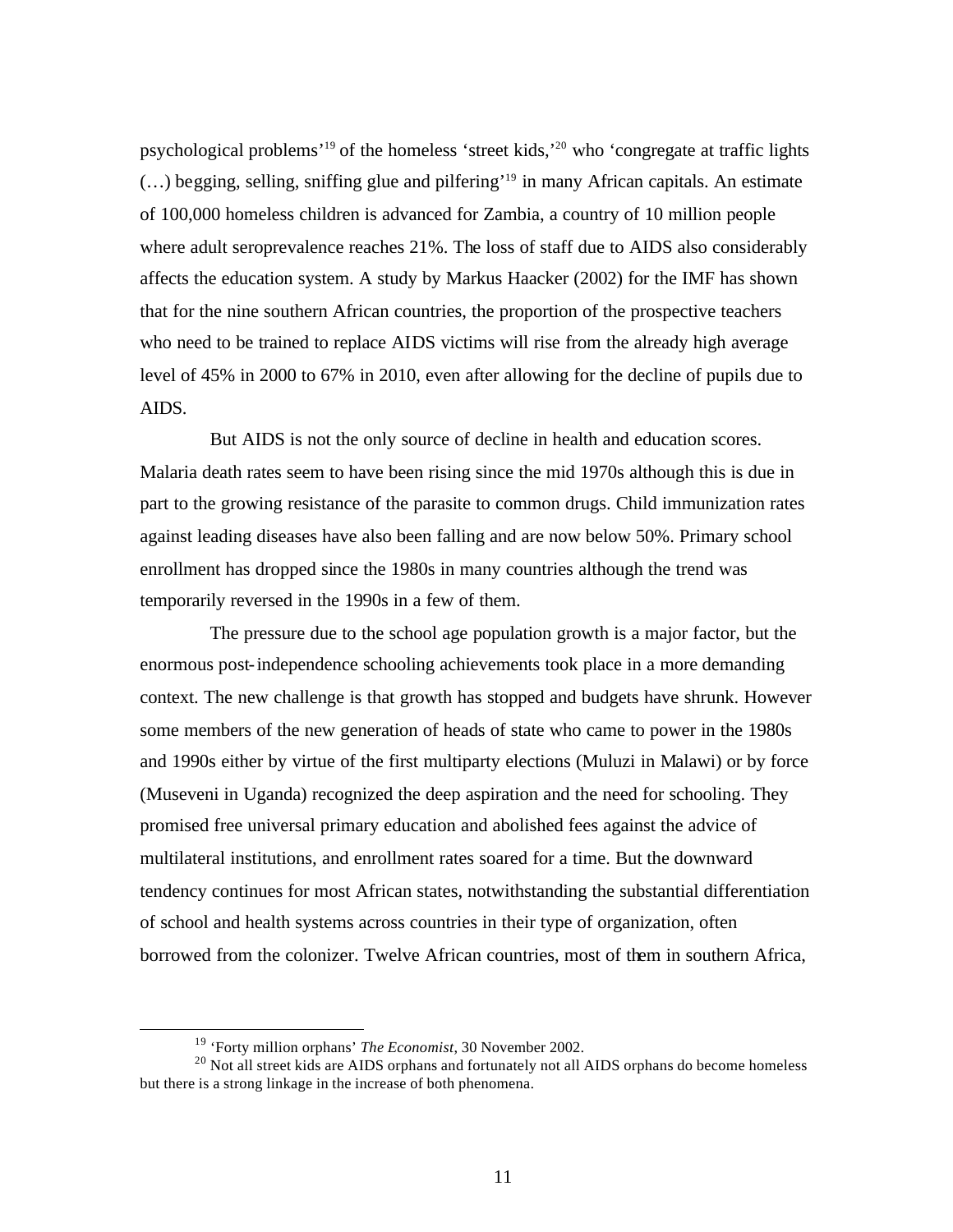have regressed in their Human Development Index in recent years (Zimbabwe of course, but Zambia too for instance).

Especially when South Africa is excluded, Africa also lags behind the rest of the world in almost all dimensions of infrastructure development (World Bank, 2000). The indicator (Table 1) of the number of telephone mainlines can be considered as standing for all types of infrastructure; it is often used as a proxy in some regressions. There is a critical shortage of infrastructure in quantity but also in quality and reliability. Only one in five households had access to electricity in 1998 but typically power shortages are countless and surges are frequent and detrimental as much to home appliances, if any, as to company equipment. Most firms have to rely on fuel-powered generators.

The World Bank (2000) also made a telling comparison when reminding that in 1997 all of sub-Saharan Africa, excluding South Africa, had fewer paved roads than Poland. 'Paved' does not at all mean regularly resurfaced; maintenance is often neglected. That global availability of infrastructure may be declining even in the absence of war is illustrated by the implosion of Malagasy's national road network from 55,000 kms in 1960 to 33,000 kms in 2000 (World Bank, 2002).

This dismal portrait of the 'central tendency' of Africa would not be complete without mentioning the economic instability and conflicts that plague the continent. At times, some countries such as Kenya and Côte d'Ivoire did sustain substantial growth for long periods and were claimed to be miracles in the 1960s and the 1970s, which now retrospectively looks grotesque. As Freeman and Lindauer (1999) put it, the problem is not only that 'most countries have been unable to sustain long periods of rapid growth' but that even 'front-runners seem to stumble and fall back'. There have not been many real success stories or miracles except for Botswana and Mauritius, the latter hardly being 'African' were it not for its membership in the African Union. But there have been much more stagnation and decline after some initial slow, rarely vigorous, growth in the 1960s. This is the 'typical pattern as reflected in the average' (Ndulu and O'Connell, 1999).

Disasters, usually war-induced or war-generating, have also occurred much too often or are still occurring: Angola, Biafra, Burundi, Congo-Brazzaville which has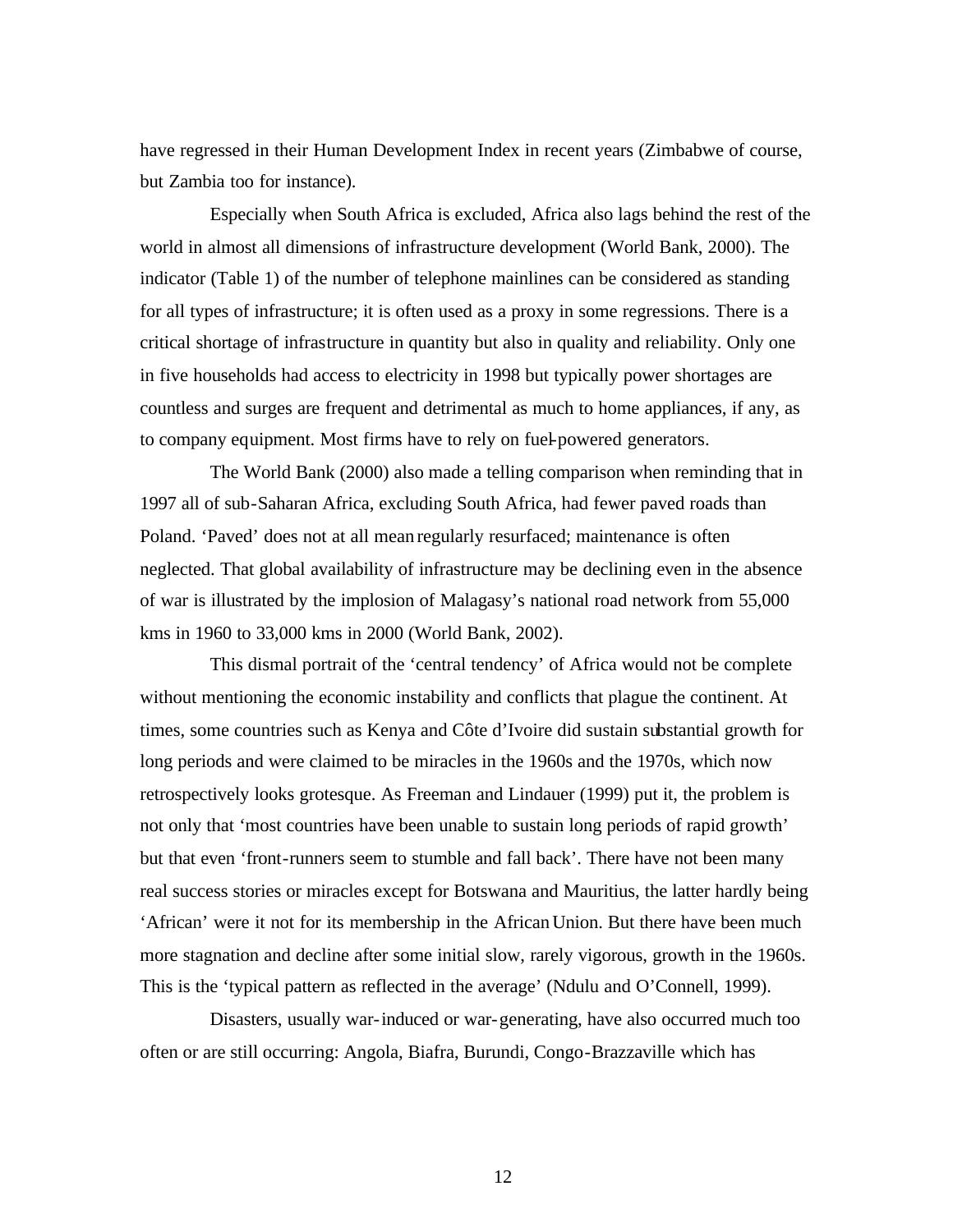slipped from the group of the middle income countries, Ethiopia and Eritrea, Guinea-Bissao, Liberia, Mozambique, Rwanda, Sierra-Leone, Somalia, southern Sudan, former Zaire at independence and now …Some countries are recovering from past violence with a new exemplary determination by local standards, such as Mozambique, but have decades to catch up (and in Mozambique an estimated 20 million landmines to clear). Even as old conflicts end (Angola) or reach a window of peacemaking under the pressure of a united Security Council (RDC), new crises break out (Côte d'Ivoire, Darfur).

In 2000, it was estimated that one African in five was living in a country severely disrupted by war or civil conflict and sixteen sub-Saharan African countries were defined by the Ploughshares Project as host to armed conflicts, meaning one-third of African states were embroiled in wars. A comparison between world regions has shown that the number of deaths due to civil conflict per year was of 30.3 out of 100,000 people in sub-Saharan Africa versus 10.1 in East Asia, 9.4 in the Middle East and North Africa, 7.4 in South Asia and 3.2 in Latin America. It is simply not true, or basic wishful thinking, to assert<sup>21</sup> that, in Africa, 'for every Somalia where a state has fallen apart, there is a Botswana…'.

## **HISTORY: TRAUMATIC BUT NOT IMMISERATING**

 $\overline{a}$ 

The debate about Africa's underperformance has regularly referred to various historical factors such as slavery and colonization to emphasize a legacy of handicaps at independence. The 'dependency' and 'immiserating' theories according to which the slave-triangular trade and colonization have on one hand played a crucial role in the initial capital accumulation, which permitted the Industrial Revolution and Western expansion, and on the other hand impoverished Africa, are not supported by recent research.

<sup>21</sup> 'Time for a dash of Afro-optimism' by Malloch Brown, the UNDP's administrator, in *Business Day* (30 May 2000), the economic newspaper of South Africa. Botswana is taken here by M. Brown as a model for Africa, even though it has the highest AIDS rate in the world.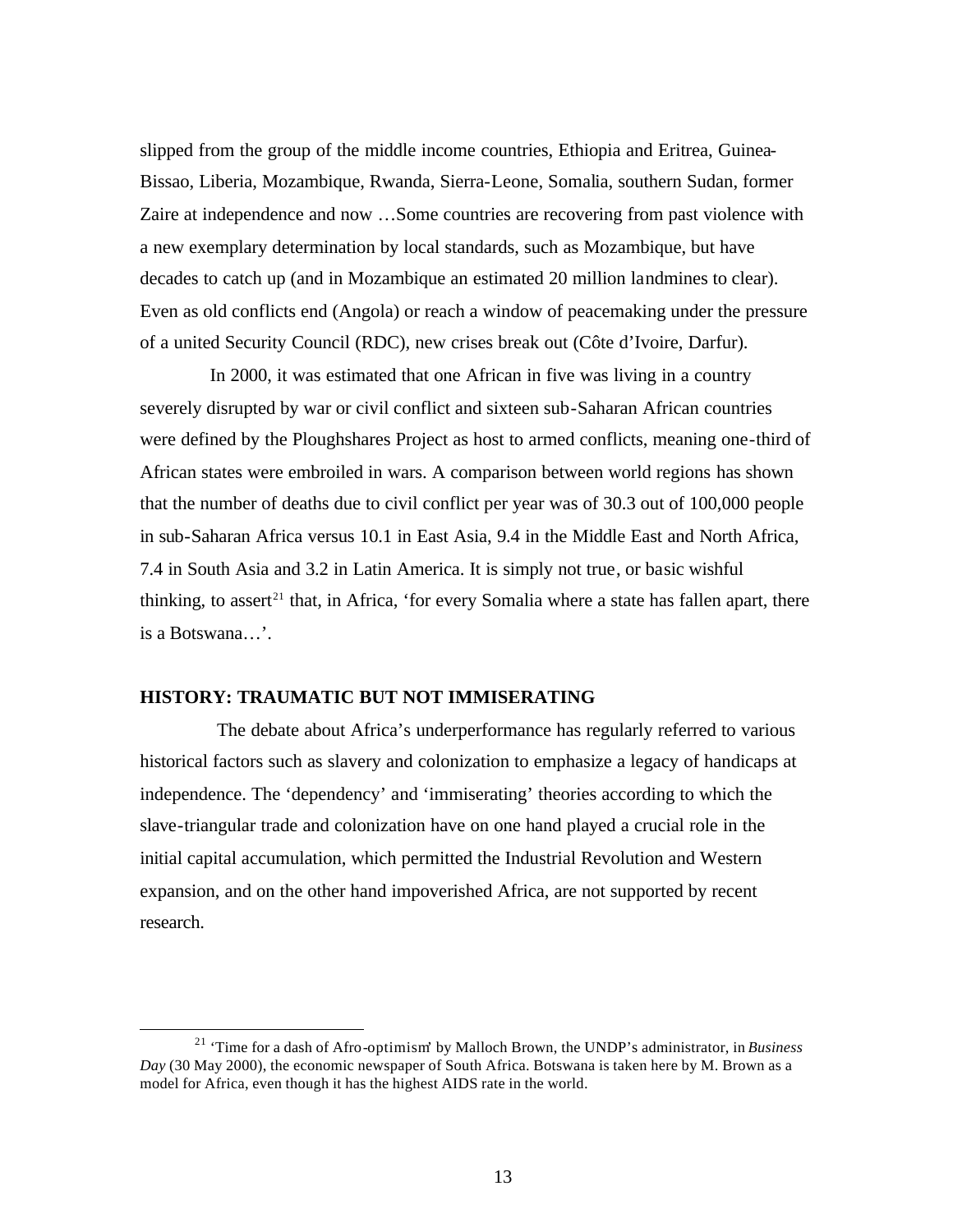### **The Infamous Slave Trade**

Based on quantitative economic history, analyses of levels and trends in production, trade and prices have shown that the triangular trade was certainly highly profitable but its quantitative effects were 'negligible' (Mokyr, 1993) and 'trivially small' (A. Lewis, 1978).

'In the absence of West Indian slavery, Britain would have had to drink bitter tea but it would have had an industrial revolution at a marginally slower pace' (Mokyr, 1993; editor's introduction). Thomas and McCloskey (1981) found that the triangular trade did not cause growth and that the contribution of the West Indies, of which slavery was a precondition, was providing for Britain a non-viable return of 2%, much lower than the rate of British government bonds at that time (3.5%). It was a negative investment but it endured because 'benefits accrued to a small group … and the costs were widely diffused'.

The same scholars formulate an iconoclastic contention about the 'fabled' profits drawn from the slave trade. Their reasoning is that 'at each stage, competition by eager buyers' ensured that the buyers could only earn normal profits. So any abnormal profit could logically only benefit the 'original source'. And since 'Europeans possessed no means, either economic or military, to compel African leaders to sell slaves' (Thornton, 1998), this points to the African enslavers, 'kings, rich men or prime merchants,<sup>' 22</sup> who traded other Africans as a consequence of war or raids perpetrated for that very purpose. 'The economic profits of the trade were wasted in Africa, not funneled into industry'. Illife (1996) also rejects the 'bauble' myth: 'The Europeans sold to Africans much the same kind of goods as they sold to American colonists': cloth, alcohol, tobacco, metal goods, firearms, gunpowder.

There was no clear-cut effect of this foreign trade either on overwhelmingly agricultural economies<sup>23</sup> with no sign of development over three centuries, or on the

 $^{22}$  John Illife (1996 citing an anonymous knowledgeable French merchant (page 133).

 $^{23}$  A notable economic and positive impact came as a serendipitous byproduct of the slave trade with the penetration of cassava and maize, two crops with substantially higher caloric yields than indigenous plants such as sorghum and millet. They spread over the continent without any 'extension services' provided by a government or a donor agency.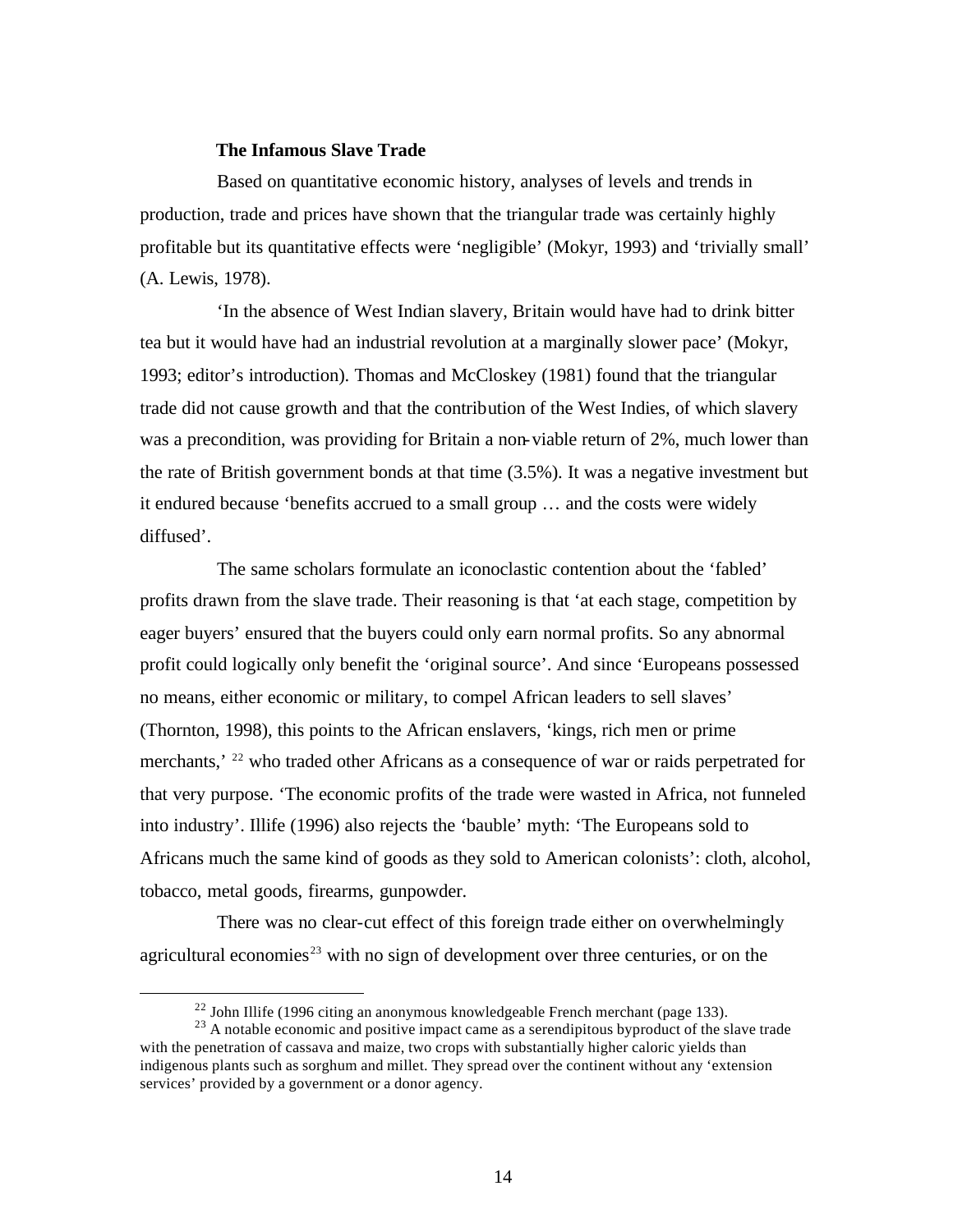political organization where some 'states' disintegrated and others arose with other factors at play too as with the expansion of Islam. The major quantitative impact of this shameful period, even if it is not easily quantifiable, was demographic. Illife (1996) cites one 'guesstimate' modeled by the historian P. Manning (1990) according to whom the population of sub-Saharan Africa would have been 100 million in 1850 instead of only 50 million, after controlling for the deported slaves, the casualties and the births that would have taken place in the counter-factual situation (if there had been no slave trade). The general assessment is that the African slave trade prevented demographic growth for two centuries and helped accentuate the continent's already evident economic backwardness. The letter the king of Dahomey wrote to the king of England in 1726 suggesting that Europeans should establish plantations in his kingdom instead of buying slaves never received a response.

Illife also suggests that even more important effects might well have been social and psychological, which stemmed from the sustained experience of major suffering and reinforced defense strategies, codes, and systems (kinship, polygyny e.g.) that enabled Africans to endure terrible pain and cruelty.

## **Colonization and Identities**

 $\overline{a}$ 

The colonization and the partition of Africa (except for Ethiopia which defeated the Italians) was rendered possible by the introduction of quinine and repeating rifles which gave Europeans the opportunity to mount successful military operations in the hinterland. There is much disagreement on this period too and any broad panafrican view of colonial rule because its 'nature and impact varied dramatically from place to place' (Illife). The ruthless exploitation of Leopold's Congo and the extortionary regime of concessions in the neighboring French Congo, for instance, contrasted with the development of native peasant production of cash crops (cocoa, groundnuts) in western tropical Africa and the occupation of some of the best lands<sup>24</sup> in Rhodesia or Kenya by white settlers. Even within the same sphere of colonization, there were wide

 $24$  In short there was eviction in Rhodesia subsequently to military defeat and in Kenya the lands appeared to be unoccupied and uncultivated but that was just a temporary cycle in the local economy.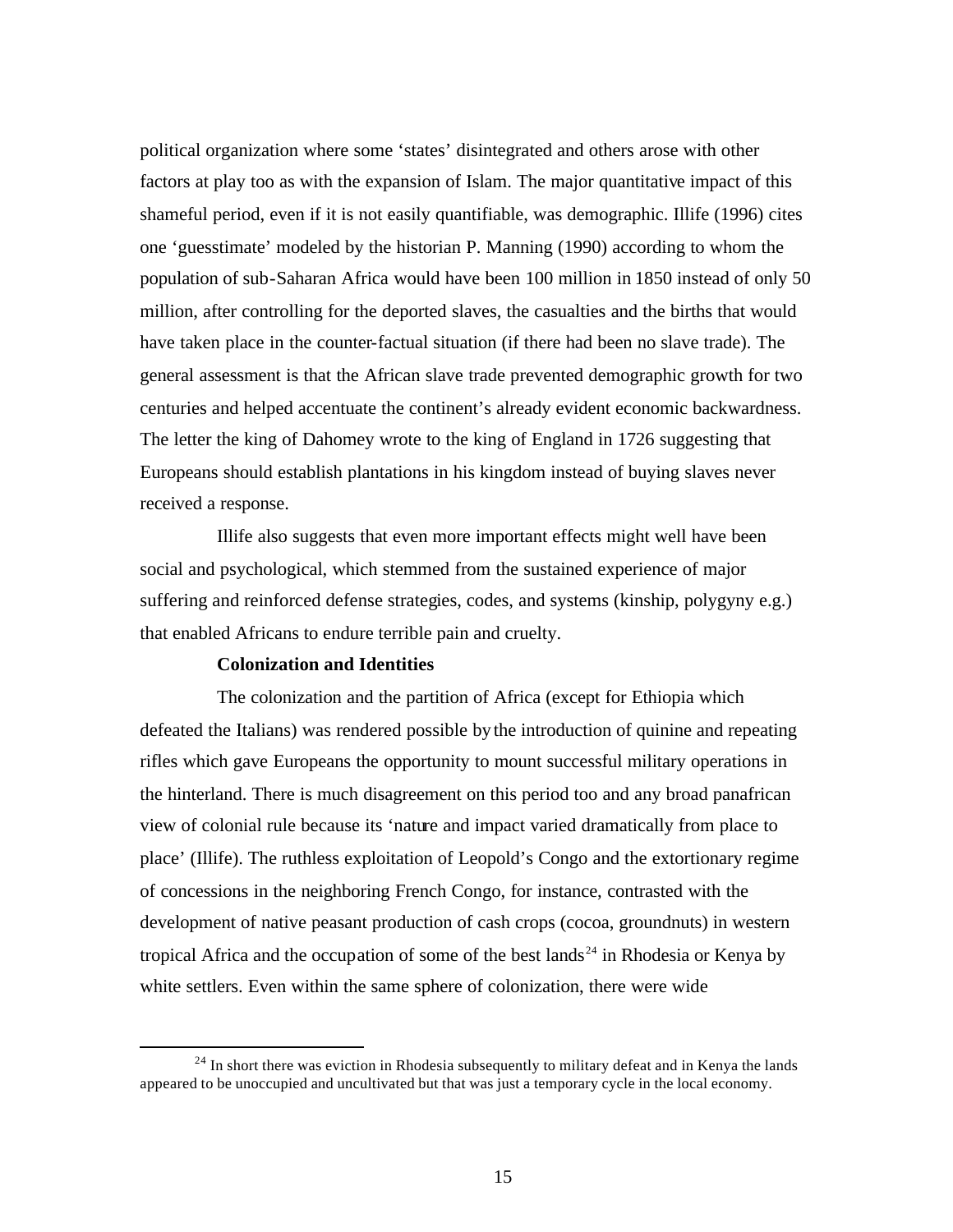discrepancies as illustrated by the relatively 'high' level of secondary education in Kenya (Alliance High School) and the de facto apartheid  $^{25}$  in the Rhodesias.

Colonization happened through violence but not everywhere. Many 'treaties' were signed with local kings and chiefs, with undoubtedly 'asymmetrical information' on their meaning. Resistance lasted or erupted in places till World War I (Baoulé in Côte d'Ivoire, Maji-Maji in Tanganyika, Chilembwe's uprising in Malawi); elsewhere it put an end to secular internal strife.

Moreover colonization put an end to slavery too. If the prohibition of the Atlantic slave trade had already been enforced by the British and French navies much before colonization, the latter to a large extent also terminated the domestic practice of slavery itself over the continent and annihilated the Arab slaving networks on the eastern coast, which were of much older ancestry (at least since the ninth century) than the Atlantic ones.

Apart from the settler colonies of Rhodesia, what is striking is the very small number of administrators and military who exercised colonial rule.<sup>26</sup> To that extent, Illife (1996) does not see a major difference between the alleged direct rule of the French and the indirect rule of the British. It changed the level of interface between indigenous society and foreign rule but in the end 'direct rule was in practice rule by the Africans'.

And if this rule could prevail, though, historically, for a brief period, it was not only through fear of military coercion or superstition of the 'Whites' magic.'<sup>27</sup> Life-styles and ultimately values imposed or proposed by colonization and its administrative, economic, military and missionary elements displayed genuine 'attractiveness' (Bayart, 2000). 'Catechists, schoolteachers, nurses, clerks, soldiers…were all the worker-bees of the colonial hive as they were to be of the nationalist movement' (ibidem).

 $25$  One famous struggle of pre-independence Zambia by Kenneth Kaunda was the boycott of butcheries. Black people although collectively monetarily more important as customers were not allowed to enter the main store and had to be helped through a back window-counter.

<sup>&</sup>lt;sup>26</sup> In 1908 there were 7,309 French citizens altogether in 'Western French Africa', i.e. an area of more than 10 million people (J. de la Guérivière, 2001).

<sup>27</sup> *Bekee wu agbara* in Igbo: a white man is a spirit (supernatural being, not necessarily good).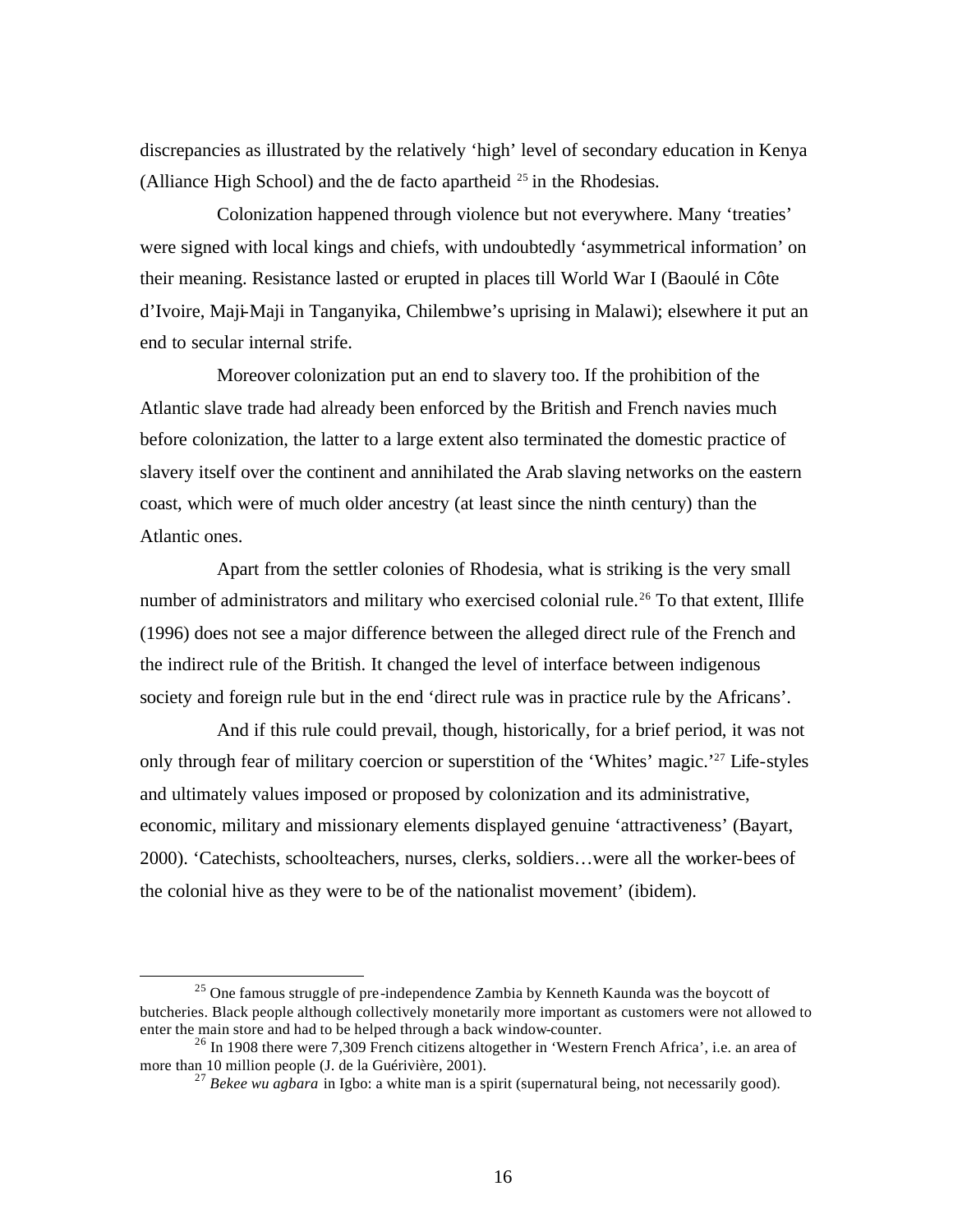Responses to the 'big bang' of colonization were quite different across societies and even in the same society or colony. There was often a rural trend of resilience with the wish, through appeasement and deception, to minimize the encroachments and intrusion (hut tax, forced labor). The urban trend was very different. The congruence of Christianity, education, wage employment and urbanization, as limited as they were, opened ways of individual liberation and emancipation from the elders' authority and competing layers of stratification. Innumerable local associations with the most diverse purposes (e.g. welfare, dance, football)<sup>28</sup> accompanying or bringing about social change were created.

Colonization was a challenge to identities that could be alternatively oppositional, repressed, enhanced, invented or blended. Missionaries wanted to reduce and regroup the numerous dialects in structured and 'writable' languages in which they could record local tales or traditions and so find a better ground for evangelization. European rulers wanted to delineate their administrative units along local peoples' main characteristics, which could only be 'tribal', according to the dominant ideas of the time. There was a need and a will for a Weberian-style bureaucracy to simplify and classify the natives' reality. But the sincere desire to learn and understand was also present as a motivation. Very influential were the intermediaries (cle rks, interpreters, catechists), the first intellectuals the administrators had usually to rely upon for translation .

As Illife (1996) remarks, 'pre-colonial Africans had possessed several social identities' just like any person in a complex social order. They might belong to lineages, clans, villages, towns, chiefdoms, language groups, states … the relevant identity depending on the situation'. But there could be several languages spoken in a chiefdom. And people speaking the same language could belong to several chiefdoms. At the village level there could be several clans in the same location but each clan had members in several villages and the elders of a clan had no 'jurisdiction' on the members of the other clans. So the typical scheme of one-territory-one-tribe-one-chief did not fit everywhere with the existing social order, to say the least. This is where the extreme thesis of the

<sup>&</sup>lt;sup>28</sup> The 'real' one for a continental European, called soccer in the US.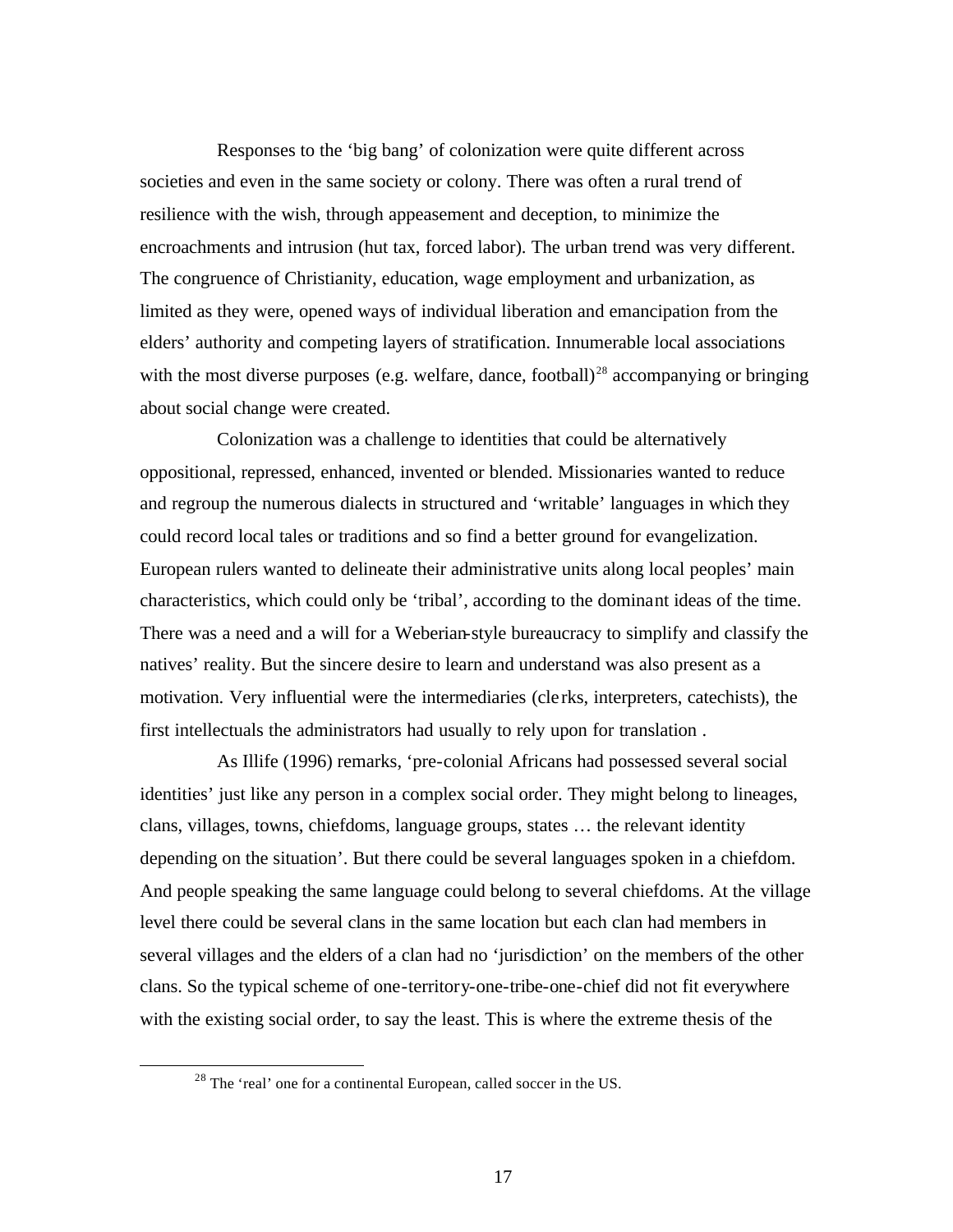'invention of tradition' comes from. The ethnic groups and consequently the tribalism of contemporary Africa were supposedly created by the colonizer with the instrumental but unfaithful support of the 'intermediaries'.

There is some truth to that. But the very artificial chieftaincies disappeared or were abolished after independence without a murmur. Typically exogenous creations did not endure. Many authorities that were recognized or empowered by European administration were also preexisting and might sometimes be very close, in practice or in their pretensions, to their allegedly new function, such as the Litunga <sup>29</sup> of the Lozis and the Chitimukulu of the Bembas (in Zambia).

Illife suggests a more balanced and comprehensive view: 'colonial rule often accentuated one existing identity or occasionally created one'. He insists also on the role of wage employment, of work migration in distant places (mines in South Africa e.g.) and of urbanization (Lagos for the Igbos) in the formation of 'modern tribes'.

The consciousness of belonging to larger entities was often born among migrant workers feeling the need to match with other people having affinities of language, kinship, and regional origin, with 'home-boys' for solidarity purposes and even rivalry ones in order to compete with groups enjoying a more asserted identity. Associations on such bases, created by 'advanced' people, then reached back home to nurture the newly discovered and felt identity. Apart from the institution of chieftaincy itself, which could well be eventually discarded as artificial, this arising need of identity vis-à-vis other competing groups in towns and distant worksites could even match, or merge, with the linguistic-tribal regrouping set up by the colonizer.

So most of the contemporary framework of ethnicity was formed then and built with a mix of ancient and new materials from a past partially fictionalized as well from new, intensively felt, experiences and not in the same proportions for each ethnic grouping. And the most important point is to ascertain whether people believe in these

<sup>&</sup>lt;sup>29</sup> The Litunga and the Chitimukulu were highly considered by the British government. The former was the only native the Governor was officially permitted to shake hands with. Mc Millan and Shapiro (1999) mention this in their book, *Zion in Africa*, devoted to the story of the Jews in Zambia because immigrant Jews from Central Europe were rendered suspect to the British by their astonishing habit of shaking hands with Africans.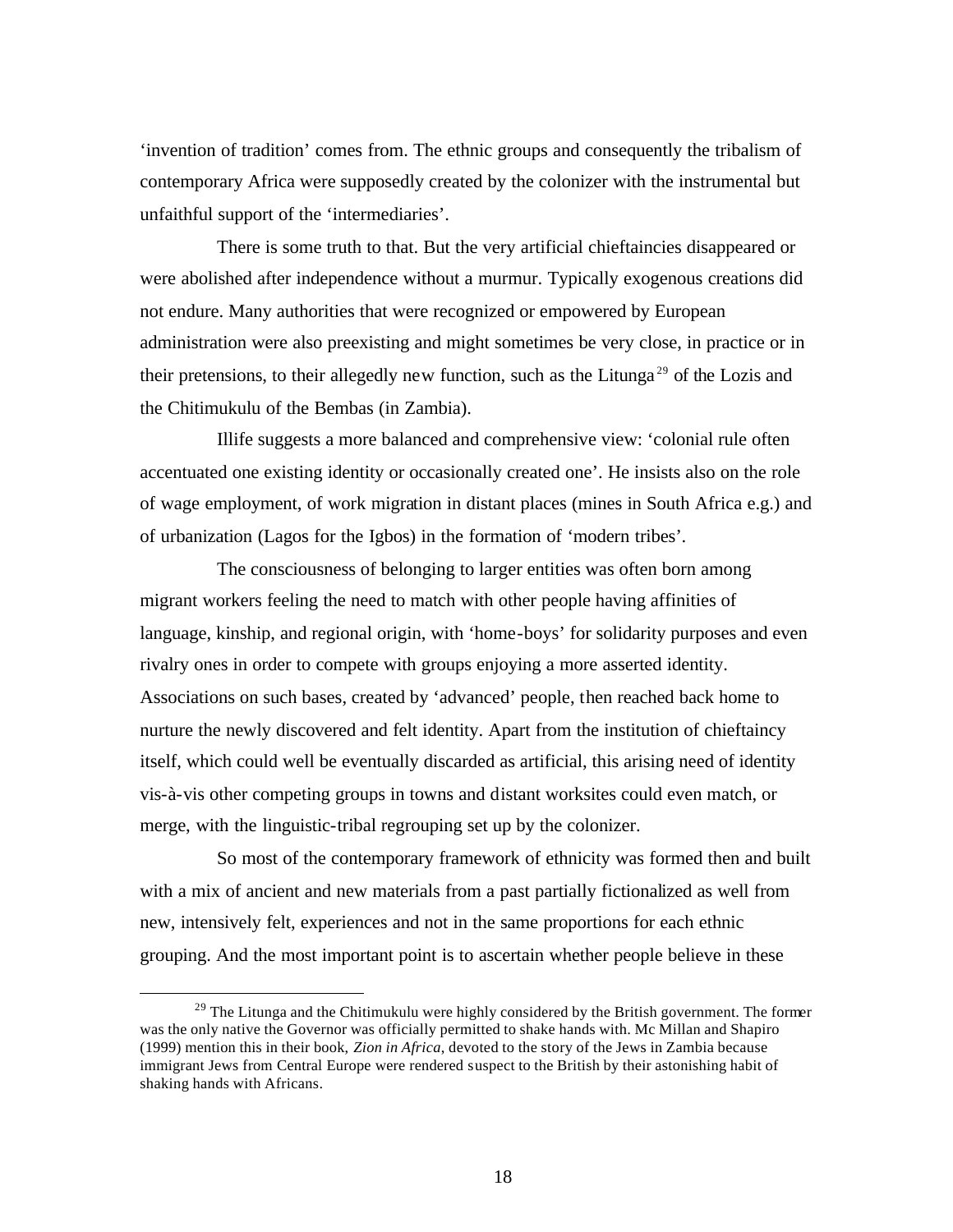groupings, identify to some degree with them, and consequently whether it is, for better or worse, operational in understanding their behavior. And so it is.

This illustrates the complex impact of colonialism in many regards. As Illife again argues: 'New did not simply replace old, but blended with it, sometimes revitalized it and produced novel and distinctively African syntheses'.

## **Colonization and Economic Development**

Colonization was certainly a traumatic and asymmetric, or in other terms a violent and unequal experience, but it also generated significant and substantial changes, adhesions, opportunities and hopes which logically and ultimately would bring about its own demise. But it was not an immiserating relationship either. Railways, lorries and road building cut transportation costs in huge proportions, reshaping trade circuits and enabling exploitation of mineral resources and colonization of new areas for export crops or food production. It was at that time that most African countries acquired most of their current economic profile, in terms of cash crops, peasant production versus large estates, and natural resources.

Continental Africa's GDP per capita income rose about 3.5-fold from 1820 to 1980 and the average yearly rate of growth increased over time: 0.12% for 1820-1870, 0.64% for 1870-1913 and 1.02% between 1913 and 1950 (Maddison, 2001). This first inroad in personal income is all the more remarkable since Africa underwent a major demographic growth from an estimated 90 million in 1870 to 228 million in 1950. European medicine's successes against epidemic diseases and even infertility, disappearance of widespread famines, and better hygiene induced a substantial decline of mortality rates. Population was growing at a yearly rate of 1% during the 1913-1950 period.

In 2003, forty and fifty years after independence, what is the 'handicapping legacy hypothesis' worth as an explanation for Africa's slow growth performance and even collapse after the mid 1970s in strict economic and technical terms? The reasonable logical conclusion is 'not much', if there was ever any validity in it. As Harrison phrases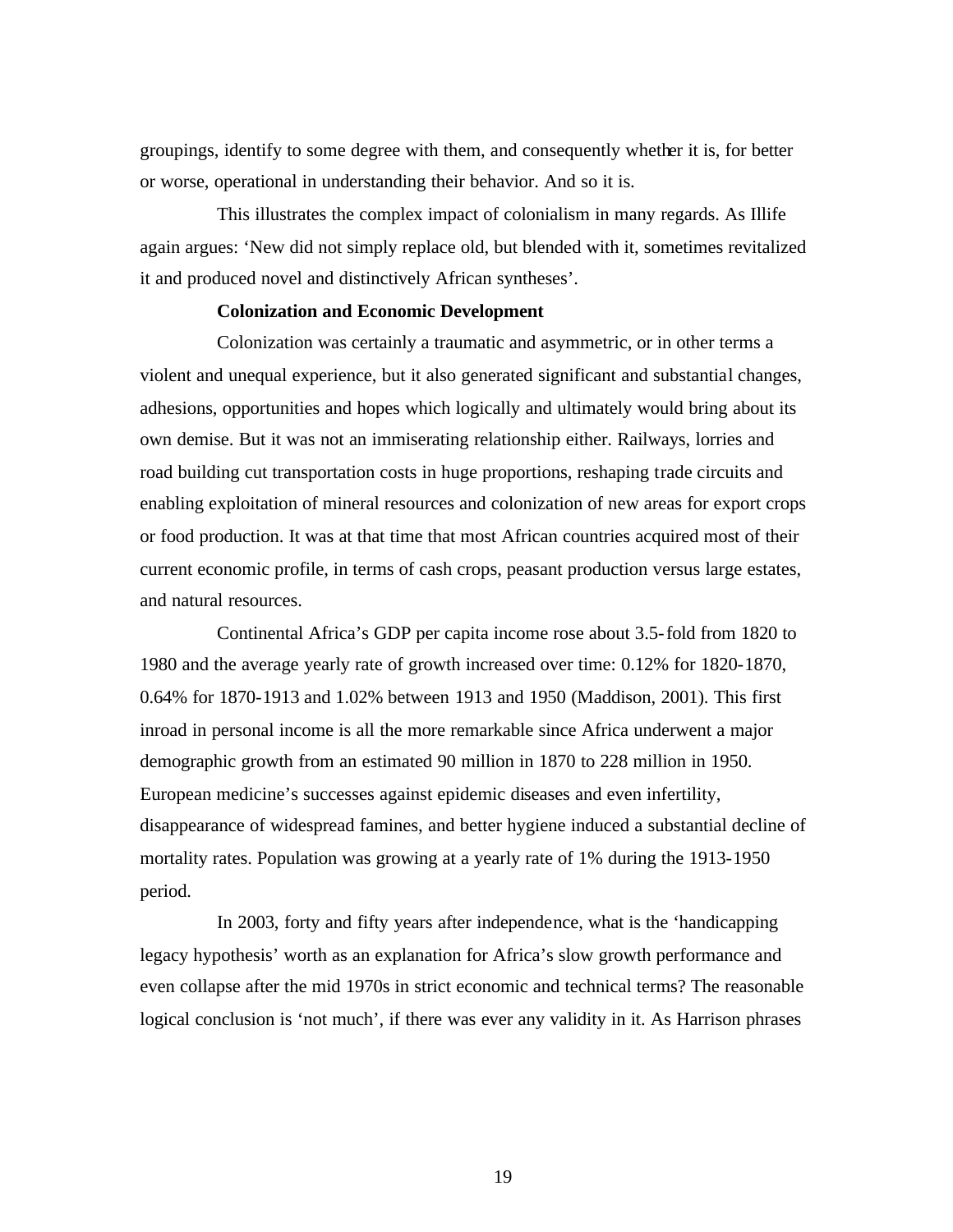(Harrison and Huntington, 2000): 'For many, including some Africans, the statute of limitations on colonialism as an explanation for underdevelopment lapsed long ago'.

It is not difficult to find Africans, including illustrious ones, who share that view. Kofi Annan at an OAU summit in Togo in July 2000 publicly held African leaders responsible for most of the continent's problems: 'This is not something others have done to us. It is something we have done to ourselves … We have mismanaged our affairs for decades, and we are suffering the accumulated effects'. Achille Mbembe (2002), the author of *On Post Colony* (2000, 2001) also bemoans the 'still pervasive discourse of victimization and resentment' and the tendency 'to blame everything on the past'. Many aid practitioners, development economists and diplomats, in charge of development or African affairs, seem to believe that this view now reflects a large consensus among Africans, because their counterparts in the gove rnment, in the civil society organizations and the opposition, generally pretend to agree to it. And declarations are all the more easy to issue if the charge is against a defunct regime.

But it is suggested in this paper that the Western conspiracy theory is still 'pervasive', as stated by Mbembe, among the African intellectuals 'over there', in Africa. Those who are not in the process of claiming financial support from a Western embassy or an aid agency, express it at every occasion, and they are numerous. It even belongs to the core of the undisputable local 'common sense' about the reasons why 'things have fallen apart<sup>'30</sup> and are like they are.

An editorial of *The Post* (20 February 2003), the only oppositional newspaper in Zambia, which contributed so much to the formation of whatever genuine democracy there is now and in preventing former President Chiluba from amending the Constitution in 2001 to get a third term, is typical of this widespread mindset. Criticizing the new 'indirect rule' by the Bretton Woods institutions and a senior environment specialist of the World Bank, the argument heats up: 'But  $X$  and his masters even pretend to ignore that slavery, colonialism and the brutal exploitation and plunder to which our countries were subjected for centuries are the causes of underdevelopment and poverty. … They

 $30$  This obviously refers to the novel 'Things fall apart' by Chinua Achebe, a leading writer from Nigeria (born in 1930).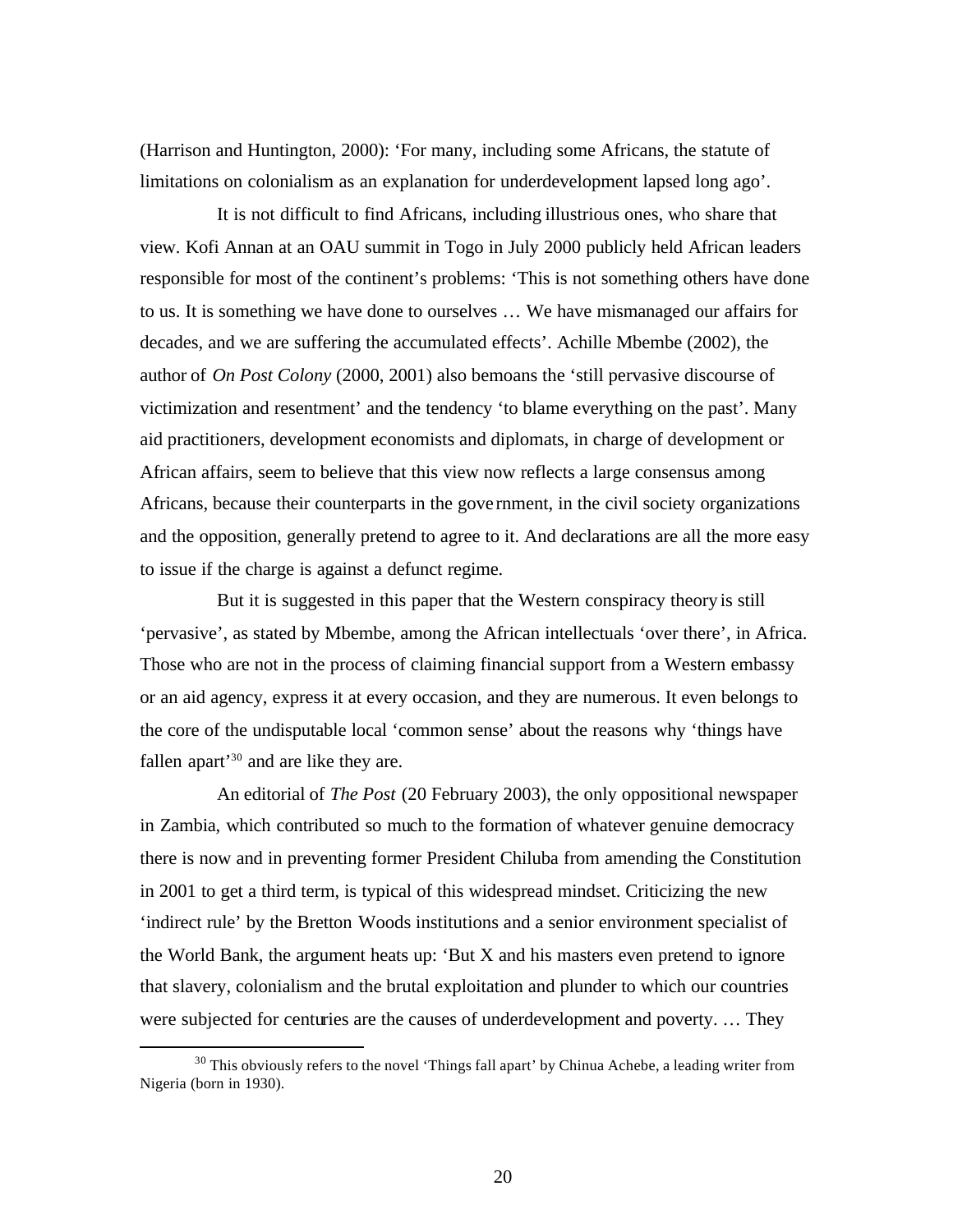speak of our flaws as if it were not themselves who impregnated our pure and noble ancestral peoples with the vices of the colonizers or the exploiters'.

Allowing for a not globally 'immiserating' legacy of colonialism to no degree implies that colonization was anything close to what it pretended to be, the selfless enterprise of enlightening the dark continent with the torch of progress. As was the case of the West Indies for Britain, African colonies were probably never a good investment at an aggregate level for any European nation<sup>31</sup> Initially, many of the occupations and treaties were even imposed ex-post on reluctant central governments by local agents, adventurers, businessmen and commanding officers, especially the French in western and central Africa and the British in southern Africa. It was even said that the colonial empires were built in 'a fit of absent mindedness'.

The scramble for Africa then became a strategic game, literally and quite like in the games theory: each player's decisions and moves being motivated more by the need to prevent the others from taking too many possessions than by the conviction of their intrinsic usefulness. But the colonial enterprise did provide a few people and companies with adventure, glory and profit, offering positions of power and influence they could hardly have dreamt of at home. Except after post-World War II, that is in the last years of colonization, much of public investment and infrastructure was created for strategic or commercial purposes that reflected the interests of the metropolitan country and/or of its nationals.

The fact that populations benefited, sometimes substantially, from colonization through higher personal income and better health was more a fortunate if intrinsic byproduct of colonization than the result of a deliberate policy because many of them had to be involved in the new form of production. And there were many regional variations such as the remote 'labor reservoirs' for the mines in southern Africa where agricultural production declined and decayed. Colonization did not live up to its alleged motives.

Another subsidiary but important question can be raised about the conditions of decolonization and the preparedness of African elites to take over. There is ground here

 $31$  For France this thesis is argued by J. Marseille (1984).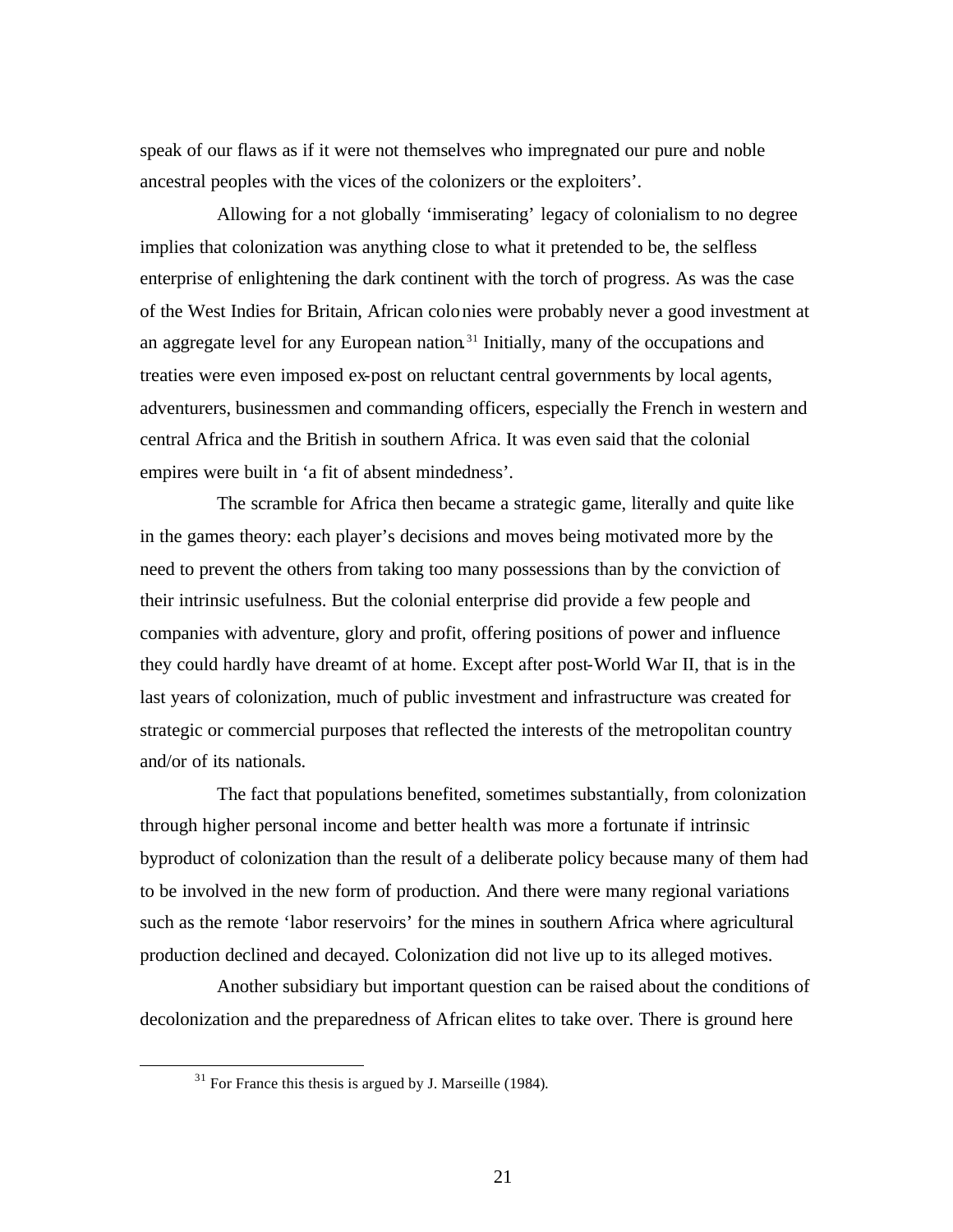for a real handicap. There were variations, as already mentioned, in the degree of secondary and even more tertiary education, between French and British colonies, between Western Africa and the Rhodesias ('no elites, no problems'). But in almost all countries the number of university graduates at independence could be counted on less than four hands and often just two. In Belgian and Portuguese colonies, education opportunities were even more restricted. This was a major handicap indeed.

Decolonization also happened, with exceptions, in a globally more rapid way than initially anticipated by either the colonized and the colonizer. There were frequently, during what revealed to be the late years of colonization, some multi-party elections for local autonomous authorities under the monitoring of colonial governorates. In French colonies some Africans had for a few years even been members of the National Assembly and ministers of the metropolitan government where they acquired a wide experience of the French political class, if not of democracy (e.g. Houphouet Boigny).

To a large extent, it may be argued that it is the realization, due to the intellectual progressist climate of post-World War Europe, that French and British governments were likely to face the obligation of taking more and more seriously their promises and responsibility for promoting equality and development, including financially, that prompted an accelerated transfer of responsibilities. At the same time, to a rapidly growing and 'catching-up' Europe, colonies appeared as an archaic burden on modern industry and business. This fitted well with the desires of the nationalist movements eager to take control of their destiny, although there were odd exceptions as in Gabon, where Prime Minister Leon M'ba (reportedly but plausibly) vainly attempted to convince Général de Gaulle to let his country become a French overseas *département*. But even that already hastened bad scenario was not always respected. Portugal was not part of it and fought independentist guerillas in Guinea-Bissao, Angola and Mozambique till 1974, which turned into civil wars after independence for the last two. Other developments saw the war in Belgian Congo (and the UN intervention) and the selfdeclared Southern Rhodesia White Independent Government.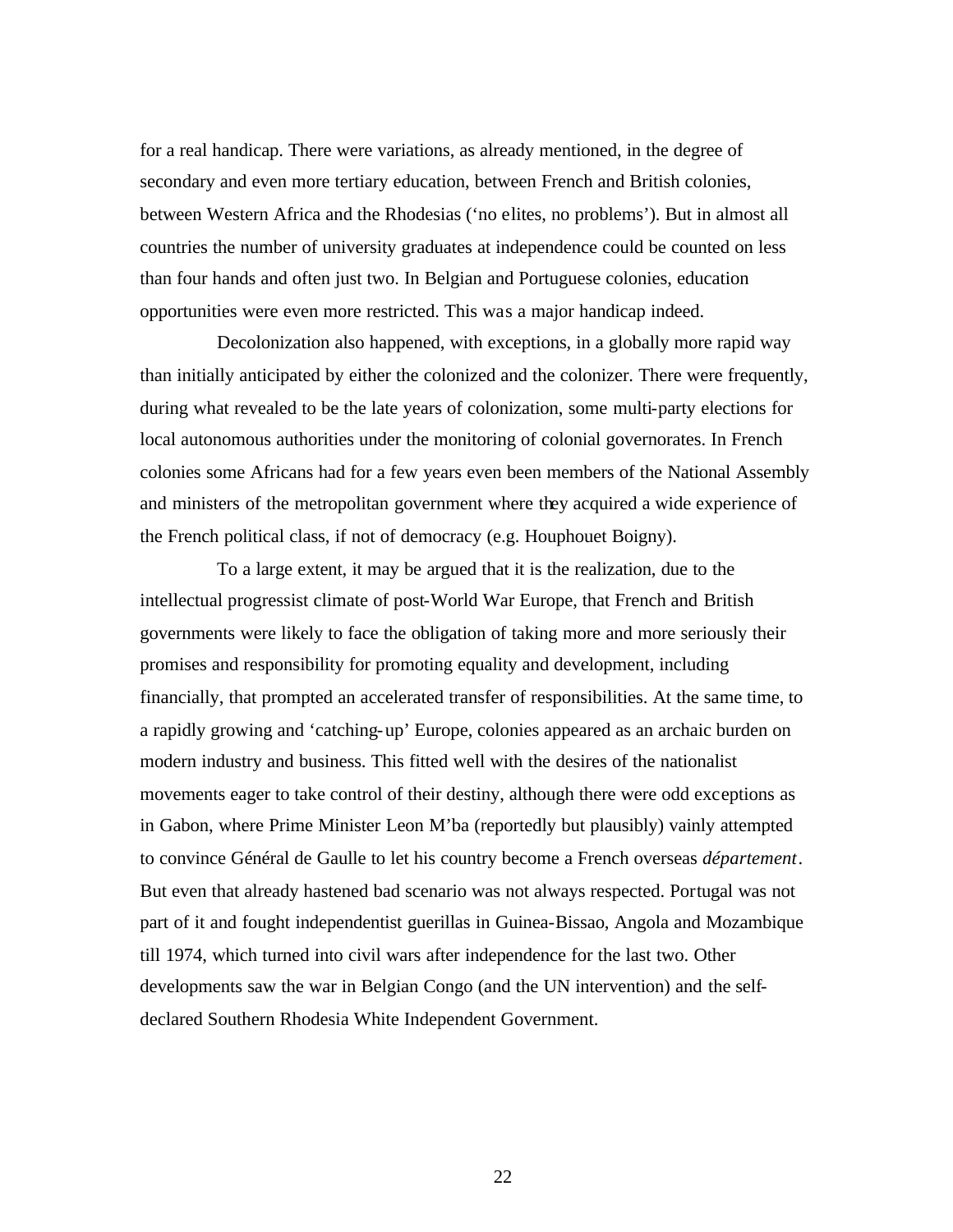### **NO AFRICAN ECONOMIC DUMMY BUT HANDICAPS**

In the past numerous studies in the cross-country regression literature on growth have failed to account for Africa's chronic underperformance. A qua litative African dummy<sup>32</sup> variable was then found to be statistically significant and adding substantially to the explanatory power of the regressions. Africa was seemingly responding differently (meaning worse) than other regions, an econometric version of the African curse. Some research was devoted to account for this African dummy and/or invalidate it by using new variables. Easterly and Levine (1997) introduced ethnolinguistic diversity, at its highest in Africa, to which they found a substantial influence. However the African dummy was still significant. In 1998, they eliminated it after allowing for a 'neighboring spillover effect', although Hoeffler (2002) describes this 'neighborhood variable' as very similar to a regional dummy except for the name. Sachs and Warner (1997) as well as Bloom and Sachs (1998) added a geographical (tropical) dummy which removes the need for an African one (or a Latin American one, for another very problematic region).

But Anke Hoeffler (2002) seems to have dealt a major blow on impeccable technical grounds to these writings explaining or circumventing the African dummy. To begin with, she claims there never was any African dummy at all. She finds irretrievable estimation problems with the previously used methods. Biases due to possible and plausible unobserved country-specific effects and to a small number of time periods suggest using a recently developed and so-called 'system generalized method of moments' (SYS-GMM) estimator as the best adapted. Running a regression over 85 countries over 30 years she does find the African dummy highly significant when using the incorrect usual estimation techniques, but it is insignificant with the SYS-GMM method. 'There is no systematic unobserved difference between African and non-African countries', she concludes. Econometrics dismisses any distinct African responsiveness to economic variables. The problem is to identify which variables among those recognized

 $32$  A 'dummy variable' is assigned either the value of one (e.g. a country being African) or zero (converse case). It is often abbreviated into just 'dummy' for self-evident reasons. For a review by the author of the recent literature on cross-country regressions on growth and relevant references, see Zoël (2003)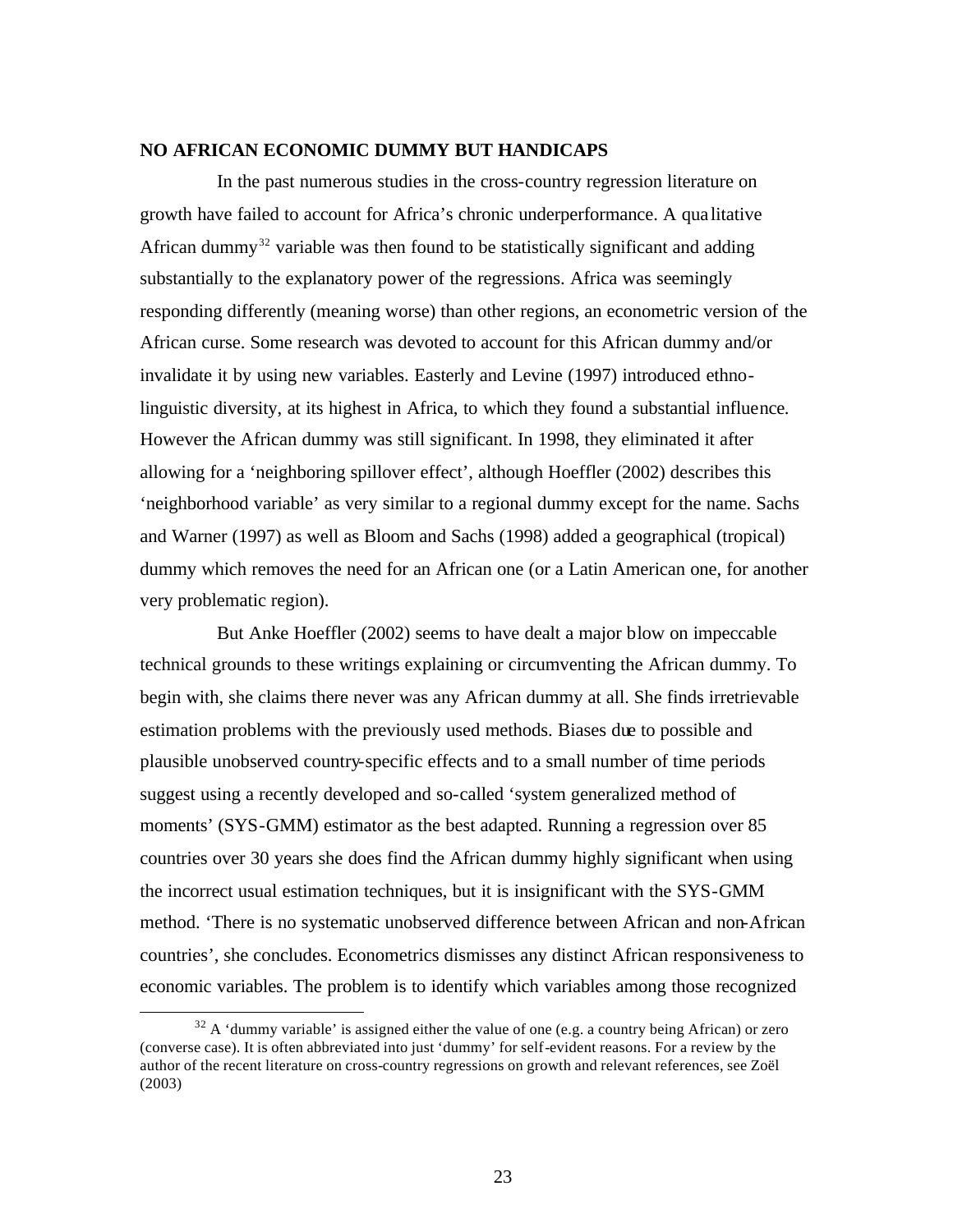as important for economic performance, have worse scores in Africa than elsewhere, and why.

## **Total Factor Productivity and Demography**

Growth accounting may provide some first clues. Regional comparisons of average growth since 1960 do highlight a negative total factor productivity (TFP) growth for Africa as the major difference with the two poorest regions at that time in the determinants of growth. Though true, this misses the collapse of Africa's performance which took place in the mid 1970s (Table 2). Africa did not grow faster than any other region but its record during 1960-1973 is 'indistinguishable from the geographically very different circumstances of South Asia' (Collier and Gunning, 1999b), the next most capital-scarce region, be it the overall rate of productivity growth (1.8% for South Asia and 1.9% for Africa) or the decomposition between factors and TFP.

| Table 2: Sources of growth: Africa and Asia compared |  |
|------------------------------------------------------|--|
| $(average \, vertex \, of \, variation \, in \, %)$  |  |

| Growth of Output 1960-1994 (Crafts, 2002)                      |                    |                      |                |                   |  |  |  |  |  |
|----------------------------------------------------------------|--------------------|----------------------|----------------|-------------------|--|--|--|--|--|
| 1960-1994                                                      | Capital            | Labor                | <b>TFP</b>     | <b>GDP</b>        |  |  |  |  |  |
| East Asia                                                      | 3.5                | 1.6                  | 1.7            | 6.8               |  |  |  |  |  |
| South-Asia                                                     | 1.8                | 1.2                  | 1.2            | 4.2               |  |  |  |  |  |
| Africa                                                         | 1.7                | 1.7                  | $-0.5$         | 2.9               |  |  |  |  |  |
| Growth of Productivity per Worker (Collier and Gunning, 1999a) |                    |                      |                |                   |  |  |  |  |  |
|                                                                | Capital per worker | Education per worker | TFP per worker | Output per worker |  |  |  |  |  |
| 1960-1973                                                      |                    |                      |                |                   |  |  |  |  |  |
| South Asia                                                     | 1.4                | 0.3                  | 0.1            | 1.8               |  |  |  |  |  |
| Africa                                                         | 1.3                | 0.2                  | 0.3            | 1.9               |  |  |  |  |  |
| 1973-1994                                                      |                    |                      |                |                   |  |  |  |  |  |
| South Asia                                                     | 0.9                | 0.3                  | 1.3            | 2.6               |  |  |  |  |  |
| Africa                                                         | 0.4                | 0.2                  | $-1.3$         | $-0.6$            |  |  |  |  |  |

(average yearly rates of variation in %)

The contrast is staggering after 1973 with a 3.2% gap of productivity growth between South Asia  $(+2.6\%)$  and Africa  $(-0.6\%)$ . The latter's productivity per worker reversed its previous trend around 1973; the main factor is the collapse of TFP, the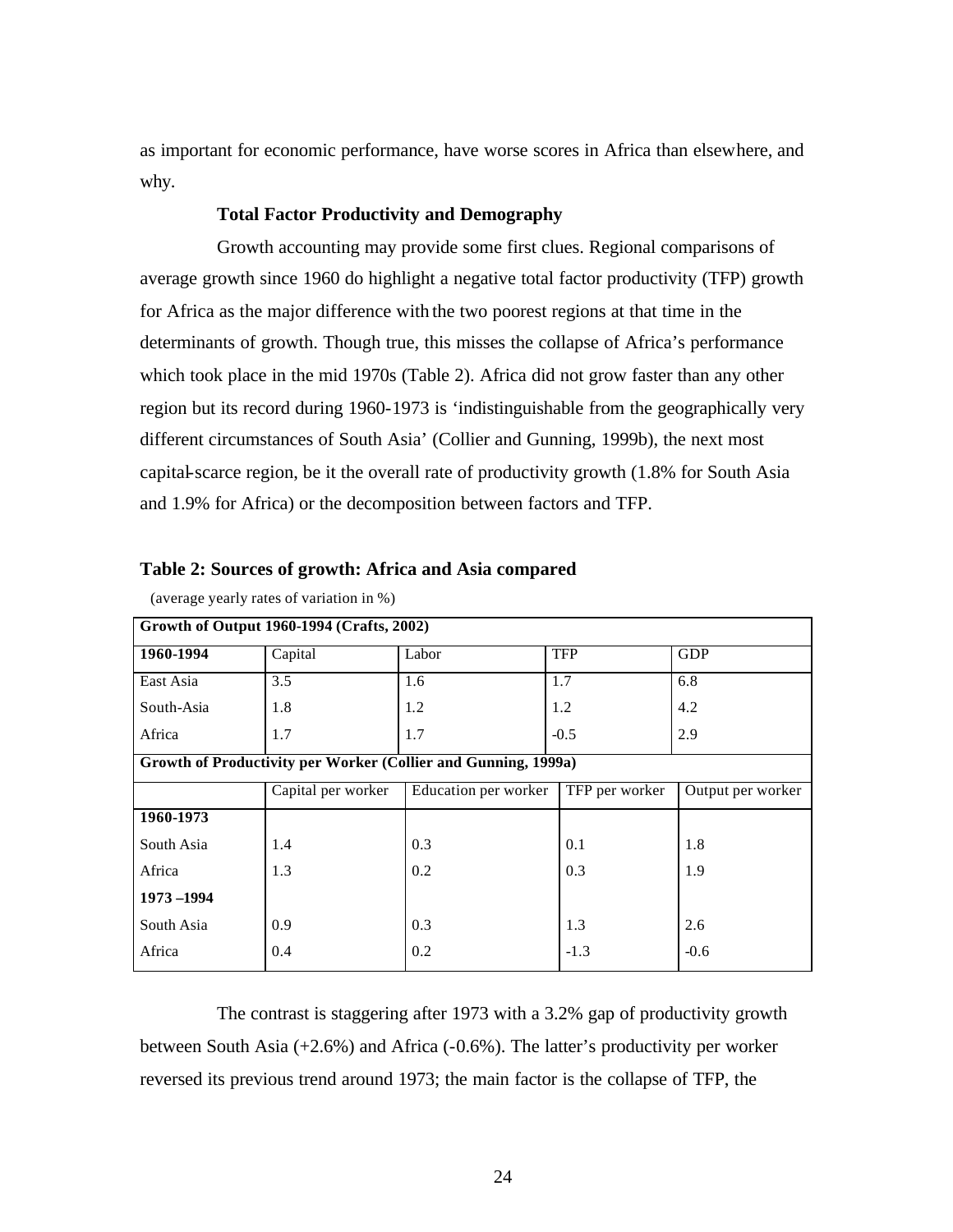slower accumulation of physical capital being a distant second. TFP points towards technological and organizational progress, towards 'social capability'. Moreover technology is held as always progressing; therefore a negative TFP variation can only refer to the worsening of 'soft factors' such as policies and institutions, the 'social capability'. In any case, as Dollar and Easterly (1999) summarize, 'whatever TFP growth contains, the main story behind Africa's failure (…) is not factor accumulation'.

Regarding the role of the labor force, Ndulu and O'Connell (1999) notice that 'real incomes per person have been diverging even more rapidly at 3% per year' than productivity per worker because Africa, alone among the regions of the world, has experienced over the last few decades a high and rising dependency ratio; that is, the number of dependents (aged less than 15 or more than 64 years old) relatively to the labor force (Figure 2). The reason is that between 1960 and 1994, Africa's population grew at an average annual rate of 2.76% from 223.6 million to 563.9 million, 'an historically unprecedented increase among major regions of the world over comparable periods of time' (Bloom and Sachs, 1998). The combination of falling mortality and hardly slowed fertility rates has delayed till now any 'demographic transition' and deprived Africa of the correlated window of opportunity in terms of savings and investment for instance, which benefited so much East Asia.

Africa stands with a huge dependency ratio at 88%, as compared to 67% in the Middle East and 49% in East Asia. This is a huge impediment to growth with massive pressures on the educational system, large flows of young people willing to enter the labor market with a shrinking formal sector, and restricted capacity for the savings of adults. Moreover the impact of AIDS, besides its hideous consequences, has the capacity to postpone again the decline of dependency ratios by taking a disproportionate toll within the labor force.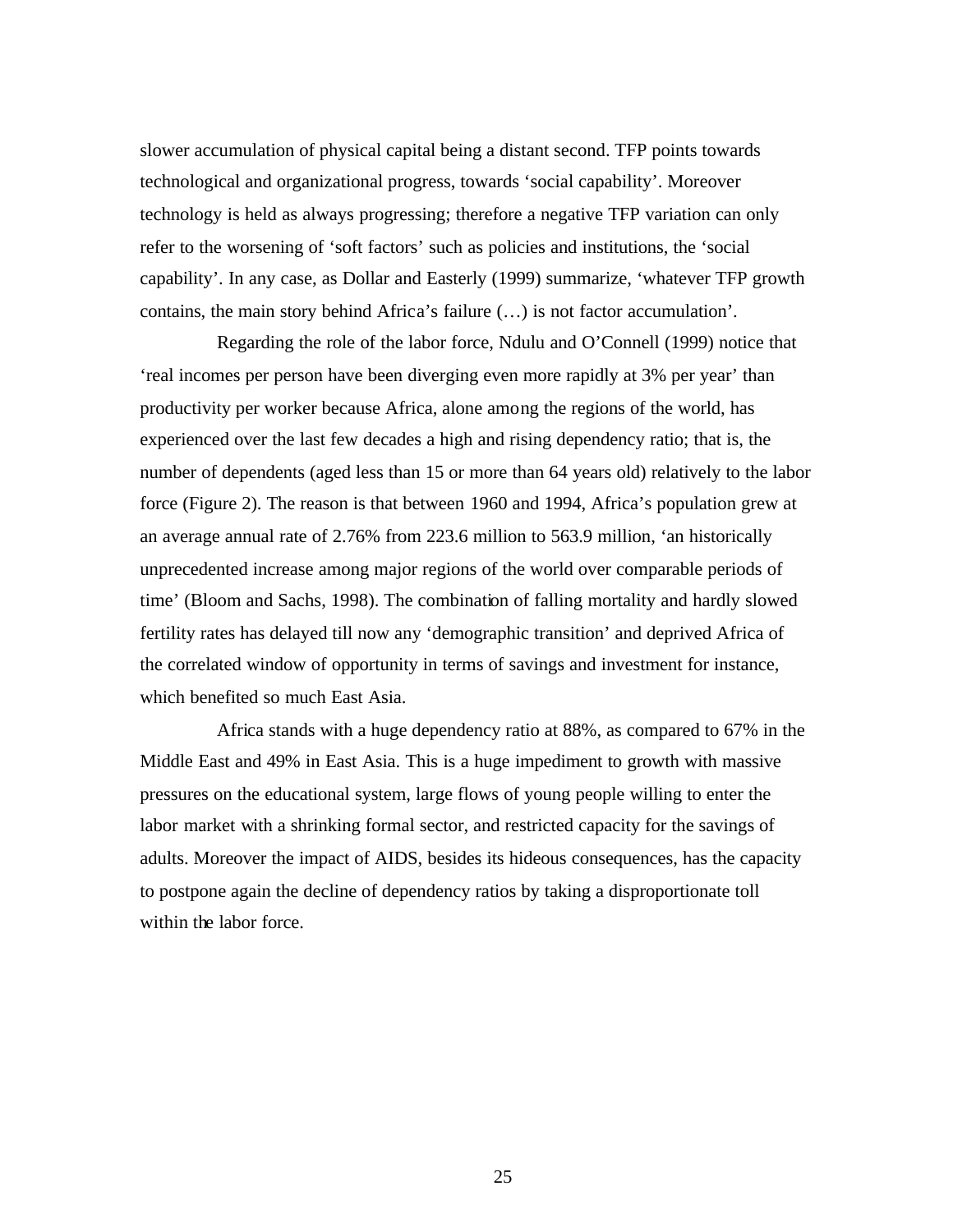

**Figure 2 Regional Dependency ratios (%) Source: WDI 2002 (World Bank)**

Sustained high dependency ratios could certainly be expected to account for lower growth performance than elsewhere but since they have been high since the 1950s and have even peaked by now, they are not obvious candidates for explaining the collapse of growth in the mid 1970s. As for savings and investment, 'there is a consensus among regional specialists that capital accumulation is not a primary constraint on African growth' remark Hatton and Williamson (2000) in a study emphasizing the predictable enormous surge of demand for emigration from Africa. At least this has been so till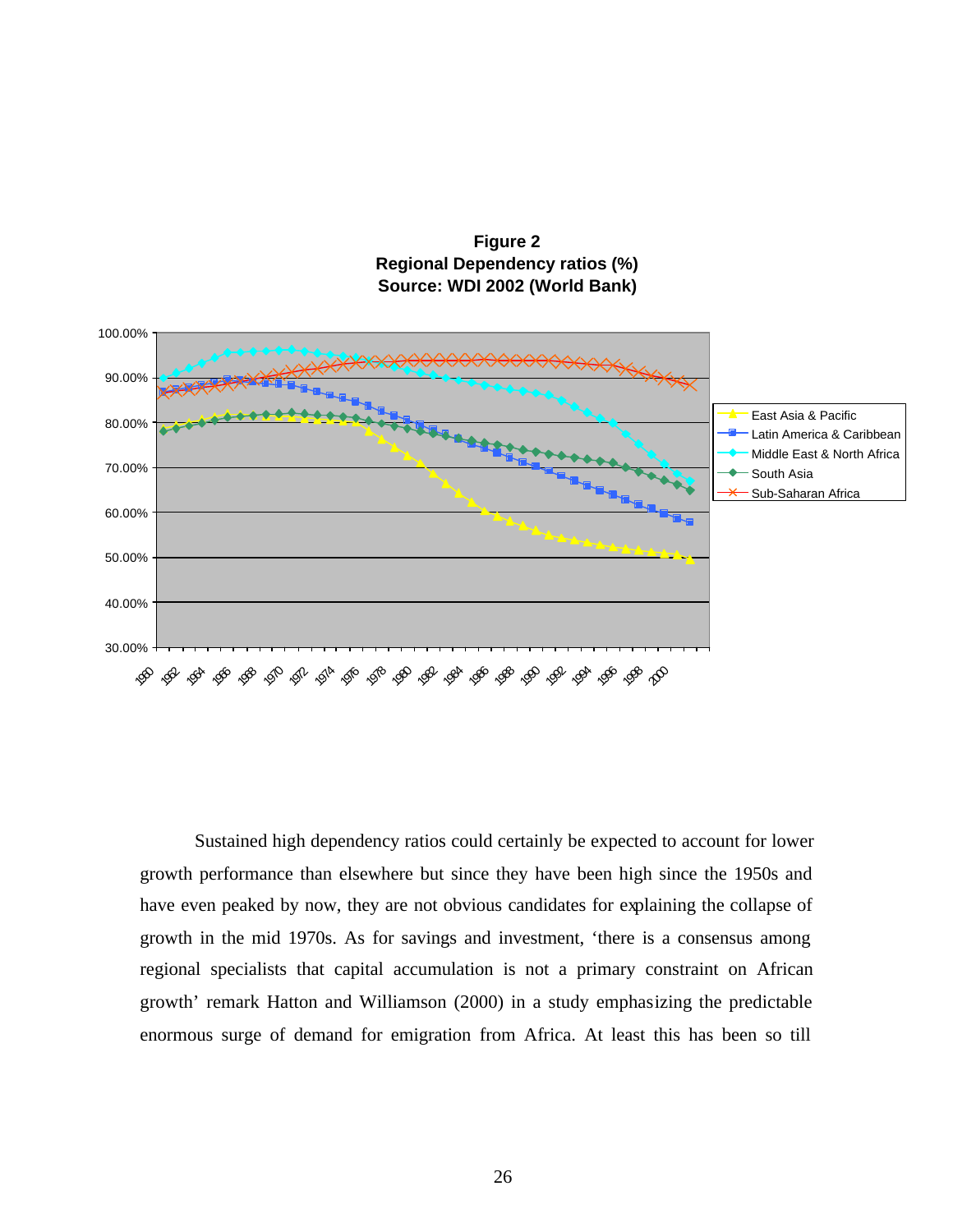now. <sup>33</sup> It can sound provocative since the shares of savings (Table 1) and investments in GDP have been systematically lower than in other regions and declined after the 1970s. For investments, the gap is large since statistics have to be adjusted to take into account the higher unit cost of investments when made in Africa. At comparable international prices, Africa invested 9.75% of GDP from 1960 to 1994, the ratio for other developing countries being 13.78% (Hoeffler, 2002). This is often interpreted as an illustration of underinvestment and of the necessity of more savings and more aid to bridge the gap.

But recent research by Collier and Gunning (1999a), Dollar and Easterly (1999), and Devarajan, Easterly and Pack (2001) tells a different and more complicated story. Public investment ratios happen to be grossly comparable across regions and the lower total investment in Africa is due only to a much smaller private component of investment. Globally it appears that the rate of return on capital in Africa is one-third lower than in other regions, which reflects the fact that most public investment (what is classified as such, including projects financed by aid) has been unproductive and therefore too high.

Regarding private investment, including foreign direct investment (FDI), it was inhibited by policy-induced increased risks and lowered returns. The same dysfunctional policies and institutions caused both public investment to be unproductive and private investment to be withheld. That explains why FDI surveys show rates of return seemingly higher in Africa than in other regions: they incorporate much higher risk premiums and distorted transactions costs. Private investment being low, the private stock of capital per worker has declined and is much lower than even in South Asia (2.3 times less in 1990 as shown in Table 1). The astonishingly high level of capital flight of African wealth owners, 39% as compared to 10% in Latin America or 6% in East Asia (Table 1), 'may

<sup>&</sup>lt;sup>33</sup> As expected the World Bank maintains that in the future there would be need for a much higher investment rate, including in the public sector (considering the deficit in infrastructure and utilities), to support a poverty-reducing growth.. The counter-argument is that in the past much of investment did not produce any social return. Proof is given by Easterly (2002) for Zambia. If all aid to investment had been genuine investment and if such investment had yielded a reasonable average multiplying effect of 3.5, then Zambia income per capita would have reached by now more \$20,000.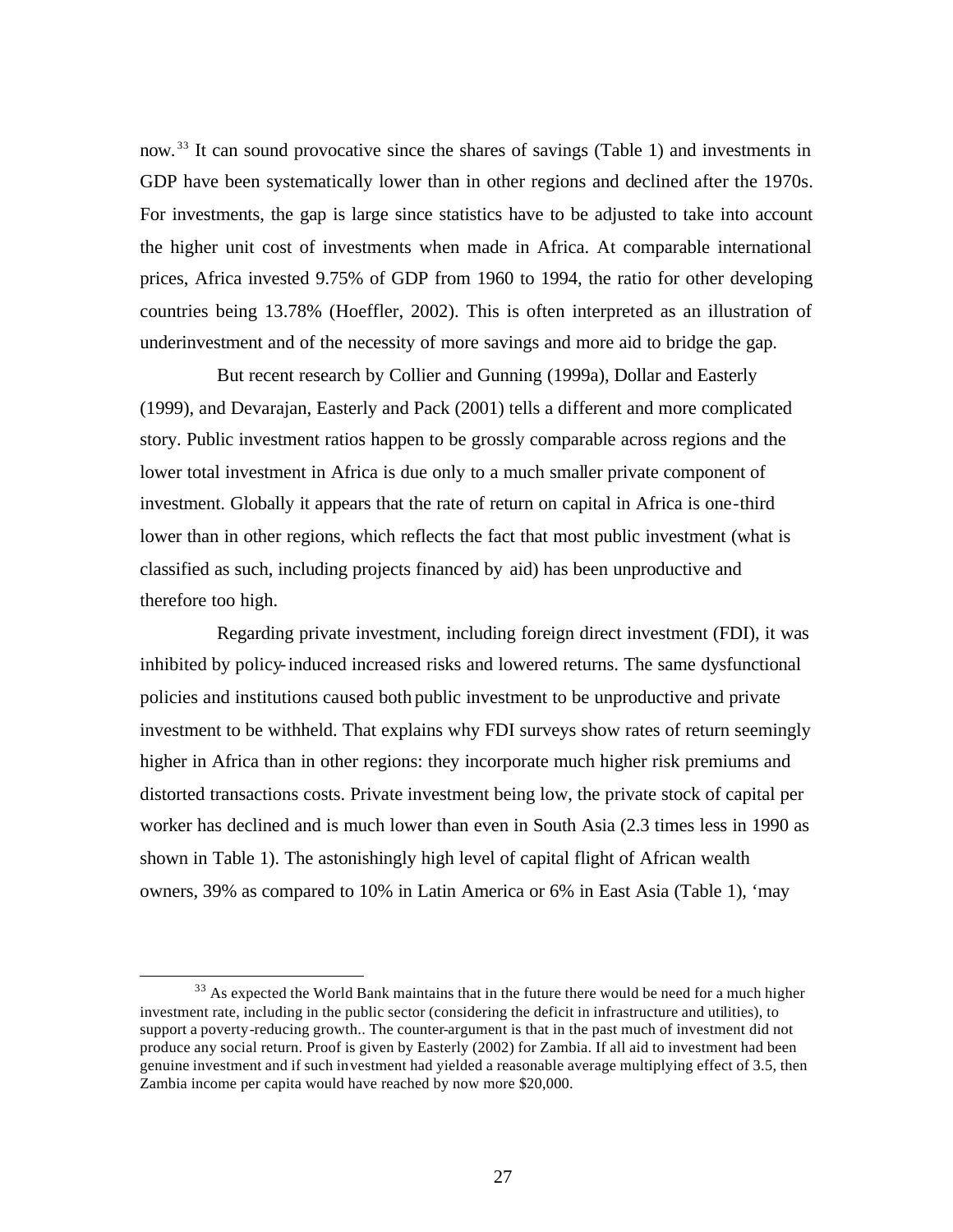have been a rational response to the lack of investment opportunities at home' (Devarajan, Easterly and Pack, 2001).

Since negative TFP refers to 'soft factors' and demography being as much a constraint to growth as a result of a lack of growth in the past, another frequent approach for identifying exogenous, hard, handicaps accounting for Africa's decline is to emphasize disadvantageous geographic characteristics and their specific impacts on agriculture, health, economic isolation and unwise specialization in primary commodities. And in a distant perspective, it may be added that biogeography has been held as the ultimate cause of the inferiority status of African polities when they were 'engulfed' by more efficient ones (Diamond, 1997). Low-yield native crops prevented population growth and emergence of literacy, causing political segmentation and economic backwardness. To some extent slavery and colonization could even be deemed as part of a 'geographical' legacy.

#### **Small Arbitrary States**

The debate about the small size of African economies and the choice of the frontiers by the colonizers is just at the crossroads of history and geography. Sub-Saharan Africa has a population about half of India's but it is divided into 48 independent states covering an area 7.4-fold larger. Only seven countries have more than 20 million inhabitants. Since almost all states have very low incomes per capita, a typical African economy is 'radically smaller' than in other regions (Collier and Gunning, 1999b). This small financial size often combined with a large area can have several drawbacks.

There are fixed costs that may be hard to sustain or cover from supporting a national state institutions, especially democratic ones, due to the high outlays of organizing elections, or for instance to setting up national stock markets with too few listed companies and transactions. The size of the internal market may not be sufficient for making investment profitable, and establishing and maintaining an appropriate infrastructure may not be affordable. These are serious impediments to growth which can keep a country in a low-level equilibrium, but integrating markets with those of neighbors within regional organizations and foreign aid can mitigate these obstacles.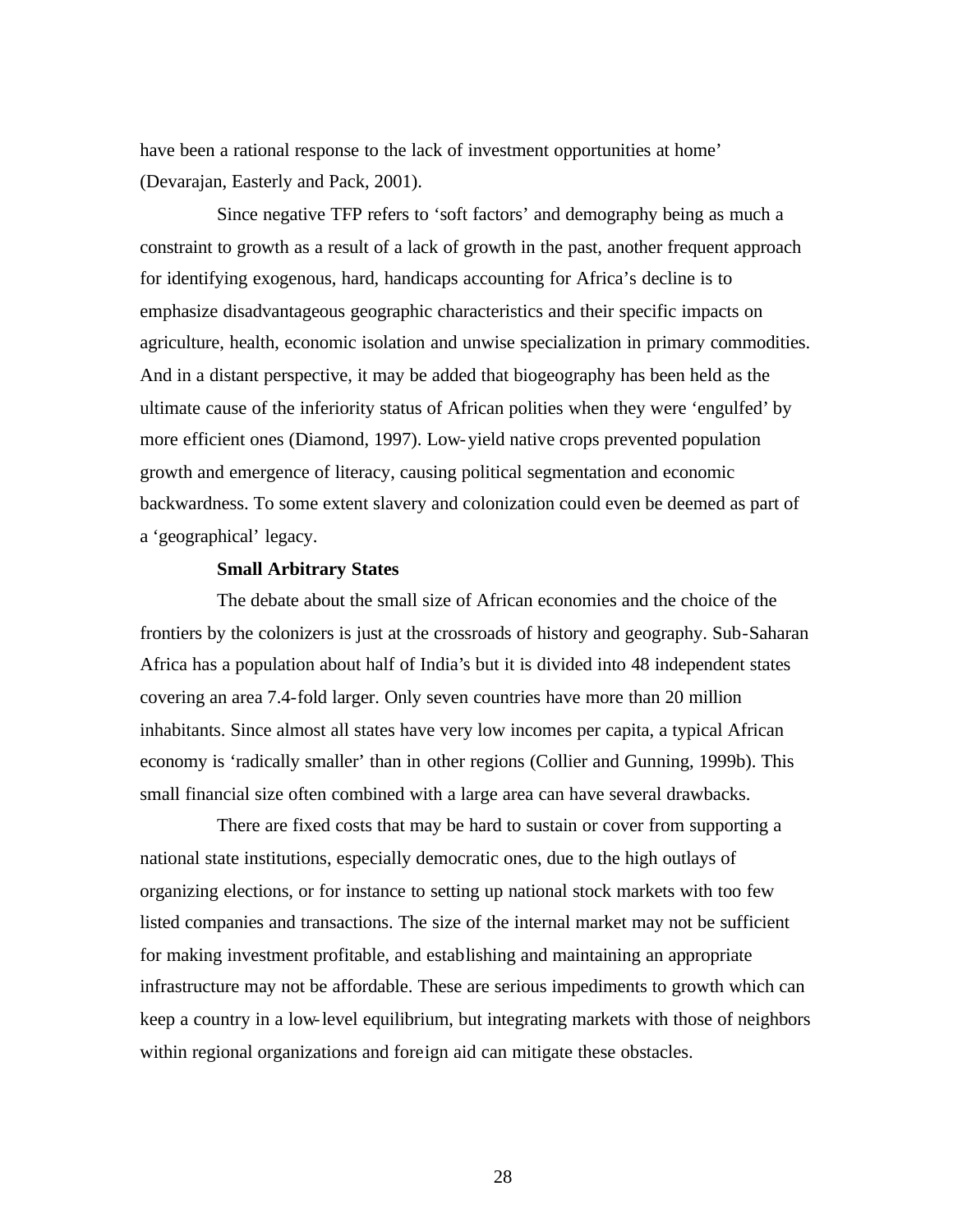Another more general criticism has been made against the arbitrariness of the borders as inherited at independence, derived first from those agreed to the famous Berlin conference in 1884-1885 and second from the delimitation of administrative units by the colonizers within their own zone of influence. The scope for border adjustments was officially banned at the OAU conference in 1964. Only Eritrea has gotten independence since then, and only with the uncoerced consent of Ethiopia. But unfortunate Biafra could not secede from Nigeria.

The arbitrariness and exogeneity of the present borders cannot be contested but their impact is exaggerated. In which part of the world are the borders not arbitrary and scientifically or ethnologically carved? Had the borders been closer to the primeval ethnic markers of identity, that could have meant several hundreds, or thousands, of states and this should have happened a long time ago to make sense, that is before urbanization and the subsequent cohabitation of ethnic groups. This cohabitation even helped in bringing about the emergence of modern ethnic 'identities', not only often distinct from historical ones but much more encompassing.

It has often been noticed that Africans are 'locally minded' people, due to the strength of these local identities and concerns, which drives Ndulu and O'Connell (1999) to conclude that 'it was the existence of national borders, rather than their placement' which gave rise to problems. If the first four decades of post-independence have accomplished something and if many 'fathers of independence' (Kenneth Kaunda, Kamuzu Banda, Jomo Kenyatta, Julius Nyerere for instance) can claim to have some positive legacy, it is in the formation of national consciousnesses. They have not superseded, much less replaced, the other identities. They may not be prospering but they have taken some real flesh. Even Mobutu with its economically disastrous 'Zairianization' policy may have enhanced national unity in what is now the *République Démocratique du Congo* (RDC). Five years of civil war, interrupted trading circuits and foreign predatory invasion by Rwanda and Uganda have not destroyed the feeling of national unity, even among the rebel militias allied to Rwanda and Uganda.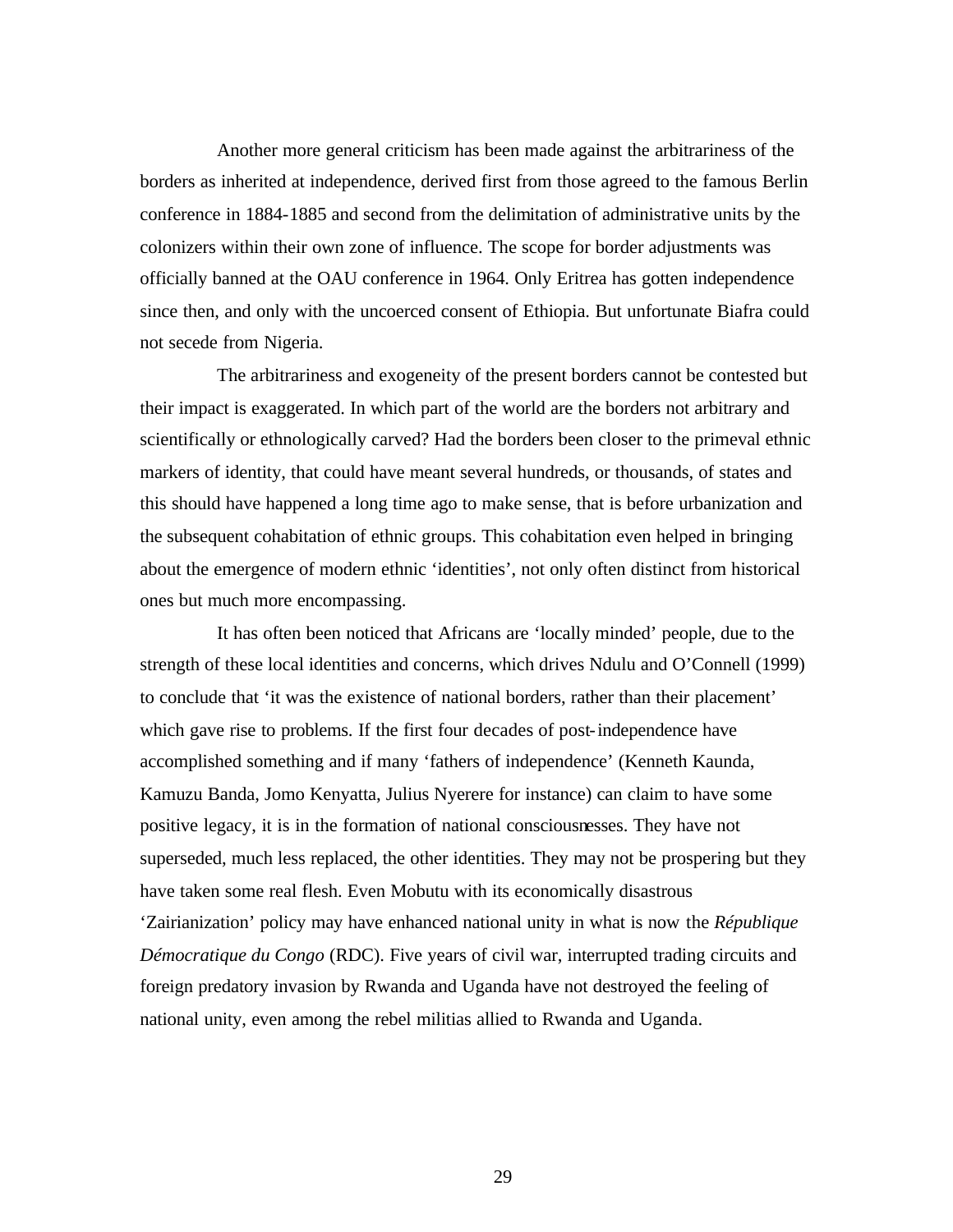Another proof that national identity is generally alive with active roots is its frequent manipulation by politicians. There are many cases with the aim of restricting rights of franchise or candidacy with ludicrous claims of nationality for several generations up to the times African states did not exist and were not even dreamt of. But the explicit legalistic trickery is not the full story. This often degenerates in inflammatory calls to 'authenticity' based on a sort of national ethnicity. Côte d'Ivoire is an example where this trend was fully displayed in 2003.

### **Climate and Poor Soils**

Geography per se is often advanced as a key reason for the low productivity of African agriculture. Africa may be rich in minerals but it is poor in soils. 'Phosphorus deficiency, low organic content, low water infiltration and retention capacity on much of African soil' (World Bank, 2003) are a very constraining factor. Yields are substantially inferior to those achieved elsewhere. 'Cocoa and palm oil yields are typically only half those recorded in Asia (Collier and Gunning, 1999a). Another deep concern stems from the climate. The rainfall in the tropical savannas seems to have been declining since the 60s with wide erratic moves and recurrent droughts around this downward trend. And this deficit happens in regions which are no longer underpopulated as in previous centuries. Overgrazing, deforestation, and insufficient fallow periods ensure that soils are further degraded and eroded. Although there is no proof this rainfall trend is a climate change, since there have been many reversals in the past, Africa would be highly vulnerable to the change generated by global warming. It would reduce soil moisture and runoff, and much of the continent is already 'dry subhumid' to 'arid' (World Bank, 2003).

Besides the availability of areas still not used by agriculture in some countries, the consensus is that 'Africa has scope for its own agricultural revolution' (Collier and Gunning, 1999b) and must become more intensive in high density zones. The technical challenge of finding drought-resistant varieties and developing a soil fertility replenishment approach in the global cycle of inputs, range of cultivated products and land rotation is proved to be within reach, even without resorting to genetically modified organisms, as attested by high returns on new varieties in research stations. Past attempts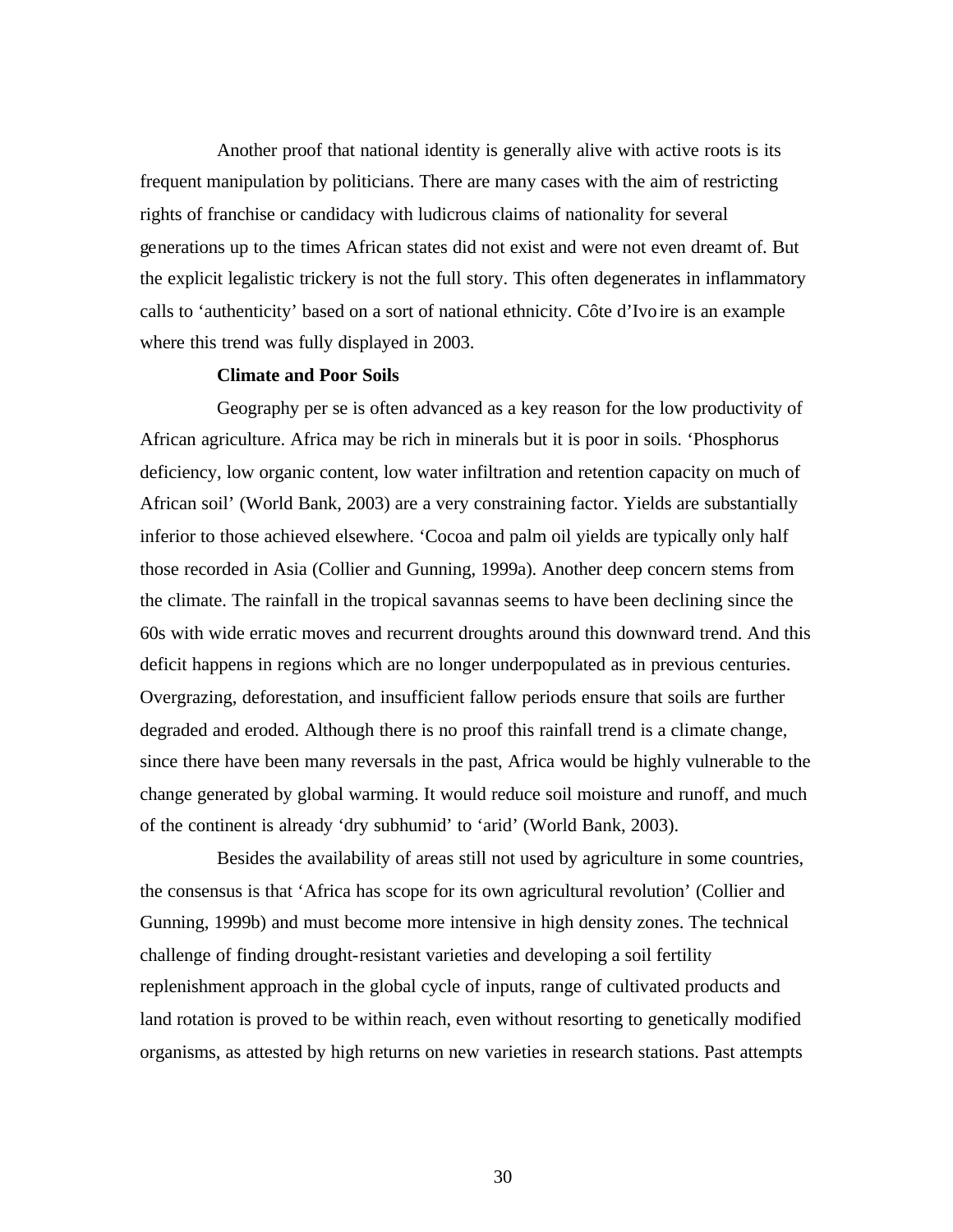in maize confirmed, if necessary at all, that new varieties must suit the constraints and customs of smallholders (not add to peak manual labor demand for cropping, practice of intercropping…) and meet the customers' tastes. Better channels of 'social learning' about innovations by households through kin groups and churches, which evidently perform better than the official extension services, can be explored.

The major challenge however is in the underprovision of this research. The twin thrust of private firms now dominating agricultural bioscience research and extending their exclusive property rights on agricultural knowledge (including processes) does not leave many options if some research must be conducted for varieties suitable to poor African soils and channeled to poor people. The private sector has no interest in developing research for a non-solvent market and, even if for other reasons such varieties were to become available, most African smallholders would still be unable to afford the (typical) yearly purchase of new seeds.

This can only be addressed by an international effort combining reinforcement of the budgets of existing tropical agricultural centers and the enhancement of their institutional mechanisms, such as for example the Consultative Group on International Agriculture Research or the International Center for Research in Agroforestry, in view of granting free access to their resources (genetics, knowledge, processes).

Regarding agriculture, crucial to a continent where two-thirds of the population are still rural, there is another consensus; namely that the undercapitalization and lack of competitiveness of African agriculture, and first of all the decline of productivity over four decades, are due to poor policies and institutional failures. There were some variations across countries, between more or less market-friendly governments, and depending on whether rulers had private interests in farming or not. The striking common features of African agricultural policies and their devastating impact have been much documented (Berg Report of the World Bank) and analyzed (Bates, 1981, 1983b). Heavy discrimination and taxation was exercised by biased state intervention against farmers and the whole farming sector, and could affect in extreme cases every possible market: export crops, domestic food markets, inputs such as fertilizers, seeds and equipments.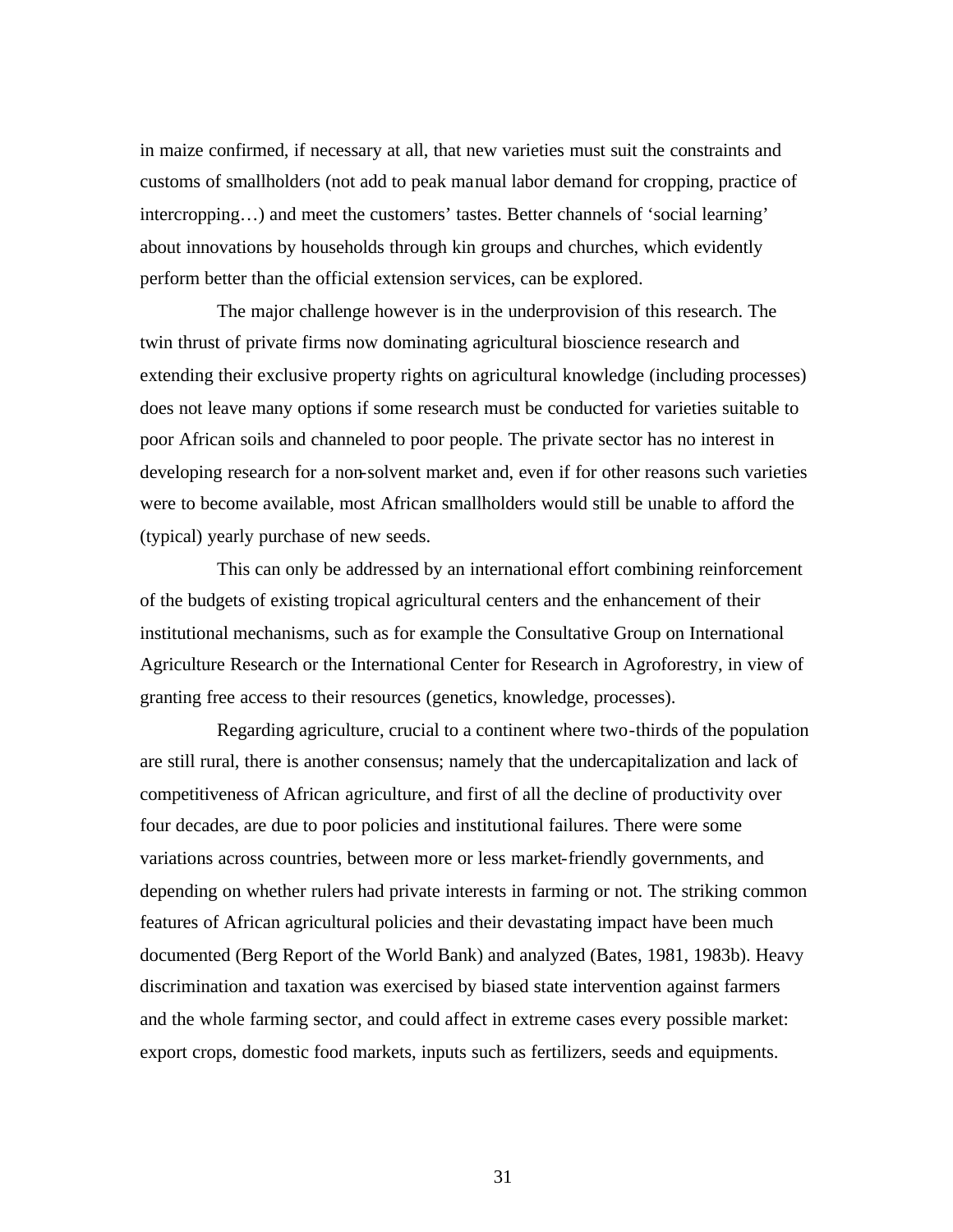Most frequently used were the marketing boards (parastatals) with monopsony power which were created or used (since many existed during colonial times) to introduce a growing and sometimes huge wedge between the export price and the price paid to the farmer. The latter could be only 10 or 20% of the export price in periods of high commodity prices. The profit drawn by the parastatal from such large margins was used afterwards, in the best cases, to complement the revenue basis of the State. Widespread overvaluation of nationa l currencies added extra losses.

African farmers proved to be 'responsive to mispricing' (Collier and Gunning, 1999a) with reductions in export volumes, smuggling and expansion of subsistence farming as much as they were in the other way, in the early 1990s, when some governments removed taxation on exports, introduced market-exchange rates and liberalized imports of fertilizers. In Uganda coffee production surged and farm incomes improved rapidly.

### **Tropical Health Handicaps**

There are similarities between health and agriculture, relative to the impact of geographical disadvantageous conditions. The handicap seems real, with the hostile conditions created by the presence of so many infectious or parasitical deadly or severely invalidating diseases for human beings (and livestock too): malaria, trypanosomiasis (sleeping sickness), onchocerciasis (river blindness), the Ebola fever (95% fatal) to quote just a few niceties.

Bloom and Sachs (1998) pinpoint the crucial factor of temperature as the condition for the incubation of falciparum, the parasite responsible for malaria and transmitted by mosquitoes (female anopheles at night). They highlight the impact on productivity and the obstacle to tourism and foreign investment (expatriate presence).

As for agriculture, the abysmally low incomes of the prospective customers do not make research on malaria or any other tropical-specific disease a priority for pharmaceutical firms. If AIDS had been for some reason restricted geographically in Africa, no anti-retroviral treatments would ever have been developed. WHO estimates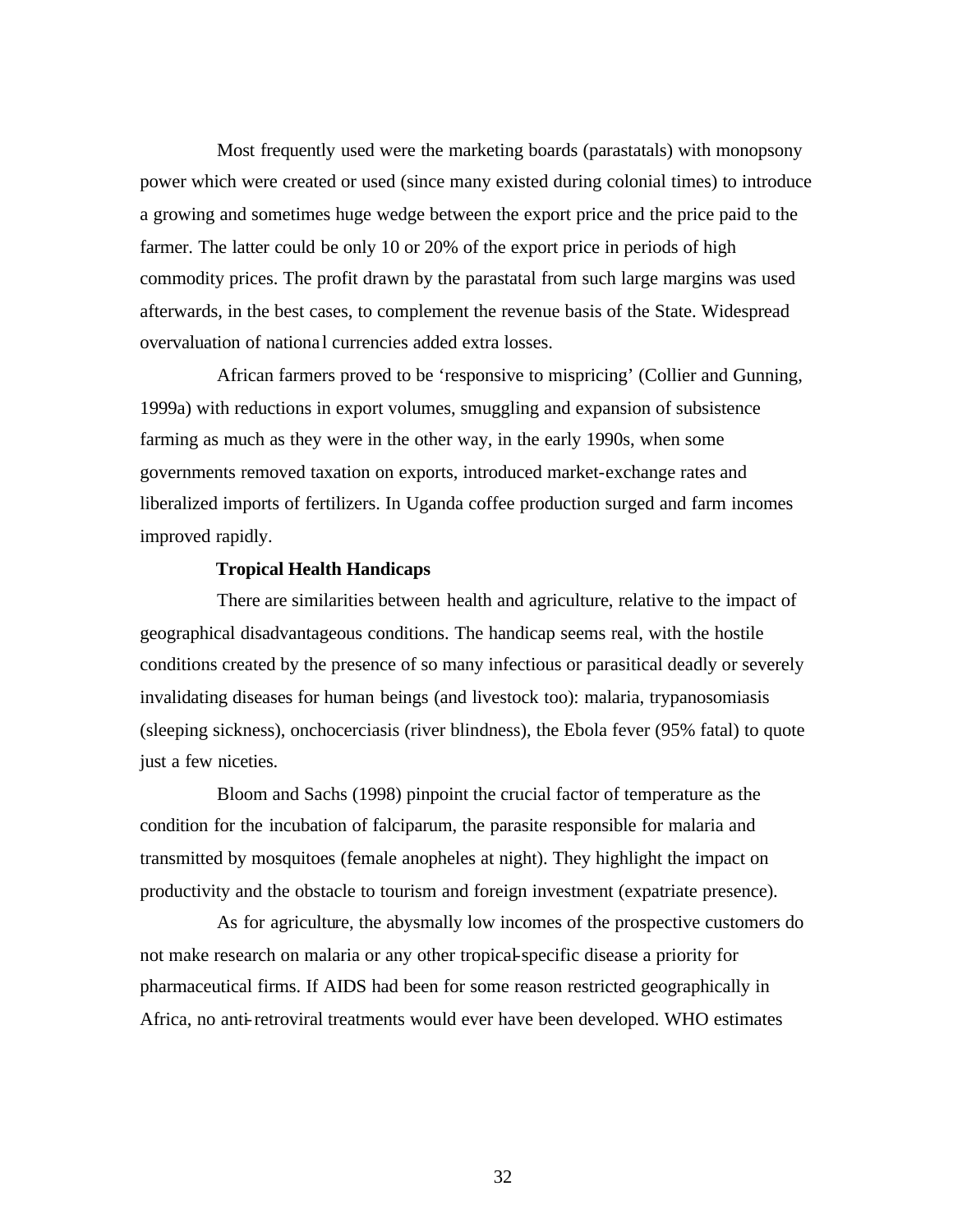that only 10% of the health research worldwide goes for diseases that afflict 90% of the world's people (World Bank, 2001).

 This geographically induced handicap could also be mitigated by an international effort in publicly financed research or by guaranteeing future markets by pledges of the international community to implement vaccination or treatment programs. Jeffrey Sachs has been in many occasions a vibrant advocate of this kind of internationa l action, very much supported too by the World Development Reports expressing the views of the World Bank's staff

## **Landlockedness**

Landlockedness has also been often advanced as a geography-induced growthretarding factor. This is more disputed. One of the most comprehensive arguments comes from Bloom and Sachs (1998). They cite the distance from the major world markets in the Northern hemisphere, the Sahara desert, very few natural ports, absence of navigable rivers leading into the interior, highest proportion of landlocked states and so forth.

The number of landlocked states is obviously not a pure geographical constraint but also a political one. The very existence of frontiers is certainly a cause of delays and costs due to different languages and standards such as rail line gauges, but there are remedies to that through cooperation, integration, and unification. Being landlocked, as Paul Collier remarks (1999b), referring to Switzerland, 'is not necessarily a handicap'. It depends on the neighbors.

The number of ports has not yet been a primary constraint on development, but their handling capacity and quality of service certainly is. Many studies confirm that transportation costs, to and within the region, are expensive and higher than necessary or elsewhere. But they often point to restrictive agreements on airfreight or maritime transport, on bureaucratic procedures and bribes, and neglect of existing infrastructure as the major factor. But even if a wide reduction of transportation costs can be gained from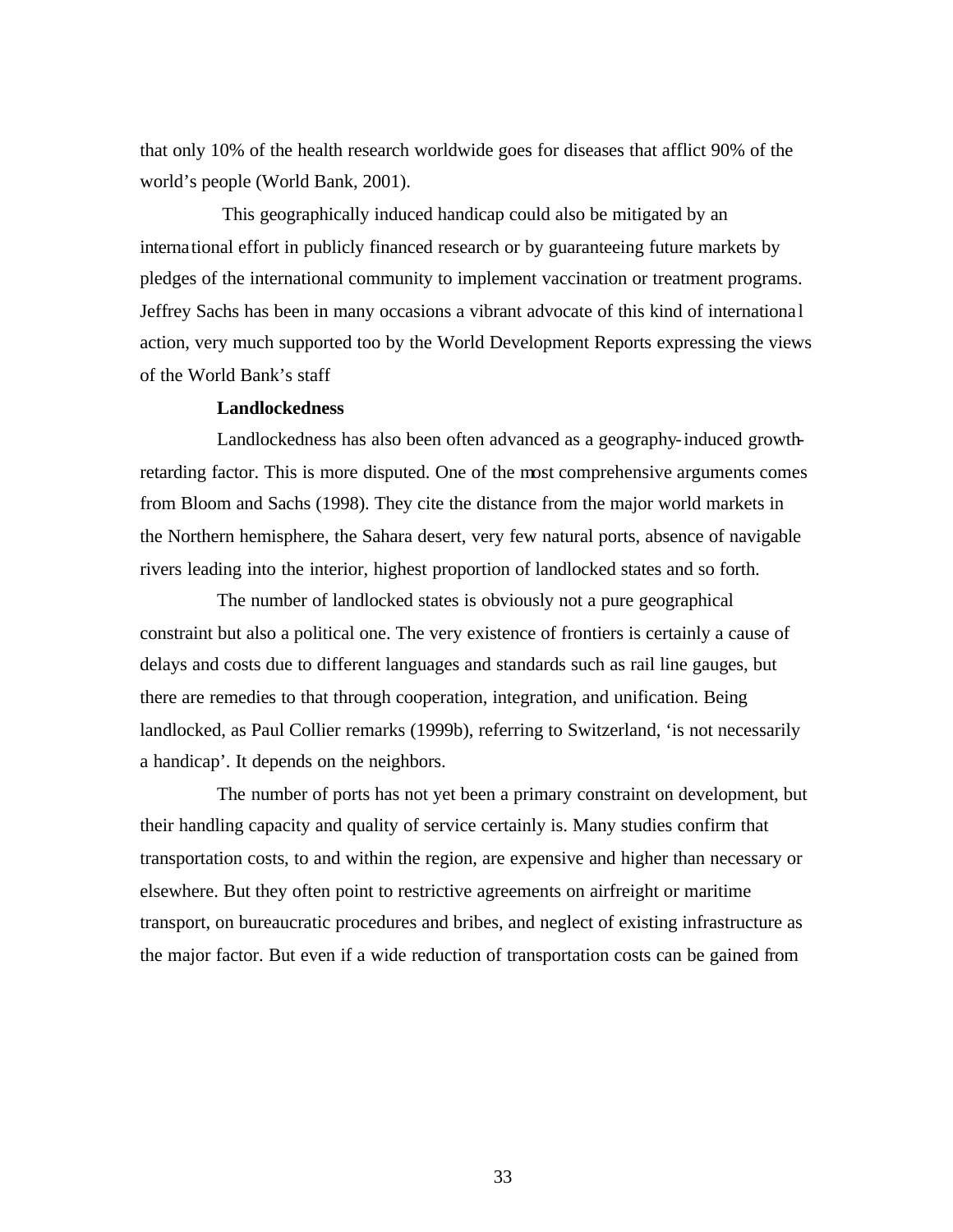better institutional environment and more appropriate policies,  $34$  there is in all probability a geographic component to the higher costs in Africa.

#### **Natural Resources and the African Exception: Botswana**

Last under the umbrella of geography comes the thesis of the 'natural resource curse'. The outline is that Africa cannot develop because it has specialized in a comparative advantage which happens to be a growth disadvantage. It is recognized that having sudden inflows due to natural resources may have negative effects and that it may weaken institutions. But as it happens the key is in the institutional arrangements and the policies. So it is not ultimately a valid argument for any 'curse' although most of African countries do fit the profile of exporters of primary commodities and are underperforming: 57% of Africa's exports are indeed still primary commodities (Table 1), more than Latin America, South or East Asia.

Botswana proves there is no curse per se. It is very much dependent on the mining of diamonds (88% of exports and 36% of GDP). It is landlocked and its society is highly unequal with that. It is less homogeneous than generally assumed<sup>35</sup> and there was hardly any investment or educational effort from the British colonizers. But it has been the only case of high sustained growth of income per capita on mainland Africa<sup>36</sup> since the 1960s. 'There is much more to this success story than the diamonds' as Rodrik argues (1999).

One common theme of the literature explaining this 'African success', including a paper by Acemoglu, Johnson and Robinson (2002) is to insist on the superior quality of governance and the sound macroeconomic policies which made possible a good use of the high rents provided by diamonds. Not everyone agrees on why this was possible in Botswana and not elsewhere in Africa. Rodrik mentions the rural origin of the leadership and the 'agency of restraint' role played by membership in the Southern

<sup>&</sup>lt;sup>34</sup> For landlocked Malawi, it is estimated a renovated efficient rail line to the Mozambican port of Nacala could save 3% of GDP. The line, closed during the Mozambique wars, has now been privatized.

 $35$  Officially there are 90% Tswanas but this misses the fact that 22 % of them do not feel so. Actually more than 30% of the population is neither ethnically nor linguistically Tswana and there are more than 20 ethnic groups.

<sup>36</sup> Mauritius is an island and not very 'African'.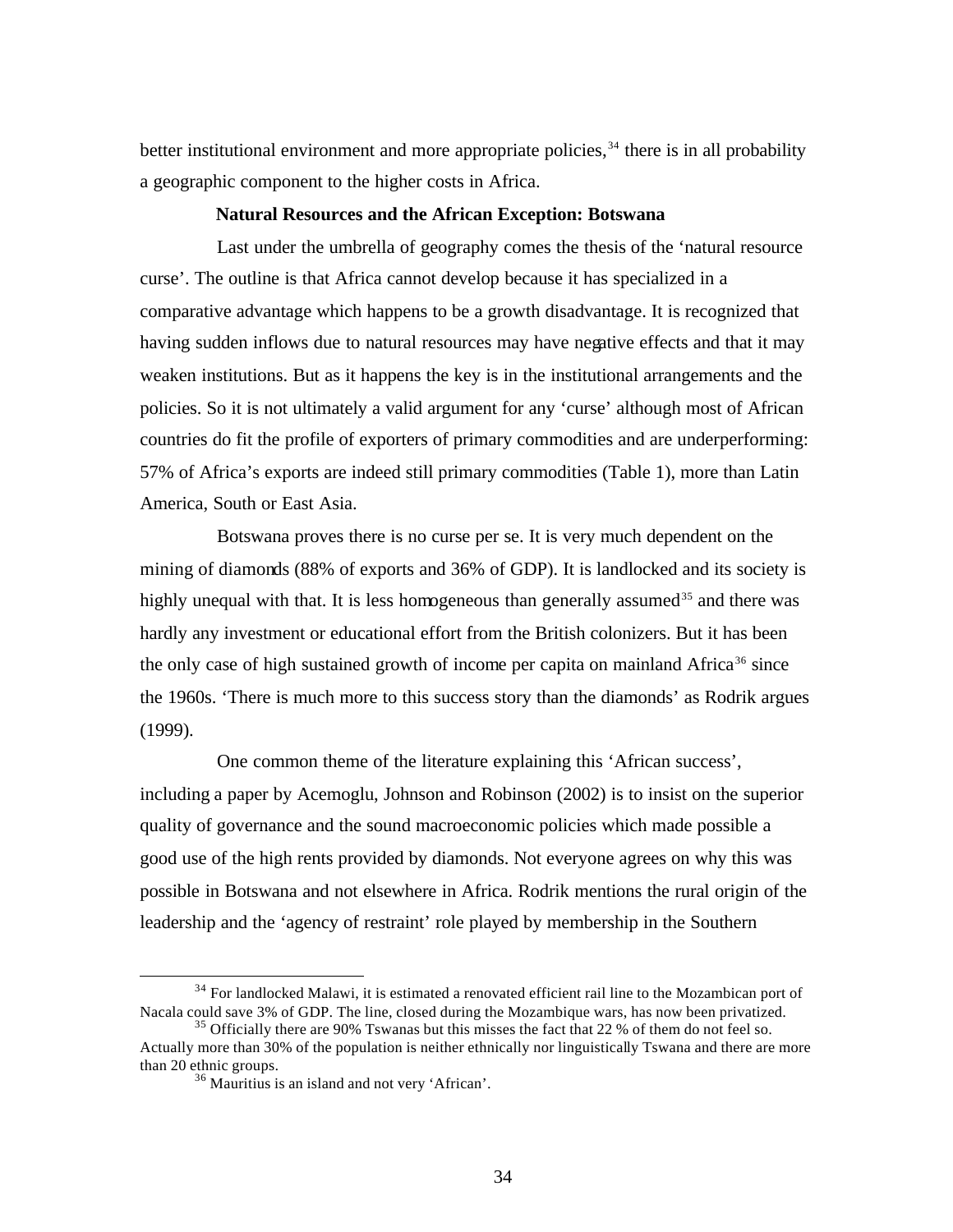African Customs Union (absence of an independent trade policy) and alludes to the defacto 'pegging' of the currency to the rand (formally till 1976) and the underlying global 'anchor factor' of being in close orbit around South Africa. Acemoglu, Johnson and Robinson identified several possible domestic factors: the inclusive precolonial institutions placing constraints on elites, the rule of law and institutions of private property, and the critical role played by the first presidents, Khama and Masire, in making decisions that shaped the future and in maintaining the standards of integrity<sup>37</sup> of a public administration (a path-dependent story). It may be added that De Beers, the company extracting the diamonds in Botswana and the leading firm in the sector, has always tried to stabilize the market prices with its huge stocks, and this may have reduced the volatility usually associated with primary commodities.

So the logical conclusion is that whatever caused the success of Botswana proves that there is no natural resource determinism. It has to be mentioned that Collier (2002) is very doubtful that the current specialization of Africa in a narrow range of primary products is due to 'the destiny of resource endowments'. According to his insight it reflects more the selective resilience of sectoral activities to the dysfunctional institutional environment (more precisely: the intensiveness in transactions of the sectoral costs structure determines their capacity to absorb bribes, insecurity and volatility).

# **Terms of Trade Losses**

 $\overline{a}$ 

What is not disputed in principle, even if assessments differ, is that African terms of trade have deteriorated significantly from the early 1980s till now and that this is an exogenous factor not dependent on African policies, politics or institutions. The impact has varied across countries depending on their export mix. Global estimates of the relative degradation of Africa's terms of trade vary from 6% to 36% according to studies (Collier and Gunning, 1999a) with a possible drop of 0.7% of the yearly African growth rate relative to other developing countries (ibidem). As cited before, the World Bank

 $37$  Botswana's index of corruption scores better than for any other African country and even more than for several European ones. Out of 102 countries in 2002, it was ranked  $24<sup>th</sup>$  by Transparency International.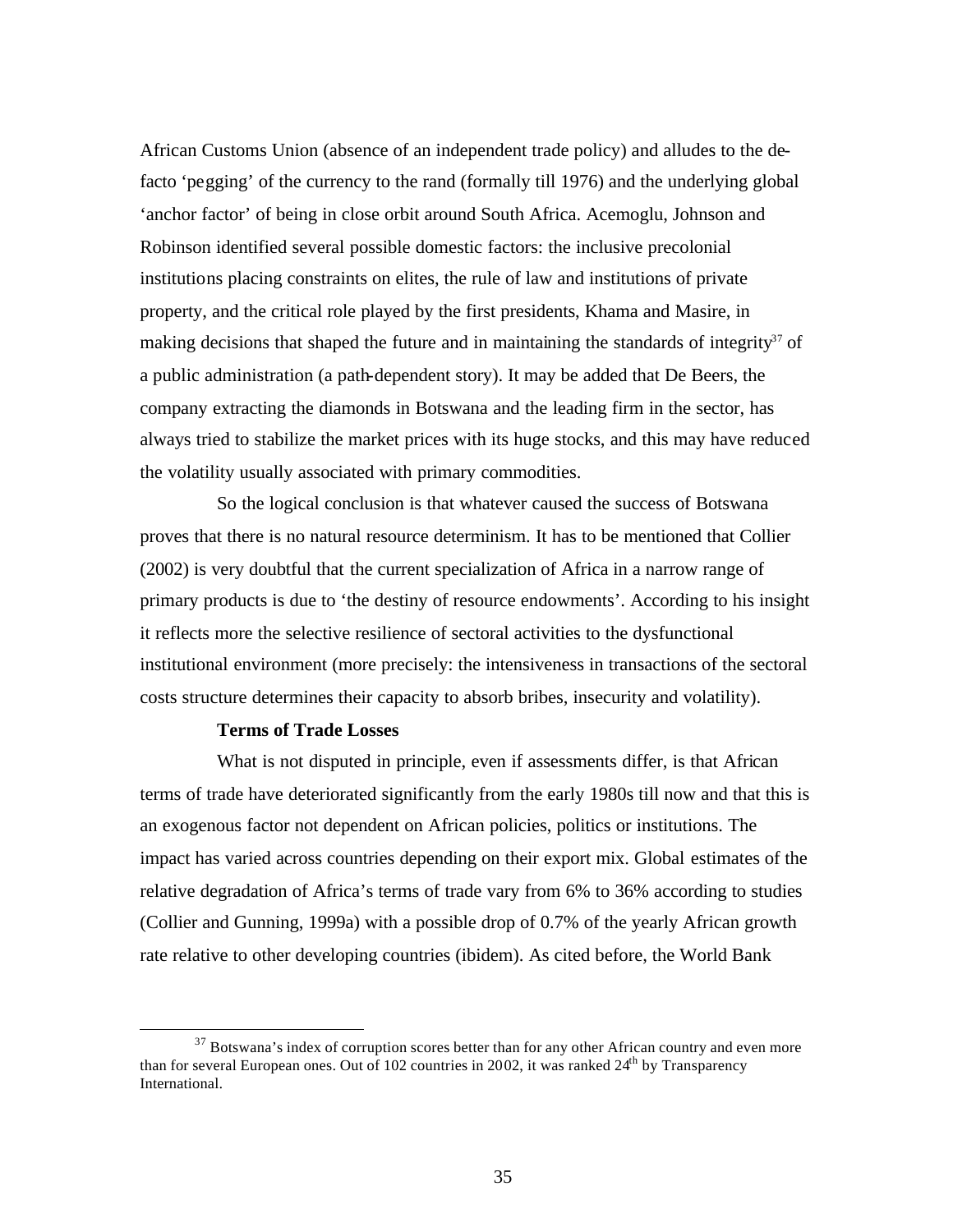(2000) estimated that the cumulative losses between 1970 and 1997 represent almost 120% of GDP for the non-oil exporting countries, South Africa being excluded.

Whether this is a secular long run term is disputed and unclear. For Deaton (1999), if he does see the decline since the 1980s, his global appreciation is skeptical of any trend. At most he can assert that 'real commodity prices show a distinct lack of a positive upward trend'. In an IMF staff paper Cashin and McDermott (2002) find a downward trend of about 1% per year in real commodity prices over the last 140 years, though they recognize that there is 'low signal-to-noise ratio' in the data. The absence of overwhelming evidence of any trend leads some authors, when building economic scenarios for Africa, to advance that this 'streak of bad luck [since the 1980s] in world markets is unlikely to persist over the next decades' and introduce a supplementary growth of 0.7% in the future (Hatton and Williamson, 2001).

## **DYSFUNCTIONAL GOVERNANCE**

 $\overline{a}$ 

Some growth-retarding factors have been identified, though with various degrees of intensity: lack of preparation for independence and hasty decolonization, highdependency ratios, small size of the economies, poor soils, breeding ground for diseases, geographic isolation. But since these are structural and permanent factors they can hardly explain the collapse of growth after the mid 1970s. Some authors assert that these handicaps should now be much more than compensated by the 'backwardness advantage'<sup>38</sup> drawn from the low level of income in Africa, the lowest of all regions.

The new trend of a declining rainfall since the 60s is certainly a plausible candidate for those countries affected as early as that period, in the Sahel zone for instance, but less globally for sub-Saharan Africa. The decline in terms of trade is obviously inescapable and must be taken into account. But its magnitude cannot account

 $38$  In short, the lower initial income is, the lower the stock of capital must be too, hence marginal product of extra capital is higher and growth is faster. This fits with the 'conditional convergence' hypothesis of Solow models on growth. They posit a transition period during which an economy converges towards a steady-state path along which it travels afterwards at the rate of technological progress. The steady-state paths differ for countries but there is convergence of each economy towards its steady state path; and it is all the more rapid as initial income is low. This is called the 'conditional convergence': convergence appears only after controlling for the other factors.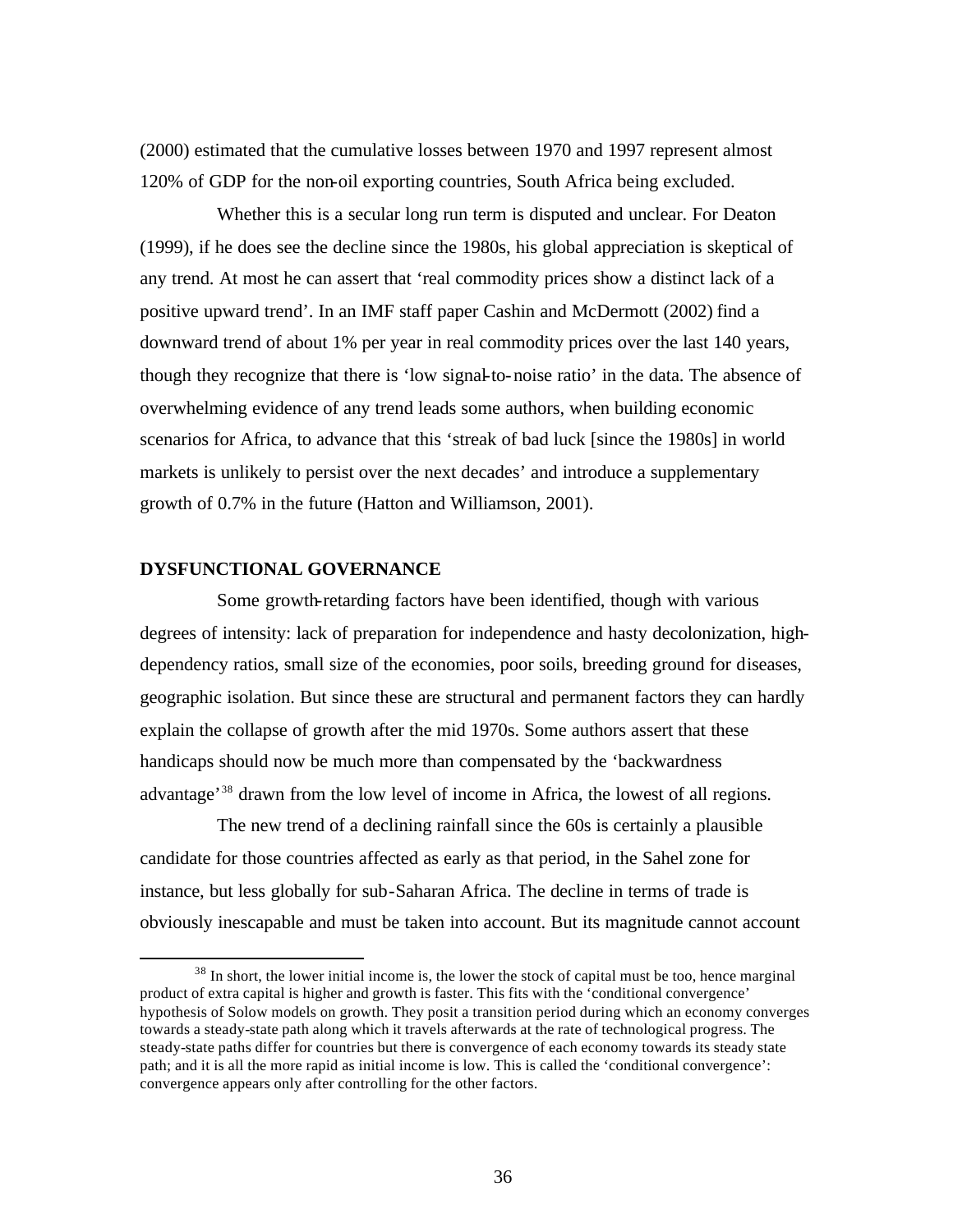for the plummeting rate of growth of total factor productivity, which fell from a positive weak yearly rate of 0.3% (Table 2) to a negative rate at (minus) 1.3%.

This means the efficiency, organizational and/or technological, with which productive factors are combined in Africa declined at an average yearly rate of 1.3% from 1973 afterwards, at a time current world technological progress was probably accelerating. Much of the literature on African economies puts the blame on a failure in policies and institutions, the only remaining possible explanatory determinants of growth, that is to say, on 'African governance'. It is not enough to ascertain that scorings of policies and institutions are worse for Africa than for other regions (Table 1). The question is not to find a low level of quality for policies and institutions in Africa but to prove its downward evolution over time.

## **A Tiny Elite for an Hegemonic State**

There must have been as a 'central tendency' in our sample, a degradation of the quality of African governance, some time after independence and before the mid 1970s, to explain the slowing down and decline of the continent. Only a prior negative variation of governance can account for a subsequent reduction in growth rates. And that is exactly what happened.

The overall period since the 1960s is usually divided into three phases though the labeling may vary. The following is adapted from Ndulu and O'Connell (1999):

- ?? 1960s till the mid 1970s: increasing authoritarian rule (civilian or military) usually with statist economic policies;
- ?? mid 1970s till the early 1990s: crisis management under authoritarian rule;

?? from the 1990s onwards: political and economic liberalization.

Not all countries fit that general scheme. Two states, Botswana and Mauritius, have succeeded in achieving sustained growth, implementing growth-friendly macropolicies and building relatively effective governance institutions based on democracy and the rule of law. South Africa, with its past growth impaired by the apartheid and foreign hostility to it, is also a special case with the advent of an ethnically inclusive government of national unity in 1994. It provides a hopefully inspiring example for the continent.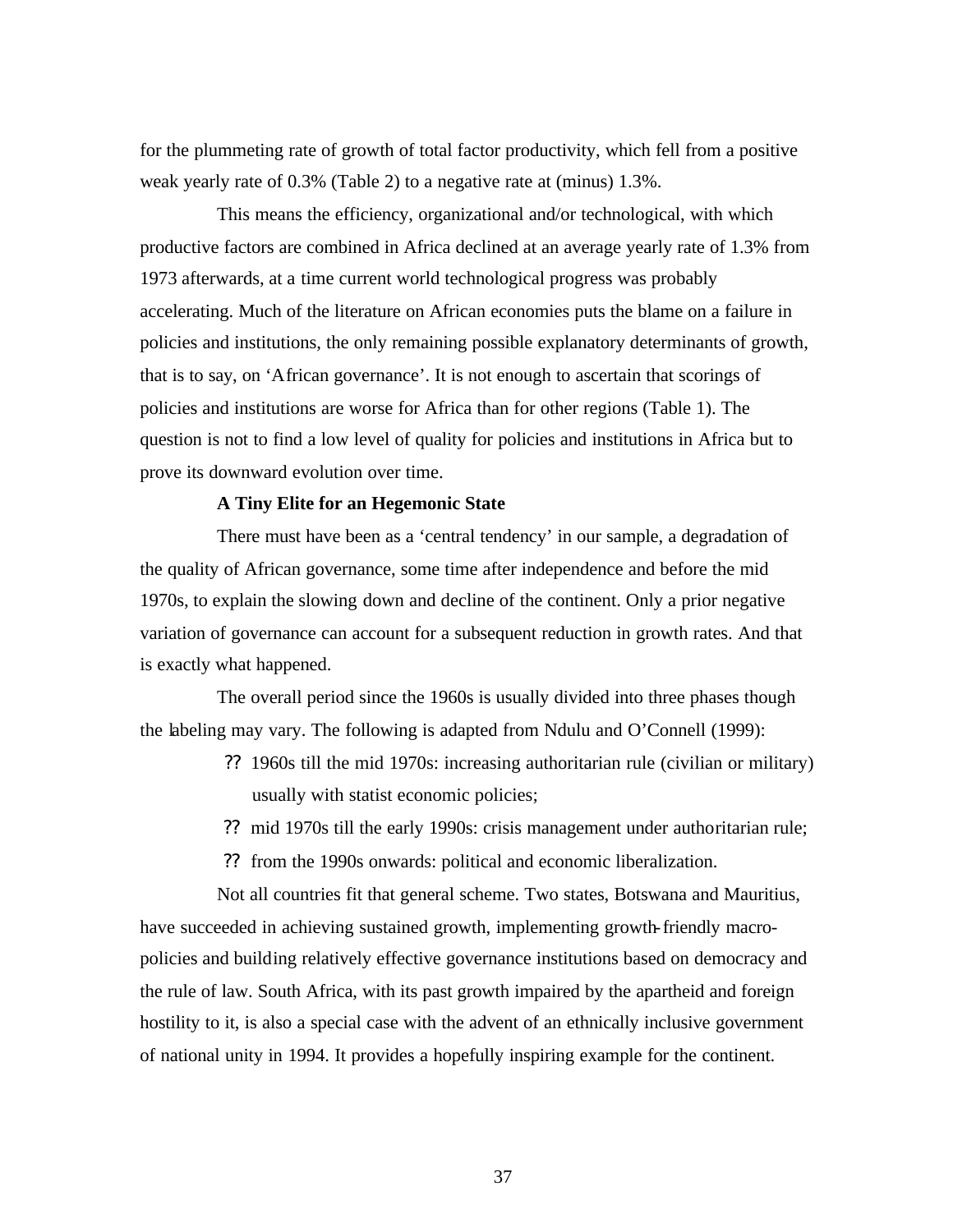At the other end of the spectrum of extreme cases are the countries who suffered protracted or recurrent civil wars such as Angola, Burundi, Chad, Congo Brazzaville, Democratic Republic of Congo, Ethiopia and Eritrea, Guinea-Bissao, Liberia, Mozambique, Rwanda, Sierra-Leone, and Sudan, or where the state has completely failed and disappeared as Somalia.

The central tendency reflected in the three phases highlights the importance of the rapid thrust after independence towards authoritarian rule, with obliteration of both political and economic freedoms, in the deterioration of the growth environment. The typical median pattern has been much described. The 'tiny educated elite' (Collier and Gunning, 1999a) heading the nationalist parties takes over at independence, and three main traits destined to endure and to magnify are already there:

- ?? The separation, perceived and real, from the mass of the illiterate or poorly educated population, especially the rural one, and the consequent basis for a divergence of interests;
- ?? The very small number of people to be reckoned with. Everybody is on a personal relationship level with everybody within this circle of a few hundred and later only thousands of persons;
- ?? The urban roots of their access to power. 'Almost all nationalist parties found their first and greatest support  $39$  in towns, swollen during the 1950s by young immigrants from rural primary schools' (Illife, 1996).

The democratic, politically pluralist and economically liberal constitutions inherited or precipitously put in place at independence came to be perceived as obstacles to the policy changes they desired to push forwards. The comment of Ndulu and O'Connell (1999) on economic matters, that if 'African first-generation leaders often appeared to differ dramatically in their public pronouncements', 'these differences hid powerful commonalities in the policy environment they desired', is quite valid in the political and constitutional fields as well.

 $39$  Illife (1996) adds: 'Nationalism only partially aroused many of Africa's deepest political forces. Responses to it depended on local circumstances'.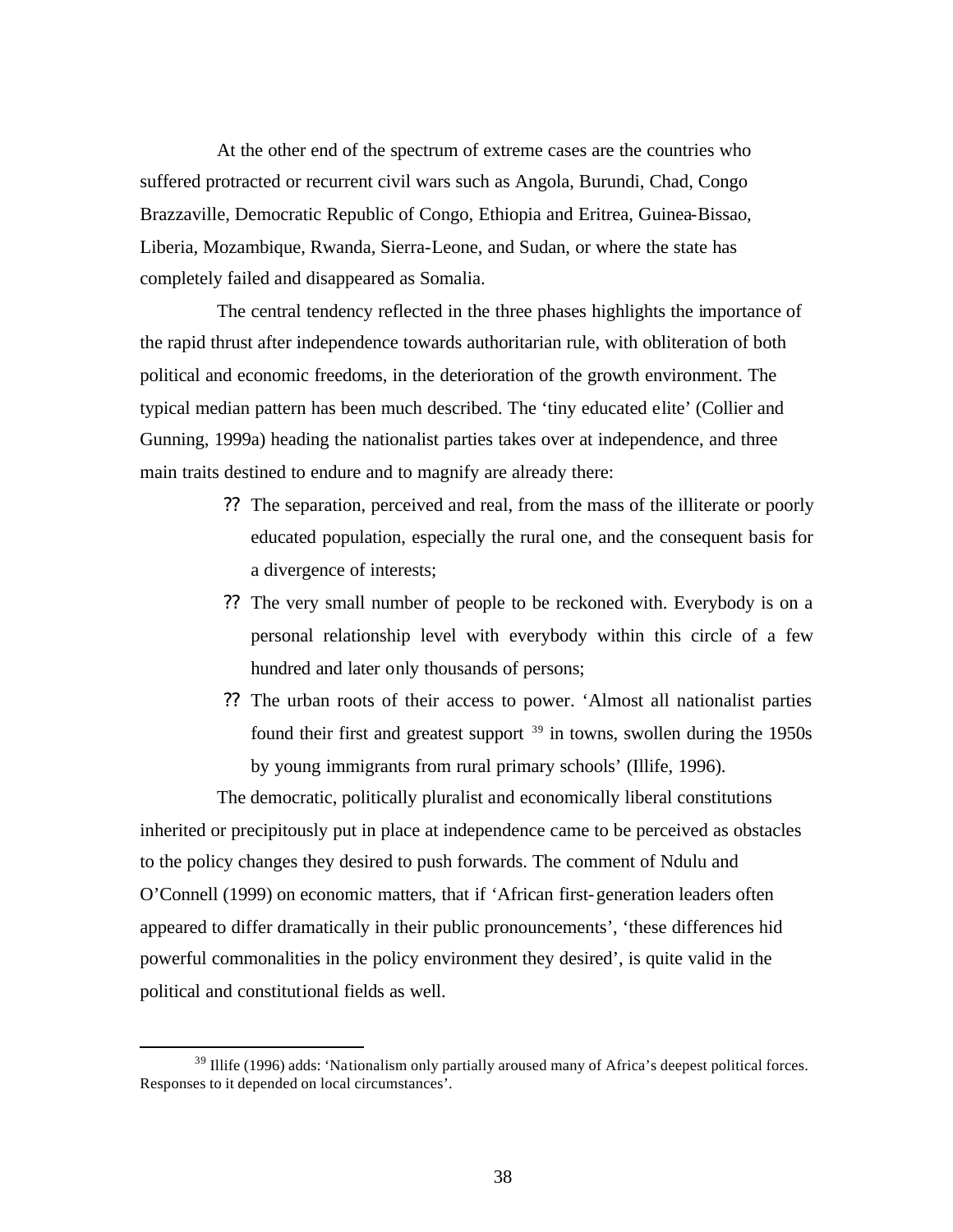The choices they made were much inspired and shaped by the development ethos of the time and their own prejudices. It is difficult now to assess how different the intellectual climate was at that period. Many economists and others were impressed by the growth statistics of the Soviet Union and the successes of imports-substitution industrialization in Latin America. The technical superiority of forced accumulation by a developmental state with bureaucratic-type controls was often acknowledged; the tradeoff between freedom and oppression was the only restraining argument. There was no 'single model of success' and the possible victorious system looked then undecided. These attitudes were quite pronounced in the anti-colonialist and nationalist leaderships.

Another factor was the elites considered 'tribalism' a plausible potential danger to the national interests and to the necessary strengthening of national identity if allowed to interact with competitive politics. As Samora Machel put it: 'For the sake of the nation, the tribe must die'. This perception, frequent among leaders, was supported by the reliance of colonial rulers on ethnic divisions to strengthen their power, the local concerns of Africans, prompt to perceive so-called national issues in terms of local interests, and by the ethnic traits of the first conflicts (Congo, Biafra, Chad, Sudan e.g.).

As former colonized people who had witnessed the mysterious capacity of a few people to rule vast areas, the new elite probably came to overestimate the effective power of law and government on things and beings and perhaps even to overrelish its pomp. They had also seen some colonial governments using exports taxes, collected through marketing boards, to finance infrastructure projects in the 1950s thanks to high commodity prices at that time. More broadly, as Sachs (Harrison & Huntington, 2000) expresses it, 'Colonial rule was not a very good school for modern capitalism'.

Finally most of these new leaders were suspicious of the private sector as being controlled by ethnic minorities or former colonizer's nationals, and in any case as a possible source of support for an alternative power base.

All these reasons conspired towards a strategy of building a hegemonic and constructivist state in charge of controlling society and developing the country. In their perspective and in that context, the elites were 'neither irrational nor merely greedy'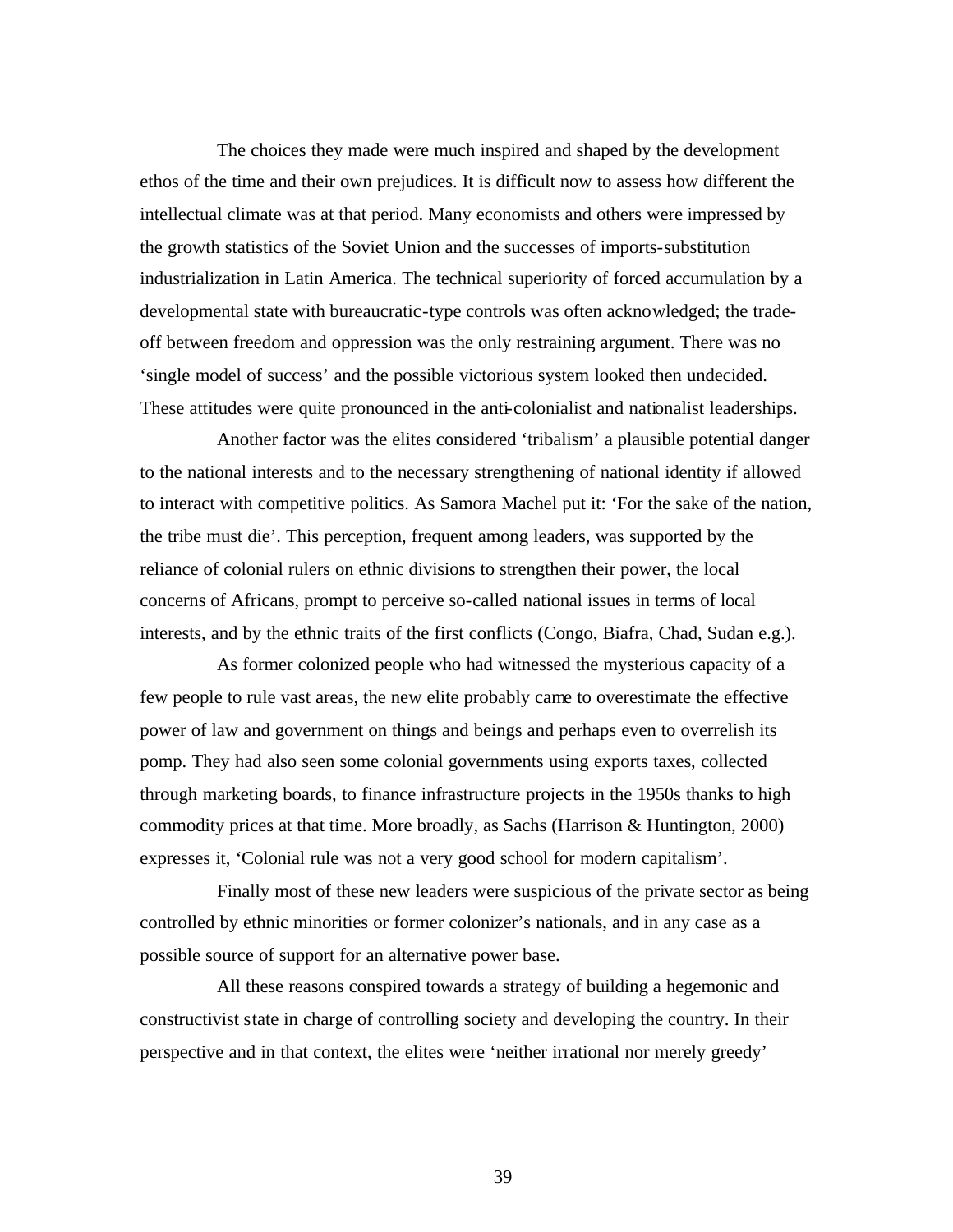(Illife, 1996). The basic framework of African governance from the late 1960s to the early 1990s derives from there:

- ?? Obliteration of democracy with the erasure or muting of checks and balances between branches of power; the abolition of competitive multiparty politics; the same trend within the ruling single party itself; the burgeoning of the state's security apparatus for managing internal dissent;
- ?? A vastly expanded administration and public sector offering massive employment with the view to assume new job-intensive missions (e.g. education) but also to ensure loyalty and service from the recruited;
- ?? High taxation of commodity exports and international trade to finance the developmental state, through wide margins for agricultural marketing boards, exchange rate overvaluation and protection of public industry;
- ?? Economic and financial repression with multiplication of controls, regulations, prohibitions and nationalizations.<sup>40</sup> Most banks (nationalized or set up by the state) were used as off-budget channels for government.

Retrospectively, the efficiency of such a framework can only be assessed as a recipe for disaster even with the best of men in charge to run it at the top. It is doomed to fail according to the broad precepts on development. While 'bureaucratic accumulation' (Ndulu and O' Connell, 1999) is a direct result, productive capital accumulation and high growth are not. Neither the successful developmental states of East Asia nor conversely Vietnam and China bear any resemblance at all with this framework. They are a mix of intervention and freedom with a clear trend, an 'arrow of time' towards more freedoms. But to some extent this very framework has provided in Africa the basis of a political equilibrium with a multi-layer patron-client relationship between the ruling elite on one hand and those who derive their incomes from the civil service and the public sector on the other (Bates, 1981, 1983a and 1983b).

 $^{40}$  Even in a few cases up to the level of small shops; saving one's life could be the best hope as in 1975 in Uganda for the Indian minority.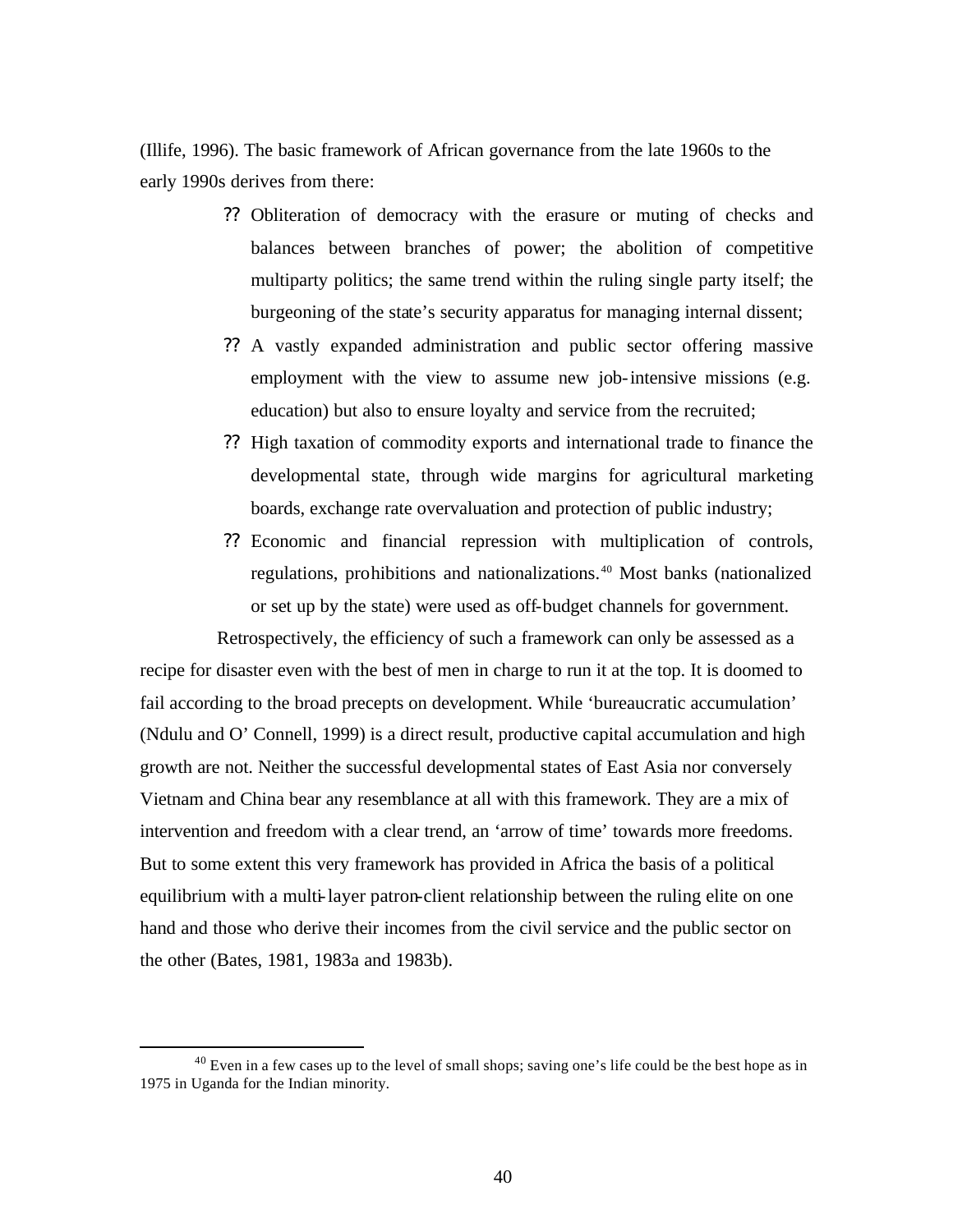More generally, as often documented (ibidem and World Bank, 1981), the urban bias, induced by the heavy taxation of agriculture and the overvaluation of the currency favoring imports and limiting food prices, reflected the concern arising from the proximity of volatile townsmen as compared to distant and less threatening farmers. By 1988 there were only five countries in sub-Saharan Africa that had multi-party systems (Ndulu and O'Connell, 1999): Botswana, Gambia, Mauritius, Senegal and Zimbabwe.

# **The Neopatrimonial State: Corruption, Predation and Underprovision**

However unworkable and inept as it now appears economically, this was only the 'framework', and one which did not prove it incompatible with growth until, on average, the mid 1970s. But besides the thrust of the new declining trend of commodity prices (with erratic moves, and except for oil), the very fabric of African society was being undermined from within by a stronger, more substantial force—the rise of oppression, predation and corruption—with a much more detrimental impact on growth. The hindsight of experience with the support of Montesquieu's or Lord Acton's wisdom<sup>41</sup> or of models of growth traps, predatory states and corruption, is that it was inevitable, the question of the agents being Africans or not having no sway on the result. As an anonymous citation has it: 'Absolute power is absolutely delightful'.

Ndulu and O'Connell (1999) emphasize this very small elite, with highly personal reciprocal relationships, was to some extent more captive of its ideas for its initial decisions than of its interest base, which later grew in size and strength as a result of these choices. It hardly matters. The ruling elites gradually 'unconstrained' themselves from any genuine popular political mandate, from legal, moral and financial principles, as well as from domestic or foreign<sup> $42$ </sup> checks and balances, except for the personalistic discipline episodically enforced by the top leader, the internal rivalries, and factional

<sup>&</sup>lt;sup>41</sup> "Power tends to corrupt and absolute power corrupts absolutely" is from Lord Acton (1834-1902) and Montesquieu (1689-1755) remarked too: "Constant experiences show us that every person invested with power is apt to abuse it, and to carry its authority as far as it will go. Is it not strange, though true, to say that virtue itself has need of limits" (…) "To prevent this abuse, it is necessary from the very nature of things that power be a check to power".

 $42$  Former British colonies got rid of the institution of governor general which could have been helpful were it not for its colonial stain. Some former French colonies did however choose to maintain a collective monetary arrangement with France which acted as an agency of restraint on inflation and noteprinting temptations as an easy way for financing deficits.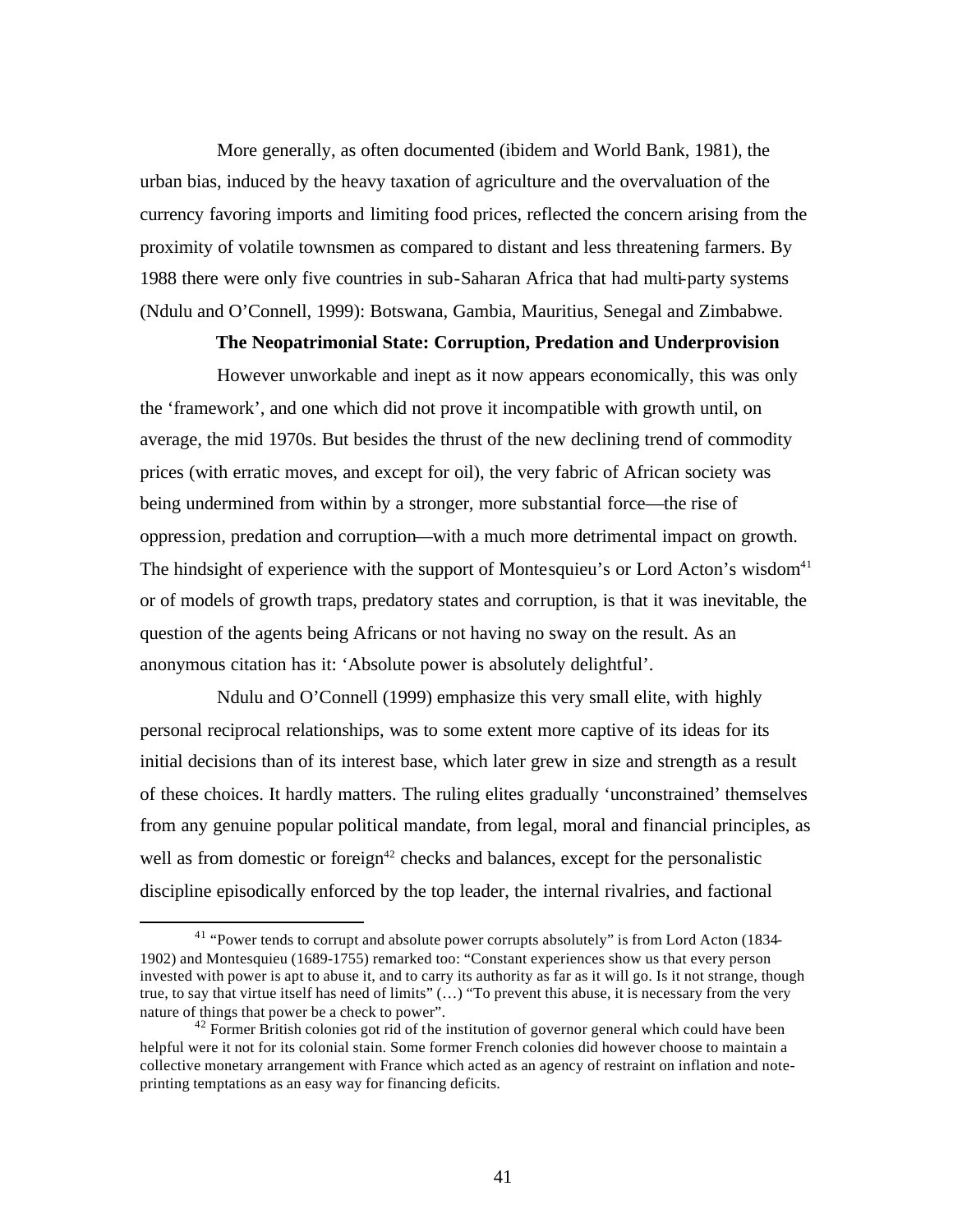shifts of influence. And of course the logical move was to dispense not only with political representativeness or accountability but also with the inconvenience of the reports and investigations of a free press and the vagaries of an independent judiciary.

Arbitrariness of the laws, if any, and of ad-hoc decisions at the top, discretionary power of officials in implementing them, employment and salary 'as a way to buy obedience and gratitude' (Mbembe, 2001) produced what was called the neopatrimonial<sup>43</sup> state with personalized patterns of authority and obligation as the underlying coherence of the seemingly modern administrative structures. African 'local mindedness' and strong kinship links provided much fuel to this extension of personalistic features (though they were not the engine). Illife (1996) gives one of the numerous descriptions of these 'governments of men and not of laws': 'Each elite member headed a personal clientage, usually on tribal or regional lines, which imposed burdensome obligations but linked him to a locality and supported his claim to be its spokesman and protector'.

Corruption, whose large classic definition in development economics is 'exercise of public power for private gains' (World Bank, 2002), is another consequence of this relaxation of impersonal rules and constraints and the erosion of effective social or financial sanctions for deviation. Even the practice of allocating jobs as a political exchange is in itself a form of corruption.

Just to give an extremely small glimpse of the variety of levels and channels involved, hereafter are a few examples<sup>44</sup> from the most trivial and petty corruption to better heeled channels of grand predation: customs administration's 'benevolence incentives', police-staffed road barriers,<sup>45</sup> 'sexually transmitted marks' at school and university, overinvoicing of procurement from small orders to investment contracts, new regulation by a minister imposing very specific coloring and signalization standards for

<sup>43</sup> See for instance Médard (1991).

<sup>&</sup>lt;sup>44</sup> These examples the author witnessed personally have been 'denationalized' to avoid any diplomatic impropriety.

<sup>&</sup>lt;sup>45</sup> Surveys of transportation costs from Côte d'Ivoire to Bénin have shown that bribes to customs, police and other officials represent 75 % of the total. In Bénin, a trip over 753 kms encountered 25 roadblocks, and bribes added up to 87 % of the cost of the trip. (World Bank, 2001)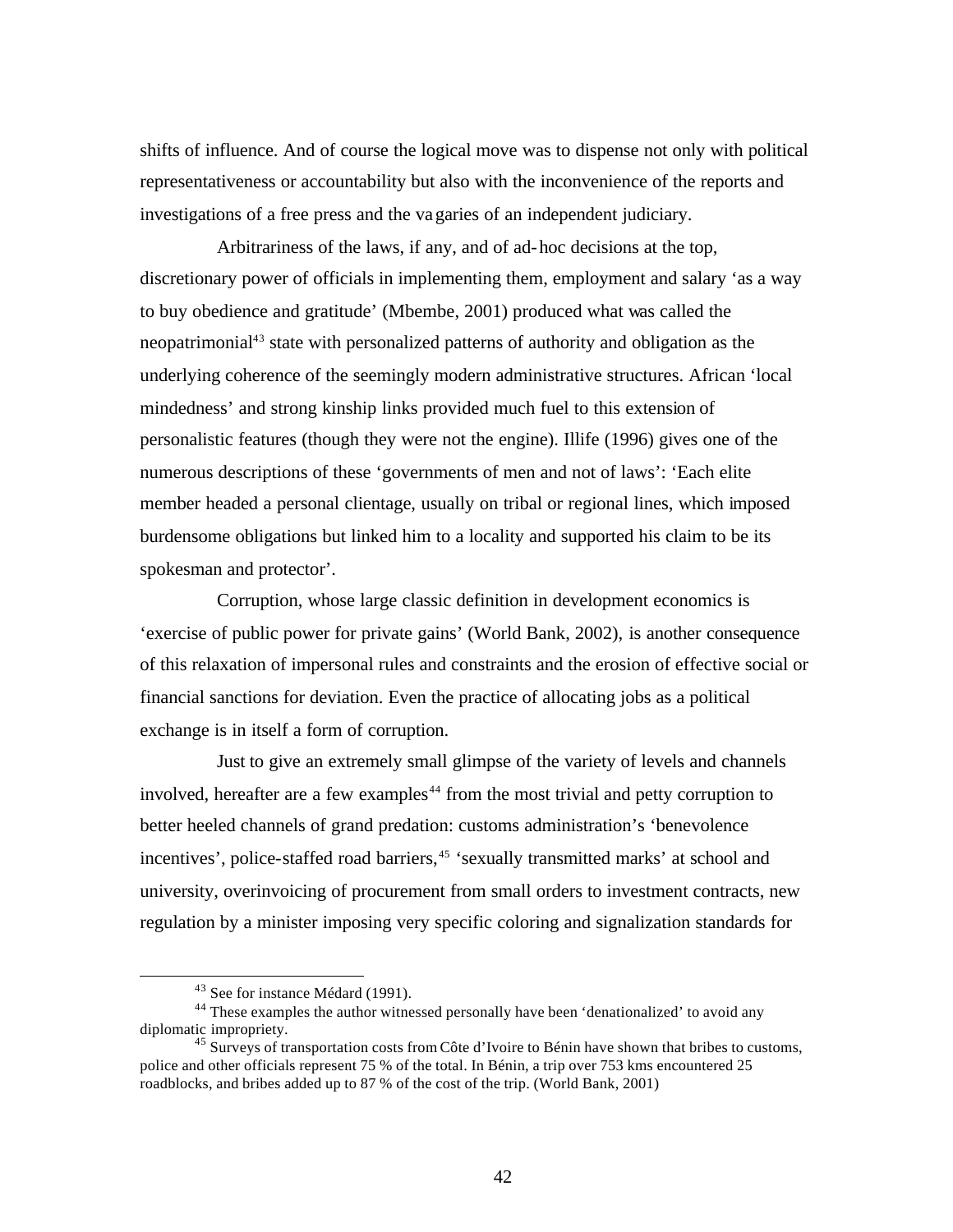taxis and buses with components whose exclusivity is held by a company owned by the minister's spouse, external public debt servicing to actually private accounts, irrecoverable loans to the bank's own directors, wide margins of fictitious trading companies for selling mineral resources of state companies, private shareholding of banks set up with the foreign mining or oil company for the main purpose of lodging during eight to ten months each year the substantial taxes and distributing the interests as dividends.

The most ironic case for the undermining of institutions is perhaps when embezzlement is perpetrated for genuine public interest purposes (as it occurs very frequently) because the president, the minister, the politician… needs cash he can directly apportion himself even if it is well meant, e.g. for rehabilitating some fire department's premises in a distant town or paying hospital fees for needy people…. He does not trust the ministry or service in charge for doing it, and in any case nobody would then feel indebted to him personally.

Of course, they themselves sometimes get swindled with this eyes-to-eyes methodology of public expenditure commitment, even by unexpected crooks, as when a Catholic bishop disappears after receiving from the head of state the full amount he had just requested for reconstructing his provincial diocesan church.

This neopatrimonial state, focusing on political control and personal patronage, generating petty corruption and grand predation all through various instruments of political, economic and financial repression, produced another highly negative consequence: the underprovision of the public goods the state and public sector had an official mandate to deliver; that is 'sins of omission' in addition to the previous 'sins of commission' (Collier and Gunning, 1999a). The formal mandate of the institution is neglected since at best it is not a priority for anyone whose opinion carries weight and at worst because it restricts the opportunities for patronage and corruption.

Subsequent mismanagement of social services, investment projects, nationalized banks and public utilities handicapped households and firms. As Collier and Gunning (1999a) say, Africa 'experienced the paradox of poor public services despite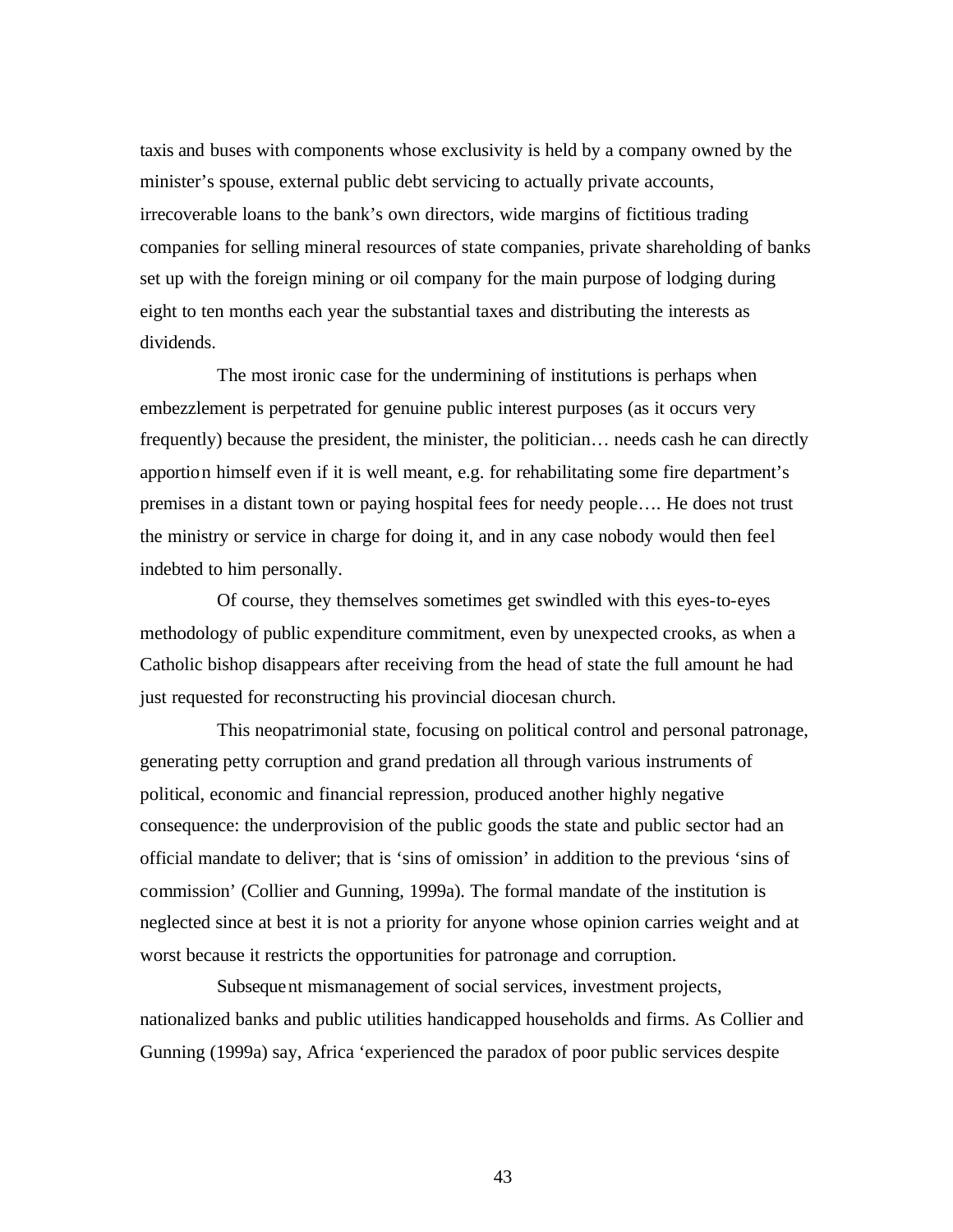relatively high public expenditure', with inefficient health and educational services, unpredictable courts 'independent from the laws', personal insecurity because of a poorly qualified and equipped police, inadequate infrastructure, unreliable electricity supply, unobtainable telephone mainlines, and massive distortion of capital allocation with underinvestment in utilities and new mineral reserves but massive portfolios of nonperforming loans.

This is the general picture, the stylized expression of African postindependence governance, a framework of bureaucratic accumulation, overtaxation and repression of political and economic freedoms <sup>46</sup> plus the imploding pressure of neopatrimonial corruption and predation: a rare combination of massive agency, appropriation and coordination problems likely creating low level equilibria traps.

Corruption and predation, as suggested by theory, are not only another transactions cost or a cause for a higher risk premium. Above a certain threshold of frequency and impunity, they introduce a fundamental externality in society where opportunistic individual choices become rational, though collectively self-defeating: a kind of prisoner's dilemma or in this case an ethical trap, where everybody has an objective interest in acting as if the others were not going to honor their obligations and in joining them in that behavior.

Consequently, trust is abysmally low in African societies. For instance, in many countries the idea of independent electoral commissions is pushed forwards in order to monitor free and fair elections. Nominations of the members of the commission cannot obviously be left to one side only and the Chief Justice is rarely trusted. Typically, when it is suggested that the main political parties should collectively agree on the names of eminent citizens, academics, retired justices or else, beyond any suspicion of partisanship, it is quite despairing to see, in countries of several million people, that they cannot agree on a single name.

Such a society does not motivate the rare people who manage to 'collect' capital (by whatever means), to invest it in their own country or even their continent. The

<sup>&</sup>lt;sup>46</sup> Between 1969 and 1976, Nyerere compulsorily 'villagised' nearly half of the rural population sometimes at bayonet-point. (Illife, 1996).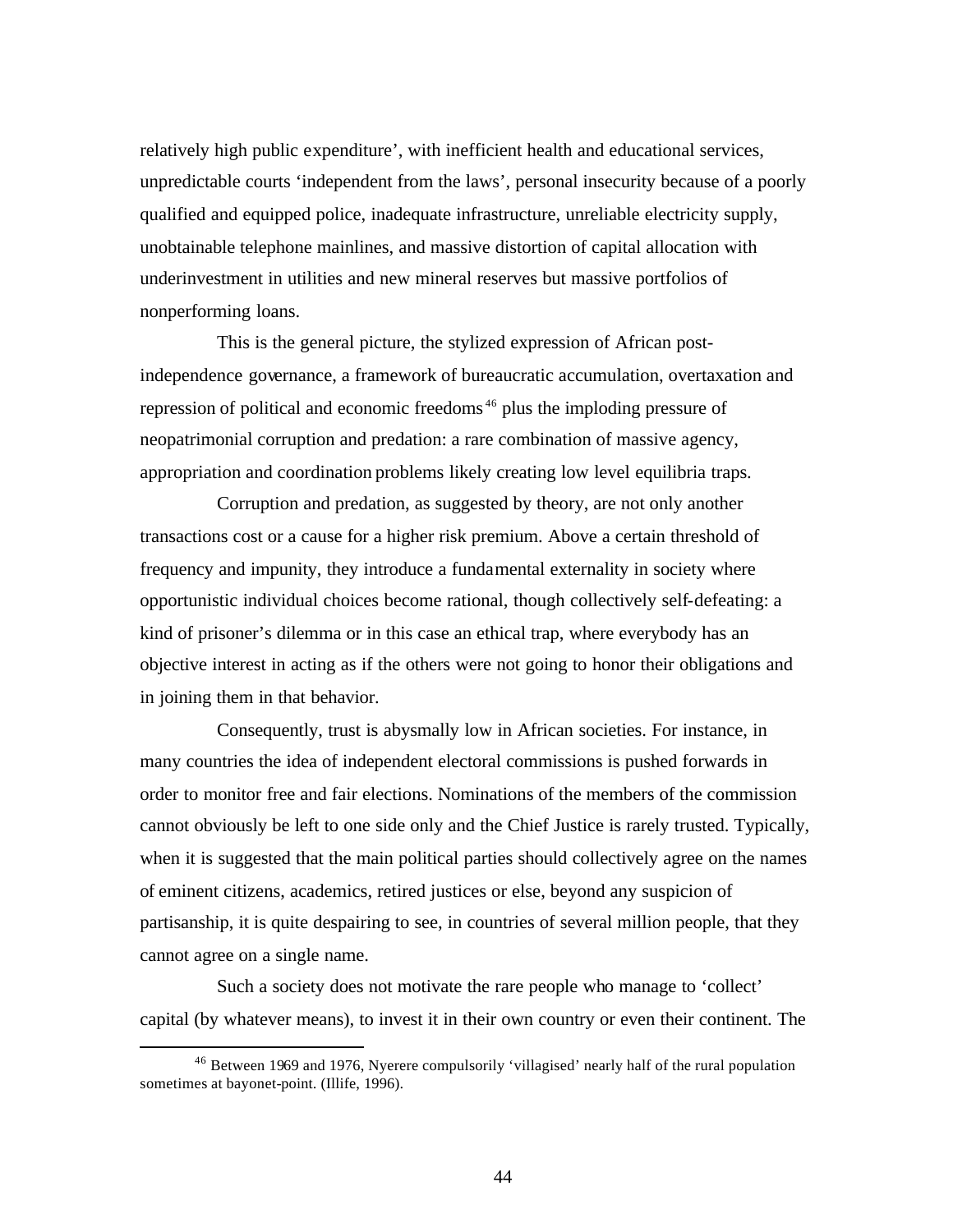huge, heterogeneous and often vibrant informal sector (street vendors, women traders, home-based outworkers or own-account workers) is another testimony to the inadequateness of the African institutional environment, where even De Soto (1989) would be surprised by the cumbersome regulations. But the informal sector also proves the adaptiveness of African society. It provides around 78% of non-agricultural employment in Africa (Charmes, 1998) and, like a sponge, absorbs most of the new entrants to the labor force each year. Without the informal sector it would not be possible for so many people to manage<sup>47</sup> to make a living when states collapse and economies decline.

#### **Variations in Space and Time around the Central Tendency**

But across countries there were variations and derailments around the typical scheme (the one-party neopatrimonial state hijacked by a tiny elite). The degree of interventionism in the markets and property rights depended upon the ideological stance of the leaders, on their international positioning, or on the elite having personal interests in a sector or another (agriculture) and episodically on the paranoia of 'conspiracies'. Gabon and Kenya, for instance, were always much more market friendly than Zambia or Tanzania with their ideological banners flirting with socialism with an African touch, the Ujamaa of Julius Nyerere or the Socialist Humanism of Kenneth Kaunda.

A number of military coups from the mid 1960s onwards caused derailments to the civilian one-party stylized model, but often turned into aggravated cases of statist governance. Some of these regimes proved long-lasting, as in Togo, while others initiated subsequent coups, countercoups with interspersed 'civilian' rule (Nigeria). By 1988, 'half of Africa's states had military or quasi-military governments' (World Bank, 2000). Ndulu and O'Connell (1999) established a link between initial conditions and the variations in political systems. They found the five multi-party system states existing in 1988 'started

 $47$  The informality restricts choices to activities needing a low absolute capital. Informality saves not only on the regulatory burden (labor laws, taxes) but on the supplementary harassment and predation that formality may entail. Foreign-owned companies are for instance 'controlled' very often by tax inspectors who make little effort to enlarge the tax basis by searching for non declaring firms or non registered activities (too much effort for 'too many small fish' and potential danger in case of 'too big a fish').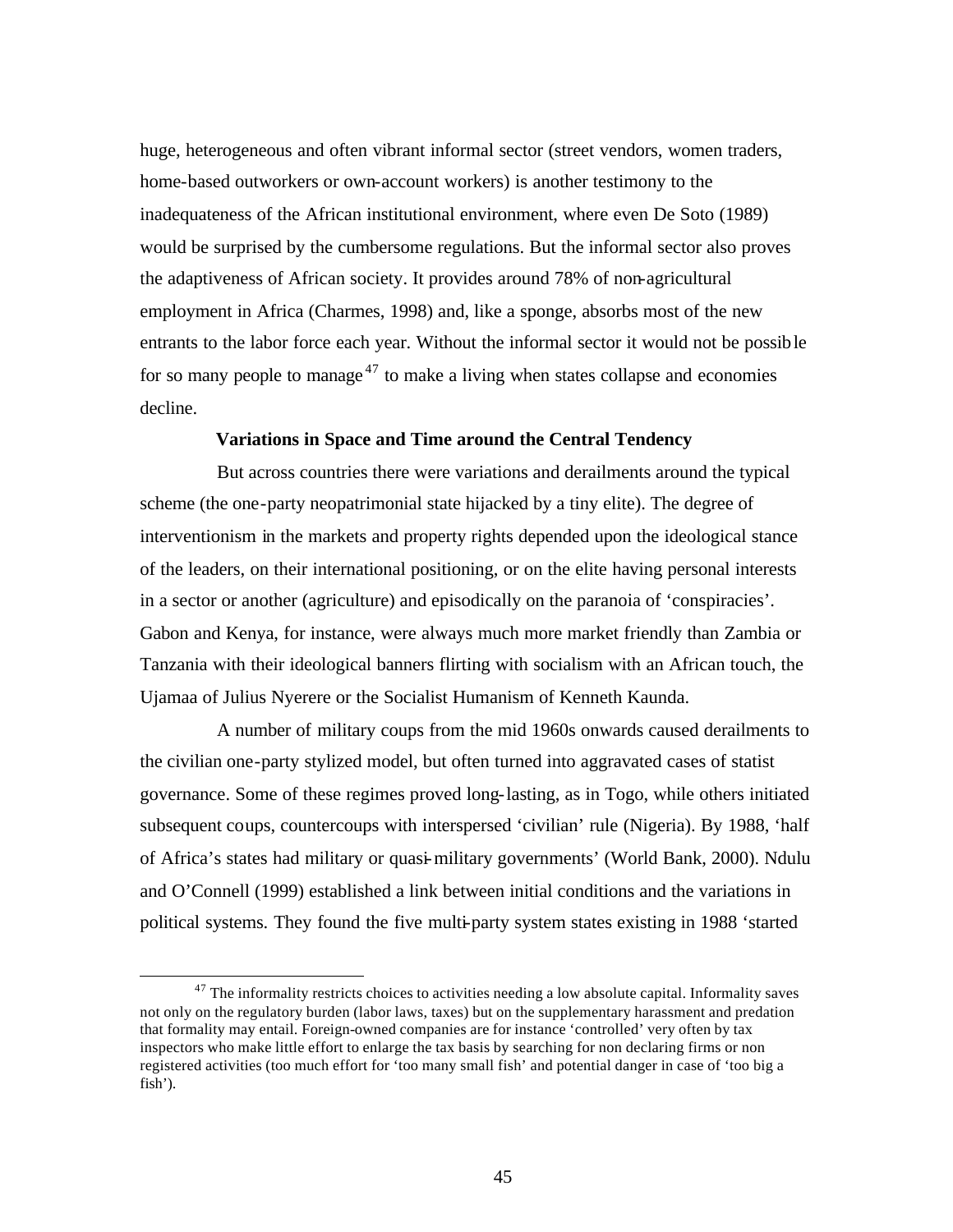richer at independence and expanded their advantage over time'. In the middle the oneparty systems and the countries bearing military regimes in 1988 started as the poorest ones with the worst performances. They view this as a confirmation of the Lipset hypothesis for the first generation of post-independence African political regimes, which posits a minimum level of development as a prerequisite for democracy.

It took time for corruption and predation to undermine the state and spread their infection over society and the underprovision of public services was for some time mitigated by higher state income. Corruption did not start from zero at independence, though. There were undoubtedly advantages associated with key positions in the colonial administration 'below and in the shadow of the Whites' rule' (Bayart, Ellis and Hibou, 1997) that were not left unattended. As proved by some scandals, a few administrators also happened to collude with talented intermediaries for their best self-interest. At least, impunity was not the rule.

Till the early 1970s many one-party countries probably still had only sparse petty corruption except in the inescapable places (customs and police) and a limited grand corruption centralized or centrally monitored. Civil servants' pay was quite high by local standards. Not all countries saw as early as Côte d'Ivoire the ostentatious display, at least in the home country, of the 'platinum life'. Monogrammed shoes were not to be seen much inside Zambia until Kaunda was forced to relinquish power in a multiparty election.

But what Illife (1996) calls the 'contraction of the state' under the assault of economic decline and the subsequent structural adjustment programs accelerated these two trends. The neopatrimonial state did not prove to have good 'institutions of conflict management' in the sense Rodrik (1998) gives to the capacity to handle external shocks. Inside the public sector, wages tended to decline substantially in real terms as well as non-wage expenditure, the operational budgets so critical to education and health (stationery, medicines etc). The middle classes' standard of living was hurt deeply and this prompted a much more common resort to corruption, a spreading of 'decentralized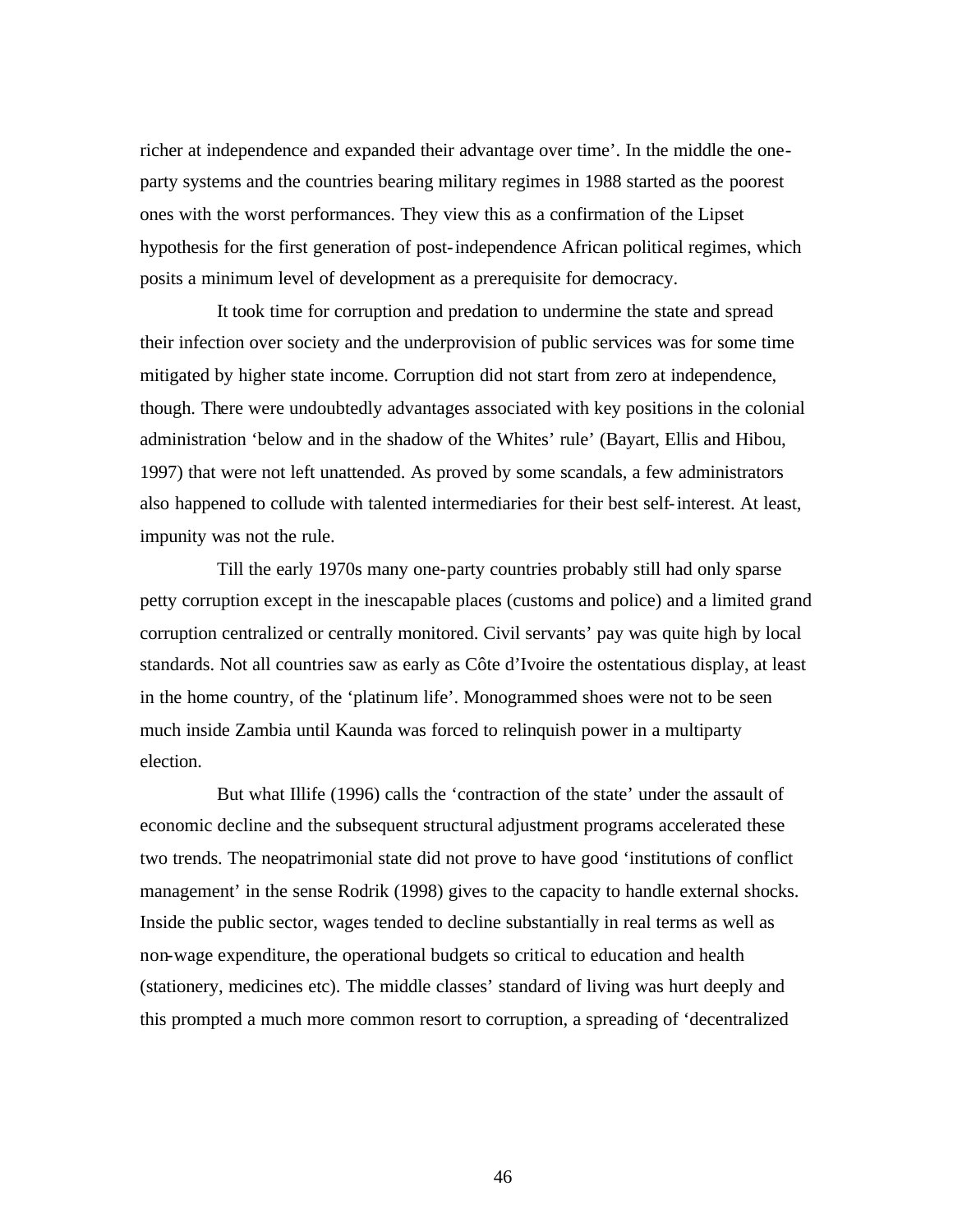corruption', which is much more detrimental to growth as demonstrated by Murphy, Shleifer and Vishny (1993).

The second impact was a collapse of institutional administrative capacity in many countries, especially in the social services with declining rates of enrollments and persistent shortages of drugs, and frequently enough 'sovereignty' services as well, such as the security forces. Low operational capacity and widespread corruption have led some authors to radical, but not easily rejected diagnoses. Jean-François Bayart and Béatrice Hibou (Bayart, Ellis, and Hibou, 1997) respectively assert that 'capacity to implement any form of policy has evaporated in many countries and administrations' and that 'more than the inadequacy of the law, the problem is first and foremost that people systematically flout any law'.

# **The Third Wave and the Neap Tide <sup>48</sup> of Liberalizations**

 One may wonder why these judgments persist or even get worse whereas most of Africa embarked in the early 1990s on the liberalization of its political and economic institutions. The Third Wave of democratization (Huntington, 1991) did sweep over sub-Saharan Africa due to both internal rising pressures and to the fall of the Berlin Wall or even, maybe more strikingly for Africans and their masters, the end of the Ceaucescus, the Romanian communist tyrants. Benin, Mali, Zambia were among the first to revert to democracy, and Nelson Mandela was also released in 1990. Many Francophone countries held 'sovereign national conferences' to design new democratic institutions. A few years later nearly all countries had held 'multiparty elections'.

But this presentation is a little incomplete if not misleading. Many incumbents succeeded in getting reelected with at best some tweaking of the elections but also with heavy-handed methods such as in Togo. Democracy is not yet firmly embedded in Africa. It may recede as in Zimbabwe and threaten to implode into full-fledged civil war as in Côte d'Ivoire.<sup>49</sup> And it may come belatedly as with the recent transition in Kenya. In Zambia the first post-democratization transition occurred with the failure of President

<sup>&</sup>lt;sup>48</sup> For non sea experts: a neap tide is in a lunar month the low range tide which occurs at the first and third quarters of the moon.

 $49<sup>49</sup>$  Were it not for the UN and French interposition forces.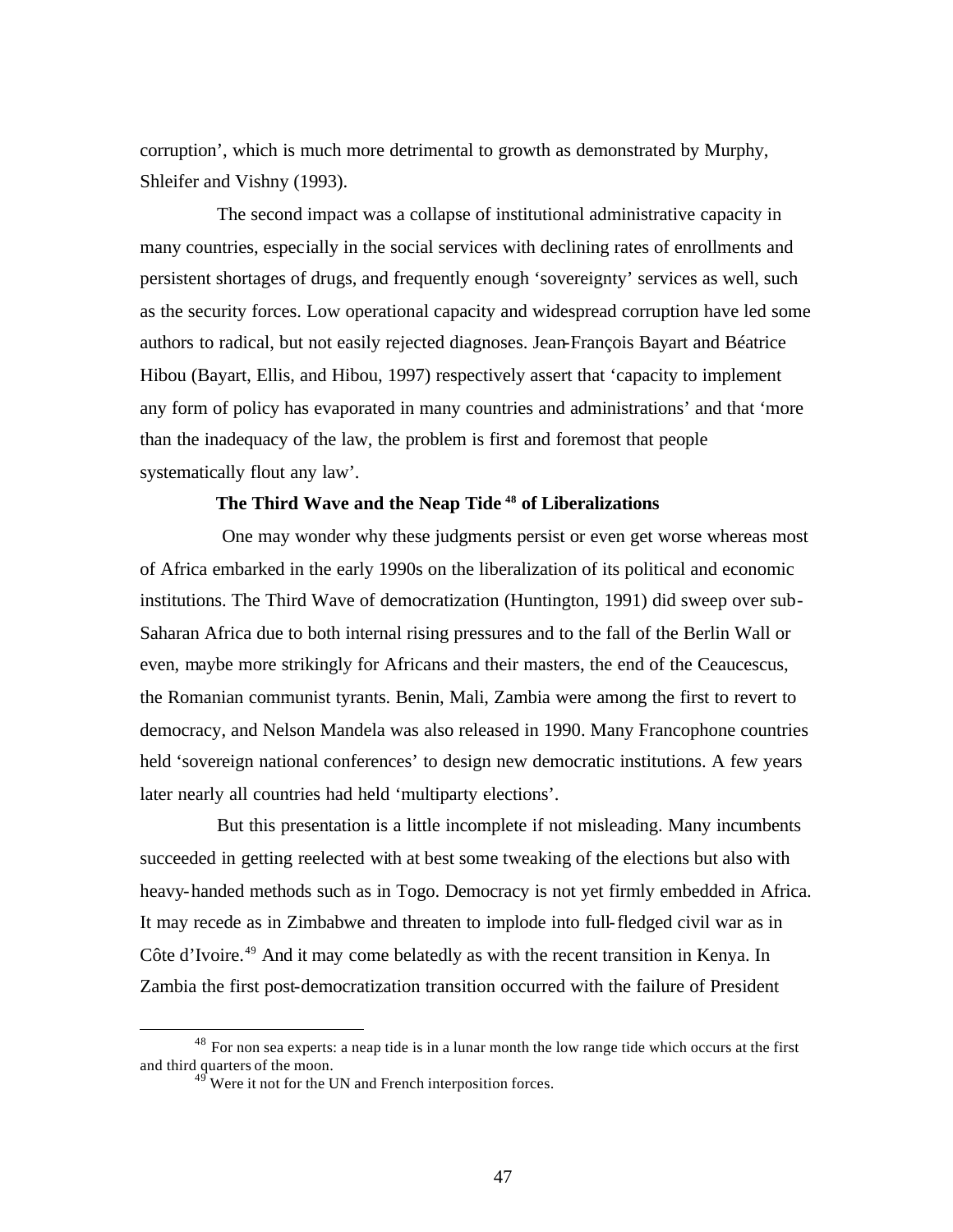Chiluba to amend the Constitution to run for a third mandate. The widely based popular move against his efforts was a hopeful signal of attachment to democracy. The subsequent presidential election, held in high suspicion by EU observers, is less eloquent. It emphasizes the inadequacy of a first-past-the-post single ballot for presidential elections with a disputed winner getting only 28.7% of the votes.

The signs are at best ambiguous. The 'African Renaissance' rapidly fizzled out. The UNDP's Human Development Report (2002) indicates a 'slight drop in measured democracy in sub-Saharan Africa (...) reflecting the fact that the third wave of democratization seems to have stalled'; and 77% of the population of Africa is considered to live in states with multiparty elections. But as Zambia makes clear, it's not only the holding of elections that is important, the electoral system matters. It needs not be the same for the presidential and the parliamentary polls. A mix of proportional representation for inclusiveness and reinforced majority system for decisiveness or bicameral legislatures (in which one is for regional or ethnic groups), is frequently proposed by political scientists or development economists and worthy of consideration.

But elections, even free and fair, which they are rarely, do not create per se a well-functioning democracy. Democracies demand transparency and accountability procedures, effective checks and balances such as an independent non-corrupt judiciary, a free press of quality, and a vibrant civil society. They require democratic principles and values that are internalized, not just memorized. It is a culture and a practice, not just a script to conform to dominant ideas and please donors. Many of the now leading politicians were established members of the former elite which led the countries to their present state of crisis and institutional decay. It is difficult to trust them. J.F. Bayart (Bayart, Ellis, and Hibou, 1997) blames the failure of the democratic transition on the capture of the process by groups already in control.

Achille Mbembe (2000 and 2002) also recognizes that pressure for liberal politics and sound economics has made it more difficult for the 'post-colonial potentate' to maintain his traditional client state and has forced him to adapt, with an unfortunate effect: 'instead of curbing the corruption of local elites, the brutality of the international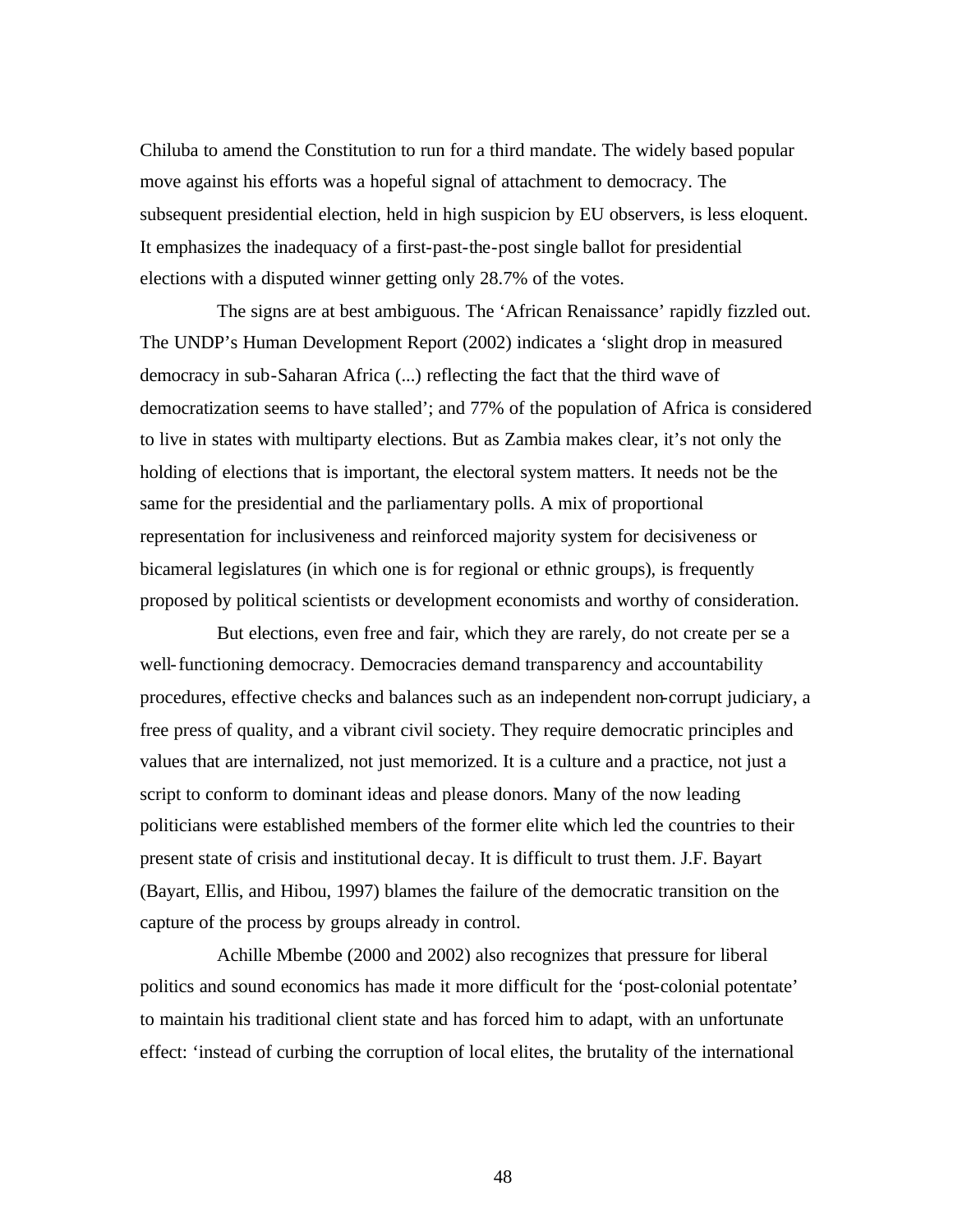system has increased their greed and carelessness.<sup>50</sup> Ndulu and O'Connell (1999) are more optimistic. They think that the current wave of democratization is different from the aborted episode at the time of independence and that it 'holds out the prospect of a more fundamental creation of a participatory state'. The question is still very much open. But if the trend is up to Africans to clarify, the fact is there are many elections but still little democracy. We can hope that, over time, democratic values and behaviors will take hold, but autocratic and arbitrary practices and reflexes are still alive under the soft language. For instance there is always some unreality in drafting otherwise useful sophisticated legal stipulations ensuring the independence of some institution, a central bank or an anticorruption commission in a country where it is still quite 'conceivable', with fresh expertise readily available in a very special security service, that a 'deviant person' should be the victim of 'a car crash with an unidentified truck' on a deserted road or be 'killed during an armed robbery at home' where no effort was made to search for or steal any valuables.

This may help explain why, despite significant moves in increasing openne ss to international trade and investment and considerable improvement in macroeconomic policies, the economic facet of the liberalization wave of the 1990s, institutional quality indexes have not on average widely progressed. On the basis of the Sachs-Warner index of openness, the number of African countries with open trade regimes has risen from 7 in the 1980s to 18 in 2000 out of the 25 countries with data (IMF, 2000) and for the first time most of countries had inflation rates in the single digits in 2002 (IMF, 2003). But the perception is still of a generally inhospitable climate for private investment. Outside the mining sector and a few countries with already high institutional quality scores such as Mauritius or Botswana, or having significantly increased them, as Mozambique and Uganda, foreign direct investment remains low and risk assessments high (IMF, 2003).

<sup>&</sup>lt;sup>50</sup> There are signs of such 'reengineered' predation. One is for instance the highly centralized negotiations for the major privatizations with a focus on the maximization of the private 'by-payments' in view of the imminent termination of existing embezzlement facilities. Another example of creative adaptiveness is the 'fixing' by a finance minister of the tendering process of a contract with competing foreign private firms (like the Swiss firm SGS) for pre -shipment inspections and independent valuation of imports, whose very purpose is to counteract corruption in the customs administration.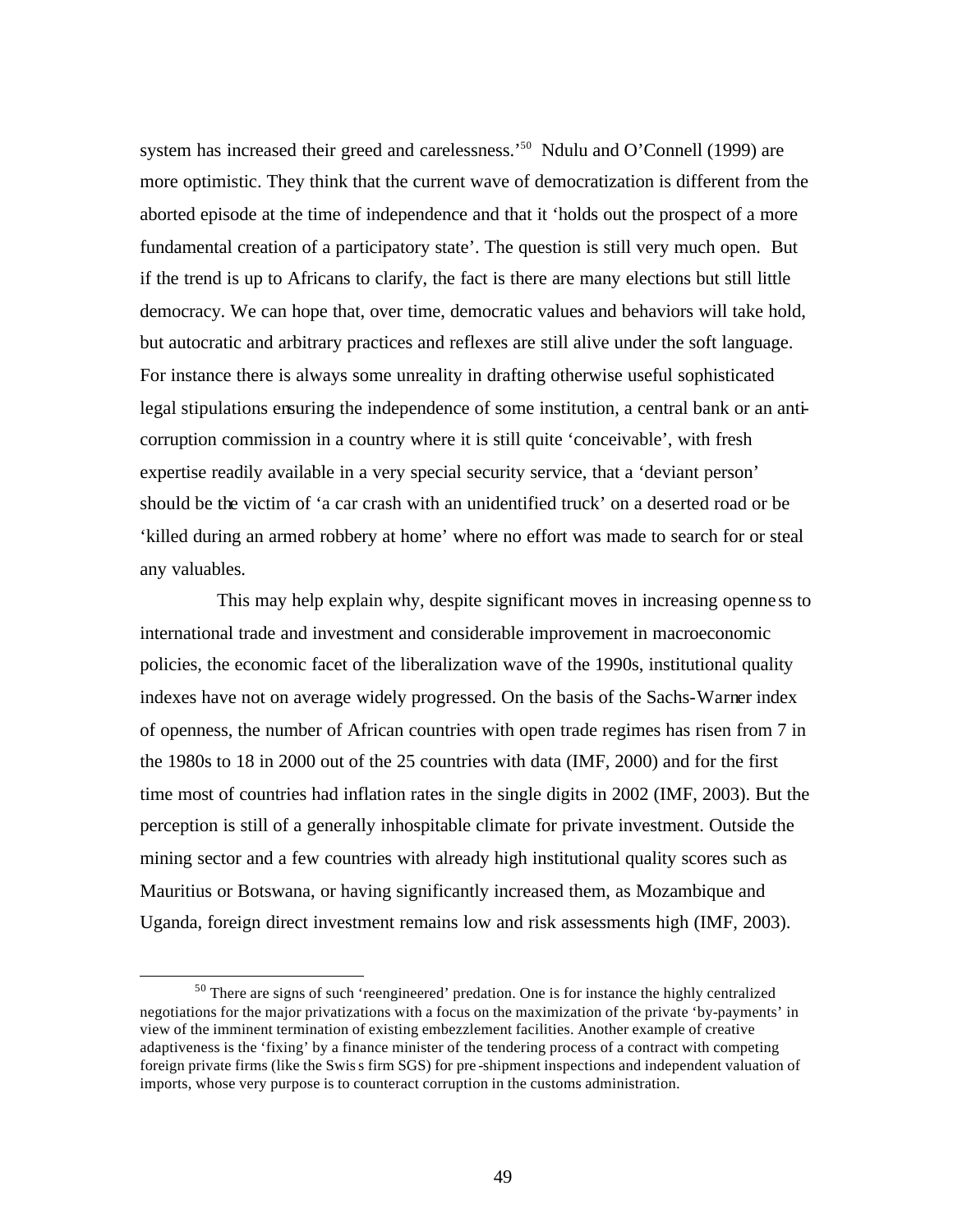Poor infrastructure, low enforceability of contracts, red tape and corruption, personal insecurity, and uncertain commitment to reforms still loom large in the African landscape.

One proof of the present stalemate is the frequent failure of what the IMF and the World Bank call the 'second-generation reforms' to reach their objectives. They are meant to achieve 'institution building'—to entrench gains and policy changes drawn from sound macroeconomics and democratic politics—and are therefore more 'intrusive'. A typical reform may be to deliver 'a lighter but better paid and better qualified civil service', a not too disputed rhetoric. But what hurts is the locking of the payroll chain process with human resources management: the view that all wages should go only to people who are alive, under retirement age and have been duly nominated to a defined position in a recognized unit of the public administration and provide effective work, or at least presence, is not a feasible objective in most sub-Saharan African countries. And ten years of multiparty elections did not have any impact. Too much resistance by vested interests will ensure, under the most diverse pretenses, the derailment of this crucial component or just the 'unlocking' of the software's security checks.

A similar example is the vision of treasuries keeping track of all budgetary commitments, of the domestic debt, of payment arrears related to expenditure or servicing of domestic debt, the dream of every IMF mission and novice finance minister. The highest degree of fiscal restraint ever obtained, though rarely till now, seems to have been the 'cash-basis budget', the limitation of the payments during a fiscal year. This discipline is of no avail if there are ways and means of committing and contracting, by line ministers or the office of the president, sometimes on plain letterhead paper, with payments presumed to happen 'later'. Eventually audits have to be organized under external pressure to take stock of accumulated arrears and unreported debt. The latest generation of these public finance projects is often named the 'integrated financial management systems'. They are always adopted with enthusiasm, but the haziness of public finance is obviously not a problem of software, equipment or training.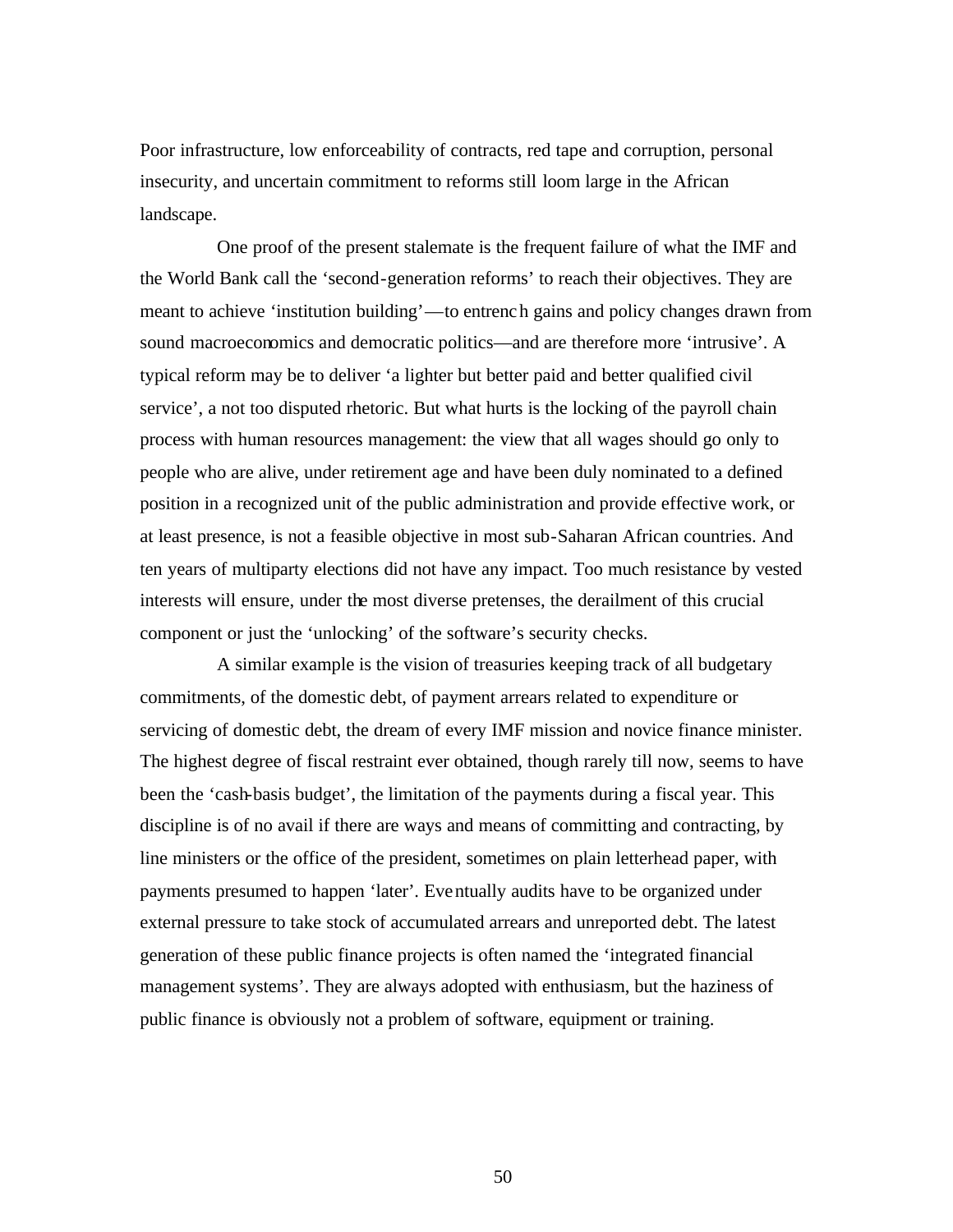Certainly Africa is diverse, but apart from the top exceptions, such as South Africa, Mauritius and Botswana, the 'typical' description of state crisis and institutional decay, with most of the reforms having difficulty in taking roots is just the median case. At the bottom end of the sample are the countries plagued by ineptitude (Zimbabwe), civil wars (many) or their legacy (Somalia). Sub-Saharan Africa can certainly be characterized as suffering from pervasive development disorder.

#### **The Dubious Role of Ethnicity in the Decline of African Governance**

There has been no need so far to make use of any African distinctiveness or specificity in accounting for the decline of African governance. Ethnicity and kinship helped probably. They gave flesh to the fabric of personal and patronage relationships of the neopatrimonial state and provided inexhaustible fuel to the conflicts when started, a fuel largely used by political or war entrepreneurs to supply their power machines. But the view taken here is that, as a rule, they initiated neither the neopatrimonial state nor even principally the conflicts, as argued by Bates (1999) and Collier (2000).

Ethnicity emerged as a factor in cross-country analyses when, analyzing 'Africa's Growth Tragedy', Easterly and Levine (1997) found a robust correlation between ethnic diversity with low physical infrastructure, poor education levels, financial repression and low growth. They cite supportive empirical evidence e.g. some studies documenting the links between the change of the 'regional bases' of the respective coalitions of Kenyatta and Moi with the variations of their road-building investment shares (in power and not). The outline is that ethnic diversity 'encourages the adoption of growth-retarding policies' and handicaps consensus on 'growth-promoting public goods'. Though ethnic diversity is no longer statistically significant when they control for public policies performance, they show that its indirect effects through policies account for onethird of the performance gap between East Asia and Africa from 1960 to 1990.

Surprisingly the measurement of ethnic diversity is not perceived as difficult.<sup>51</sup> The most commonly used instrument is ethno-linguistic diversity defined as 'the

<sup>&</sup>lt;sup>51</sup> With the qualification that the 'foundational' problems are left aside. For instance 'since' the repertory of ethnic and language groupings has been, at least regarding former colonies, 'constructed', and some assert 'invented' by external European-biased observers at the time of colonization, is it meaningful?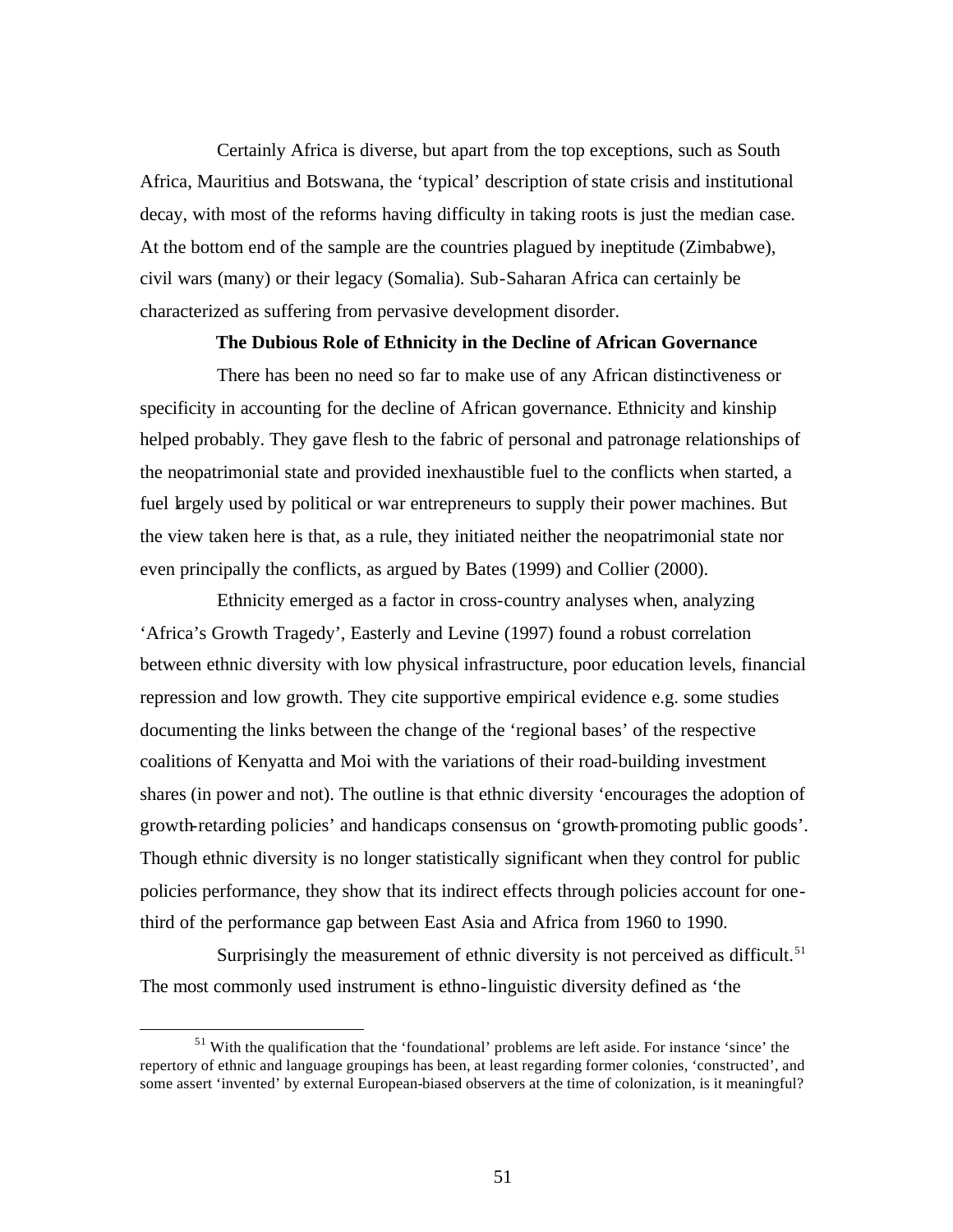probability that two randomly selected individuals from a country are from different ethnolinguistic groups'. This is easily drawn from a database initially created, oddly enough, by Soviet anthropologists. But some academics such as Paul Collier (1998) and Robert Bates (1999) insist that the impact of ethnic diversity is not straightforward and is dependent on the context. It can generate bad governance or violence only under certain conditions. Collier's cross-country research indicates that interaction between democracy and ethnic diversity is crucial for assessing the impact on growth performance. A fully democratic system reduces the maximum negative impact of ethnicity on growth rate to (minus) 0.4% per year instead of (minus) 3% without democracy. This is indeed a huge difference but a loss of 0.4% in yearly growth is still not insignificant as an effect.

Collier also studied the influence on the risk of civil war in the models he developed with Hoeffler (Collier and Hoeffler, 2000, 201 and 2002). The relationship appears even more complex: the risk of civil war grows first with ethnic diversity, then peaks<sup>52</sup> with 'moderately diverse societies' and declines afterwards as diversity reaches its maximum. 'A highly ethnically diverse society is even less at risk for civil war than a homogenous one'.

This fits to some extent with the findings of Bates (1999), who showed that political violence grows and peaks when there is 'polarization'; that is, when the size of the largest group is in the vicinity of 50%, meaning a danger of hegemony or exclusion, or any subjective but 'expert' sign of the existence of a 'minority at risk'  $(MAR)^{53}$  in a maximum-tension situation. What seems to be the key is not diversity in itself but polarization, real or perceived.<sup>54</sup> So, case-studies fail to account for the role of ethnic fractionalization but numerous political economy models draw the same conclusions too: Alesina, Baqir and Easterly (1999) (for US cities but transposable) among others, and the 'common pool' or 'tragedy of the commons' (Hardin, 1968) literature.

 $52$  Technically it means that risk of civil war is regressed with a quadratic function of ethnic diversity.

 $^{53}$  Cf. Gurr (1993) and the 'MAR project' (http://www.cidcm.umd.edu/inscr/mar/home.htm).

<sup>&</sup>lt;sup>54</sup> In that line of thought, Marta Reynal-Querol (2002) uses statistical polarization indexes having the property of attaining their maximum when two groups are of the same size. She finds religious polarization and 'animist' propensity more significant than ethno-linguistic diversity on risk of ethnic conflicts. It would perhaps be interested to use such indexes in economic regressions.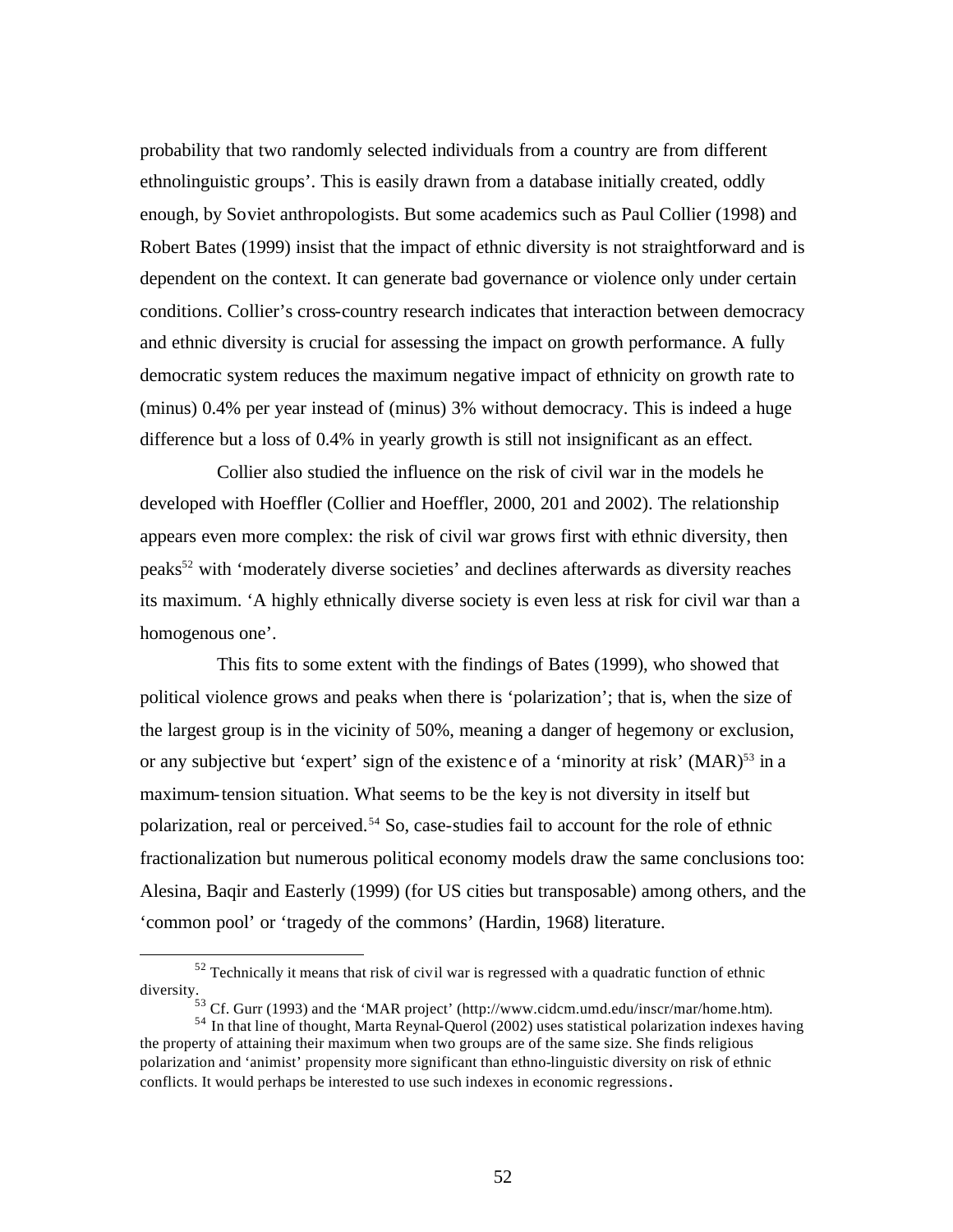Nobody disputes the importance of ethnicity in practice; understanding its role is another matter. As exposed before, ethnic fractionalization must interact with some perceived or real risk of exclusion. And conflicts in Africa are very much explained by the low levels of incomes and the exploitation of lootable natural resources, not by its highest rate of ethnolinguistic diversity. Ethnic hatred or mistrust is typically mobilized by politicians to advance their leadership. As Brenda Shaffer, program director of the Caspian studies at Harvard's Kennedy School of Government put it in the *Harvard Gazette* (30 January 2003) for another region: 'Culture comes into play after the fight. We don't fight because we hate. We hate because we fight'.

In almost all conflicts, ethnic division plays a prominent role, but as documented by Bates (1999) this is the tree hiding the forest of high ethnic division without any conflict at all. Except for some nationalist leaders at independence, many African intellectuals did not and do not see why ethnicity should not be compatible with the needs of a state. It all depends on the pluralism of the institutions. After all, Africans were used to having several nonconflicting identities in the past.

Unconstrained elites endowed with such freedom-repressing views of the state's role in society would have failed and sinned everywhere. Nevertheless, there is still the possibility that something more than their erroneous views on development pushed, either consciously or not, these elites to unconstrain themselves and to so easily find a socio-political equilibrium with such deleterious impact on institutional quality. Is there something in the African culture, whatever that means, which is incompatible with the associated principles of growth-enhancing institutions?

## **NO SOCIO-PSYCHOLOGICAL AFRICAN DUMMY EITHER**

There is no such thing as an organized debate about African culture, the contents that expression could refer to, or its possible interactions with the opportunities or prerequisites for growth and development. The World Bank used to organize conferences and invest on the subject in the early 1990s, but African culture as such is no longer on the agenda, maybe due to political incorrectness in view of the multiculturalism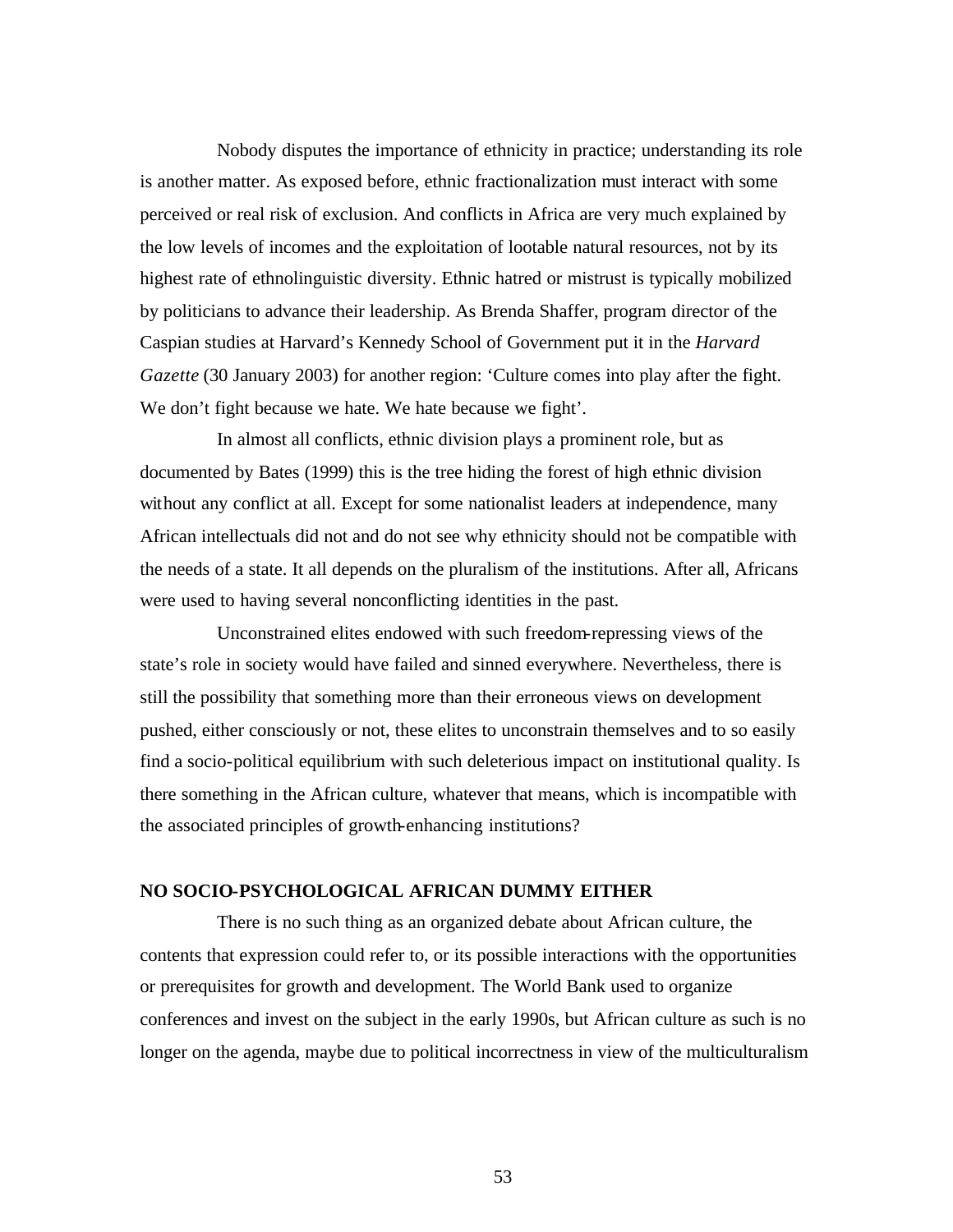that is now dominant in the international institutions. And it is not likely to arise from the present research on social capital which rarely has a 'macro-cognitive' perspective.<sup>55</sup>

Although such views are rare, it is possible to distinguish, 'ideal-typically', at least three poles, or summits of a triangle, around which opinions and arguments position themselves.

One pole, an extreme or pure form of Afrocentrism, would emphasize the need to achieve effective decolonization, referring both to the liberation from the 'indirect rule' of the Bretton Woods institutions and their market fundamentalism and to the rehabilitation of the resources of traditional cultural values, that have been too much neglected or underestimated; in other words the 'decolonization of the mind'. From this new basis, without Western tutelage or pressure, it could be possible to reconstruct an 'African modernity' in the political and economic fields.

Logically there could be many outcomes to such an approach, from dangerous plans of social reengineering based on deceptive if well-intentioned visions of Africanness, relabeled and resurrected clones of Nyerere's *Ujamaa*, to the self-discovery of customized forms of democratic governance through still to be discovered new forms of living and producing in a decent society. But up until now, the no-party democracy of Museveni, the experiment of ethnical federalism in Ethiopia under the single EPRDF's rule, <sup>56</sup> or the parody of elections in Rwanda, do not seem very inspiring or conclusive.

A second pole would be the one-way approach to modernity and the inherent conflicts with the 'traditional society' and beliefs which must 'pass away' according to the classic argument of David Lerner (1958). In that line of thought, modernity in Africa

<sup>55</sup> Institutionalists tend to restrict the use of social capital to 'micro'- and 'meso-level' institutions, such as interpersonal networks and related trust and values. The social capital literature would rather use 'institutions' in a conventional way for the social and political formal environment such as government, court system — i.e. at the 'macro-level'. Besides the micro/meso/macro degrees of range of social capital, Grootelaert and Van Bastelaer (2001) mention a most interesting distinction between the 'structural' and 'cognitive' forms of social capital. Structural refers to 'objective and externally observable social structures and the rules and procedures they embody' (e.g. a sports club, its constitution and traditions), while cognitive points to 'more subjective and intangible elements such as generally accepted attitudes and norms of behavior, shared values, reciprocity, and trust'. In that sense, 'macro-cognitive' social capital may stand for 'culture' as referred to in this paper. For some related references and a discussion on social capital see Zoël (2003).

<sup>&</sup>lt;sup>56</sup> The Ethiopian Peoples' Revolutionary Democratic Front.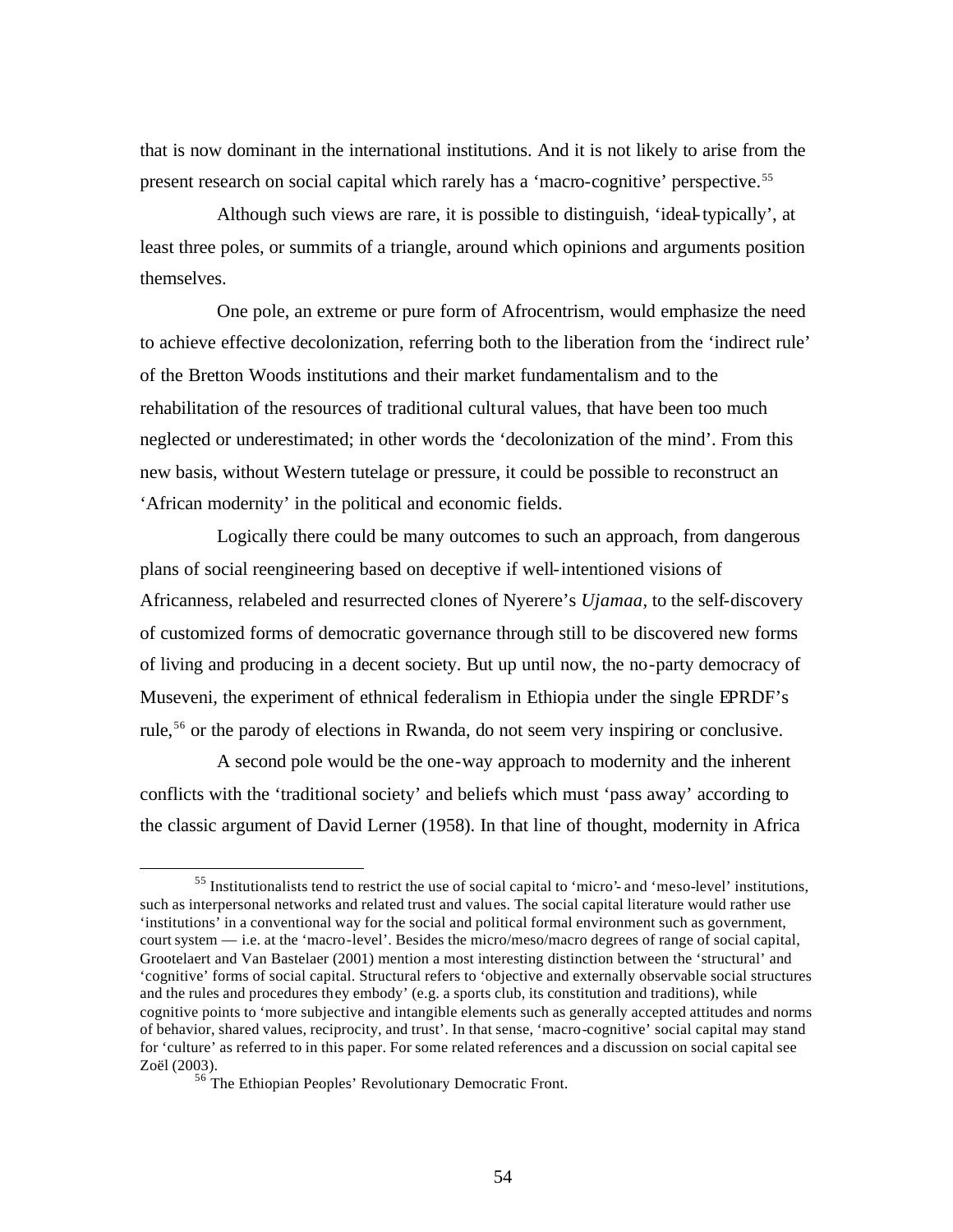meets the same kind of problems as when trying to impose the invariable, precise, and nonnegotiable time and body-language disciplines of work organization in plants to European peasantry in the nineteenth century. There are problems that may slow or stall the process, but there is nothing specific. 'Cultural adjustment'<sup>57</sup> is the only way.

A third extreme position could be defined as cultural determinism. The outline is that African culture is dominated by norms of behavior and valuation beliefs that are in fundamental conflict to the institutional determinants of growth and development; cultural adjustment is just impossible. There are variants depending on whether this is due to some intrinsic contents such as 'animism', or an allegedly static, eternally impervious African culture, or to a specific path-dependent self-reinforcing history where some traits have been accentuated beyond any hope of backtrack.

# **The Rent-Seekers of Extraversion**

 $\overline{a}$ 

There is much irony in the fact the latter line of thought can be associated by African intellectuals to Bayart's approach. The early works of Jean-François Bayart, possibly the most famous French (academic) expert on Africa, such as *L'Etat en Afrique* (*The State in Africa*) (1989), took great pains to prove that African societies were societies like others with an historicity, with continuities and ruptures, commonalities and singularities and a political life.

He certainly gave a locally embedded flavor when he characterized the status of politics in post-independence Africa before the democratization wave of the 1990s, as the 'politics of the belly' from a Cameroonian expression, '*la politique du ventre'*. Belly conveys three crucial meanings which are intertwined in the African neopatrimonial predatory state: procreation for lineage, family and sex; corpulence for the absorption of

<sup>57</sup> Daniel Etounga–Manguelle from Cameroon (1990, and in Harrison & Huntington, 2000) advocates a 'cultural adjustment' He takes the gloves off and goes straight to his point: 'We must go to the heart of our morals and customs in order to eradicate the layer of mud that prevents our societies from moving into modernism'. For the sake of justice, it must be added that this extreme view is very uncommon among African authors. Western and Third World scholars may happen moreover to wage controversies on reverse sides. Anthropologist Richard Shweder (Harrison & Huntington, 2000) audaciously suggests that his voice, 'after years of fieldwork in rural Africa or Asia is more 'indigenous' than 'a Western-educated MBA' from Africa.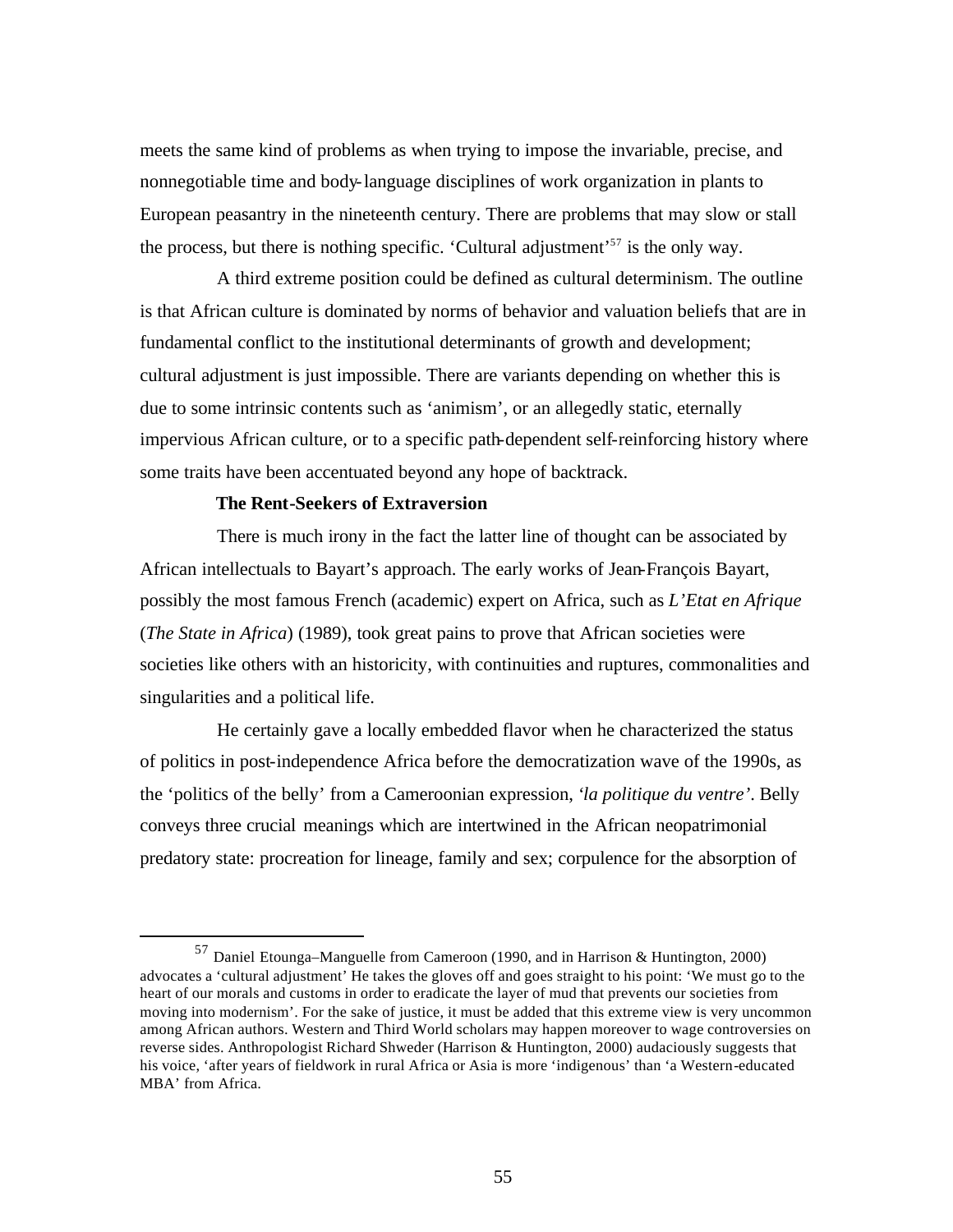the kind of food<sup>58</sup> that can make a 'big man' with wealth and power; and the 'incorporation' of supportive forces from the invisible world through the symbolic 'manducation' <sup>59</sup> of witchcraft (and formerly the not too symbolic cannibalism: 'the eating of the other'). Bayart at that time (1989) was arguing Africa was at a crossroads between further social decay and a new trajectory with intensification of economic activity and more Weberian institutions.

Eight years later, he diagnosed the 'criminalization of the state' in most African countries as a logical inevitable 'maturation stage of a social capital built up for several decades' (Bayart, Ellis and Hibou, 1997; hereafter BEH). The frequent hijacking of democracy by the elites in the 1990s confirms for him their previous hijacking of the independence in the 1960s. As Mbembe, he sees globalization, structural adjustment, and the discourse of democracy, as having forced the leap from the previous stage, the politics of the belly, towards genuine criminal activities. He documents the implication of African politicians and states in illegal international networks from narcotics to money laundering through embargoed armaments sales, trading of diamonds and counterfeit money. This is, he argues, a 'major political shift  $(...)$  taking place at a massive scale'. The type of conflicts in Sierra-Leone, Liberia, Sudan and DRC and their underlying motivations foreshadow for him the next stage, the return of Africa to the 'Heart of Darkness', a 'very strong possibility' for a region that has passed the crossroads.

There are indeed harsh, not easily forgotten or forgiven assertions from BEH, such as those ascribing a 'marked affinity with the spirit of criminality' to some behavioral and mental models to be found in the social capital of Africa. Severe as they may be, correct or not, these statements do not ascertain any African specificity or determinism. 'Africa has no monopoly on this sort of social capital' is also a recurrent theme in BEH. The pain is there but not the point.

<sup>58</sup> In Francophone Central Africa (Gabon, Cameroon), there is a modern proverb according to which '*La chèvre broute là où elle est attachée*': The goat grazes wherever it is tied. It means wherever you are, whatever you can seize is yours.

 $59$  Manducation is a sophisticated word for the act of chewing or eating, appropriate to the hidden meanings of magic or witchcraft.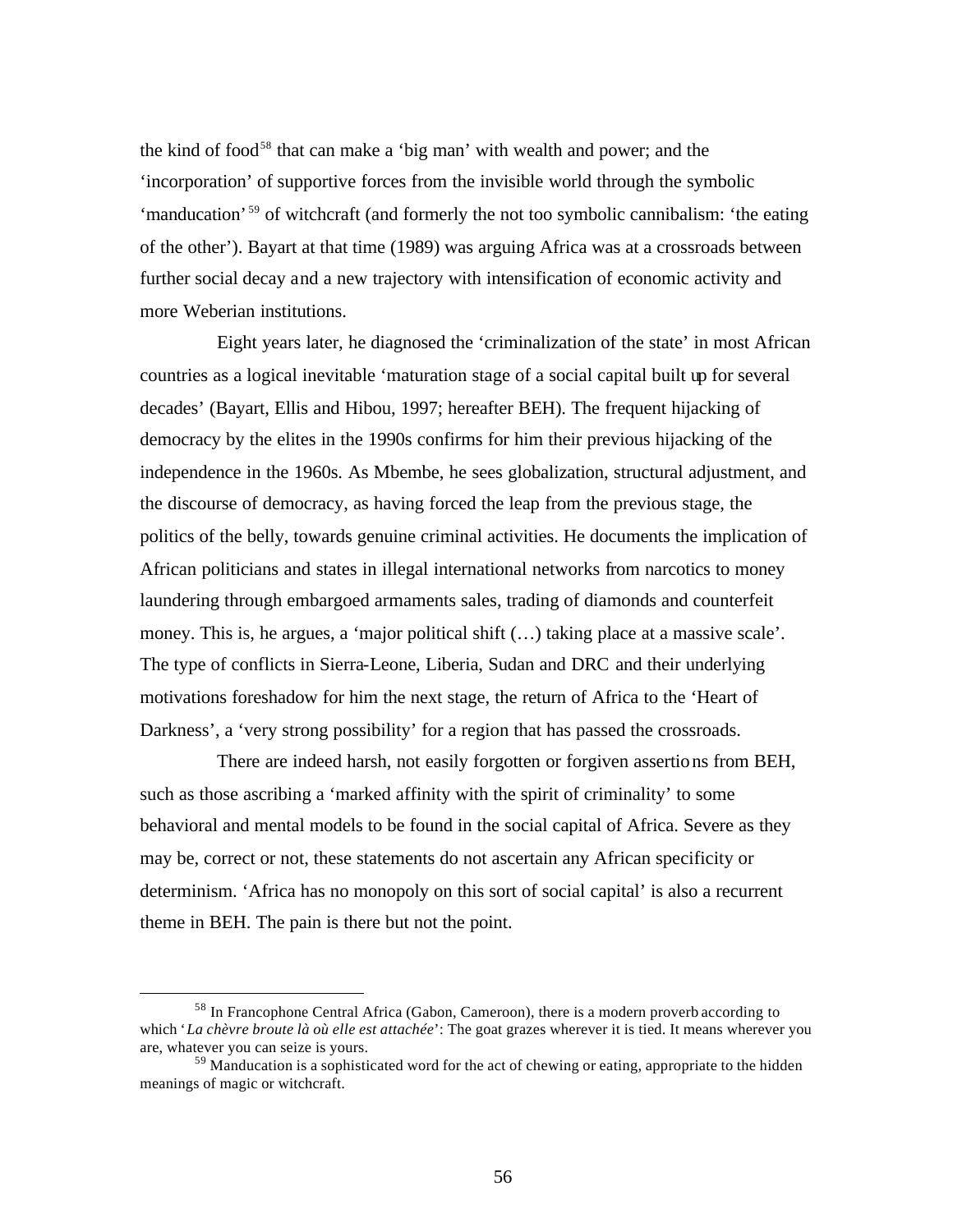The most thoughtful contribution of Bayart's writings is probably in his view of what he calls Africa's 'history of extraversion', where African rulers constantly figure out a strategy to create and capture rents from the relationship with the external environment by exploiting resources of their own or their neighbors'societies. Briefly, the historical outline is as follows. At a time when the relationship was not yet unequal with the Europeans, the Atlantic slave trade was in the hands of local rulers raiding their own hinterland and their African brothers. Colonization, very unequal, did involve many intermediaries and chiefs, traditional or not, who participated and benefited as the exclusive interface between the thin colonial presence and the population. This monopoly position on information and communication channels offered much leeway for deception of both ultimate parties on each other's attitudes and requests (collecting taxes, mobilizing manpower) and for seizure of rents. At independence, small groups took over the role of the colonial lord, unbridled from the restraints of metropolitan law, with a focus on international trade in mineral resources or cash crops.

Then the pressure for structural adjustment and democratization forces some reengineering in view of the new opportunities offered by the foreign partners'obsessions ('handling' the priva tizations' proceeds) or the globalization process (the various international networks of criminalization).

In that sense, Africa may be 'marginalized' as is clear in its declining world's share in the official statistics, but extraversion, the relationship with the external world has always been (since the sixteenth century) essential, not marginal, to the evolution of African societies. It does take part in globalization, though in a very negative way. This is corroborated by the high proportion of external flows (trade, aid and debt) to the African economies' sizes and the high capital flight (39%). The politics of the belly and the criminalization of the state are just, in that theory, stages and variants of the same strategy of managing extraversion and dependency over four centuries.

This is not determinism per se but more like some threshold, cumulative or overdose effect after too many missed opportunities and bad choices over a long historical period. And Bayart's analysis only recognizes some traits in African culture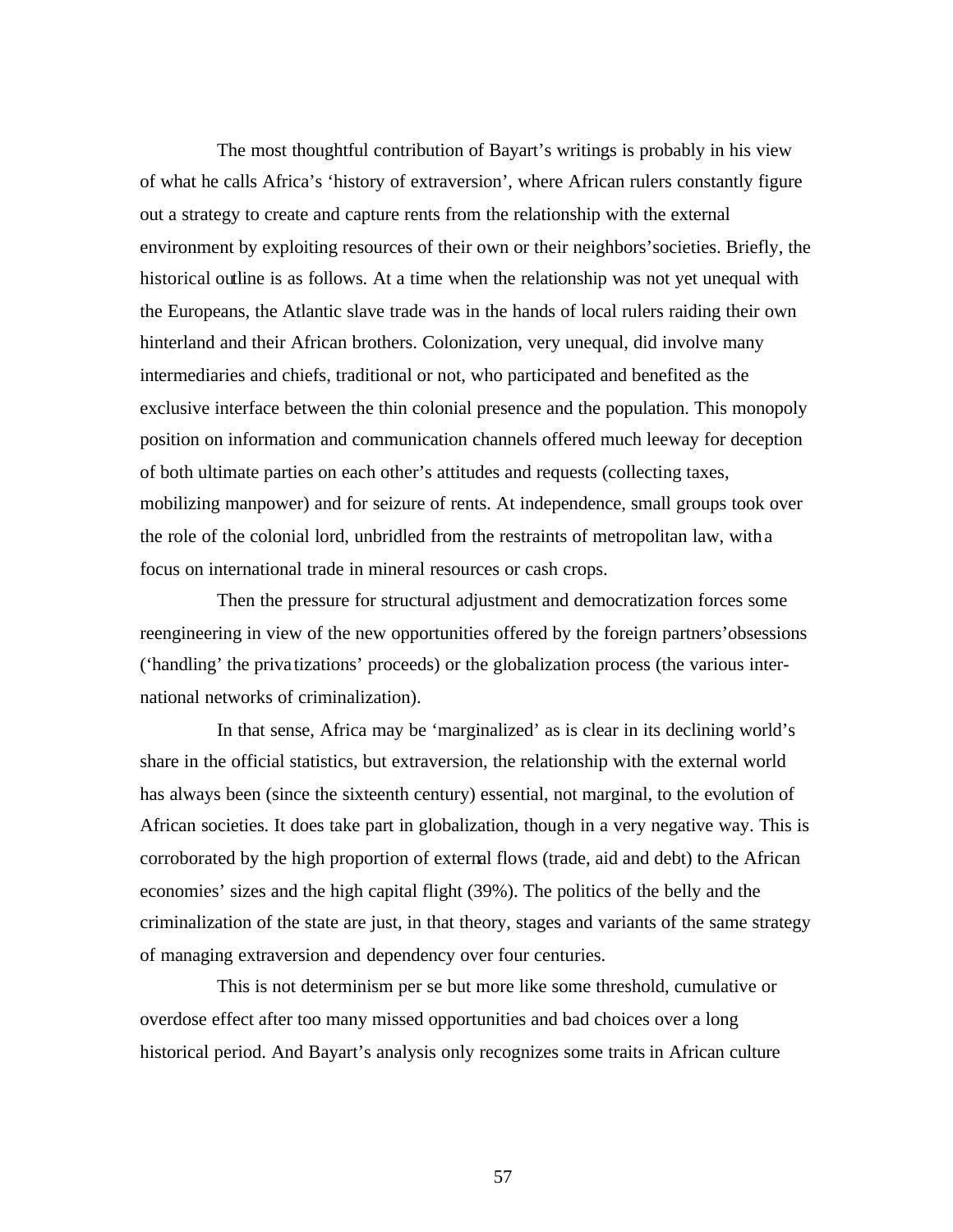through which these strategies of seeking the extraversion's rents could operate, whether they supported them or were used by them, just as they could have been identified in other cultures.

What are these traits that according to Bayart or others, African or not, which clash with development as we know it? There is no agreed list, even no agreement on the existence of such a conflict or on what is African culture, if there is indeed such a thing. So only a few but recurrent themes in the literature which does posit a problem there will be approached.

#### **Individualism, Communalism or Both?**

The first striking example of intellectual confusion is provided by the question of individualism and communalism. Daniel Etounga Manguelle (1990), the advocate of 'cultural adjustment', sees the domination of society and 'the negation of the individual' by the community in Africa as a handicap for the individual differentiation requested by Western-type development, i.e. capitalism. 'African thought rejects any view of an individual as an autonomous and responsible being', he states, emphasizing that an African is only permitted to 'bloom' if 'rooted' in his family, lineage, clan, tribe.

Oddly enough, Bayart argues in all his works that it is an 'almost frenetic, or utmost individualism of their members that characterizes African societies'; the tight collective traditional constraints on it are just a testimony to its strength. Many founding myths of African ethnic groups are full, he asserts rightly, of ' heroes who emerge from the wild bush, take control of a kingdom, by virtue of their personal powers, of their own performance in war, hunting, magic or love'. He points out that these myths and folk tales, shaping the mindset of African children even today, carry not only with them the use of force and violence in daring and risk-taking behaviors, but also the use of hunting techniques where dissimulation, deception, surprise and trickery are essential and the resort to magic powers to appease and gain the alliance of secret and invisible forces pervasive. This unbridled individualism endowed with cynical deceitfulness and occult powers is described as the basis of all the extraversion strategies, from the enslavement of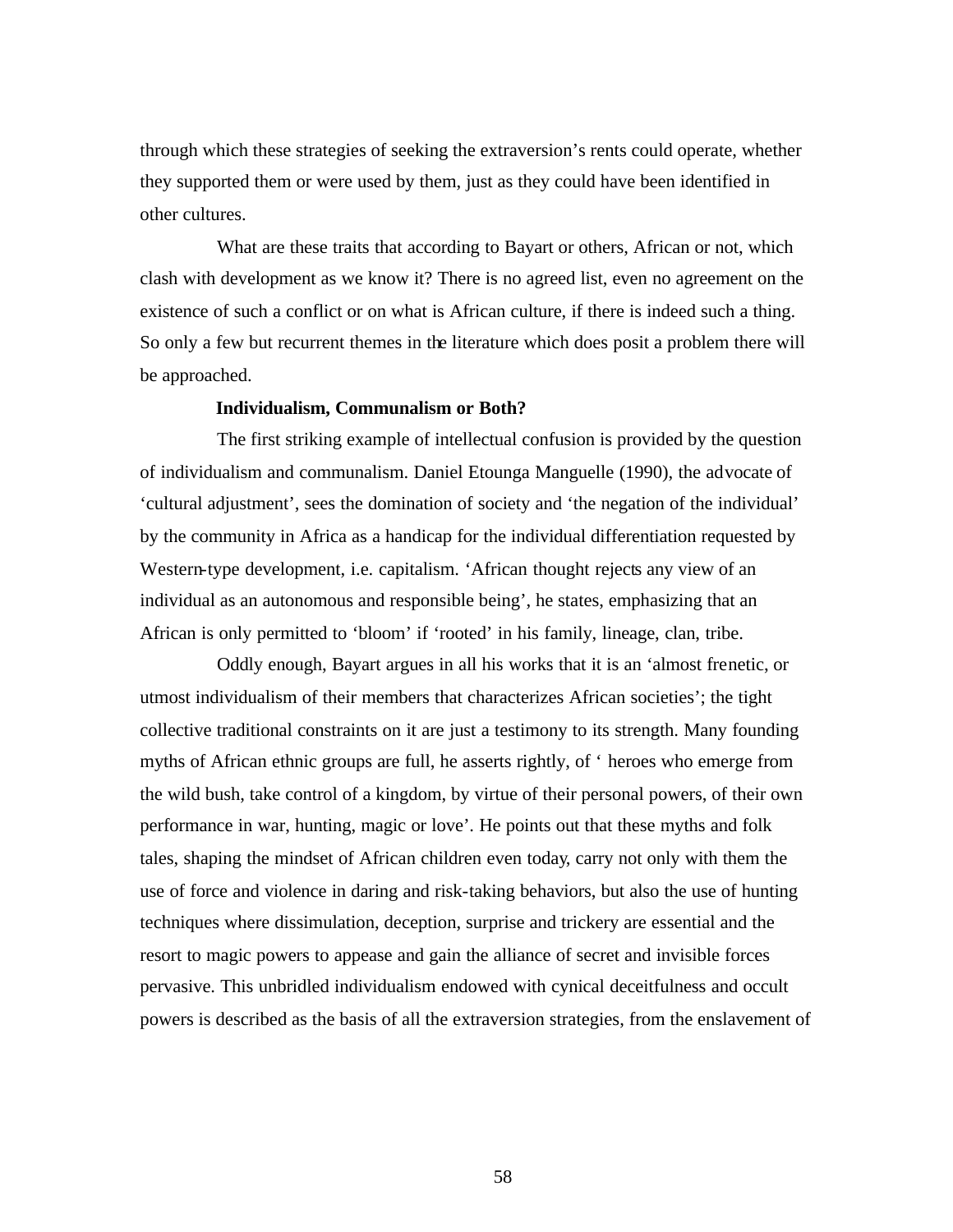neighboring societies to the neopatrimonial predatory state and possibly eventually to the criminalization of the home states.

It is difficult to choose between two such sweeping and radical views. And it is perhaps not necessary. Being a 'big man', *un grand quelqu'un*, means being both ferociously individualistic in order to acquire preeminence and eliminate rivals, and munificently generous to one's kinship, ethnic grouping and indebted clients. Each assertion conveys something that does have some explanatory power.

Management case studies of African firms, especially of subsidiaries of Western companies, or just experience of a prolonged stay in Africa, show how much Africans can be 'exploited', in a Western view, by their extended family, relatives of relations and relations of relatives, with often, but not always, an ethnic commonality across them.

They owe them time first, including at the office. Waiting lounges of African officials, ministers and presidents swarm with relatives and regional/ethnical relations with no doubt about their right of precedence upon any timetable, in what they are sometimes fortunately deceived. They have obligations<sup>60</sup> of assistance, of redistribution according to their lineage, monetary, social or imaginary status towards the lessers. *Noblesse oblige* (nobility binds) as the French nobility used to say but did not always practice. The pressure on those who have an income is all the more intense when in the formal sector.

The difference between comparable African executives in one private sector Western-owned bank and in a state-owned bank is not that the former are better educated, more cleverly selected or perform better than the latter, but that the executives in the Western bank will be subject to rules, procedures, controls imposed by powerful external headquarters and that they may even cite these as a way to resist the pressure put on them by family. If they allow themselves to be 'exploited' by their kin or pals they have little chance of recouping themselves. Such strong and extensive obligations on an individual can only kill a nascent African company or drive a civil servant to 'transcend' the rules.

<sup>&</sup>lt;sup>60</sup> A survey of 58 firms in Ghana showed sales on credit were not made to kin because the potential creditors worried they would not be able to compel relatives to pay. (World Bank, 2002)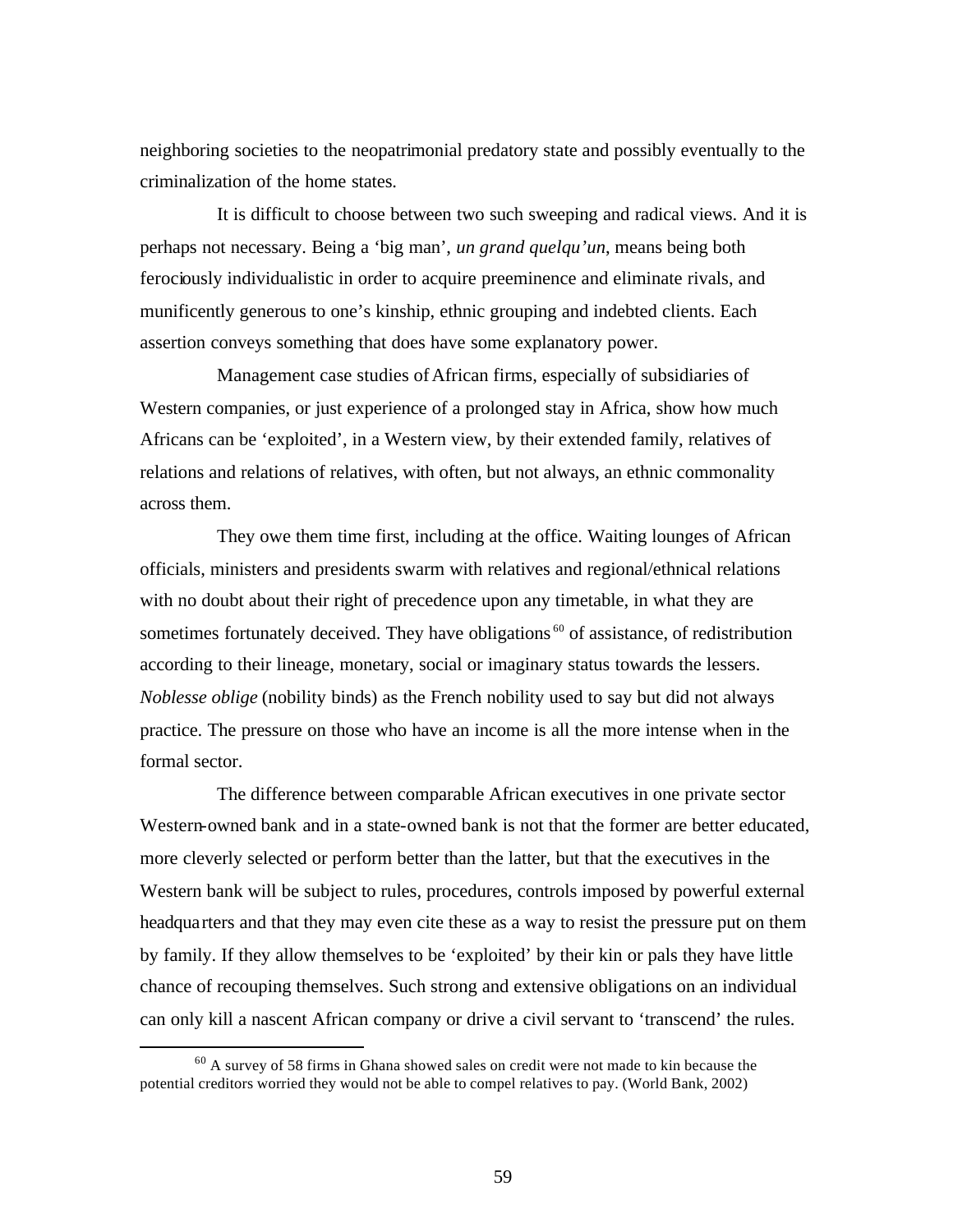This is often considered as a consequence of the spatial leap of scale from local-minded ethnically homogeneous communities to ethnically diverse wider 'modern' states. At this level, growth requires effective formal institutions, such as firms and a civil service. Loyalty to family, lineage and tribe, if not reinterpreted in this larger context, or just effectively restrained, can only destroy institutions and mute development.

But African societies are not havens of solidarity for all that. These obligations can be used in a reverse way, as for instance in order to obtain cheap domestic obedient labor (or, worse, sexual 'material') under the guise of helping young boys or girls from rural relatives to find a job in town or be 'educated'. Furthermore, not everybody now accepts this kind of obligation especially when they are multigeneration urban people in large towns. As another form of perverse solidarity, the traditional practices of inheritance have become a source of extreme hardship for widows. They are dispossessed of everything they or their husbands owned, including lodging, by the latter's relatives: this is known as 'property grabbing'. The widows no longer even have, unless they are young and attractive, the dubious privilege of getting a roof, a function, and a living in the deceased brother's hut as his additional wife. The tradition, shedding whatever deep sense it had in ancestral rural life, has evolved to mere rapacity. Fortunately African NGOs have taken up the fight and are trying to make women aware of their rights, to sway the traditional chiefs and the government in their favor and convince men of writing wills and of letting their wishes be known.

So much for the domination of the community on the individual. On the other hand, the repertoires of individualism, deceitfulness, and witchcraft are indeed quite common, especially in the African way of politics as claimed by Bayart and many others. Several founding fathers of independence were common men of low 'extraction' and obscure origins (but not Houphouet Boigny in Côte d'Ivoire, a high traditional chief at a tender age, or Khama in Botswana, a descendant from the last King). And all were ferociously individualistic with all that conveys of obligations and display of wealth (Western made), just as their successors and challengers are now.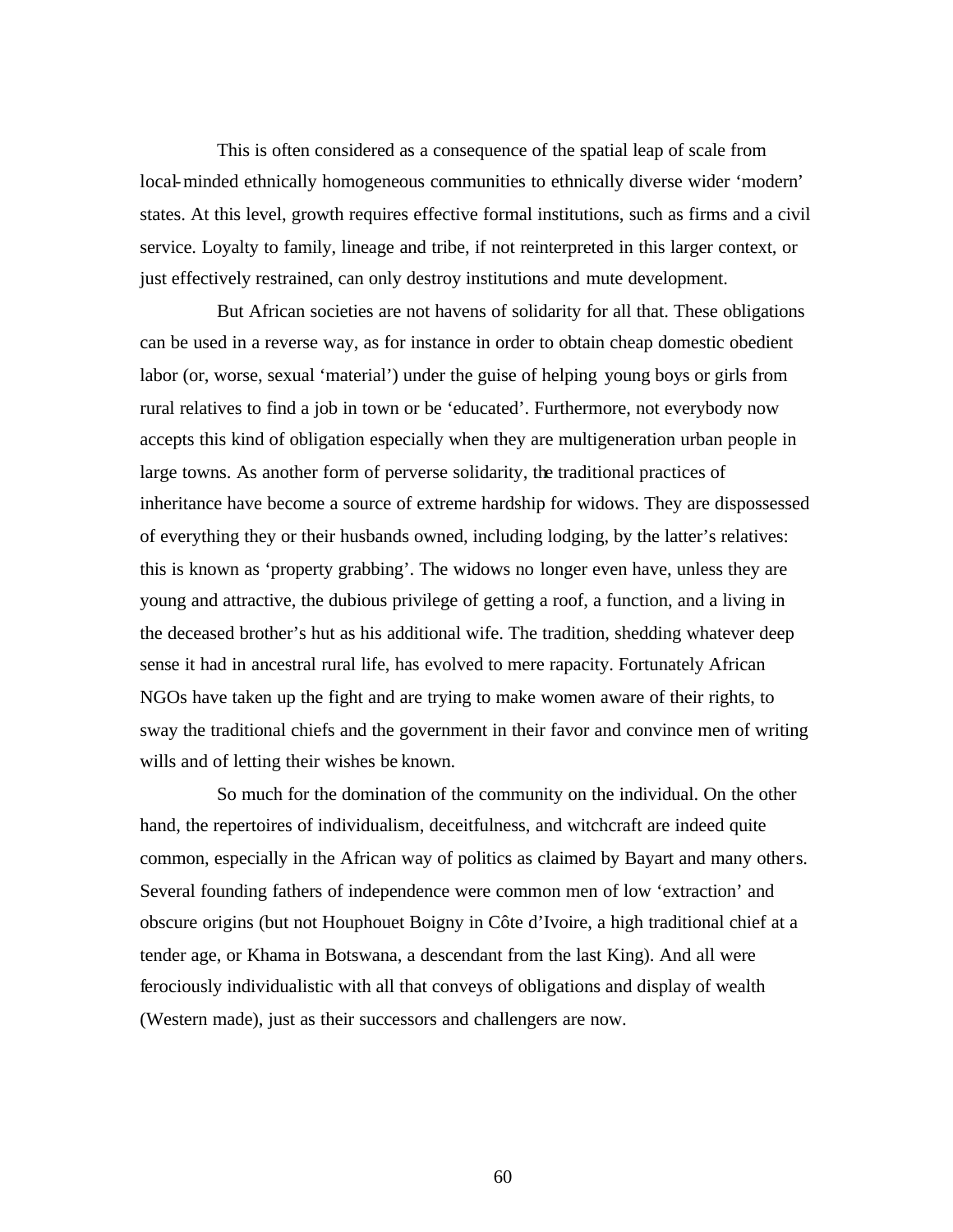African politicians do not yet, as a rule, feel the need to prove or produce the image that they share the concerns of ordinary people or are just part of them. On the contrary, it seems it is necessary to establish as publicly as possible they have escaped from the condition of the commoners whose support and votes they are seeking. That may change, but there is no trend. Even the display of individualism is a prerequisite.

For many centuries, due to the very sparse population and the availability of free unoccupied land, there has always been an 'exit option' (Hirschmann, 1978) for people not at ease with their community. That's often the origin of these handsome hunter heroes founding new 'tribes' elsewhere or creating kingdoms by unifying the tribes of the area where they settle. Education during colonization, urbanization then and now, formal sector occupations are the new exit options for 'individual differentiation'. There are still many constraints but 'domination of society over the individual' is not widely respected or appreciated.

#### **The Escapism Syndrome**

 $\overline{a}$ 

Escapism, avoidance of open conflict, creative dissimulation, obstinate mutism or plain lies (when found at fault), deliberate misleading words to defuse tensions, have invariably been part of the descriptions left by most enslavers or colonizers and sometimes by aid agencies as well (in not very publicized reports). Bayart (1989) mentions specifically the syndrome of the *Ndiyo Bwana*<sup>61</sup> response as typical of the strategy to manage dependency, the denial of any divergence and therefore debate, the temporary deflection of tensions but without any authentic commitment towards the *Muzungu*, be they the colonial masters or the Bretton Woods institutions. 'Foreign occupations always inspire practices of deception and trickery' adds Bayart. Attempts to mislead the foreign master, his representatives and indeed his successors, became a normal form of conduct. Rulers themselves take a leading role in deliberately misleading the foreign partners with whom they negotiate'.

<sup>61</sup> Swahili words meaning 'Yes, Sir', or '*Oui, patron*' in French, expressions of day-to-day life for a *Muzungu* (White in most Southern Africa) or a *Mutangani* ( Blanc in Coastal Gabon).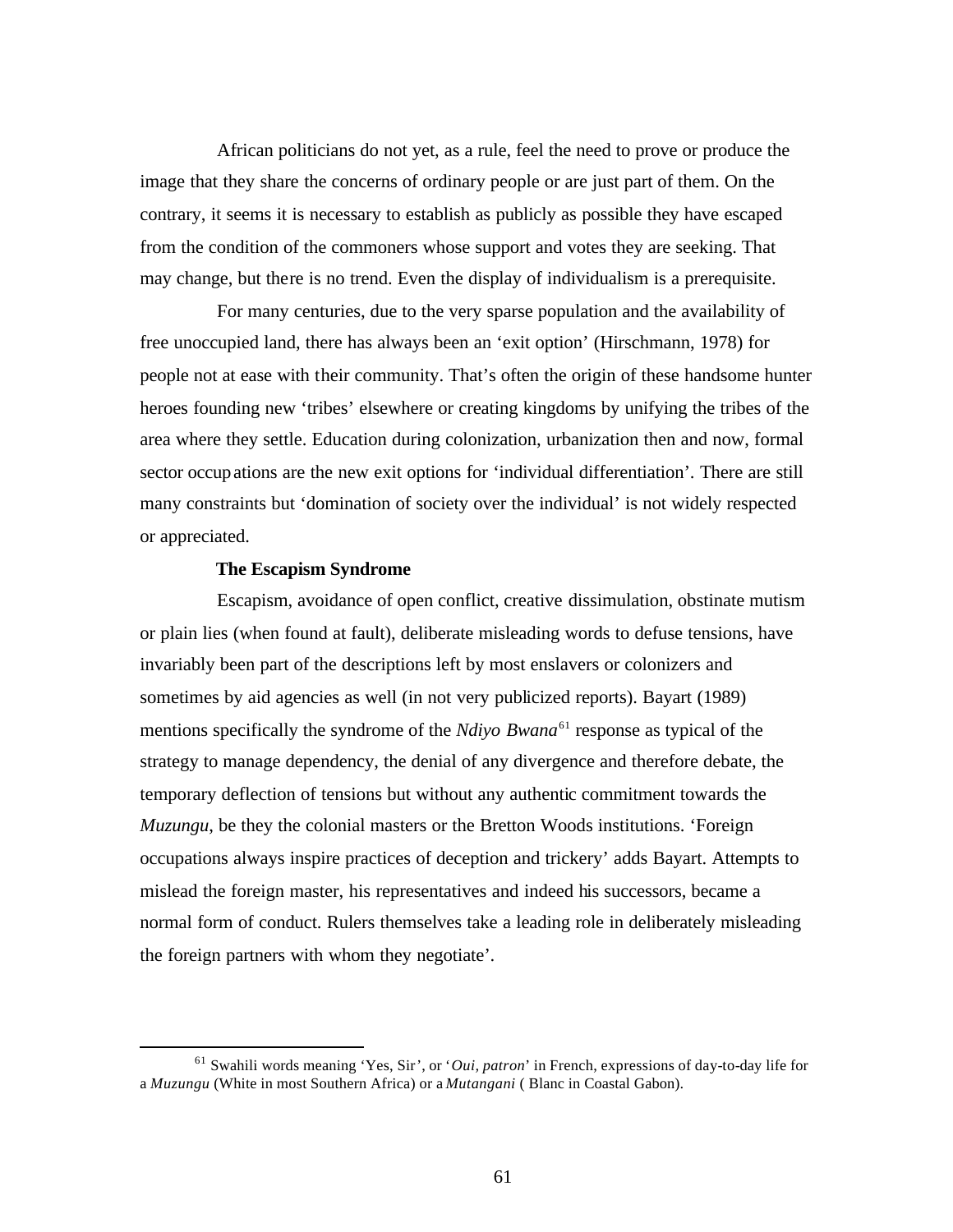*The Economist* (19 August 1995)<sup>62</sup> described very much the same thing in other words: 'Over the past few years Kenya has performed a curious mating ritual with its aid donors. The steps are: one, Kenya receives its early pledges of foreign aid. Two, the government begins to misbehave, backtracking on economic reform… Three, a new meeting of aid donor countries looms with exasperated foreign governments preparing for their sharp rebukes. Four, Kenya pulls a placatory rabbit out of the hat. Five, donors are mollified and the aid is pledged. The whole dance starts again'. All this is quite true, as this paper's author has witnessed many times.

Though Illife (1996) never alludes to this repertoire of trickery but to endurance, fortitude and courage, to 'codes of honor', he does assert that suffering, a 'central part of African experience', must have led the Africans to create their own 'ideological defenses', which is certainly a profound insight. This could account for the frequency of the codes of deceitfulness too.

## **Magical Africa**

'The magical dimension is a central dimension of the nature of public authority and leadership in Africa' states Florence Bernault (2001) as do many other Africanists. In African societies, as is or was the case in many others, misfortunes of all sorts are not easily ascribed to nature or hazard, but to the work of evil forces or spirits, possibly temporarily serving the wills of other human beings. This phenomenon seems to have proliferated in politics after the democratization wave.

To protect themselves, neutralize enemies, and influence events, presidents, powerful and/or ambitious people have always tended to surround themselves with manipulators of spiritual forces and other marabouts, not necessarily local or even if local, not necessarily traditional ones but 'syncretist' ones emanating from recent cults. But the intensification of 'competition' for power and the multiplication of potential hostile forces, due to liberalization, have reinforced the trend. The fashion for 'Westerntype' secret societies, such as Freemasonry and Rosicrucianism, seems conversely to have notably receded from its high tide.

 $62$  Cited also by Easterly (2002).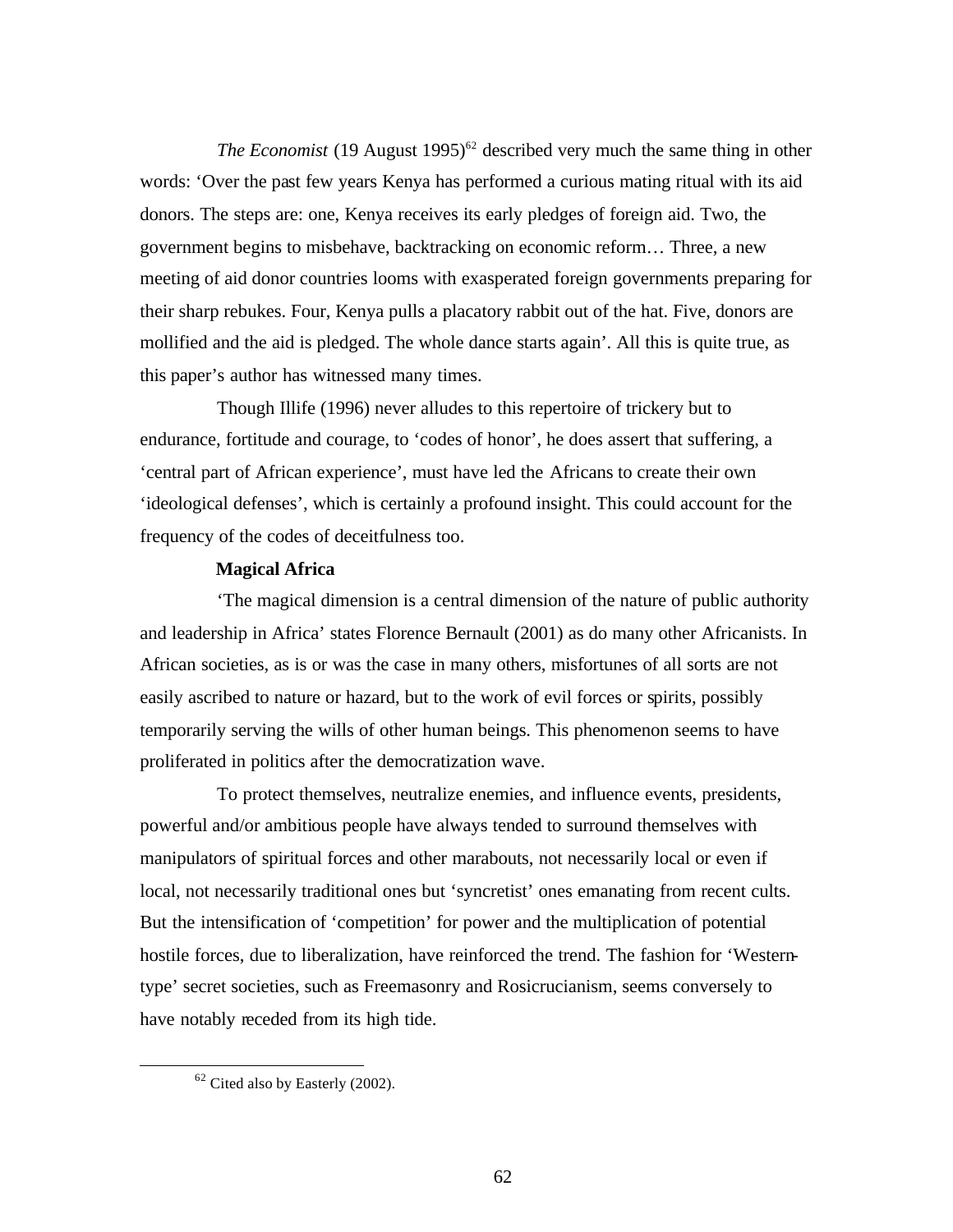The fact is that invisible forces do exist to some degree in the beliefs of most actors at all levels of society, from the criminals to the politicians, from street vendors to senior executives. Typically people do think they can help or hurt, heal or kill. They fear these forces and resort willingly to witchcraft when they can afford to. Credulity is high and can come close to the grotesque when huge amounts of money are ceded by otherwise clever African people to persons who pretend to chemically convert local banknotes to greenbacks or even 'multiply' them. But superstition can take very hideous proportions too when, for instance, frightened villagers in Southern Malawi (February 2003) beat to death a man suspected of being a vampire or when mobs in Senegal (Summer 1997) burned foreigners suspected of having the power to make penises disappear with a handshake.

Most Western-educated Africans do share a belief in magical forces and at best hint at a very possible explanation for some successes: A common standardized view might well be: 'I do not believe in witchcraft operating by the virtue of the mind but I do believe in poisons and drugs that our *ngangas*<sup>63</sup> have and who only they have the secrets of'. And some take great care to eat food of their own cooking when they have acquired some eminent position and are making a stay in villages where envy might be brewing.

Politicians may find it very useful to be perceived as holders of invisible forces as an incentive for deference and as a marker of their eminent right to leadership. And they dread each other's schemes. This translates into the observance of very practical rules; for instance the ritual removing of hypothetical spells on objects or furniture left in a minister's office by the predecessor (when a new government is formed or reshuffled), especially if he left anything of value, which is highly suspicious since unlikely; plus the actual repainting, recarpeting, and refurnishing.

But in some countries resort to magic can go as far as rituals involving the use of body remains, such as eyes and heart, the most expensive being the genitals of either sex. Prices inflate during electoral campaigns, it is cynically reported. The condition of

 $63$  'Witchcraft' and 'sorcery' are testimony to the universality of the thing but do not absolutely and literally fit with the practices in Africa. A *nganga*, (the word is common to many Bantu languages) is a sort of religious healer. He is expected to use the dangerous invisible powers only for the well-being of the community…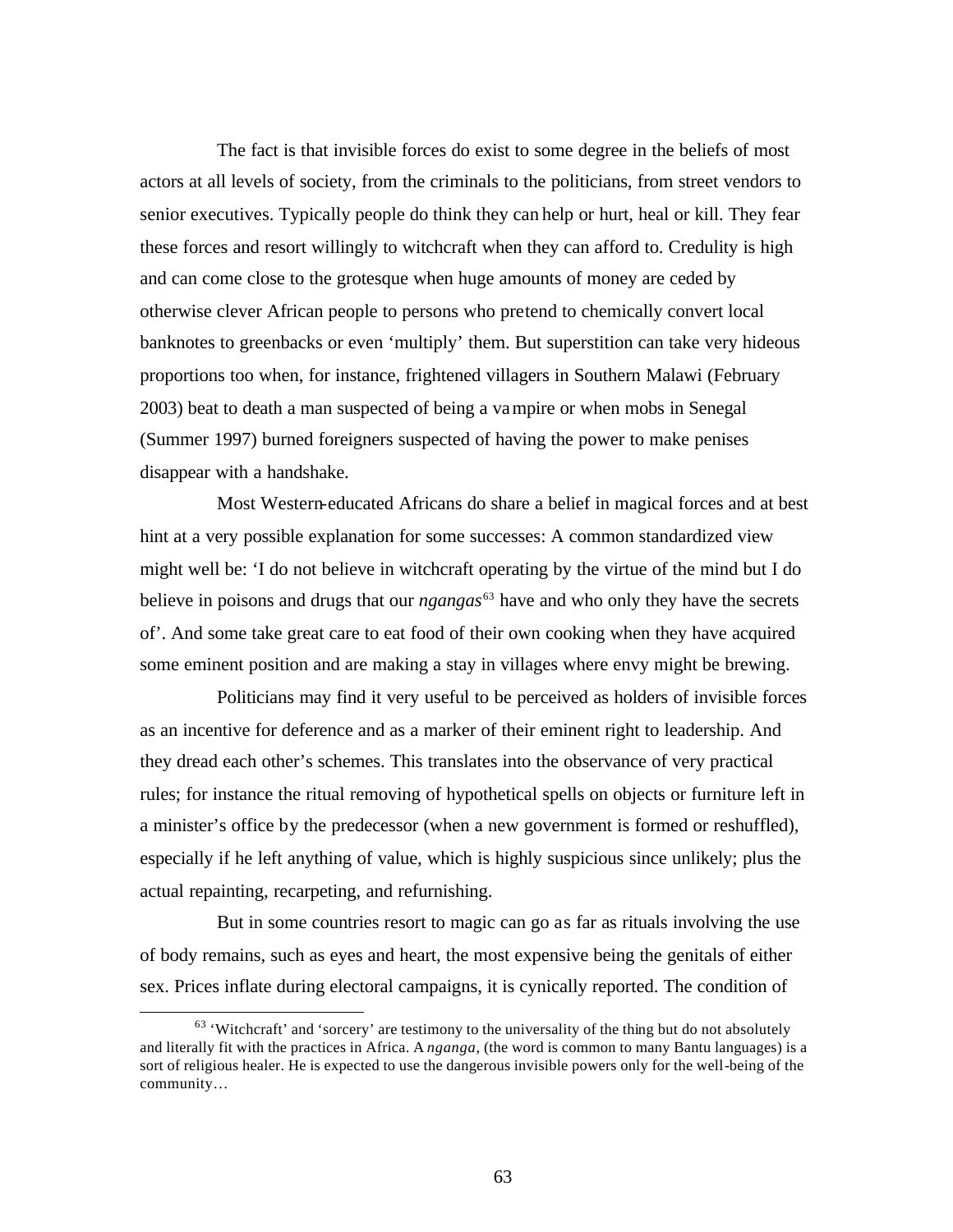horribly mutilated bodies on beaches or in forest clearings is attributed by the police and the forensic doctors to the need to supply $64$  this hateful market. The resilience and ascendancy of witchcraft in politics as in many other dimensions of life, at least in Western and Equatorial Africa, has received different interpretations: the 'retraditionalization of Africa' (Chabal and Daloz, 1999), the 'reenchantment of modernity' and a way to approach it (Geschiere, 1997), one of the cultural 'repertoires' impulsing the likely return to the Heart of Darkness (Bayart, 1997), or a new phase of 'mystical configuration' after many others in the past (Bernault, 2001). Whatever the reason or the effect, the resort to witchcraft to control hostile forces, or at least to impress opponents by very individualistic policy entrepreneurs, is very common. Nevertheless, it does not illustrate the dominance of society over the individual, but the determination of some to use all available means to advance their ends.

#### **Temporality and Chiefs**

 $\overline{a}$ 

Other supposedly African cultural traits have been considered as conflicting with the requirements of growth and development: the conception of time and the myth of the African chief.

According for instance to Etounga Manguelle (in Harrison & Huntington, 2000), 'Africans have always had their own time' and colonialists did agree that 'it was easier to deprive someone of life than to put them to work' (Bayart, 1999). The stereotype is they do not plan for the future because they do not think they can influence it, except with 'irrational' means. Maintenance over time of equipment, infrastructure and cars, even of their own private cars, is quite an extraterrestrial concept on the continent. They do not accumulate capital or savings, they prefer ostentatious consumption and joyful binges…

The problem with stereotypes is that they carry often (not always) some evidence and truth but usually not in an exploitable form. And this one could actually stand for most undeveloping non-African countries as well, except perhaps for the

<sup>&</sup>lt;sup>64</sup> The question of whether the murders are perpetrated just to provide the human 'parts' or are full-fledged ritual murders 'celebrated' on location seems besides the point. Young children, orphans or of derelict families, and vagrant people are the usual victims, as expected.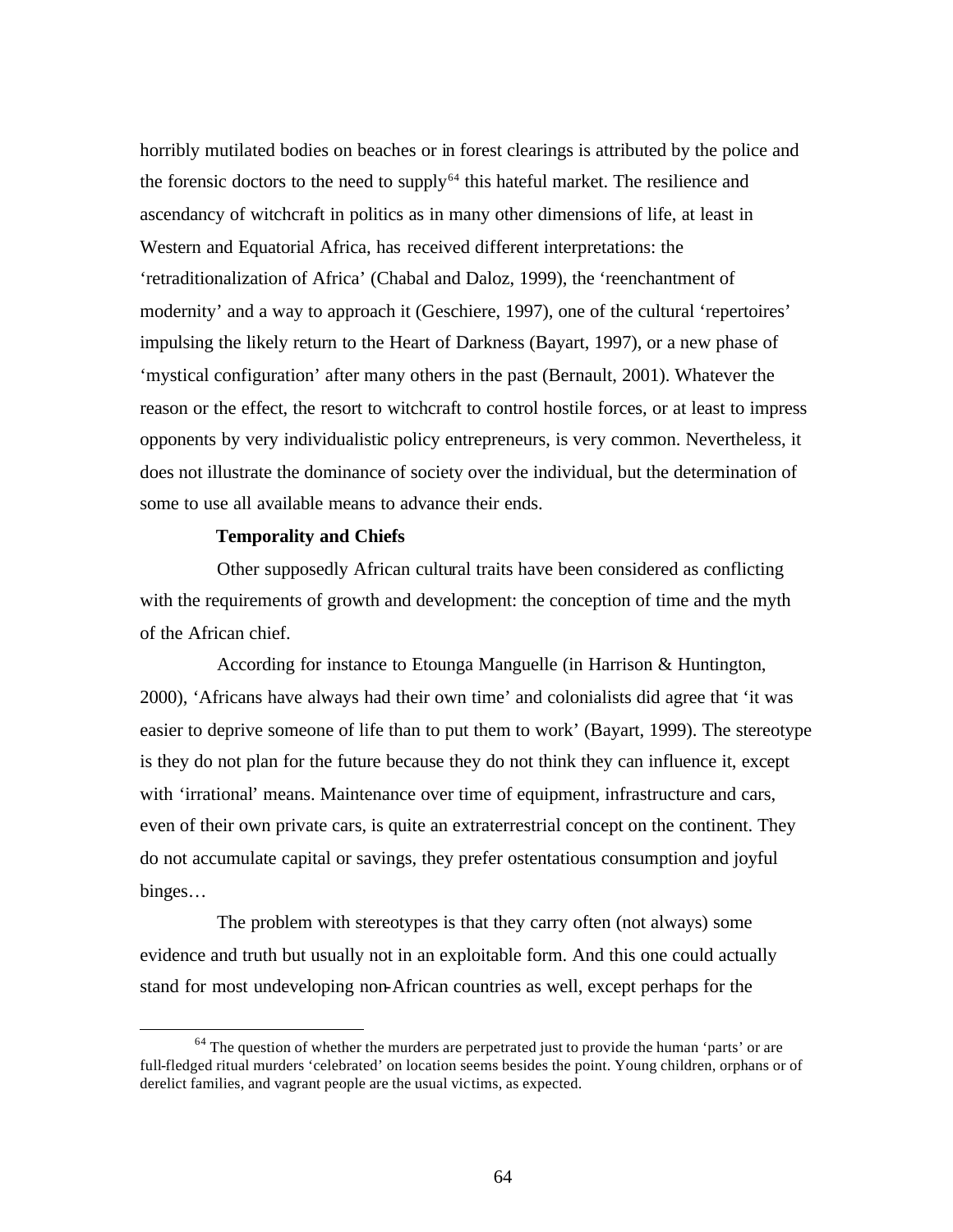irrationalist dimension. Africans may well happen to look like the stereotype, but it essentially depends in which environment and what this environment means for them.

Jean-Emile Mbot (1997), a Gabonese scholar, makes a few classic arguments with local materials about the meaning of time in traditional African culture. He reminds us that planning for the future was part and parcel of rural life. He mentions for instance the rule that groundnuts should be divided in three baskets, one for the seeds of the next planting, one for bad unexpected times, and one for current consumption. Whatever was kept aside for the future, groundnuts, smoked mushrooms… was to be looked after regularly in case some rodent or rottenness contaminated the rest. The works for the year were precisely ascribed to certain months and to the two sexes; the same for the social events such as puberty rituals and the end of mourning. Time was 'socially instituted' and planned for whatever was part of traditional life.

But working in an office, a house, a plant, in a distant town is not part of this cultural heritage, and many 'tribes' in their own language do call such works or places 'the work of the Whites' or 'the place of the Whites'. In Gabon, this work was often also called 'the work that never stops', in contrast to all the men's works which had a special season in the year with a finite amount of tasks to be achieved in that season. There was no 'socially instituted' time or cultural foundation for such a new type of work with a precision in time (minutes), which was useless and never thought of before colonization. But the intellectual resources are there in the traditional values regarding saving, accumulation and the sense of hard work. Maybe they have been neglected; maybe they have not been adapted. But certainly there is no intrinsic conflict with modernity's conceptions of time.

The myth of the autocratic absolute African chief has also been very operative in postponing democracy and freedoms. It was not at all typical of the precolonial polities which had a very complex social order, but not unknown either. In non-acephalous societies, decision-making happened usually after deliberation among eminent people of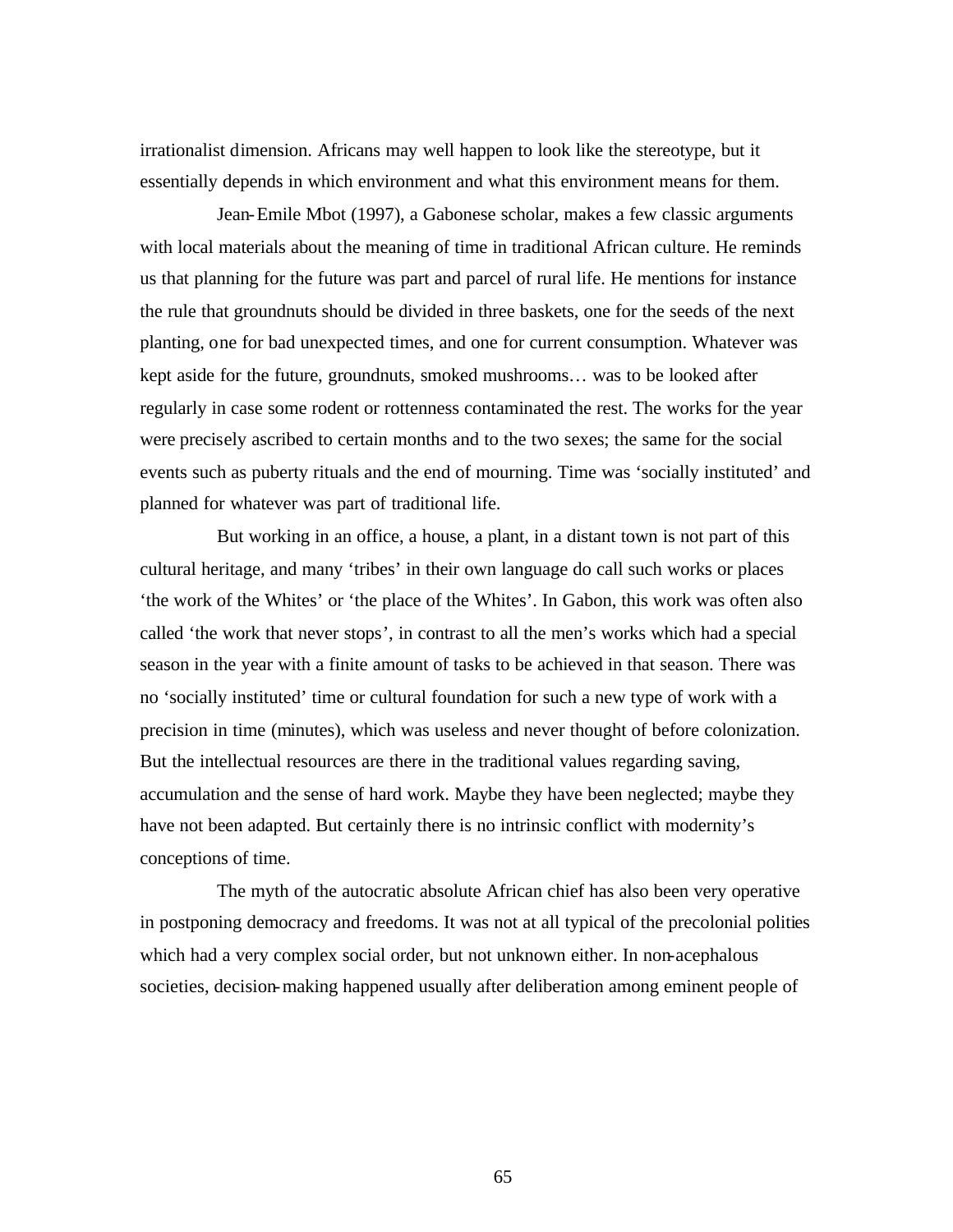the polity (elders,<sup>65</sup> noblemen, court dignitaries, heads of clans, from case to case) and this was not democracy either. The myth stems from the allegedly large use of chiefs in the administrative colonial system with a mandate, a delegated authority, which could happen to be much more comprehensive than the one they possessed in the preexisting society and even more obviously so when they were pure colonial creations. This building block of rural colonial administration came to be popularly seen as the 'traditional organization' of Africa, although it was at best just a strong accentuation of what preexisted.

Curiously, during the 1970s and 1980s, African leaders were not the last ones to recycle these beliefs and visions in the hope of erasing or postponing the demands for democracy they realized could be growing inside and overseas. They echo part of the 'Asian values' argument as initiated by Asian politicians with some aversion to civil liberties and democracy (e.g., Lee Kuan Yew in Singapore).

#### **Wounds to Heal for Building Self Confidence**

 $\overline{a}$ 

The search for a growth-retarding socio-psychologic al dummy throughout the alleged 'African culture' has been vain. There are certainly frictions between macrocognitive representations and development in Africa but none are specific to this continent or its culture. But one major problem could stem from the sensitivity of the relationship of Africa with the West in these representations.

Many authors have come close to rendering the difficulty of being an African. Bayart (1989) cites a Cameroonian philosopher F. Boulala arguing that 'What comes first for the muntu [the African human being] is neither amazement nor astonishment, but only stress and shock caused by the feeling of total defeat'. It is not only suffering that was a central part of African experience as Illife stated, but also 'domination of the mind and the body' argues Mudimbe (1988).

How and when could the slave trade and colonization have nurtured selfappreciation and self-confidence among Africans? It can only be infuriating that access to

 $<sup>65</sup>$  Illife (1996) makes clear that the elders were not likely to be very 'old' due to life expectancy</sup> and health conditions in pre-colonial Africa. Elderness meant probably vigorous adulthood and social status from wealth, marriage and procreation and not toothless graybeards. There are even indications of disrespect towards old age. The junior male class could be as old as needs must in order to afford a wife.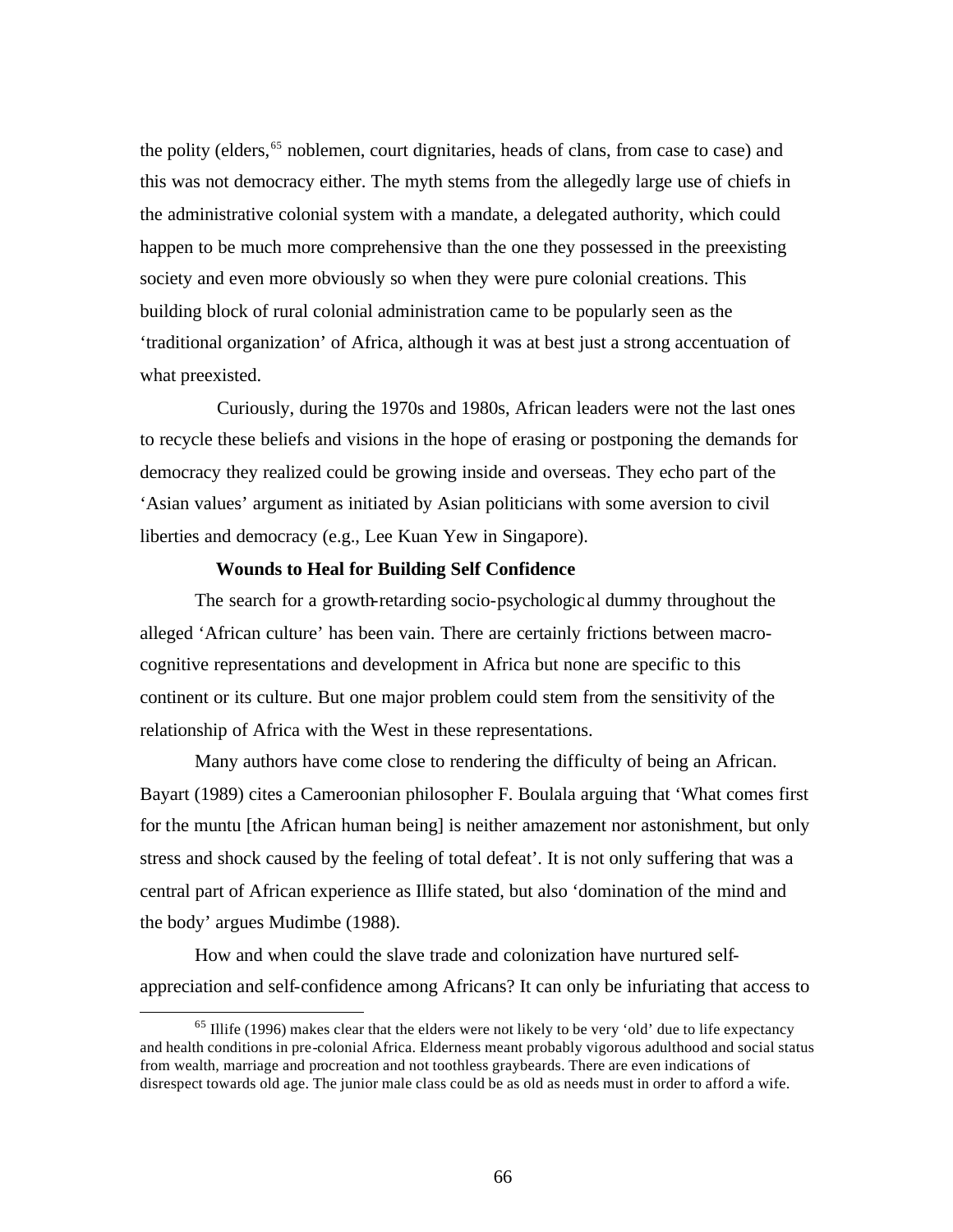knowledge has to occur in a language different from the one spoken inside the family. And moreover, Africanists have been explaining for such a long time to Africans who they were. This relation of suffering and violence has also coincided with the opening of new intellectual and cultural horizons that possess an authentic attractiveness. Education and science have generated new ways of thought and dispersed new values. The genius cannot be stuffed back into the bottle.

There is high fascination for Western goods. Things may look better or are valued more if foreign. Rural and traditional values and beliefs are usually viewed negatively, conveying a sense of backwardness. But ideological defenses have also been developed and have displayed a veil of intellectual mistrust towards what seems to emanate from a perceived unending Western tutelage. It is suggested here that this historically useful and healthy ideological defense, or even defiance, is now obstructing this very task of rebuilding the de-complexed self-confidence Africa needs. Romanticized Afro-centrism or self-denegation cannot achieve that. But some elements of this dilemma may be found elsewhere, though transposed, as for instance in the Middle East, within Muslim societies.

Valentin Mudimbe (1982) conveyed something of this complexity: 'For Africa to really escape the West, it requires to appreciate exactly what it costs to be detached from it; that requires to know how close the West, insidiously perhaps, has come to us; that requires to know what is still Western in what empowers us to think aga inst the West; and that requires finally to measure the extent to which our recourse against it is still perhaps a ruse from it, at the end of which, the West awaits us, motionless and elsewhere'.

There is a lack of trust in African societies but this includes the absence of selftrust. That's the mission Chinua Achebe (1990) assigned to himself: 'Here then is an adequate revolution for me to espouse: to help my society regain belief in itself and put away the complexes of the years of denigration and self-abasement'.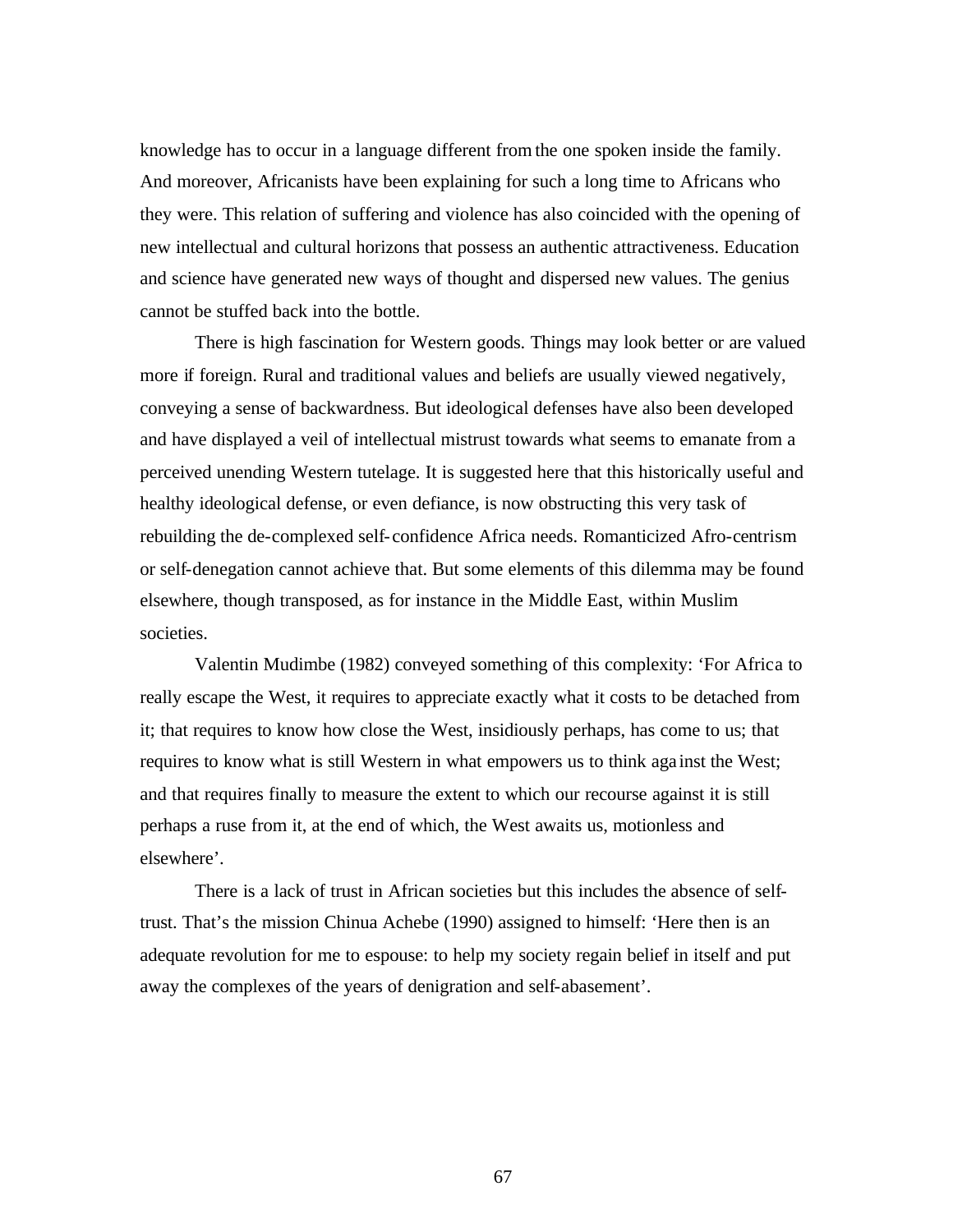# **No African Determinism**

 $\overline{a}$ 

There is no African cultural destiny precluding Africa from accessing development and any of the freedoms development is about.<sup>66</sup>

The first reason is that African traditional culture (or more accurately the various cultur es of precolonial Africa, essentially rural) obviously included the seeds of all the values that are considered to fit with productivity and democracy. As other cultures, including the Western one, it comprised components of other values too, leading to quite different outcomes. Abuse of authority by bumptious arrogant chiefs, stealing of crops, labor tools and hunting weapons from neighbors, absenteeism from the work to be done, laziness, and improvidence occurred too, as always and everywhere, but were never African values. Using stratagems in front of a superior force is a pure manifestation of wisdom and intelligence, and all peoples who had or have a limited technical efficiency in controlling their environment do turn to other forces for help.<sup>67</sup>

Certainly colonization and the penetration of literacy, education, technology and industry were a cultural shock as much as the new level of authority, at state-level after independence, was a spatial leap of scale for African concerns. But qualitatively similar challenges, although not with same intensity, did or do face many other former colonies in Asia. And they seem determined to take them up and do blame neither their traditional culture nor their former masters when they do not succeed.

Another reason is that Africa as it is now, with so little impact of its best traditional rural values remaining in its day-to-day life, and such a visible highly negative contemporary social capital, cannot be reduced to this pervasive complex of mistrust, corruption, trickery, witchcraft and violence. However, at the individual level, most

<sup>66</sup> In *Development as Freedom* by 1998 Economics Nobel Prize laureate Amyarta Sen (1999), development is considered as 'the expansion of the freedoms of people to lead the kind of lives they value and have reason to value'. Freedoms are diverse; they may relate to processes (permissive liberties of taking actions and decisions) as well as to actual capabilities, the 'substantive freedoms', and they reinforce each other. Hence, the famous proposition that 'no famine has ever taken place…in a functioning democracy'. Freedom is 'both the primary end of development and the principal means of achieving it'.

That's perhaps why the 'reenchantment of modernity' strikes in the West too with the proliferation of sects, witchcraft and astrology, at a time when the potential of science and technology to control everything has been seriously revised downwards by a majority of people as compared with the early twentieth century.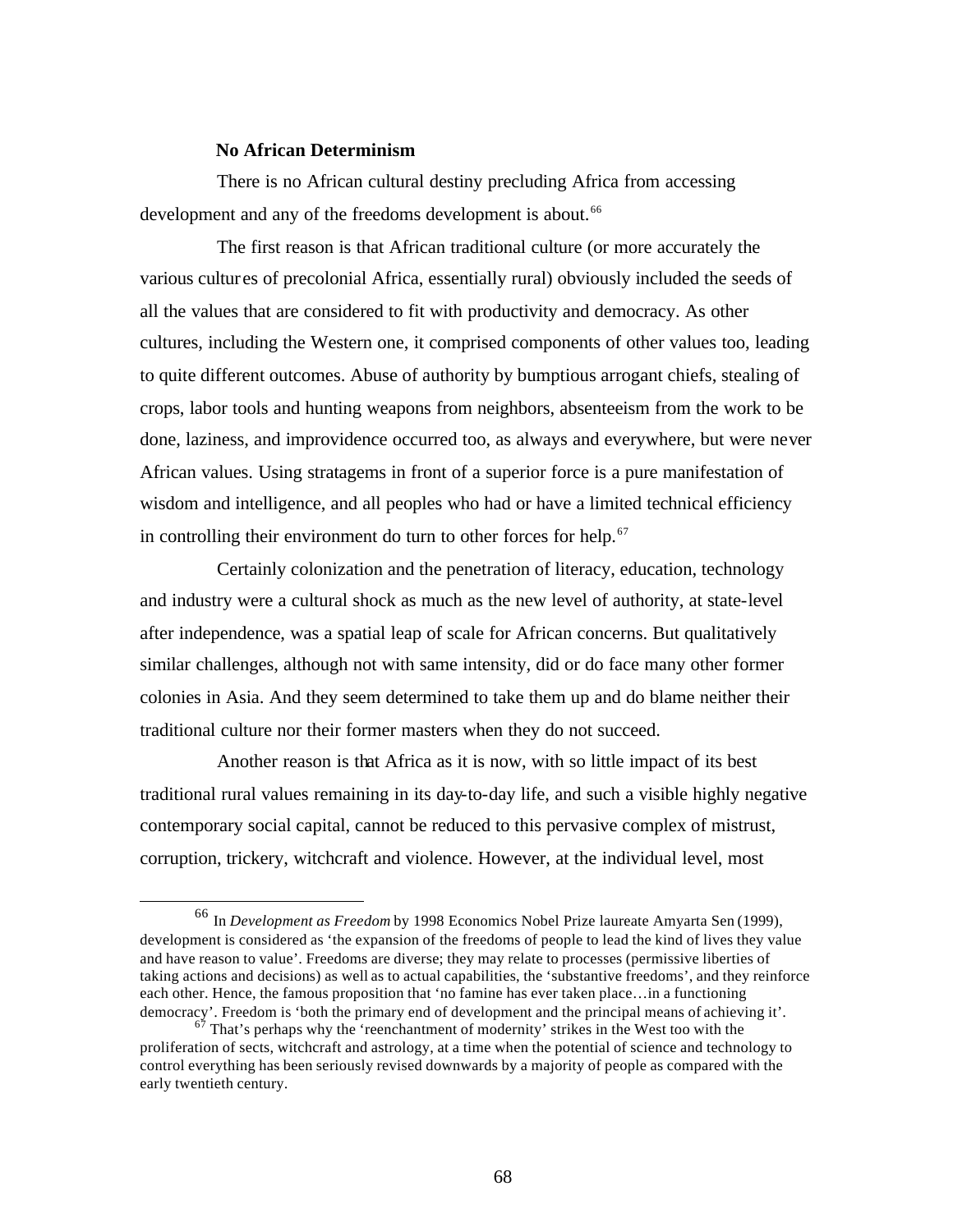Africans obviously are neither corrupt nor violent, if only because predators need plentiful prey. Even those who are in a position to resort to corruption may not enjoy, when in a financial dead end, crossing what most still see as an ethical border. Civil servants remember with nostalgia the times when they or their fathers could feed their families and give their children a good education solely on their pay. At the institutional level, not all structures and organizations are just the trappings of a democratic modern state displayed for the donors over the real 'board of predators'.

However the main reason why there is no determinism is that culture, values, and beliefs continue to evolve just as they have always done in Africa, as elsewhere. Anthropologists and Africanists took a snapshot of Africa during the first decades of colonization; this has been much refined and nuanced since then but an historical perspective of Africa over the centuries has now been generated. The African polities and customs varied across the continent and have much evolved over time too. Unsurprisingly there were political histories. At times chiefs claiming seniority did succeed in enforcing their authority upon their peers though there had never been a central authority before; then their successors lost supremacy again. States appeared and disappeared.

Societies, identities, beliefs and rites evolved too, in many cases without any Western pressure, challenge, or advice. The formation of the Zulu kingdom and nation the Mfecane (the 'great crushing' in Ngoni), ultimately unified under Shaka's leadership in the late eighteenth and early nineteenth centuries, is clear evidence of that. One innovation was the replacement of local initiation rites of young men by chiefdom-wide age regiments which allowed 'militarism' to overcome segmentation (Illife, 1996).

Another trait is the pragmatism in religious practices. The ultimate test was 'whether they worked,<sup>68</sup> whether they relieved human misfortune, secured fertility…health' (Illife, 1996). More generally, religion import has been a constant growth sector. Christianity and Islam have made vast inroads through various forms from traditional to fundamentalist ones including locally flavored and revivalist branches.

<sup>&</sup>lt;sup>68</sup> Validation by success, if by chance, allowed, for instance, some British missionaries in Malawi in 1889 to get permission to set up a mission from Mbelwa, a Ngoni ruler, because rain fell the day after their prayer, though Ngoni rainmakers had failed to make it happen for several weeks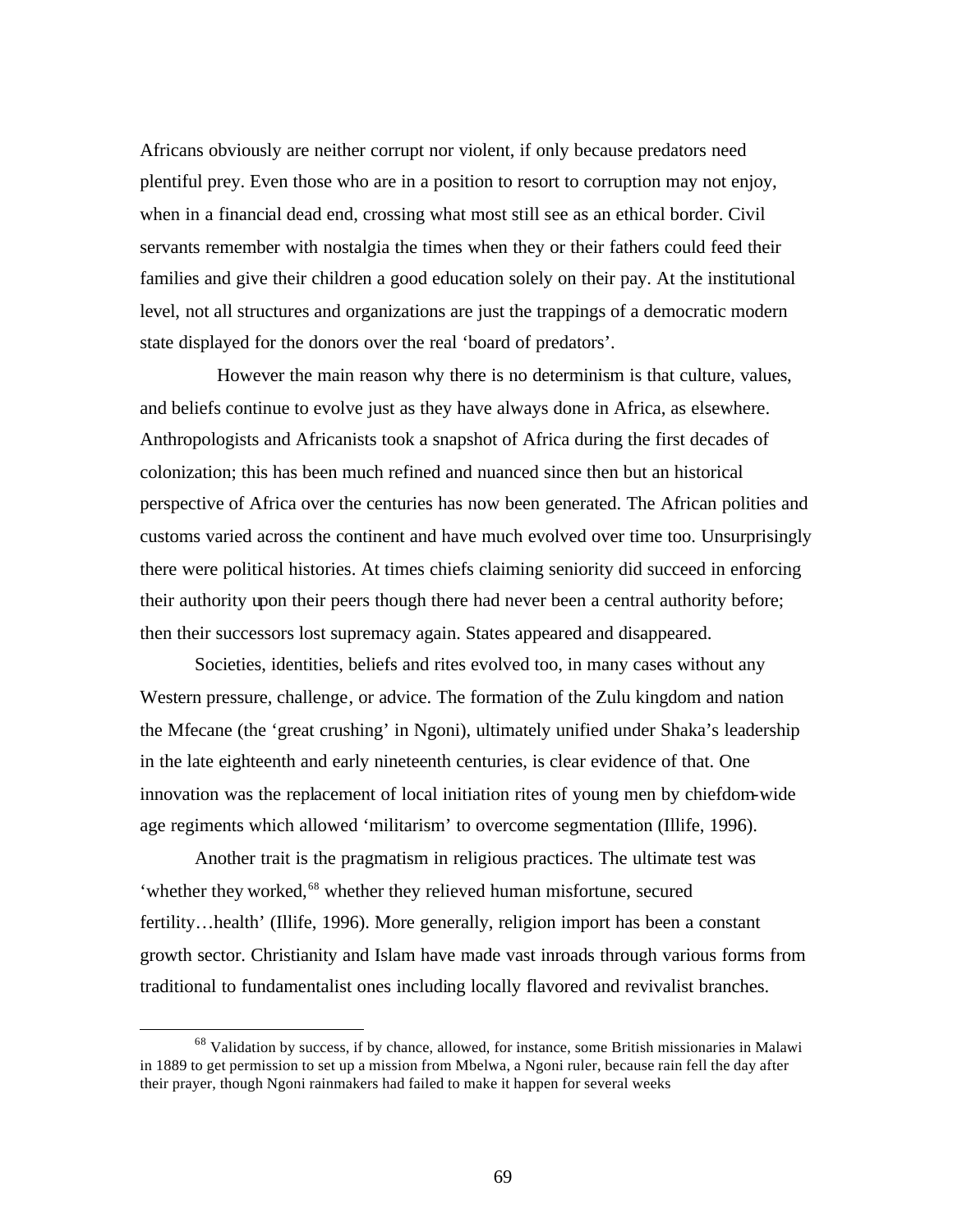And societal evolution is ongoing right now, though the outcomes are not always obvious. Urbanization is rapidly taking place and according to most projections by 2025, a majority of Africans will probably for the first time live in an urbanized environment. There are countries and zones where it is already the case and others where the 50% urbanization rate will not be reached, but the trend is strong. The shift from rural to urban society with high intermingling of diverse people will again transform social attitudes and behaviors. Some norms will be less strictly enforced, some may emerge, and pressures will rise in populations that will be massively young.

## **CONCLUSION**

This paper argues vigorously that the answer to the question of the African curse is 'no'. In brief there is nothing distinctively specific to Africa predisposing it to slow growth or decline but it does present a rare combination of negative factors which do or did exist elsewhere and which usually measure more in Africa than elsewhere.

Economically it means there is not a different effect in Africa of the usual variables impacting on growth. But this is no great reason for optimism as expectations are not very high in the short run with so many handicaps: poor soils, infectious diseases, small economies, landlockedness, declining rainfall since the 1960s, hasty and badly prepared independence, high dependency demographic ratios, terms of trade losses since the mid 1970s. None of these is specific to Africa. All are or have been experienced somewhere else and should not be insuperable.

Cultural and sociological factors cannot be discounted a priori. The stylized view is the spatial leap of scale from local-minded ethnically homogeneous communities to ethnically diverse wider modern state-type polities. Loyalty to family, lineage and ethnic group, if not culturally reinterpreted and adjusted to this larger context, or just effectively restrained, can only undermine the formal institutions whose efficiency is required for development at this level of transactions. Manipulation of these loyalties by politicians and the sensitivity of the relationship with the West make things even worse and harder to deconstruct. But this is not unknown elsewhere.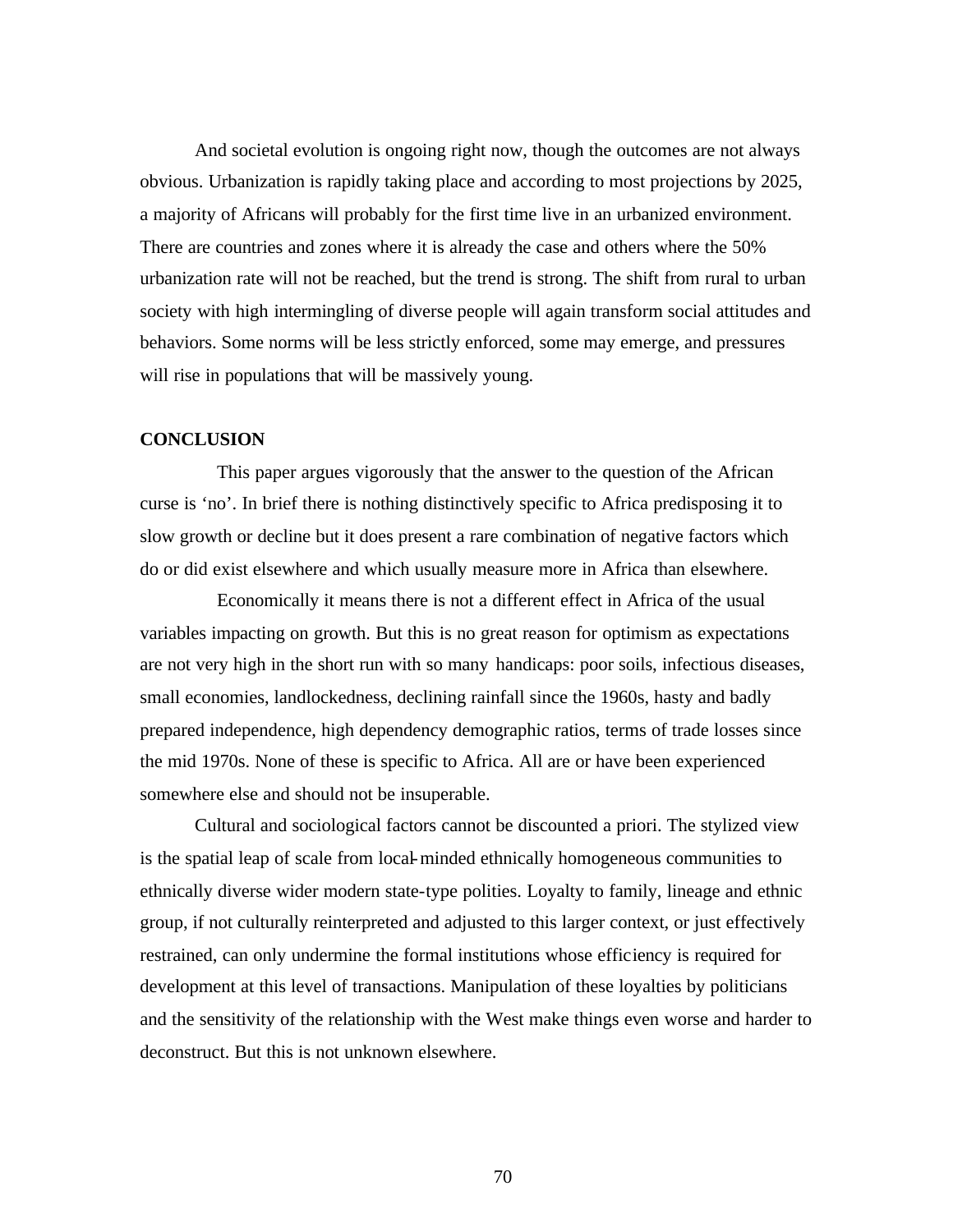Moreover, some new handicaps have emerged for most African states in the postindependence period due to an exceptionally harmful historical trajectory. Inept and predatory policies have certainly produced poverty traps, forcing a low-level equilibrium. The neopatrimonial state has generated widespread corruption within the civil service and the public sector, causing a massive negative externality with a pervasive lack of trust.

This could well be a sort of 'ethical trap'. Simply reversing economic policies will not suffice to escape from it. Democracy might be more helpful in that. It may not yet be firmly embedded but Africans are less and less amused. In every country, there is a growing 'tribe of democracy'. African NGOs are increasing the pressure for transparency and progress in political, social and cultural matters. These are flames of hope and indications that more and more Africans want a deeper change. They might prevail if they can be freed from the ethical trap. After all, isn't freedom the 'ultimate ethical frontier', as Achille Mbembe (2002) asserted?

Democracy has obviously not only importance of its own, but some academics have also emphasized its development-enhancing role. Democracy is held by Rodrik (2000) as the 'meta-institution' most likely in the long run to deliver the policies and to mould the institutions that are required for high growth and development. Domínguez (1998) has also described the 'mutually reinforcing nature of market development and democratic development'.

Africans will make their own history, for better or worse. But they themselves, and the foreigners who care for them, should try to ensure that all Africans are allowed to make an informed choice and have a voice.

71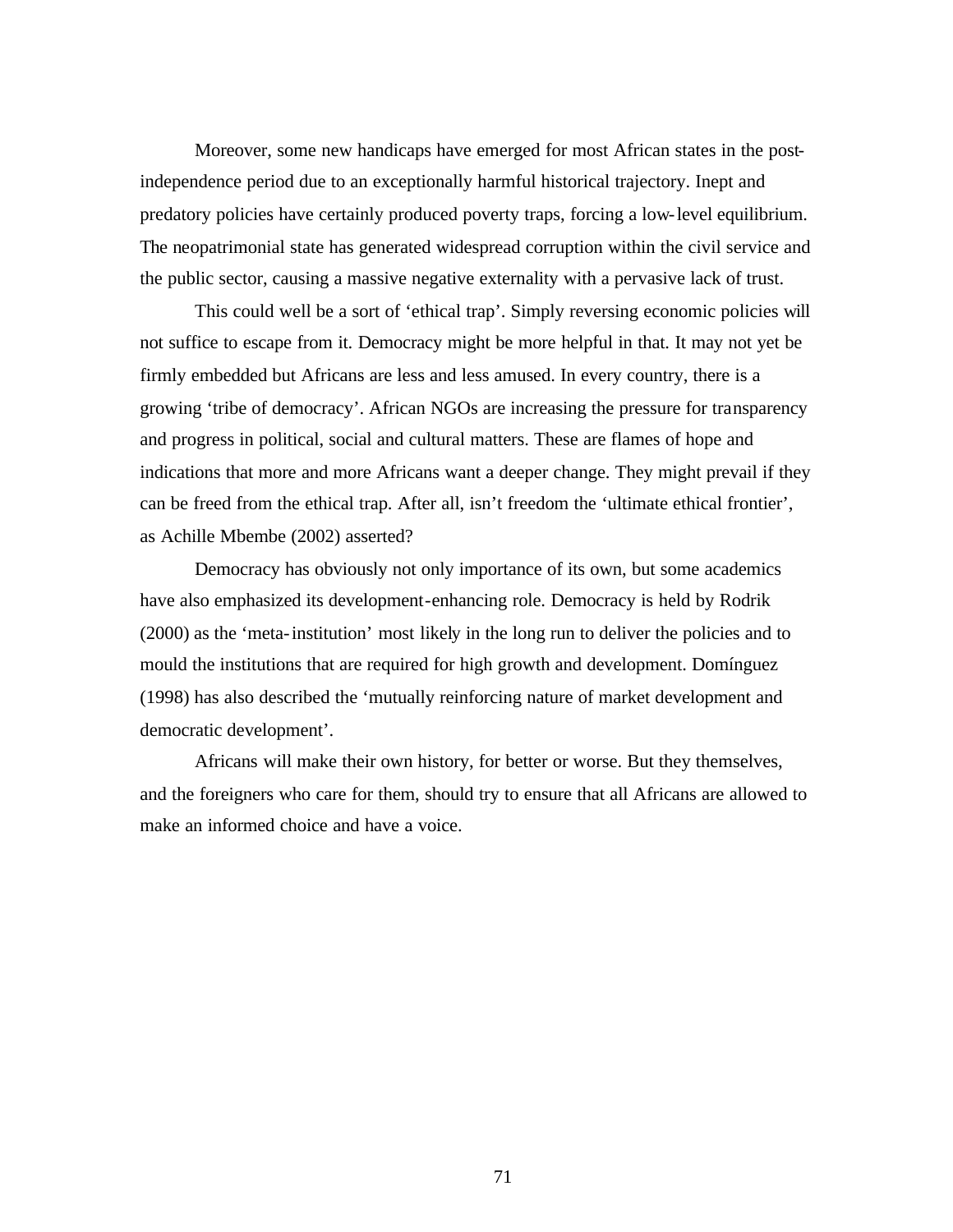## **EXHIBIT I**

## **Level of GDP per capita in 1990 international dollars Source: Maddison, 2001**

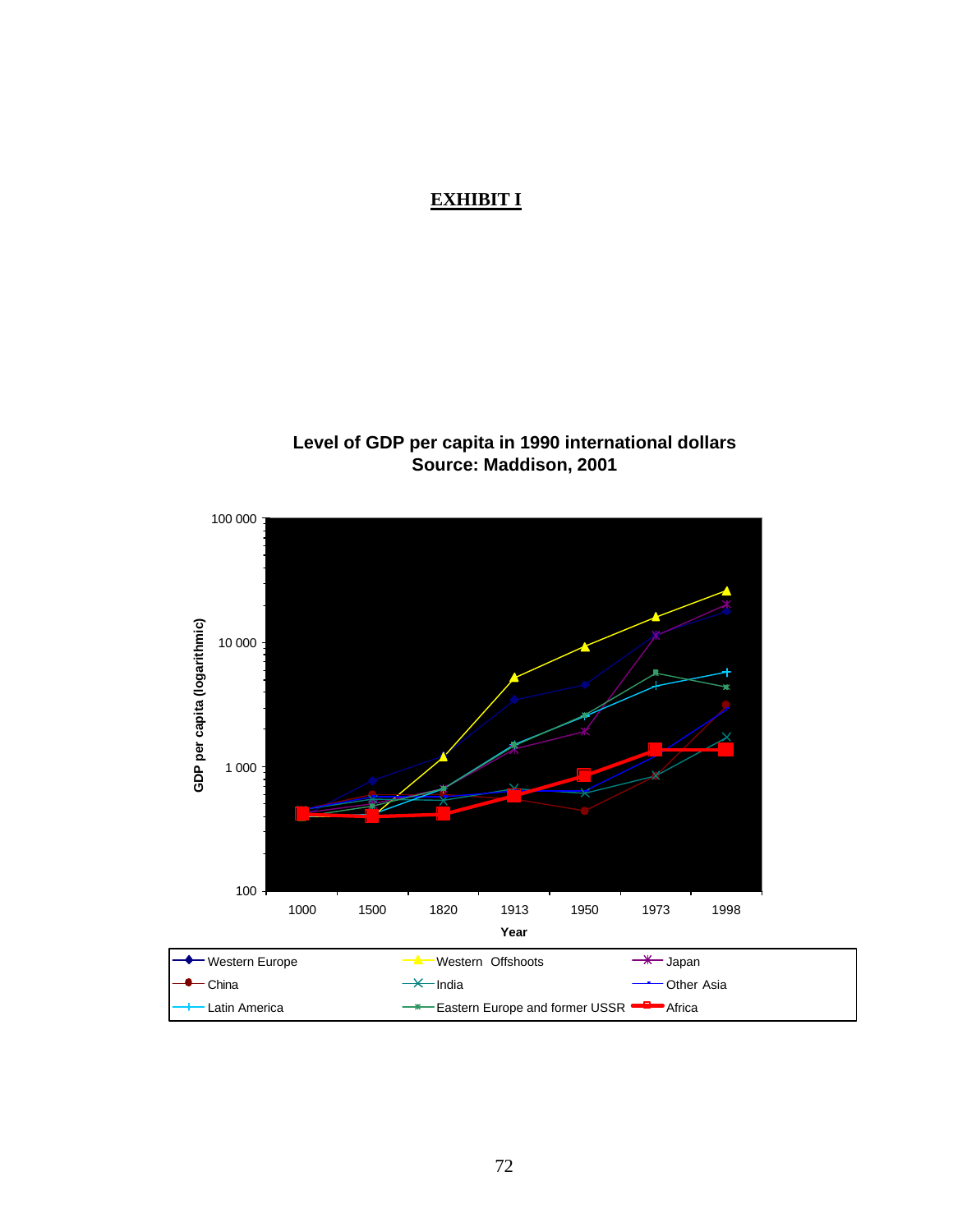## **REFERENCES**

Acemoglu D., Johnson S. and Robinson J., 'An African Success Story: Botswana', Center for Economic Policy Research, Discussion Paper n° 3219, London, February 2002.

Achebe Chinua, 'Hopes and Impediments – Selected Essays', Anchor Books, 1990.

Alesina A. , Baqir R. and Easterly W., 'Public Goods and Ethnic Divisions', Quarterly Journal of Economics, November 1999.

Auty R. and Kiiski S., 'Natural Resources, Capital Accumulation, Structural Change and Welfare', in R. Auty edit, 'Resource Abundance and Economic Development', Oxford University Press USA, 2001.

Bates R.H., 'Markets and States in Tropical Africa. The Political Basis of Agricultural Policies', Berkeley, University of California Press, 1981.

Bates R.H., 'Modernization, Ethnic Competition and the Rationality of Politics in Contemporary Africa' in D. Rothchild, V.A. Olorunsola, 'State versus Ethnic Claims: African policy dilemmas', Boulder, Westview Press, 1983a.

Bates R.H., 'Essays on the Political Economy of Rural Africa', University of California Press, 1983b.

Bates R.H., 'Ethnicity, Capital Formation and Conflict', CID Working Paper n°27, Harvard University, October 1999.

Bayart J.F., 'L'Etat en Afrique - La Politique du Ventre', (translated as 'The State in Africa – the Politics of the Belly', Longmans, London, 1993), Paris: Fayard, 1989.

Bayart J.F., 'L'illusion identitaire', Paris: Fayard, 1996.

Bayart J.F., 'Africa in the World: A History of Extraversion', African Affairs 99, 2000.

Bayart J.F., 'Autochtony, Democracy and Citizenship in Africa', in Critique Internationale, Paris, n° 10, January 2001.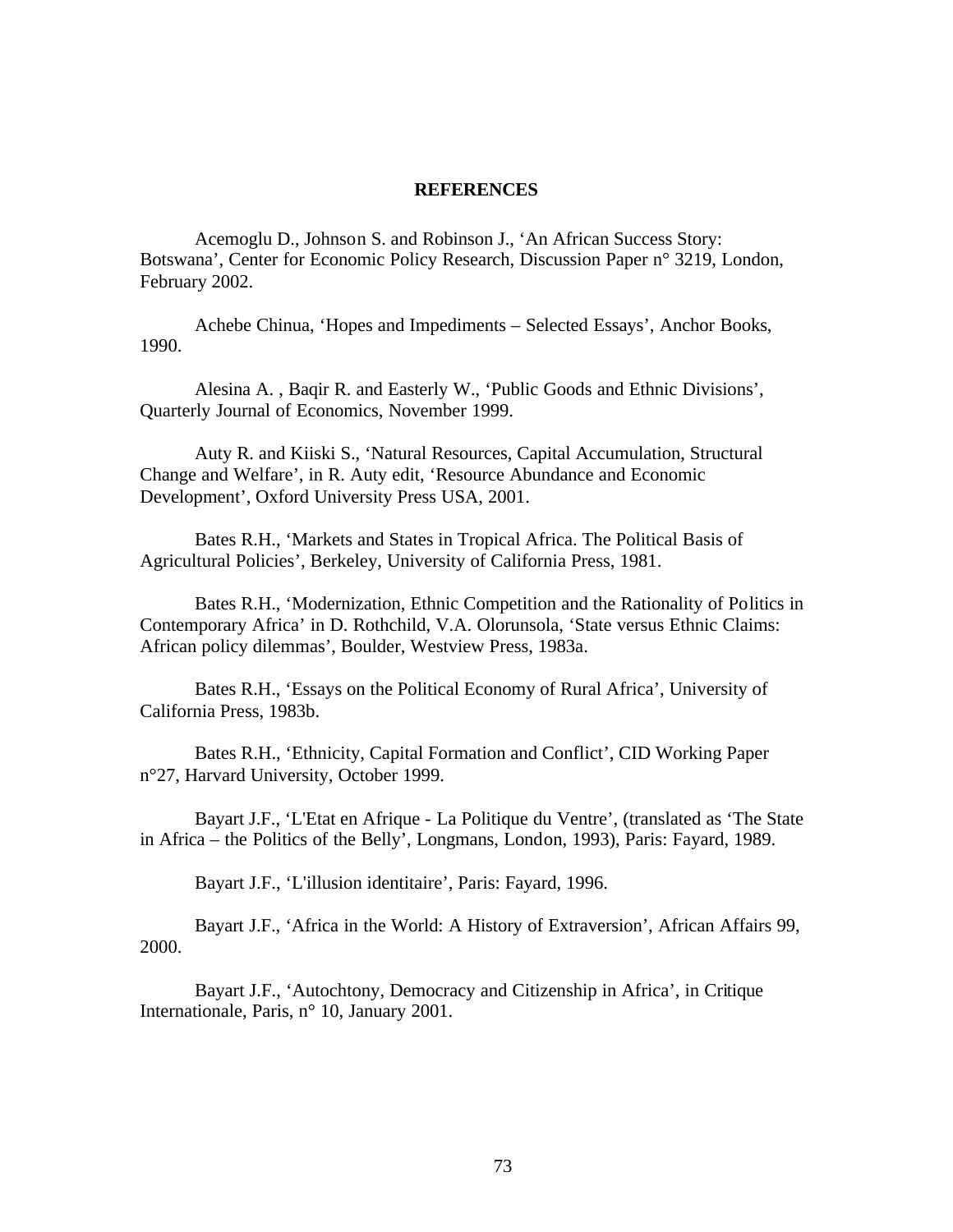Bayart J.F., Ellis S. and Hibou B., 'La Criminalisation de l'Etat en Afrique', (translated as 'The Criminalization of the State in Africa', Bloomington: Indiana University Press, 1999), Editions Complexe, Bruxelles, 1997.

Bernault F., 'Magical Politics in Equatorial Africa', draft text of a conference available at

http://history.wisc.edu/bernault/magical/Bernault%20magical%20politics.htm, 2001.

Bloom D. and Sachs J., 'Geography, Demography, and Economic Growth in Africa', Brookings Paper on Economic Activity, Volume 1998, Issue 2, 1998.

Braudel F., 'Grammaire des Civilisations', Paris, Editions Arthaud, 1987.

Cashin P. and Mcdermott C.J., 'The Long-run Behavior of Commodity Prices: Small Trends and Big Variability', IMF Staff Papers Vol 49(2), 2002.

Chabal P. and Daloz J.P., 'Africa Works. Disorder as Political Instrument', Oxford, 1999.

Charmes J., 'Informal Sector, Poverty and Gender. A Review of Empirical Evidence', Contributing Paper to the 2000 World Development Report, World Bank, 1998.

Collier P., 'The Political Economy of Ethnicity', Paper presented to the Annual World Bank Conference on Development Economics, April 1998.

Collier P., 'Ethnicity, Politics and Economic Performance', Economics and Politics 12(3), 2000.

Collier P., 'Primary Commodity Dependence and Africa's Future', World Bank, Washington D.C., April 2002.

Collier P. and Gunning J.W., 'Explaining African Economic Performance', Journal of Economic Literature Volume n° 37(1), 1999a.

Collier P. and Gunning J.W., 'Why Has Africa Grown Slowly?', Journal of Economic Perspectives Volume n° 13(3), 1999b.

Collier P. and Hoeffler A., 'Aid, Policy and Peace: Reducing the Risks of Civil Conflict', Development Research Group, World Bank, Washington D.C., 2000.

Collier P. and Hoeffler A., 'Greed and Grievance in Civil War', World Bank Paper, October 2001.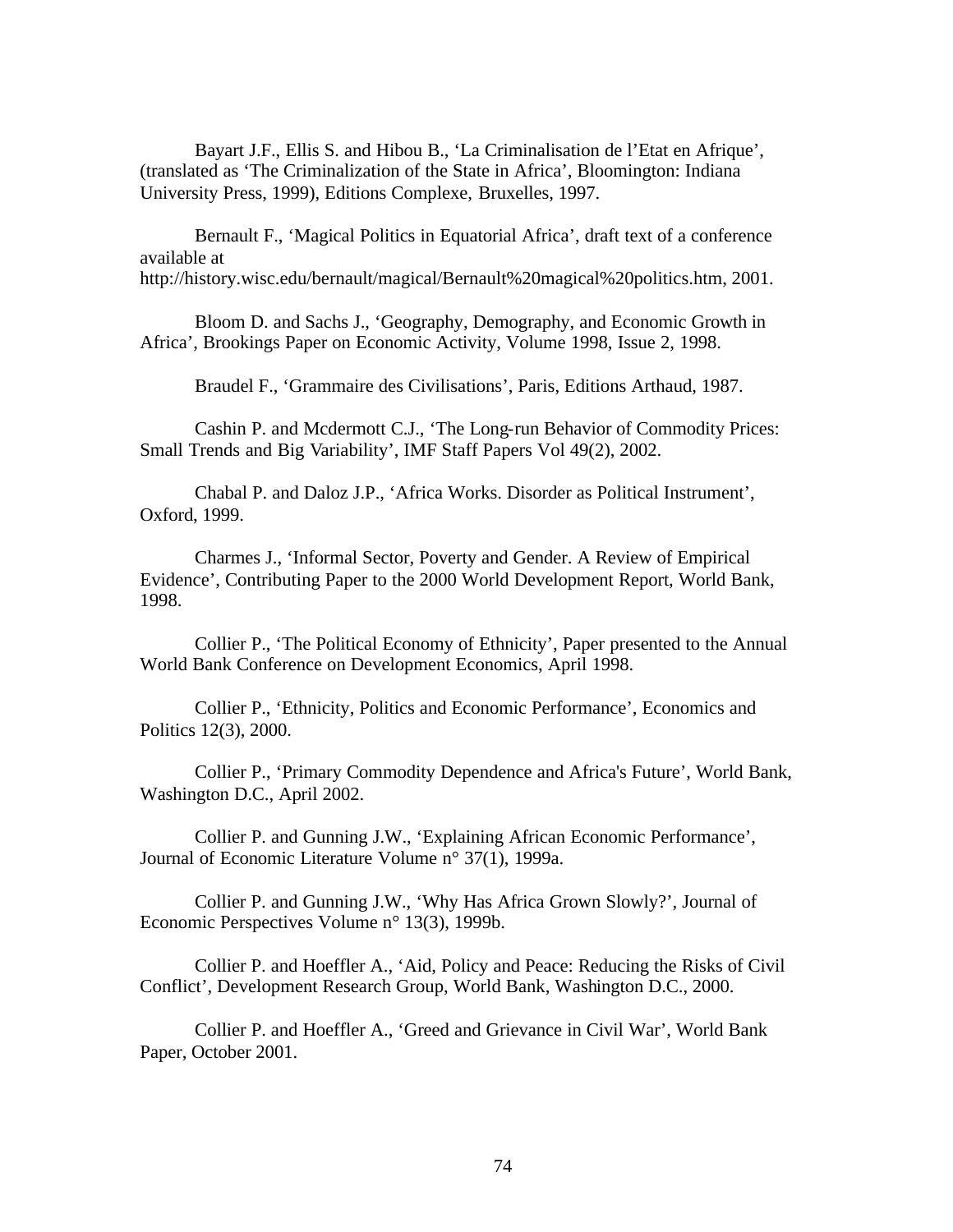Collier P. and Hoeffler A., 'On The Incidence of Civil War', Journal of Conflict Resolution Volume 46(1), 2002.

Crafts N., ' Economic Growth', an article for Oxford Encyclopedia of Economic History, available at http://www.lse.ac.uk/Depts/economichistory/people/crafts/ECONOMIC%20GROWTH.pdf, July 2002.

De Soto H., 'The Other Path: The Invisible Revolution in the Third World', New York, Harper &row, 1989.

Deaton A., 'Commodity Prices and Growth in Africa', Journal of Economic Perspectives n°13(3), Summer 1999.

Devarajan S., Easterly W. and Pack H., 'Is Investment too High or too Low? Macro- and Micro-evidence', Journal of African Economies, Volume 10, AERC Supplement 2, 2001.

Diamond J., 'Guns, Germs and Steel: The Fates of Human Societies', W.W. Norton and Company, 1997.

Dollar D. and Easterly W., 'The Search for the Key: Aid, Investment and Policies in Africa', Journal of African Economies, Volume 8(4), December 1999.

Dollar D. And Pritchett L., 'Assessing Aid – What Works, What Doesn't and Why?', World Bank Policy Research Report, November 1998.

Domínguez J., 'Free Politics and Free Markets in Latin America', Journal of Democracy 9 n°4, October 1998.

Easterly W., 'The Elusive Quest for Growth: Economists' Adventures and Misadventures in the Tropics', The MIT Press, Cambridge, Mass, 2002.

Easterly W. and Levine R., 'Africa's Growth Tragedy: Policies and Ethnic Divisions', Quarterly Journal of Economics 112. 1997.

Easterly W. and Levine R., 'Troubles with the Neighbours: Africa's Problem, Africa's Opportunity', Journal of African Economies, Volume 7(1), 1998.

Eboussi Boulaga F., 'La Crise du Muntu. Authenticité Africaine et Philosophie ', Paris: Présence Africaine, 1977.

Etounga-Manguelle Daniel, 'L'Afrique a-t-elle besoin d'un ajustement culturel?', Editions Nouvelles du Sud, Ivry s Seine, 1990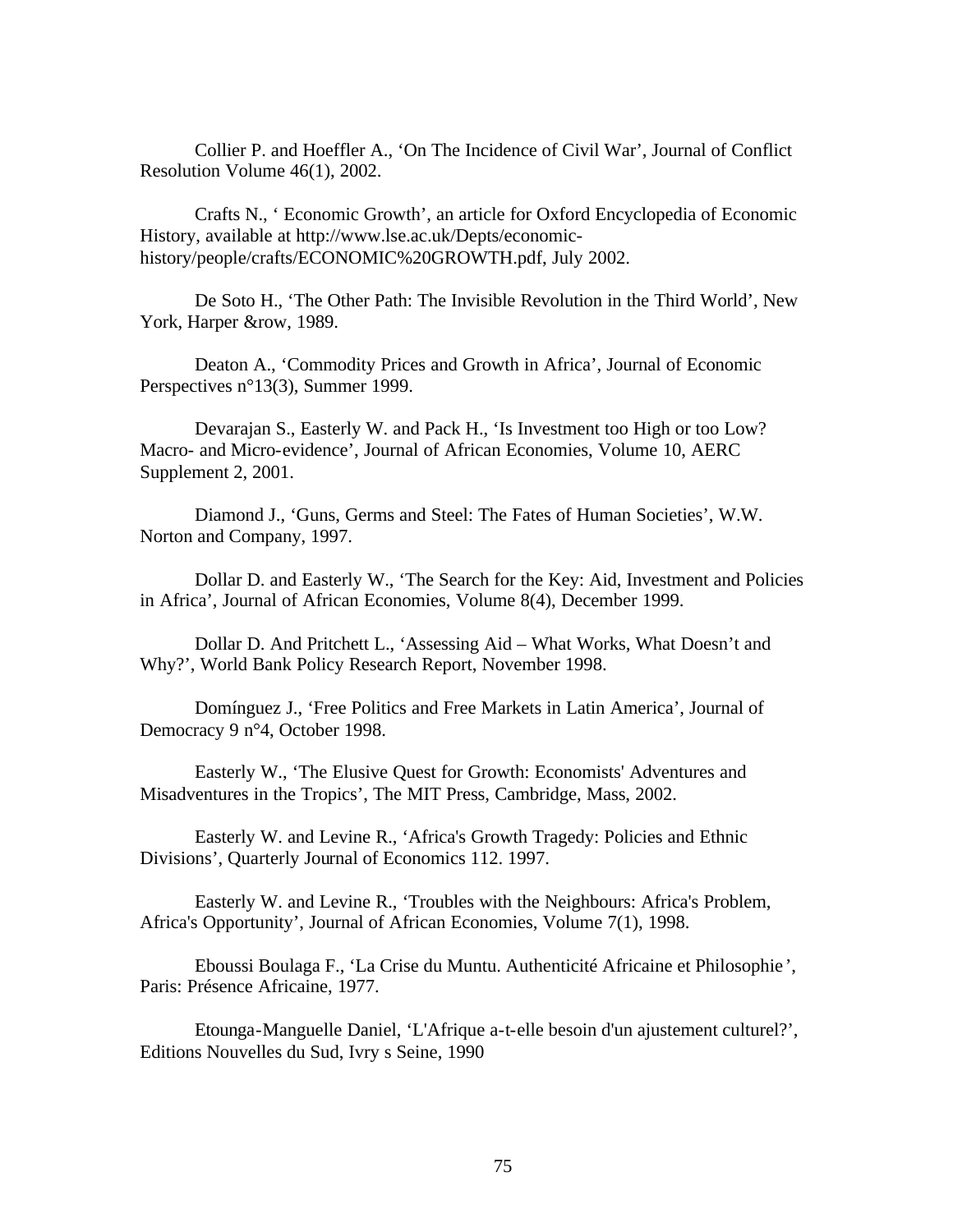Evans-Pritchard E.E. and Fortes M., 'African political Systems', London: Oxford University Press, 1940.

Freeman R. B. and Lindauer D. L., 'Why not Africa?', NBER Working Paper 6942, Feb 1999.

Geschiere P., 'The Modernity of Witchcraft. Politics and the Occult in Postcolonial Africa', University Press of Virginia, 1997.

Grootaert C. and Van Basteler T., 'Understanding and Measuring Social Capital. A Synthesis of Findings and Recommendations from the Social Capital Initiative', World Bank Social Capital Initiative Working Paper n° 24, 2001.

Guérivière Jean de la, 'Les Fous d'Afrique. Histoire d'une Passion Française', Paris: Seuil, 2001.

Gurr T. R., 'Minorities at Risk: A Global Overview of Ethnopolitical Conflicts', US Institute of Peace Press, 1993.

Hardin G., 'The Tragedy of the Commons', Science 162, 1968.

Harrison L. and Huntington S., 'Culture Matters: How Values Shape Human Progress', Basic Groups, 2000.

Hatton T. and Williamson J., 'Demographic and Economic Pressure on Emigration out of Africa', NBER Working Paper n° 8124, 2001.

Hausmann R. and Rigobon R., 'An Alternative Interpretation of The Resource Curse: Theory and Policy implications', NBER Working Paper n° 9424, December 2002.

Hirschmann A.O., 'Exit, voice and the State', World Politics, XXXI (1), 1978.

Hobsbawm E. and Ranger T., 'The Invention of Tradition', Cambridge: Cambridge University Press, 1983.

Hodder-Williams R., 'An Introduction to the Politics of Tropical Africa', London: George Allen and Unwin, 1984.

Hoeffler A., 'The Augmented Solow Model and the African Growth Debate', Oxford Bulletin of Economics and Statistics n°64(2), 2002.

Huntington S., 'The Third Wave: Democratization in the Late Twentieth Century', University of Oklahoma Press, 1991.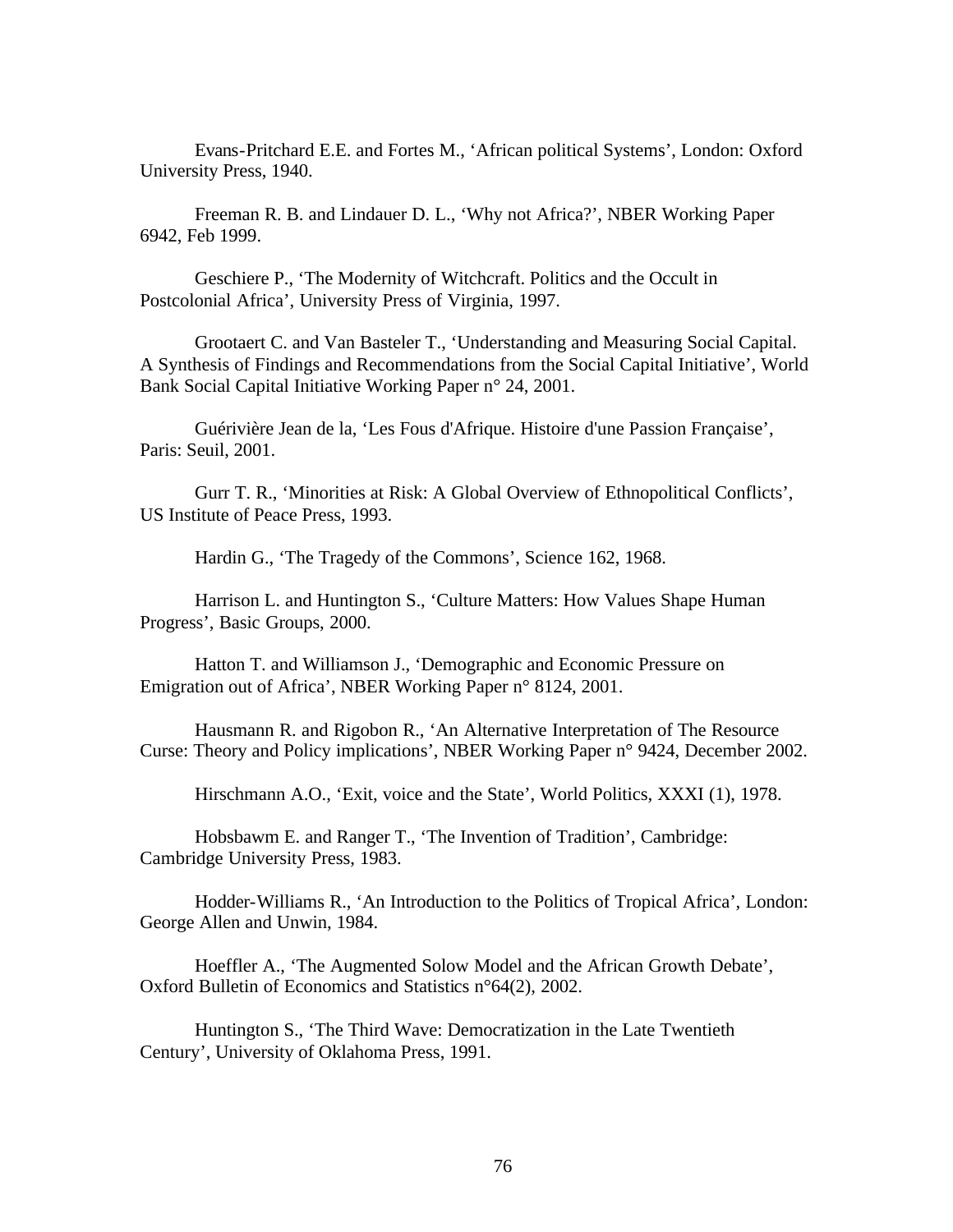Iliffe John, 'Africans. The History of a Continent', Cambridge University Press, 1996.

International Monetary Fund, 'World Economic Outlook', Trade integration and Sub-Saharan Africa, IMF, Washington DC, May 2000.

International Monetary Fund, 'World Economic Outlook', IMF, Washington DC, September 2002.

International Monetary Fund, 'World Economic Outlook', Growth and Institutions, IMF, Washington DC, April 2003.

Johnston Sir Harry H., 'History of the Colonization of Africa by Alien Races', Cambridge: Cambridge University Press, 1899.

Joseph R.A., 'Democracy and Prebendal Politics in Nigeria', Cambridge: Cambridge University Press, 1987.

Kaufman D., Kray A., and Zoido-Lobaton P., 'Aggregating Governance Indicators', World Bank Policy Research Working Paper n° 2196, 1999.

Keynes John Maynard, 'The General Theory of Employment, Interest and Money', Harcourt Brace, New York, 1936.

Krueger A., 'The Political Economy of the Rent-Seeking Society', American Economic Review 64(3), June 1974.

Landes D., 'The Wealth and Poverty of Nations', Norton, New York, 1998.

Lerner D, ' The Passing Away of Traditional Society: Modernizing the Middle East', Glencoe, Free Press, 1958.

Limao N. and Venables A.J., 'Infrastructure, Geographical Disadvantage and Transport Costs', World Bank, Washington D.C., 2000.

MacMillan H. and Shapiro Frank, 'Zion in Africa. The Jews of Zambia', IB Tauris & Co Ltd, 1999.

MacMillan M. S. and Masters W. A., ' Africa's Growth Trap: a Political-Economy Model of Taxation, R&D and Investment', Harvard CID Working Paper n° 50, June 2000.

Maddison A., 'The World Economy: a Millennial Perspective', OECD Development Center Studies, 2001.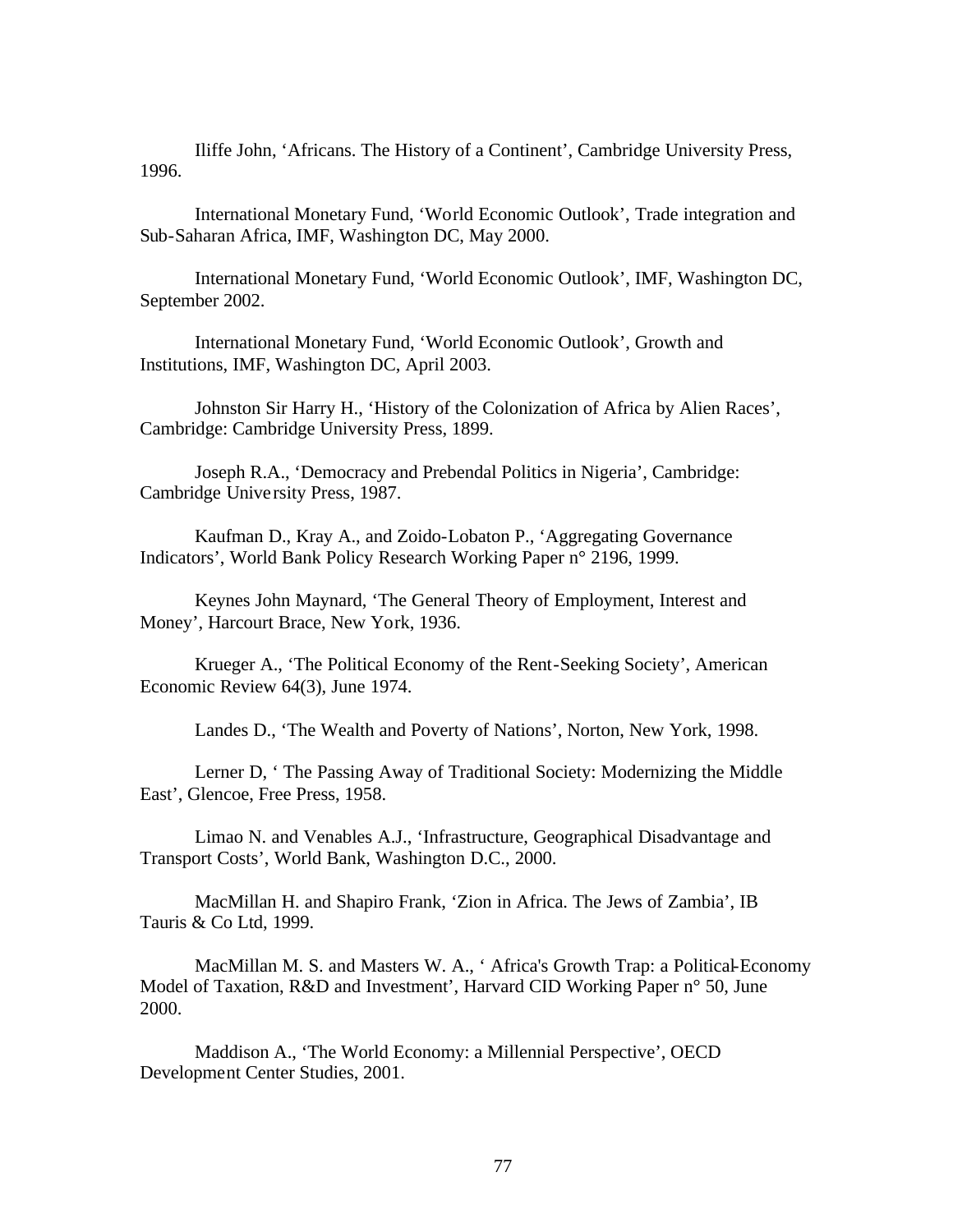Mander J, 'The Dark Side of Globalization', in The Nation, 15 July 1996.

Manning P., 'Slavery and African Life', Cambridge University Press, 1990.

Marseille Jacques, 'Empire Colonial et Capitalisme Français, Histoire d'un Divorce', Paris: Albin Michel, 1984.

Mbembe A., 'De la Postcolonie: Essai sur l'Imagination Politique dans l'Afrique Contemporaine', Paris, Karthala, 2000. (Translated: 'On the Postcolony', Berkeley, University of California Press, 2001).

Mbembe A., Interview by Christian Hoeller in Springerin Magazine, Issue 3/02, Vienna, 2002.

Mbot J.E., 'Quand l'Esprit de la Forêt s'appelait Jachère' in 'Terres du Gabon, l'Esprit de la Forêt', Louis Perrois ed, Editions SOMOGY, 1997.

Médard J-F., 'L'Etat Néopatrimonial en Afrique Noire' in 'Etats d'Afrique Noire: Formation, Mécanismes et Crises', JF-Médard edit, Paris, Karthala, 1991.

Meier G and Stiglitz J. eds, 'Frontiers of Development Economics: The Future in Perspective', World bank, 2001.

Michailoff S., ' La France et l'Afrique', Karthala, 1993.

Middleton J. and Taits D., 'Tribes without Rulers: Studies in African Segmentary Systems', London: Routledge & Kegan Paul, 1958.

Mokyr J. ed, 'The British Industrial Revolution: An Economic Perspective', Westview Press, Boulder, 1993.

Mudimbe V., 'L'Odeur du Père – Essai sur les Limites de la Science de la Vie en Afrique Noire', Paris, Présence Africaine, 1982.

Mudimbe V., 'The Invention of Africa. Gnosis, Philosophy and the Order of Knowledge', Bloomington/Indianapolis, Indiana University Press, 1988.

Murphy K., Shleifer A. and Vishny R., 'Why is Rent-Seeking so Costly to Growth?', American Economic Review 83(2), 1993.

Ndulu B. and O'Connell S., 'Governance and Growth in Sub-Saharan Africa', Journal of Economic Perspectives 13(3), 1999. (with Errata 19 April 2000)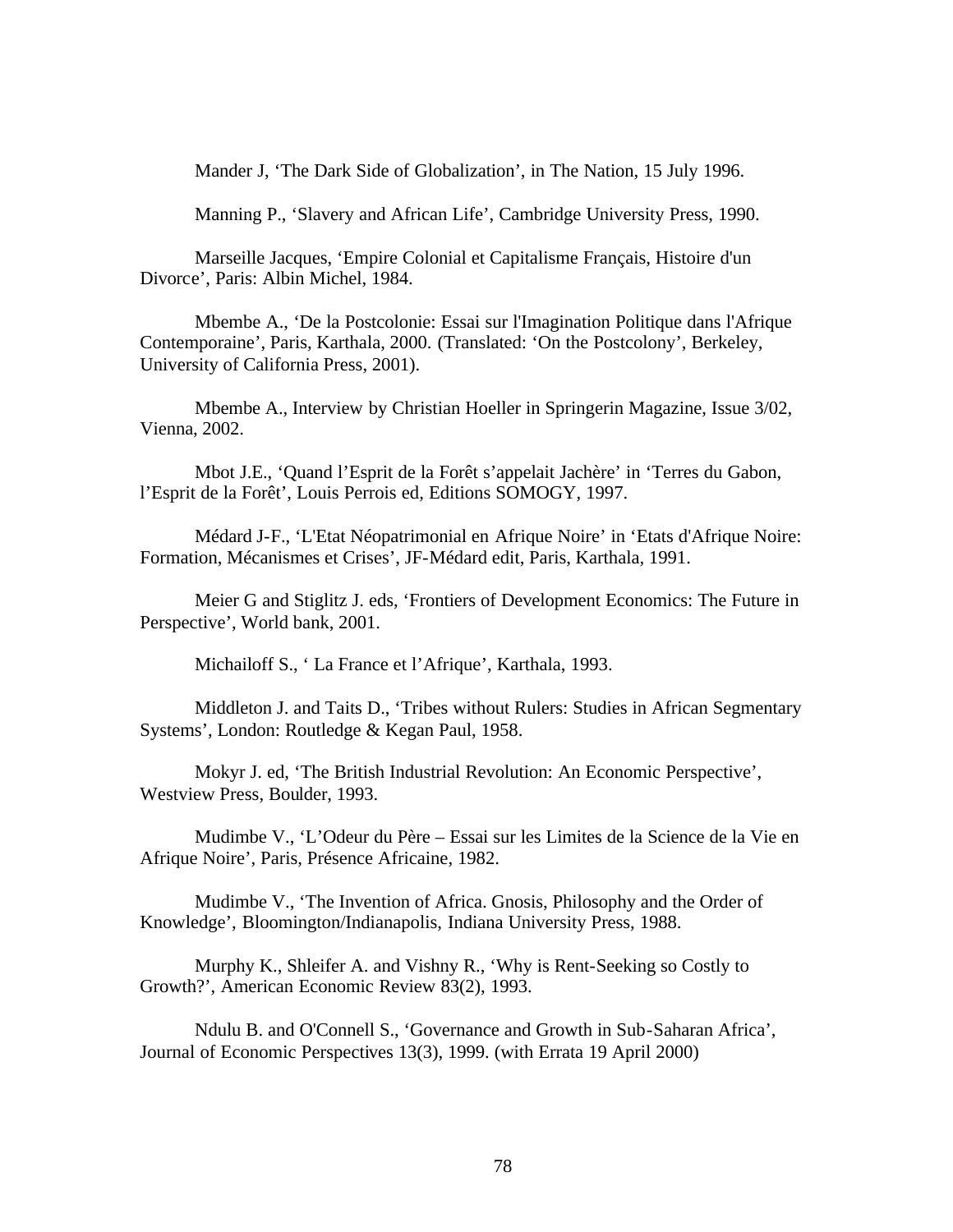North D., 'Institutions, Institutional Change and Economic Performance', Cambridge University Press, UK, 1990.

North D. and Thomas R., 'The Rise of the Western World', Cambridge University Press, Cambridge UK, 1993.

Polanyi Karl, 'The Great Transformation' (1944), Reprint Beacon Press, Boston 2001.

Pourtier R.,'Le Gabon', 2 volumes, Paris: L'Harmattan, 1989.

Pfaff W., 'A New Colonialism', Foreign Affairs, January-February 1995.

Reynal-Querol M., 'Ethnicity, Political Systems and Civil Wars', Journal of Conflict Resolution, Volume 46, No 1, February 2002.

Robinson J., 'Theories of Bad Policy', Department of Economics, University of Southern California, LA, Calif, 1995.

Robinson J., Torvik R. and Verdier T., 'Political Foundations of the Resource Curse', CEPR Discussion Paper n° 3422, June 2002.

Rodrik D., 'Institutions for High-Quality Growth: What They Are and How to Acquire Them', NBER Working paper n° 7540, February 2000.

Rodrik D., 'The New Global Economy and Developing Countries: Making Openness Work', Overseas Development Council Policy essay n° 24, 1999.

Rodrik D., 'Where did all the Growth Go? External Shocks, Social Conflict and Growth Collapses', NBER Working Paper n° 6350, January 1998.

Rodrik D., Subramanian A. and Trebbi F., 'Institutions Rule: The Primacy of Institutions Over Geography and Integration in Economic Development', IMF working Paper 02/189, September 2002.

Sachs J., 'Tropical Underdevelopment', Harvard CID Working Paper n° 57, (later NBER Working Paper n° 8119, 2001), December 2000b.

Sachs J. and Warner A., 'Natural Resource Abundance and Economic Growth', NBER Working Paper n° 5398, December 1995.

Sachs J. and Warner A., 'Sources of Slow Growth in African Economies', Harvard Institute for International Development, March 1997.